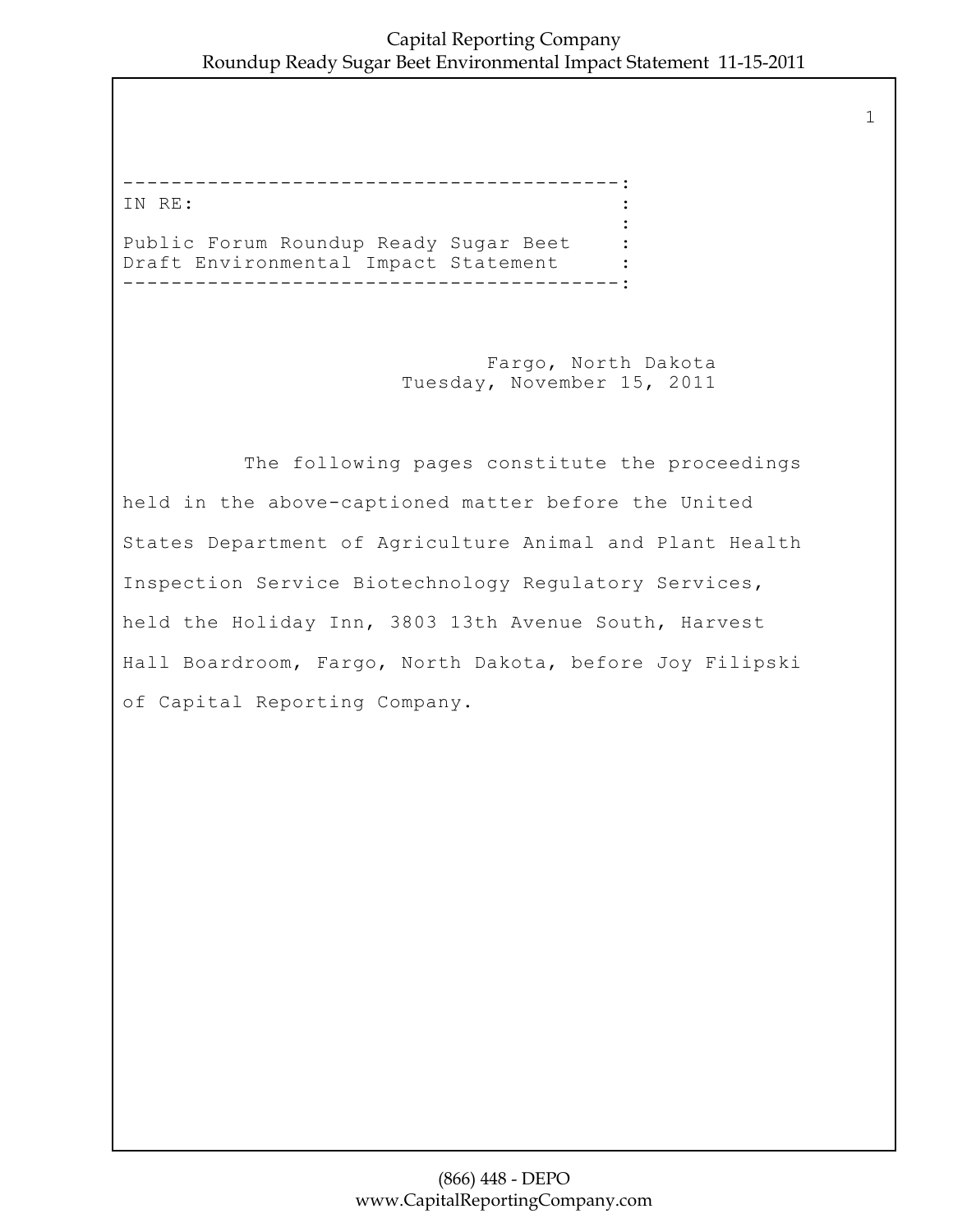1 A P P E A R A N C E S Richard George Rebecca Stankiewicz Gabel Neil Hoffman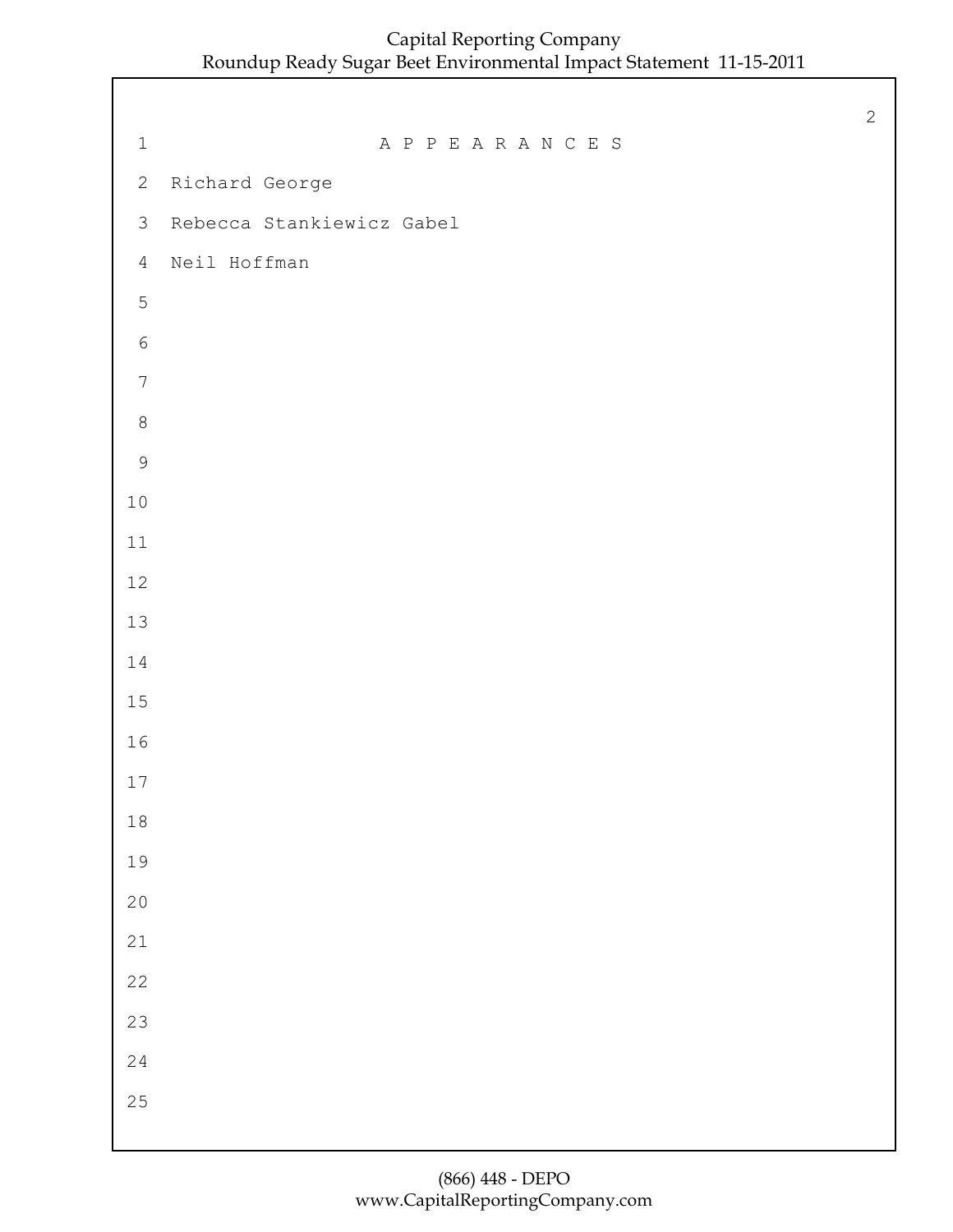| $\mathbf 1$ |                                  | INDEX    |
|-------------|----------------------------------|----------|
| 2           | PUBLIC COMMENTS:                 | PAGE NO. |
| 3           | Terry Cayko<br>Steven Sing       | 8<br>12  |
| 4           | David Berg<br>Curtis Knutson     | 17<br>23 |
| 5           | Beau Bateman<br>Kelvin Thompsen  | 28<br>30 |
| 6           | Keith McNamara<br>Marc Stevens   | 35<br>38 |
| 7           | Douglas Etten<br>David Roche     | 41<br>45 |
| 8           | Jeff Mortenson<br>Scott Krogstad | 50<br>52 |
| $\mathsf 9$ | Daniel Olson<br>Craig Steiger    | 53<br>55 |
| 10          | Mark Herickhoff<br>Mohamed Khan  | 61<br>64 |
| 11          | Matthew Hasbargen<br>Todd Dvorak | 68<br>72 |
| 12          | Eric Erdman<br>Tim Osowski       | 73<br>76 |
| 13          | Trent Eidem<br>Dane Braun        | 79<br>83 |
| 14          | Jeff Stachler<br>Troy Newhouse   | 84<br>86 |
| 15          | Erik Bakke<br>Nathaniel Hultgren | 89<br>92 |
| 16          |                                  |          |
| 17          |                                  |          |
| 18          |                                  |          |
| 19          |                                  |          |
| 20          |                                  |          |
| 21          |                                  |          |
| 22          |                                  |          |
| 23          |                                  |          |
| 24          |                                  |          |
| 25          |                                  |          |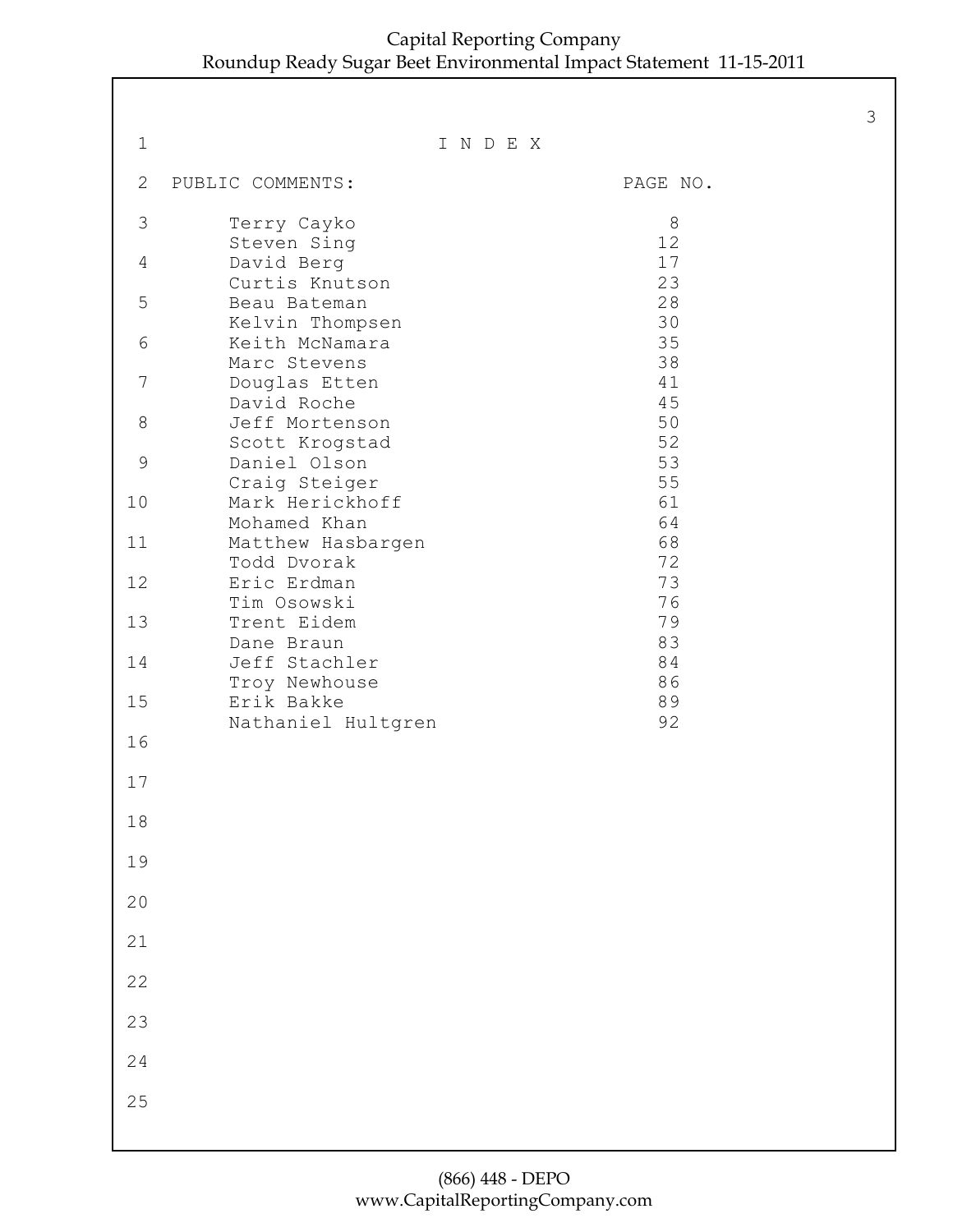1 P R O C E E D I N G S 2 (Whereupon, the following proceedings 3 were had to-wit: 4 MR. GEORGE: I want to thank you all for 5 coming out here on a cold afternoon in Fargo, North 6 Dakota. 7 As part of the public participation process, 8 we're holding this public meeting to solicit your 9 comments of the Draft Environmental Impact Statement 10 for H7-1 sugar beets, also known as Glyphosate 11 tolerant, or Roundup Ready sugar beets. 12 My name's Dick George and I'm communications 13 branch chief of Biotechnology Regulatory Services, part 14 of APHIS, the Animal and Plant Health Inspection 15 Service, which, in turn, is part of USDA. 16 So listening to public comments is a very 17 important part of our process. We value your input. 18 We are very glad and grateful that you've taken the 19 trouble to come here today and to be a part of our 20 process. 21 Also with me are Rebecca Stankiewicz Gabel, 22 senior environmental protection specialist. She's 23 working the mike in, in the middle of the room. 24 And also Neil Hoffman, the science advisor to 25 the office of the deputy administrator. Neil has been

# (866) 448 - DEPO www.CapitalReportingCompany.com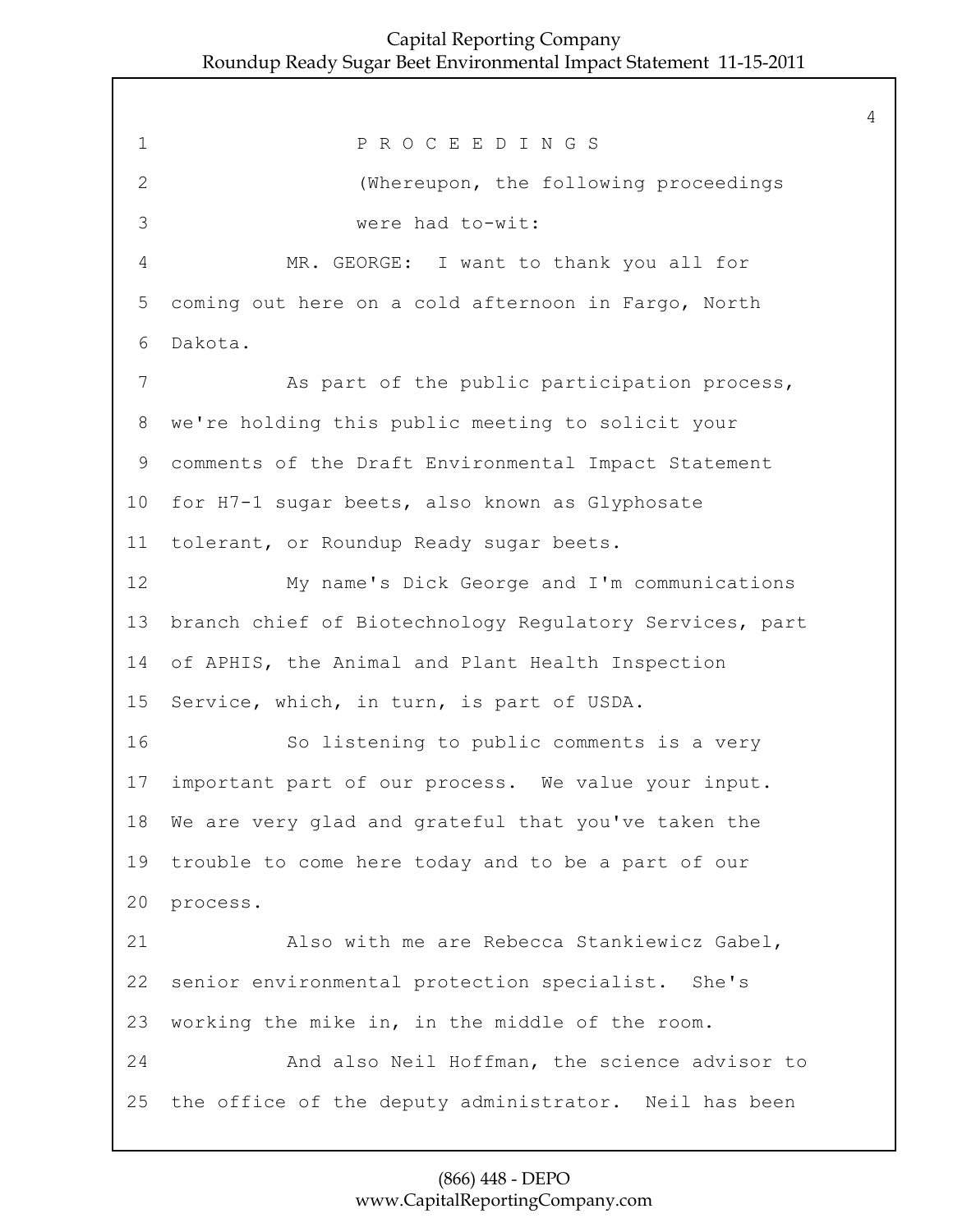taking, signing names at the back of the room. 2 Neil and Rebecca are project managers of this Environmental Impact Statement for H7-1 sugar beets. 4 Our purpose today is to take your comments and to make them part of the public record. 6 You can also enter comments into the public record by going to regulations dot gov, on the web and entering H7-1 sugar beets in the search box. 9 The public comment period ends on December the 13th. 11 All public comments will be considered before a determination is made on the regulatory status of H7- 1 sugar beets. 14 On the table in the back of the room, we've placed some handouts, including an Executive Summary of the Draft EIS, fact sheets and other background information. Please feel free to take this information. 19 We are providing speakers three to five minutes to present their comments. We will cut you off at five minutes. You don't have to talk for three minutes if you don't want to, 30 seconds is just fine, but if you, if you have -- if you can say what you want to say in less time, there's nothing wrong with that. 25 If you forgot to note at the sign-in that you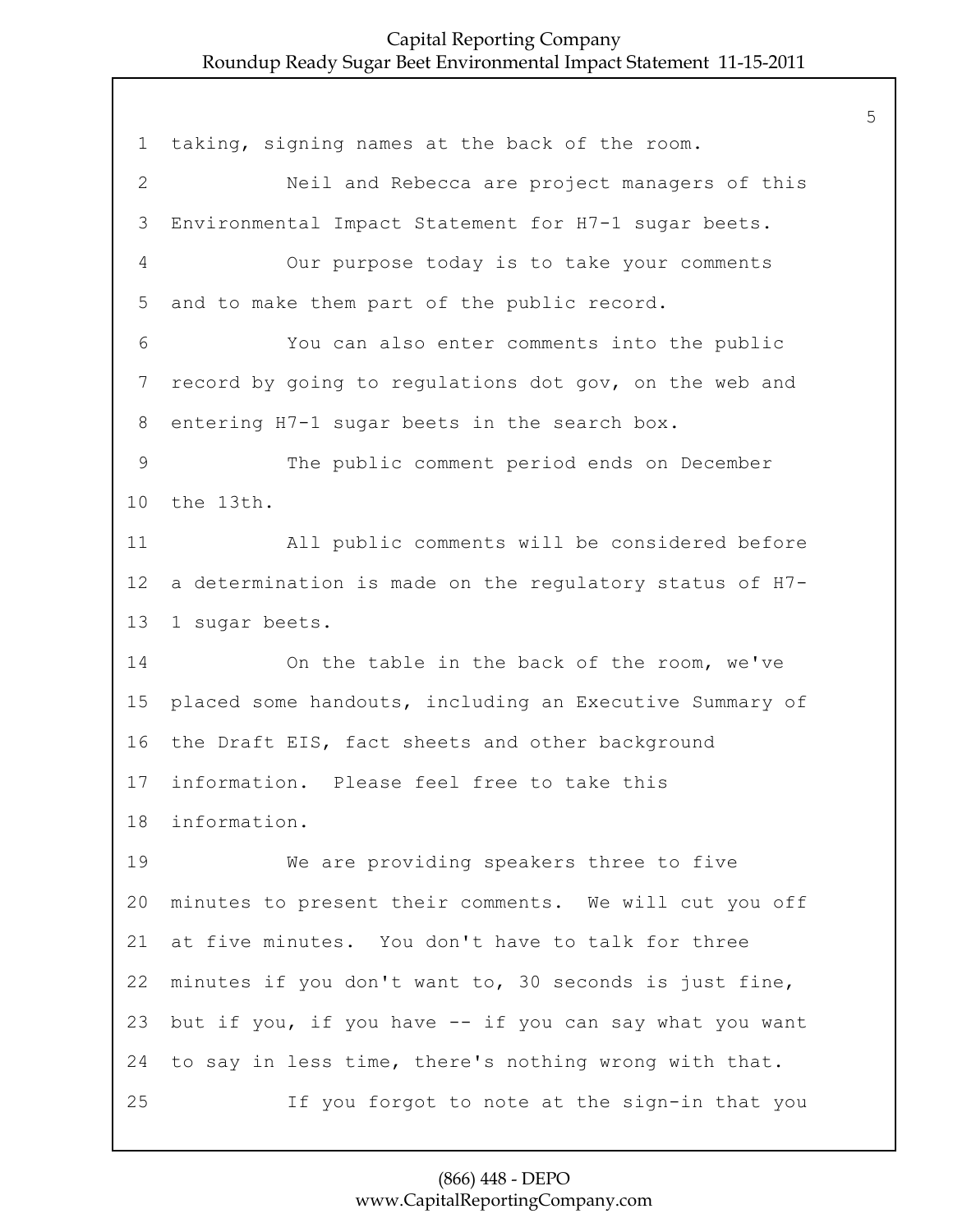would like to speak, so, please do so now at the sign- in table so we make sure that we don't miss you. 3 Rebecca will be our timer and we'll let you know when your time is up. 5 We appreciate everyone being polite and offering comments in a civil way. 7 In order to give everyone an equal opportunity to speak, it's necessary to enforce the five limit, five-minute time limit, unfortunately. So even if you're not finished, we'll have to move on to the next speaker. We appreciate your understanding. 12 When your name is called, please come to the microphone in the center of the room. Please begin by stating and spelling your name for our court reporter, Joy Filipski, here, here in the corner. 16 A very important part of her job is getting people's names right and getting their affiliations correct. So, please, when you begin to speak, state your name, spell your name and then tell us any affiliation that you have with an organization if, if you have one. 22 Your time will start after you've introduced yourselves. 24 If you haven't already done so, please provide Rebecca the written version of your statement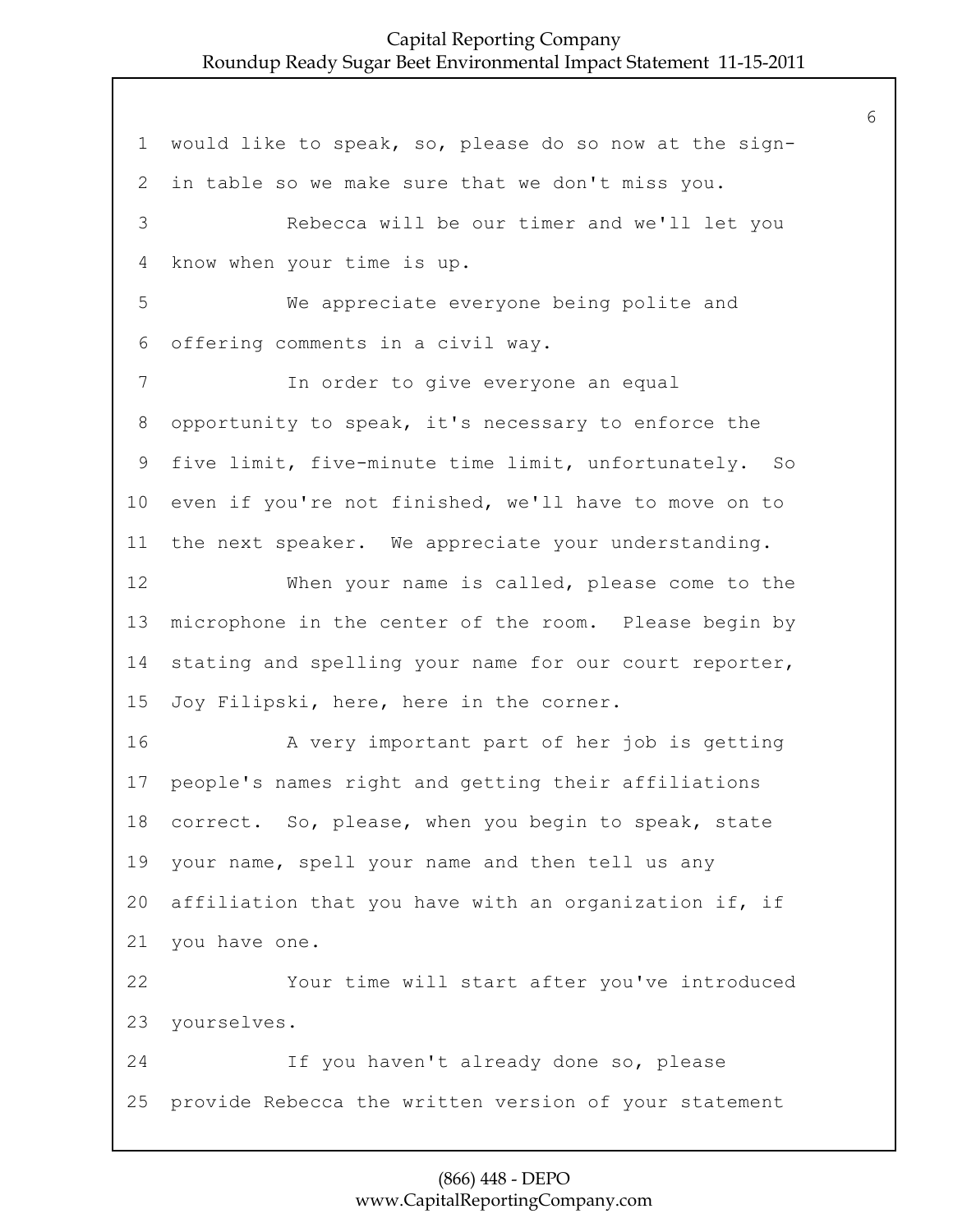at the end of your, at the end of your five-minute time period. 3 If you, by chance, have a couple of copies of, of what it is you intend to say, it would be helpful if you provided one to our court reporter to have before you speak. If not, that's fine as well. 7 You can also put written comments in the comment box, which is on the table in the left rear of the room. 10 And we also on that table have two copies of the Draft Environmental Impact Statement. You're welcome to look at those, to glance through those, however, they are display copies. 14 If you would like your own copy of the Draft Environmental Impact Statement, Neil Hoffman is holding up a disk. On the table in the back we have a pile of disks of the Draft EIS, you're welcome to take one of those disks. 19 In addition, the Draft EIS is available on our website as well. 21 If we have time after our speakers are finished, we'll have an informal session in the back of the room. 24 The purpose of this session is for us to answer clarifying questions about our process, not to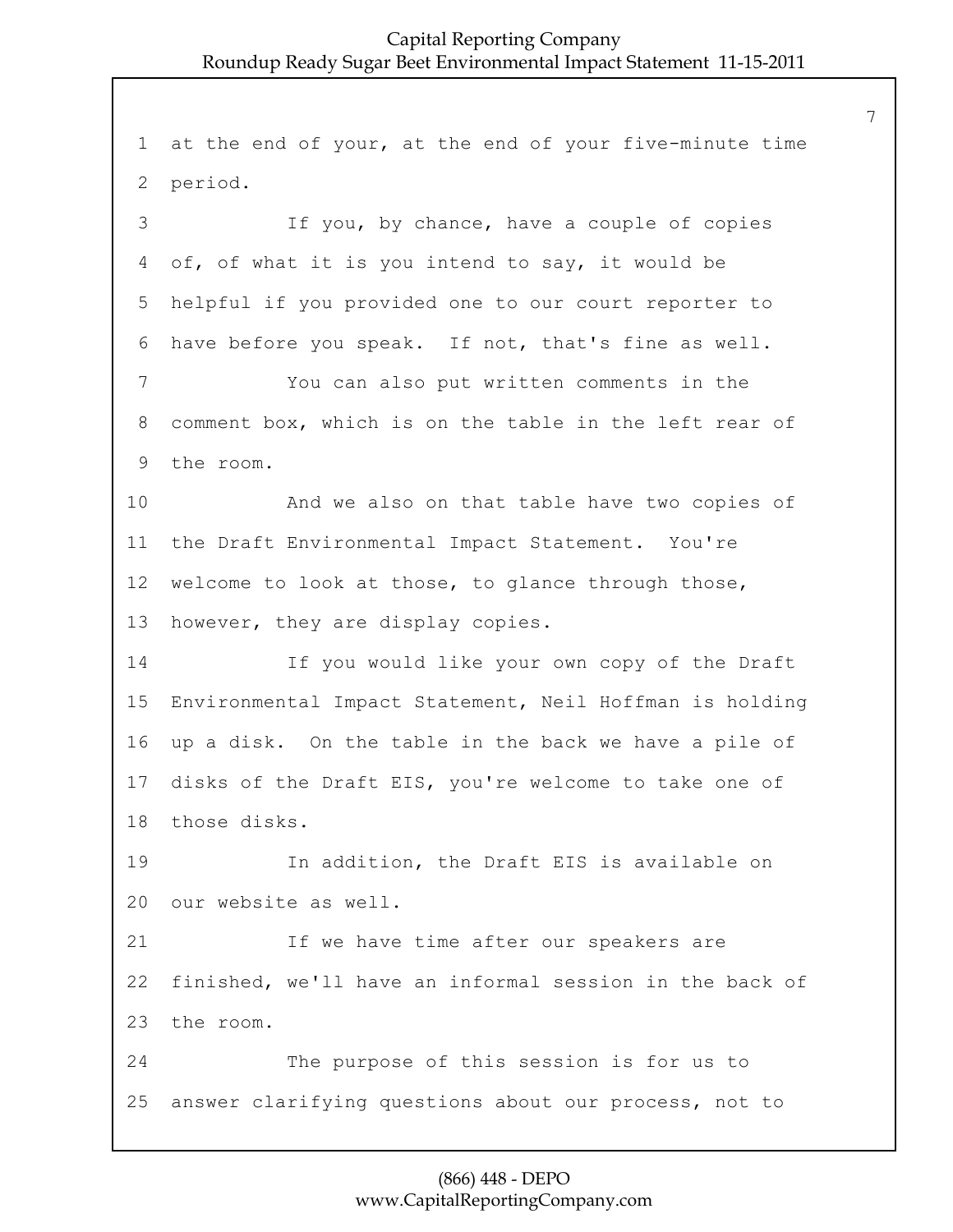1 discuss or debate the issues or announce these in the 2 Draft EIS. 3 It's very important to remember that any 4 comments provided during this informal session are not 5 on the record. To be on the record, your comments must 6 be provided either during the listening session or as a 7 written comment. 8 This concludes our introduction. We'll now 9 begin to take your comments. And I will take them in 10 the order in which people signed up. 11 And our first comment is -- comes from Terry 12 Cayko. 13 Terry, if you could come to the mike, please. 14 State your name, spell your name and tell us 15 any affiliation if you have one. Thank you. 16 MR. CAYKO: Committee members. My name is 17 Terry Cayko, and it is spelled: T-e-r-r-y C-a-y-k-o. 18 I'm a family farmer growing sugar beets in 19 McKenzie County in northwestern North Dakota along the 20 Montana-North Dakota border. 21 I've grown sugar beets for over 40 years for 22 Sidney Sugars, Incorporated. And I am the past 23 president of the Montana-Dakota Sugar Beet Growers 24 Association and currently serving as a director on the 25 board.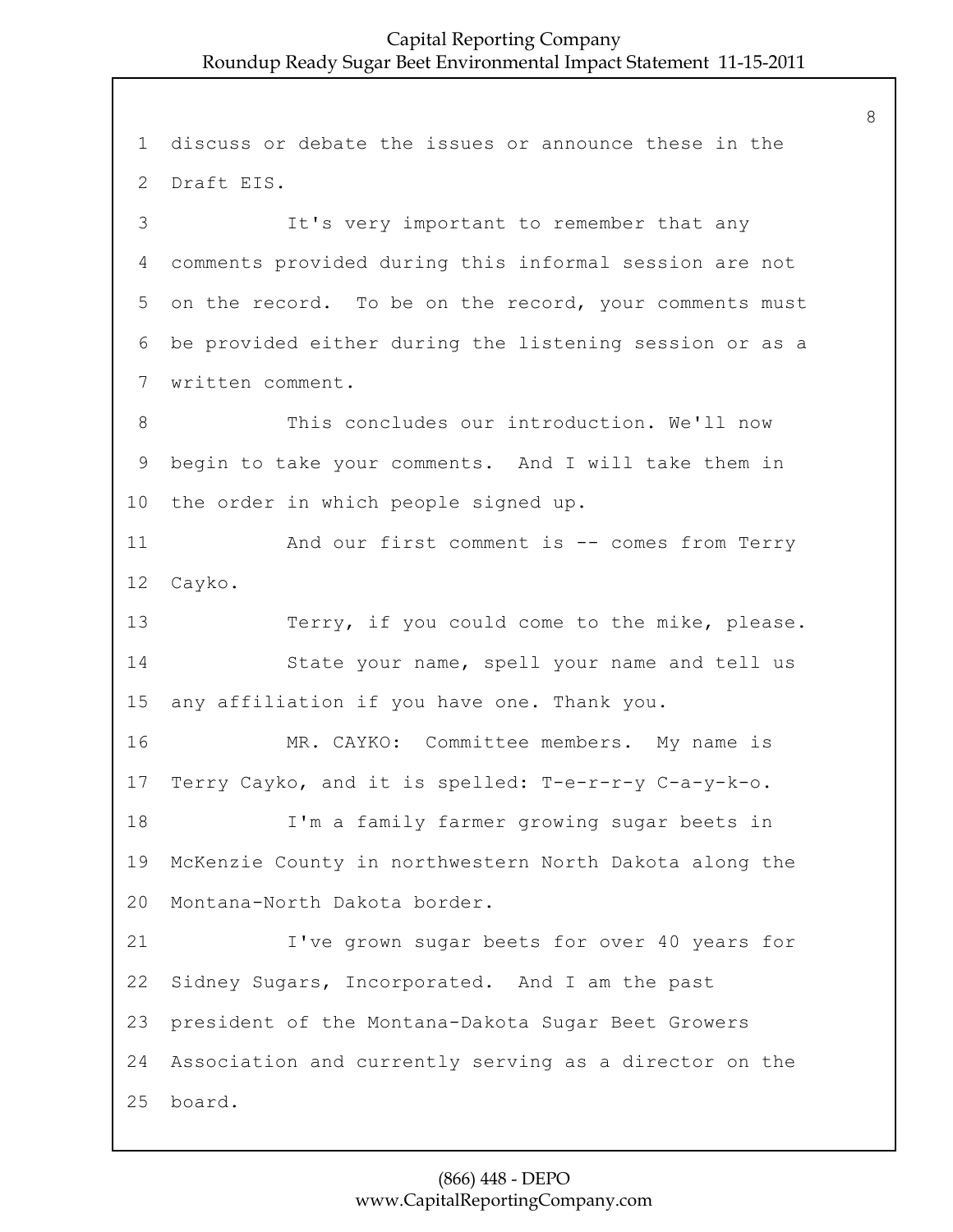1 I typically farm 370 acres of sugar beets each year. They are in a three-year rotation with spring wheat, barley or durum. 4 For the past four years, 2008 through 2011, I have planted 100 percent of my sugar beets with Roundup Ready seed. 7 I currently grow Roundup Ready sugar beets under compliance agreements between APHIS and Sidney Sugars, Incorporated. 10 I appreciate the hard work reflected in the Draft Environmental Impact Statement prepared by APHIS. I support proposal Alternative 2, full deregulation of Roundup Ready sugar beets. 14 There are many benefits provided by Roundup Ready sugar beet technology. Weed control is a major challenge in sugar beet farming in our growing area. 17 Since we irrigate from the Yellowstone and Missouri Rivers, there are a lot of weed seeds that come into our fields. And to control these weeds before Roundup Ready sugar beets, we had to apply as many as six different herbicides and apply them at four timely applications. 23 You can't always have perfect weather when you have such a narrow window for application when these herb -- different herbicides have to be applied

#### (866) 448 - DEPO www.CapitalReportingCompany.com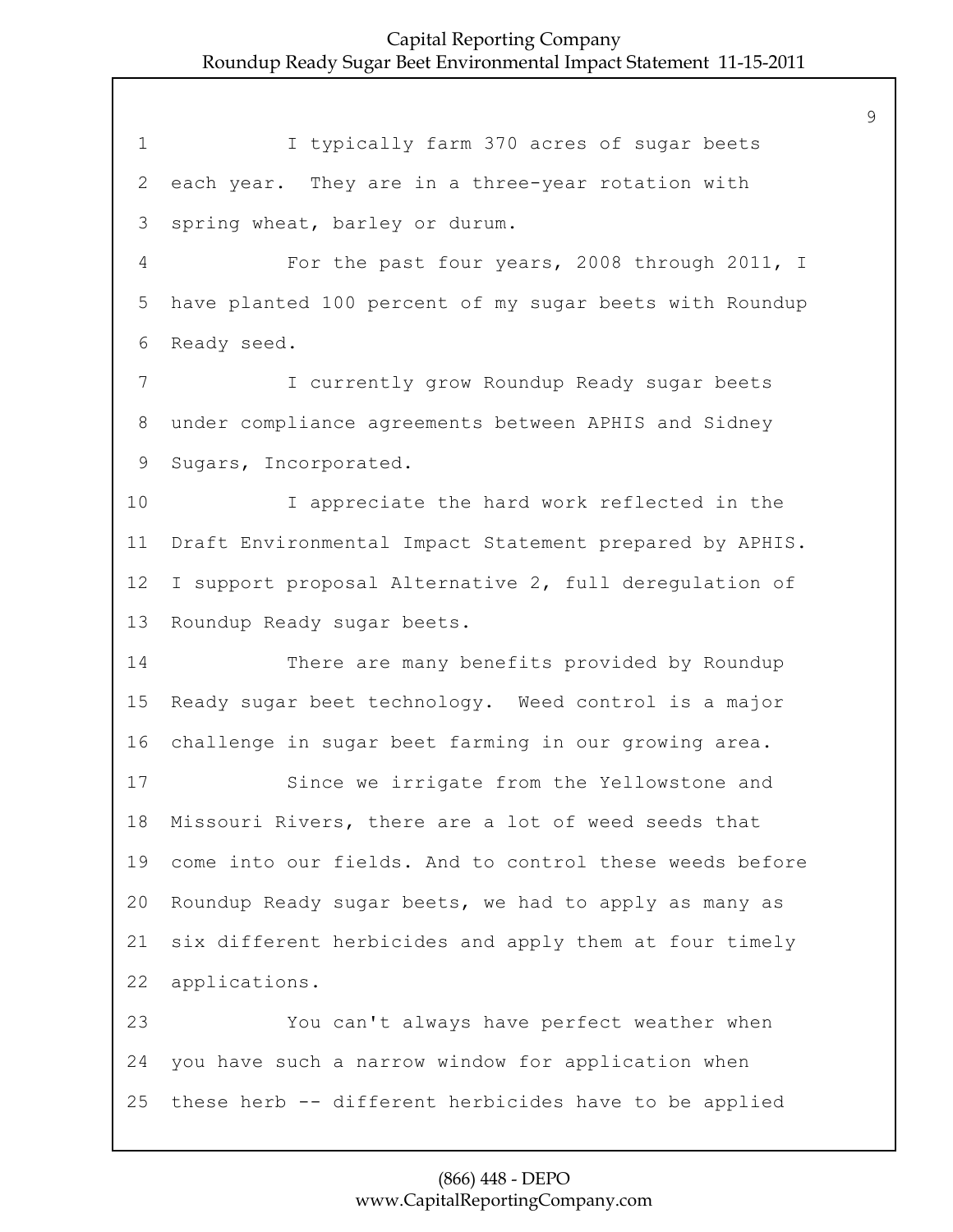in five to seven-day intervals. 2 These herbicides are more toxic and you have a longer waiting period after application before your workers can return to the fields. 5 There was always weed escapes and it was hand -- it was hard and scarce to find hand labor and they were very costly. The effect on the sugar beets always stunted growth at least 10 to 14 days. 9 With Round -- Roundup Ready sugar beets, two to three applications is very effective weed control for the growing season. It is also much more flexible in application timing and not as weather dependent. 13 Other environmental benefits include reduced tillage, fewer passes through the fields with tractors, meaning less fuel and lower emissions. Reduced risk herbicides and little or no hand labor equals less human exposure to more toxic chemicals. 18 Good stewardship practices have always contributed to better yields and reduced farming challenges, like weed competition and weed resistance. 21 The partial deregulation and compliance agreements did not meaningfully change the way I farm because key requirements of that program were already part of my farming practices. For example, crop rotation, identification and removal of bolters, weed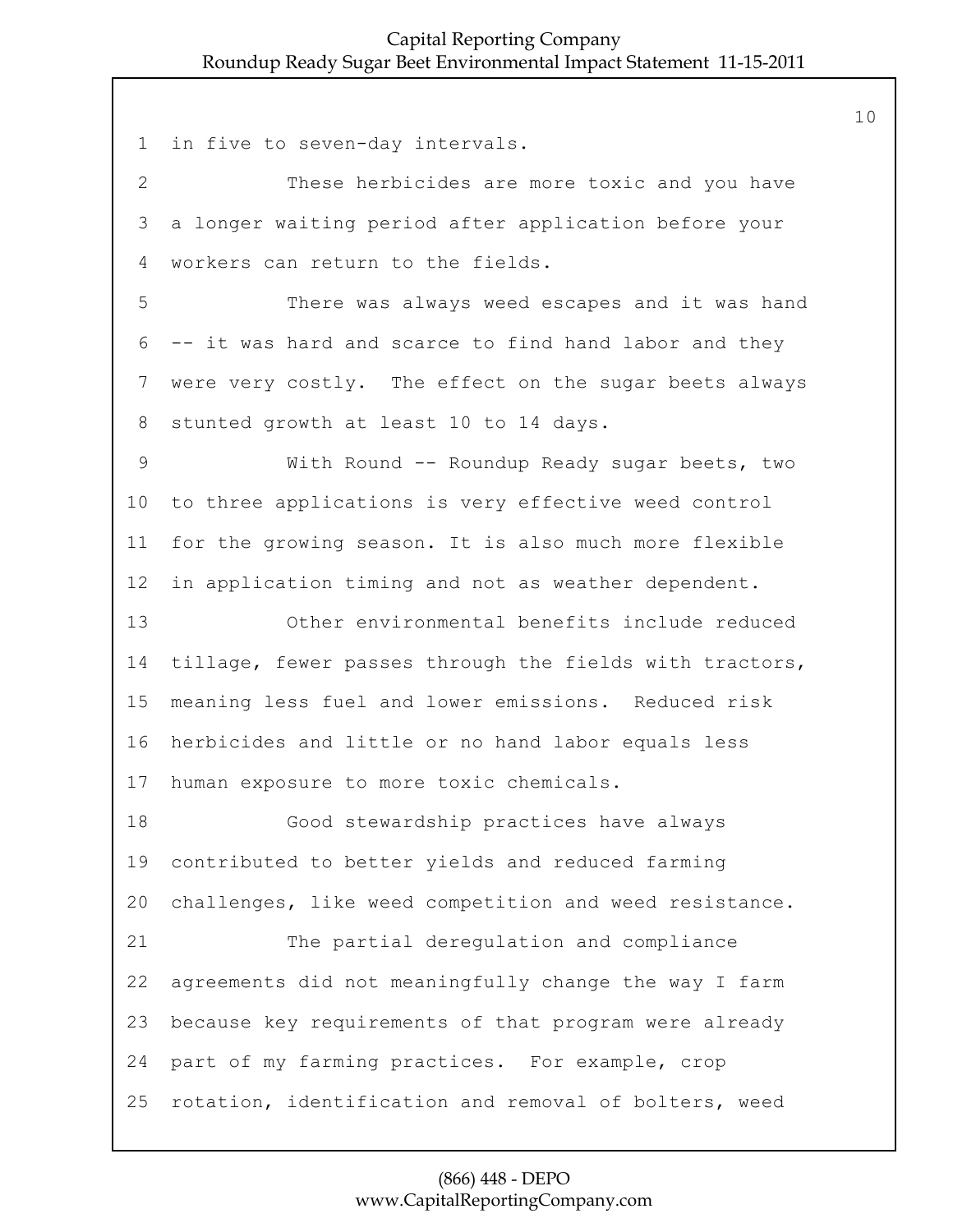resistance training, and maybe most important, application of herbicides at required rates. 3 My Technology Use Agreement with Monsanto also requires that I follow certain stewardship requirements. 6 Before planting Roundup Ready sugar beets, I underwent considerable training on the use of Roundup Ready technology and annual herbicide, weed resistant training. Also, use of crop rotation to reduce weed pressures and the likelihood of resistant weeds through different modes of action are a must. 12 In my growing region, there's no risk of cross-pollination from Roundup Ready sugar beets. 14 First, you don't let beets flower. They are harvested in the first year. They only flower in the second year. There are rare first-year bolters and if 17 they are, they are removed and destroyed. 18 Second, even if a sugar beet were left in the ground, it would not survive the winter in our growing area with wint -- with temperatures well below zero for ex -- extended periods of time. 22 And, third, sexually compatible table beets and chard are not grown in our region. 24 The impact of the loss of Roundup Ready sugar beet technology would be devastating for our growing

## (866) 448 - DEPO www.CapitalReportingCompany.com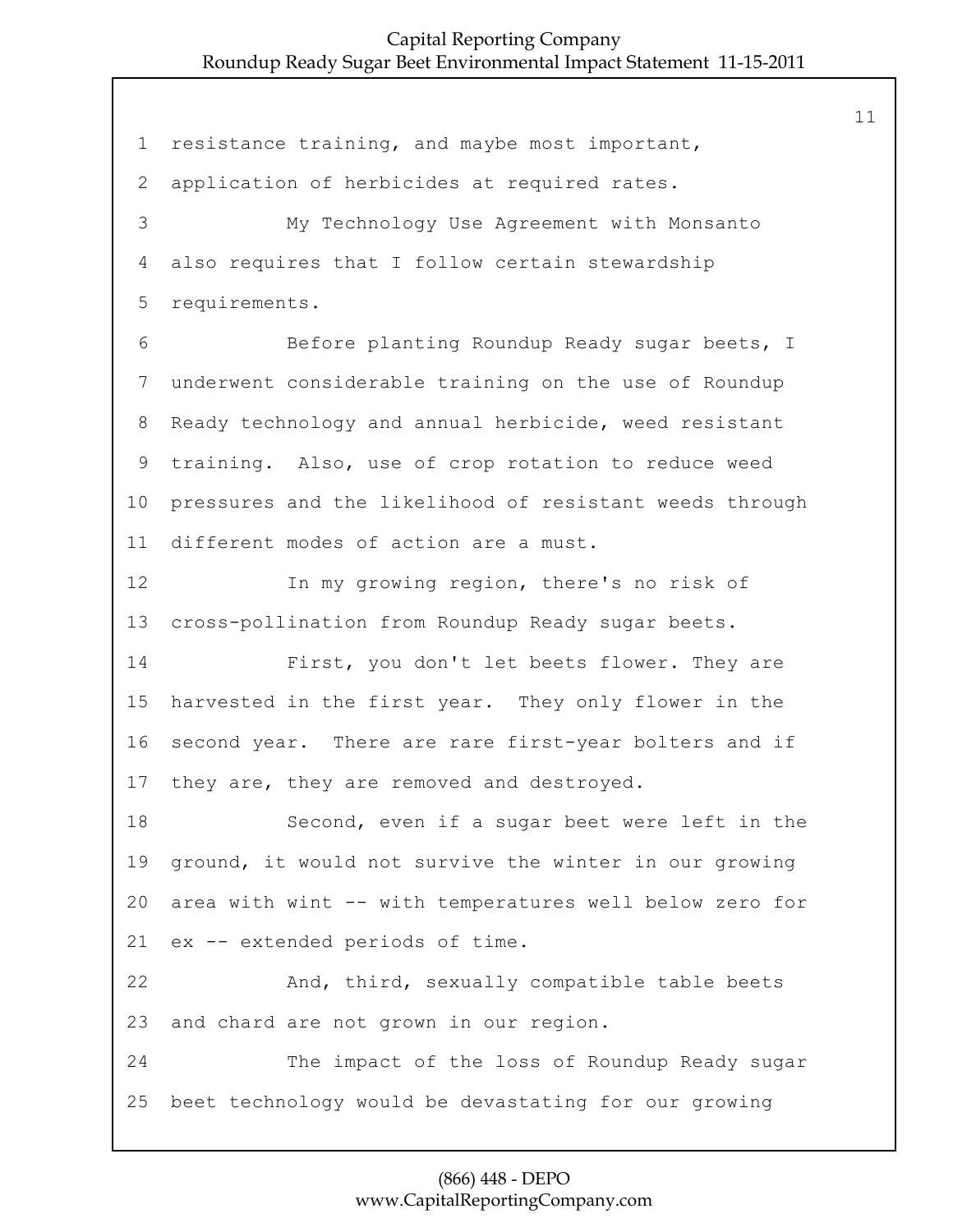1 region. Operating costs would increase immensely. 2 Chemical costs would be very high and you may not even 3 be able to obtain these chemicals anymore. 4 Our region would have reduced acreage and may 5 very well cause the factory in Sidney, Montana, to 6 close because there would not be enough sugar beets to 7 run the factory profitably. 8 We would like to be able to turn our 9 operations over to the next generation. 10 Thank you. 11 MR. GEORGE: Thank you, Mr. Cayko. 12 Our next speaker will be Steve Sing, please. 13 MR. SING: Good afternoon. My name is Steven 14 Sing. S-t-e-v-e-n S-i-n-g. 15 And I live in Sidney, Montana. And I've been 16 involved with sugar beet production and processing for 17 36 years. 18 During the first 27 years, I was employed by 19 American Crystal Sugar Company as an agriculturalist, 20 ag manager and ag operations manager. 21 Last nine years, I've been the general 22 manager of Sidney Sugars, Incorporated, in Sidney, 23 Montana. Our growing area covers northeast Montana and 24 northwest North Dakota. 25 Sidney Sugars, Incorporated, is a wholly-

#### (866) 448 - DEPO www.CapitalReportingCompany.com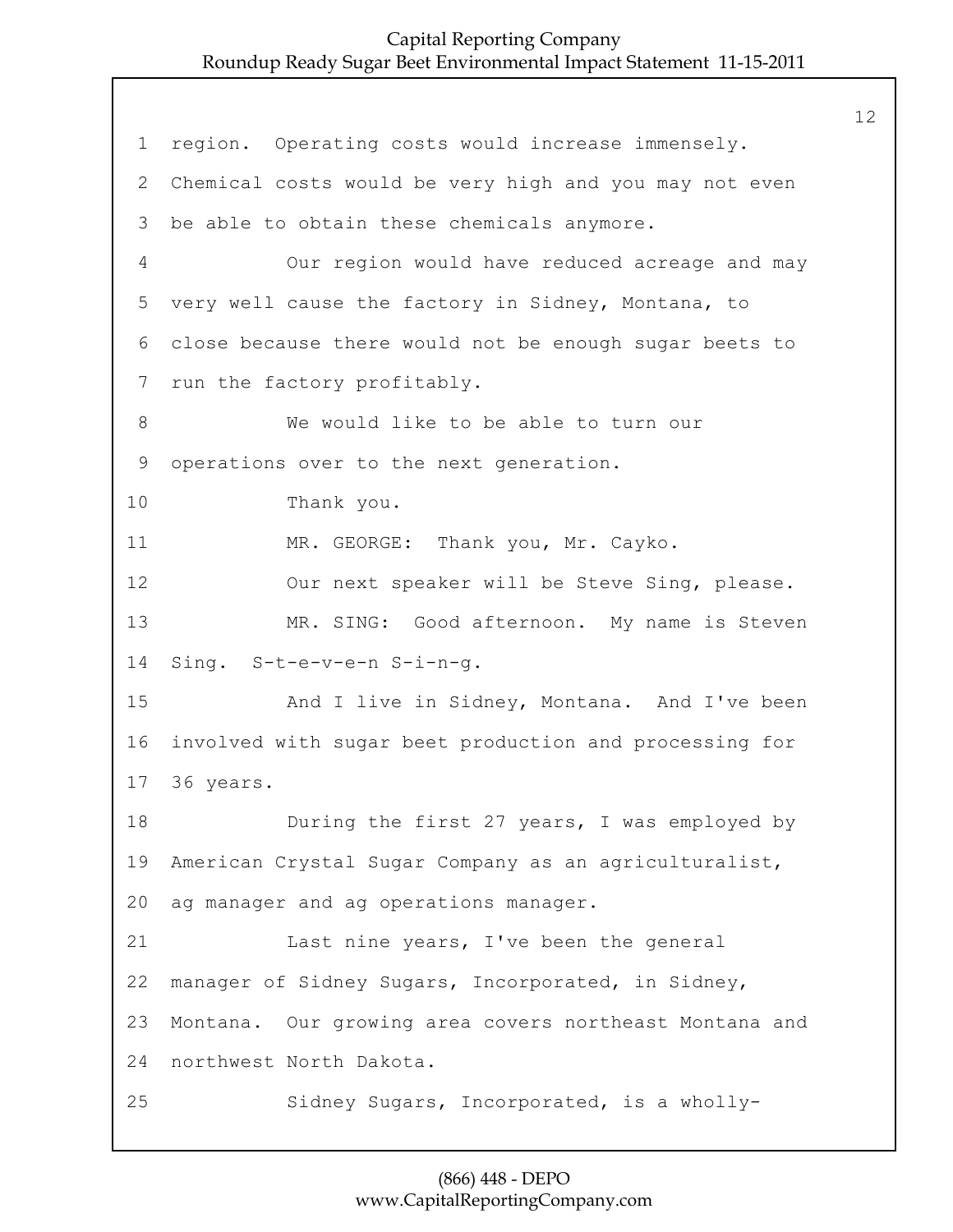owned subsidiary of American Crystal Sugar Company. The factory's been in continuous operation since 1925. It's been a very important part of the economy in that region of the country. 5 The factory pays more than \$45 million to the sugar beet growers for their crop and over \$8 million in wages and benefits to our 245 employees. 8 We're one of two sugar beet processing plants in the United States that is not a cooperative. It's a very important fact because of how our contract to grow sugar beets works. 12 A proposed contract is negotiated between Sidney Sugars, Incorporated, and the Montana-Dakota Sugar Beet Growers Association. 15 The contract can cover several years at a time. Individual growers, however, sign a one-year agreement to provide sugar beets to the factory. 18 They can grow the crop one year and if the economics change, they can decide to not grow the crop in subsequent years. 21 The acreage trend since we acquired the factory shows this very well. Declines in weed control effectiveness and resulting poor yields received in some areas cause the growers to look for more economical and profitable avenues to pursue on their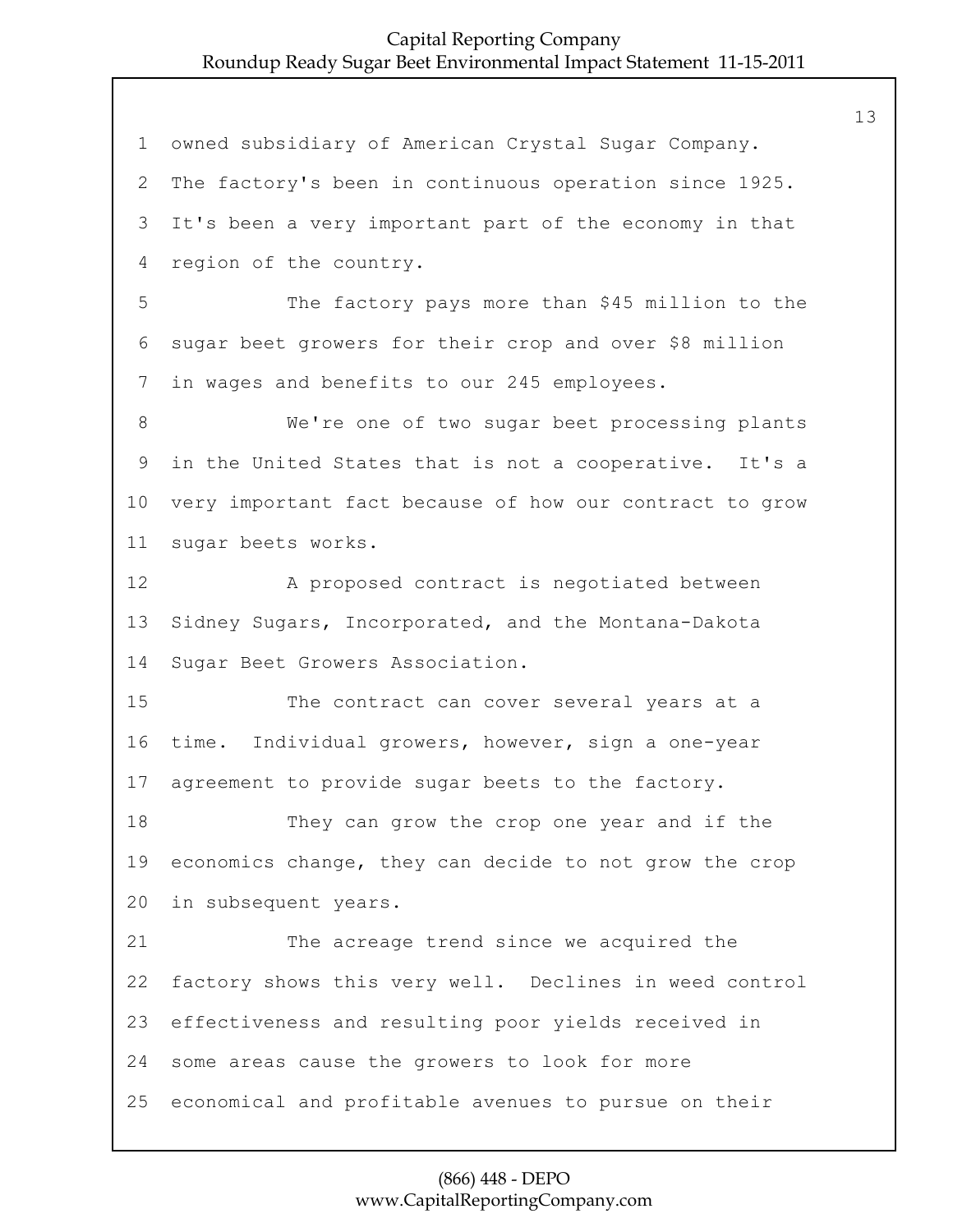farm. 2 In 2003, growers contracted 41,500 acres. By 2008, this total had dropped to 15,300 acres. 4 2009, growers started using a Roundup Ready sugar beet variety extensively and the crop contracted rose to 24,900 acres. And it rose again in 2010 to 31,100. 8 All the acres since 2009 have been Roundup Ready sugar beets. 10 Because these new varieties proved to save the growers money, time and reduced exposure to chemicals, the acres contracted in 2011 were 33,200. 13 Sidney Sugars, Incorporated, Incorporated, appreciates the hard work done by many people in APHIS to prepare a thorough Draft Environmental Impact Statement. We support proposal Alternative 2, full deregulate -- deregulation of Roundup Ready sugar beets. 19 Weed control and stand establishment in the spring are two of our, our growers' major challenges. Our growers are very progressive and they fight weeds every year. This is because the irrigation water to grow the crop is provided by an open canal system over 400 miles long. New batches of weed seeds are brought into the fields every year through the irrigation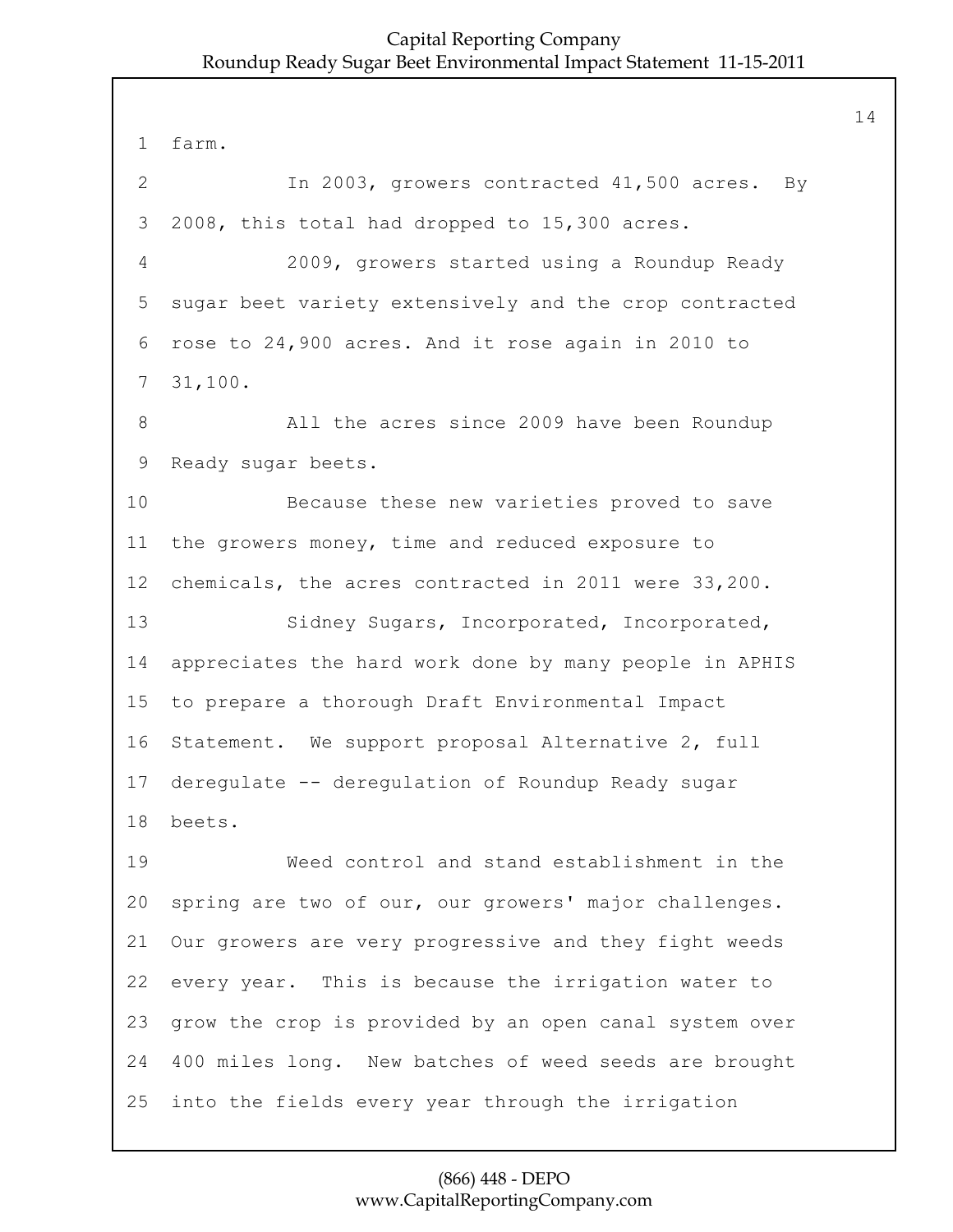water. 2 Without Roundup Ready sugar beets, growers must use combinations of herbicides to try to control these weeds. This results in several applications that must be exactly timed and started when the beets are very small. 7 Conventional herbicides needed for weed control inhibit the growth of the small crop and result in a loss of seedlings and reduction in the final stand. 11 Growers can effectively use less chemical to grow the crop by planting Roundup Ready sugar beets. This reduces their cost and increases the yield because the crop is not held back. 15 It is also safer than using several chemicals in combination to accomplish less weed control. Because Roundup reduces the weed pressure, the factory runs much better, we don't have the trash to handle and plug up machinery and reduce the amount of sugar extracted from each ton of sugar beets that the growers deliver. 22 Roundup Ready sugar beets are also environmentally beneficial. Using Roundup herbicide to control weeds reduces the amount of tillage needed to raise the crop. This means fewer trips through the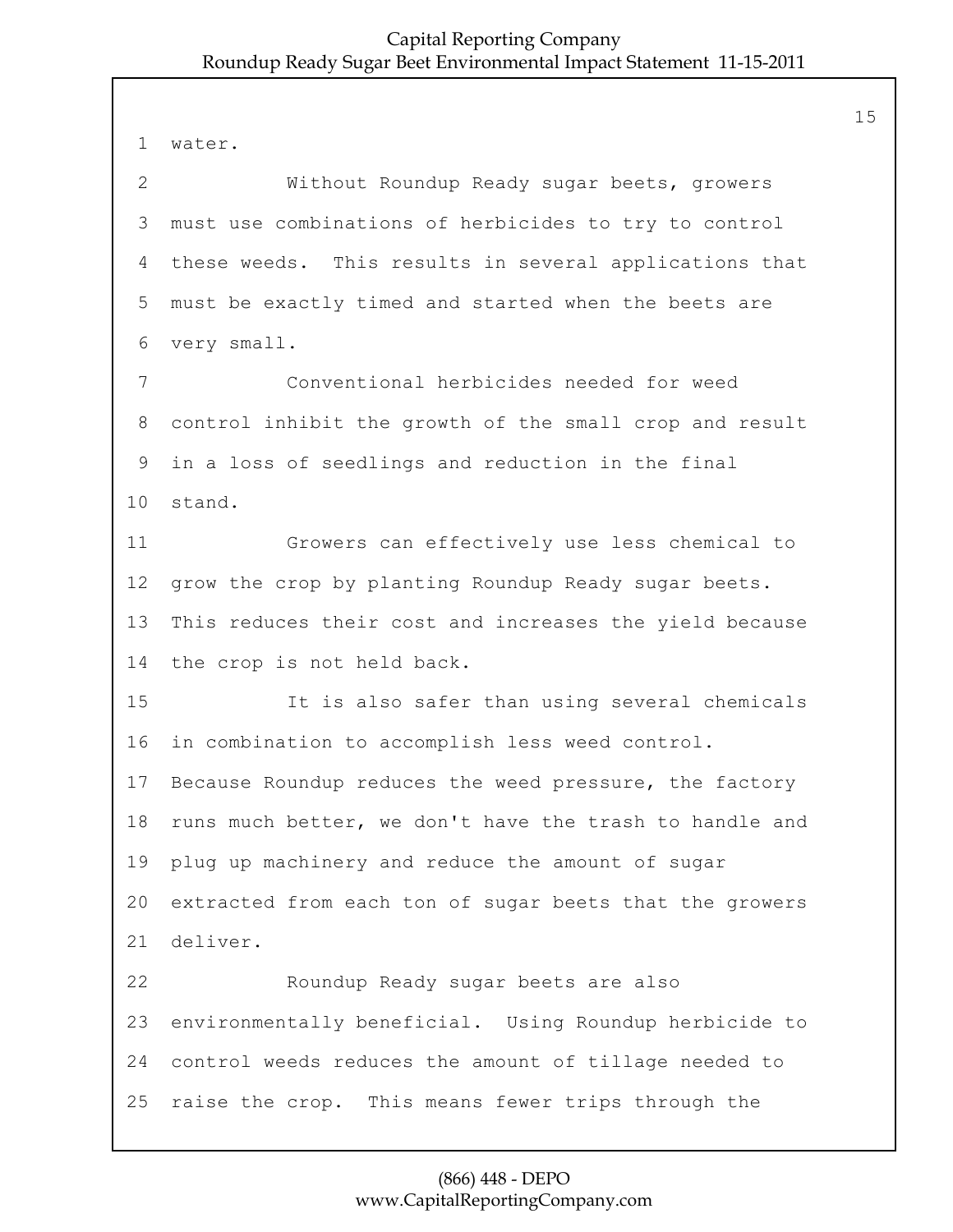field, uses less fuel than conventional varieties and lower emissions to the air.

3 Roundup Ready herbicide is also less risky to use than conventional herbicides. Because weeds are efficiently killed by Roundup, fieldworkers are less exposed to chemicals that are more toxic.

7 Our grower practices -- our growers practice good stewardship every year, they always have. They rotate their crops to reduce disease, apply chemicals at the proper rates, identify and remove bolters and attend continuing education classes provided on weed resistance training and proper tillage techniques to reduce erosion.

14 These stewardship practices are part of the annual training provided by the agricultural staff at our grower meetings.

17 If we lose the use of Roundup Ready sugar beet technology, the acres planted for Sidney Sugars, Incorporated, will decline.

20 Their op -- the growers' operating costs and ours will sh -- will rise sharply. They will switch to more profitable crops. This could have a very serious affect on the ability of Sidney Sugars, Incorporated, to survive.

25 If Sidney Sugars, Incorporated, closes its

# (866) 448 - DEPO www.CapitalReportingCompany.com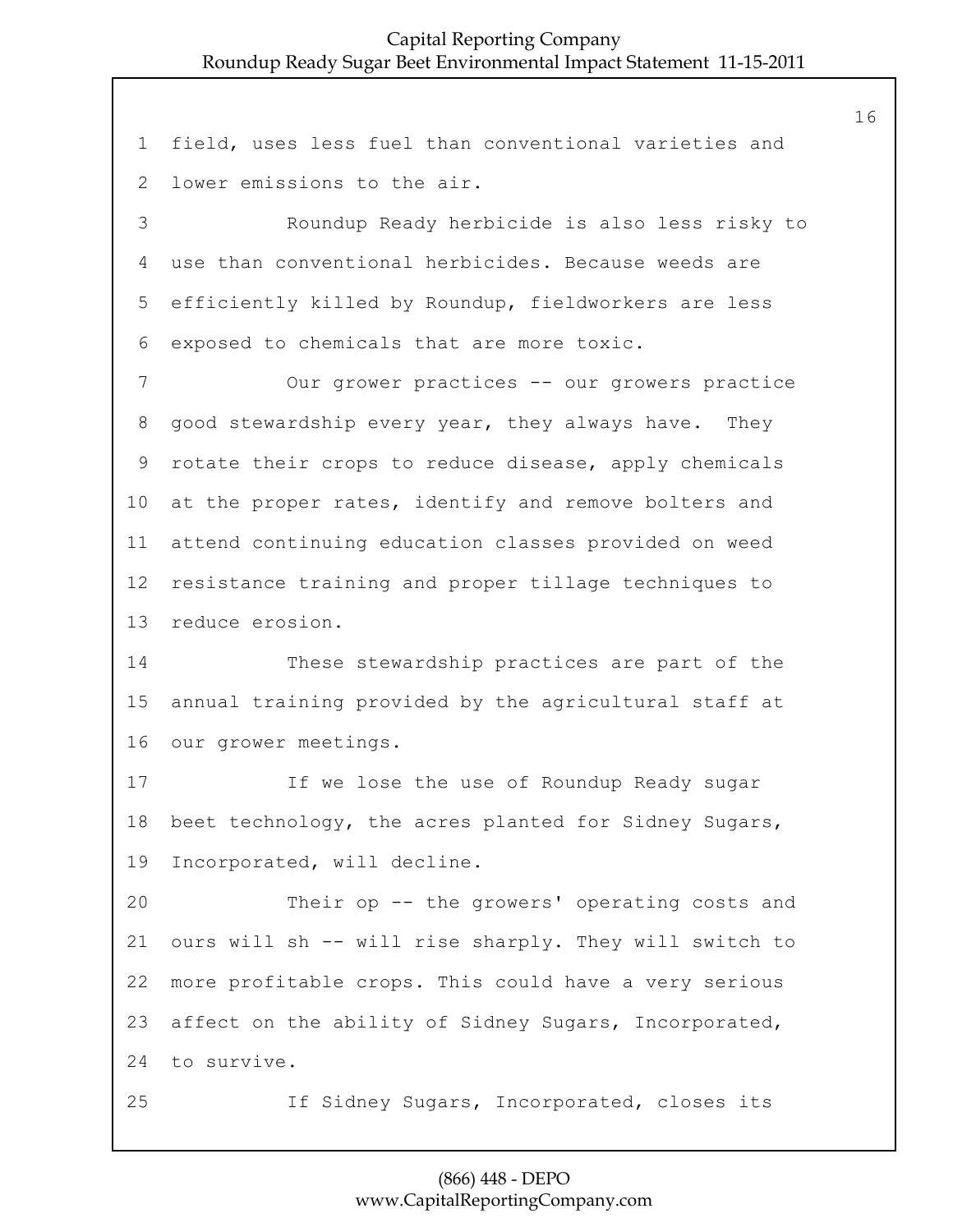doors, it would have a devastating affect on many, many families and business -- businesses in northeastern Montana and northwestern North Dakota. 4 Thank you. 5 MR. GEORGE: Thank you, Mr. Sing. 6 Next will be David Berg, please. 7 MR. BERG: Good afternoon. David Berg. President and chief executive of American Crystal Sugar Company based in Moorhead. 10 On behalf of 2,850 shareholders of American Crystal, we would like to welcome you to the Red River Valley. It is one of the most concentrated and one of the most efficient sugar beet production, processing, production and processing regions in the world. 15 American Crystal's grateful for the opportunity you're giving us today to provide input on a subject of a lot of importance to our grower/owners. 18 We're appreciative of the very open and collaborative approach that USDA has demonstrated in arriving at sound and science-based, decisions based related to the potential deregulation of Roundup Ready sugar beets. 23 As we're aware, the population of the world recently passed the 7-billion person mark. Population growth continues at a dramatic pace. And I don't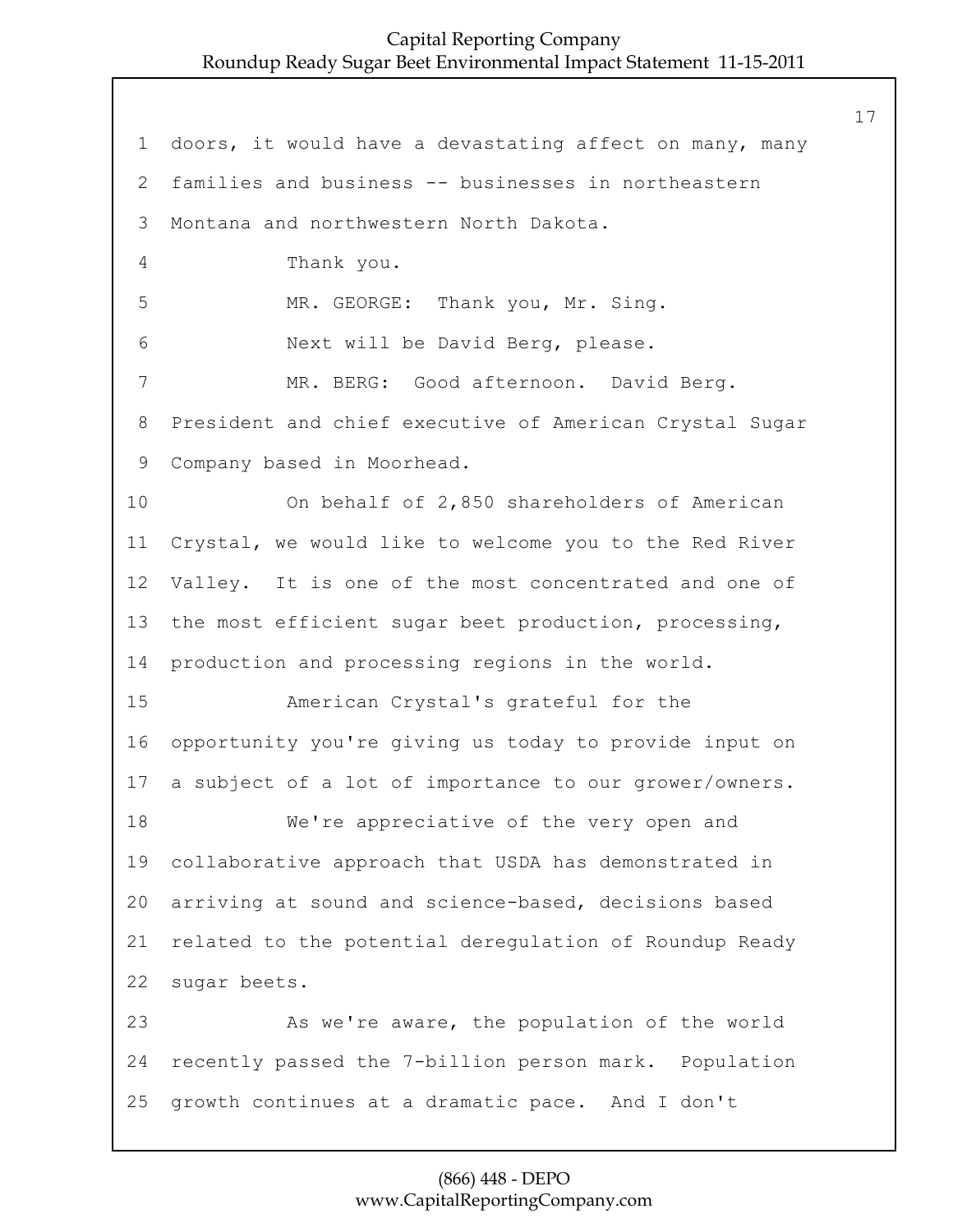believe any of us are in the position to completely rule out a branch of agricultural research or technology. 4 Farmers and food processors must be able to continue to develop their productivity and efficiency. To do otherwise is to condemn literally millions of current and future people to lives of hunger or even starvation. 9 I believe biotechnology's one of the most important tools which farmers must have access to. 11 As I said earlier, there are approximately 2,850 shareholders who cooperatively own and operate American Crystal. 14 2011, the company's shareholders harvested approximately 442,000 acres of sugar beets or around 37 percent of the total U.S. 17 harvested in the area. Final data are not yet available, but our estimate is that 84 percent of these acres were planted to Roundup Ready varieties. 20 Production of Roundup Ready sugar beets during 2011 at American Crystal was conducted pursuant to the compliance agreements with USDA, consistent with the environmental assessment, assessment issued by the agency earlier this year. 25 To my knowledge, the effort was nearly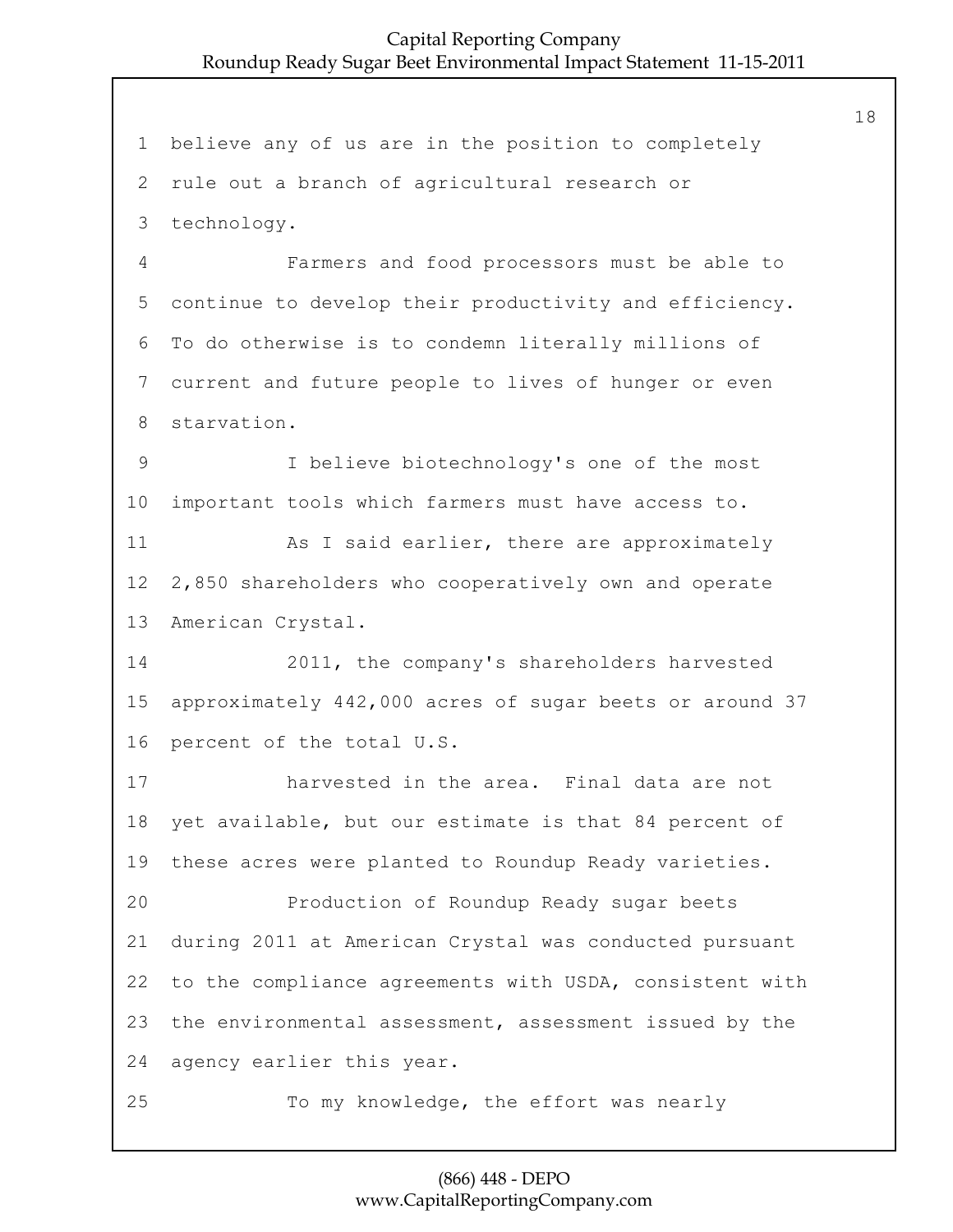universally successful. 2 Poor early-season growing conditions in the Red River Valley caused many American Crystal growers to remark that they were extremely happy to have access to Roundup Ready this year. 6 Wet field conditions during much -- in -- of May and June would have made it extremely difficult to nearly impossible to perform weed control with conventional varieties this year. 10 American Crystal and its shareholders appreciate the large, careful effort that USDA has contributed in preparation for issue -- issuance of the Draft Environmental Impact Statement on October 11th of this year. 15 We believe the EIS presents an exhaustive record of the potential impacts of use of Roundup Ready and we fully endorse the proposed Alternative 2, full deregulation of Roundup Ready sugar beet technology. 19 My experience at American Crystal includes the position of vice president of agriculture. During the time I held that job, I gained firsthand knowledge of the critical importance of weed control in sugar beet production. 24 A variety of weeds threaten the economic viability of the beet crop, and in, in any single year,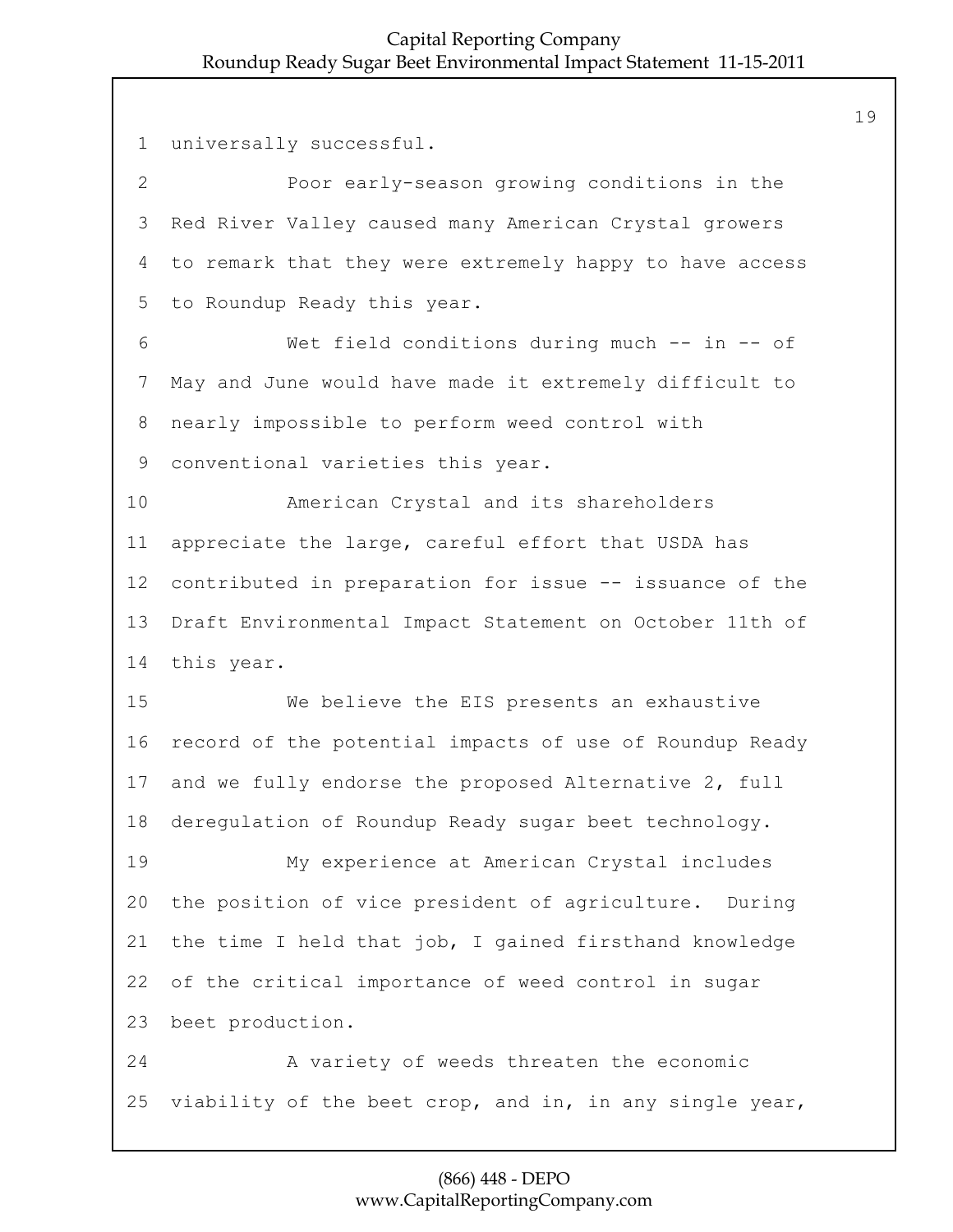a sugar beet field can be strangled to the level of economic loss by poor weed control. 3 The benefits of Roundup Ready sugar beets are well documented in the Draft EIS and in other publications from USDA, as well as from academic and private researchers. 7 The chief benefits include reduced field tillage, which provides fuel savings. 9 Use of Roundup Ready herbicide means a large volume of alternative, more toxic herbicides can be avoided. 12 Also, the broad spectrum control afforded by Roundup Ready makes it much less likely that hand labor needs to be deployed. 15 It's also important to point out that the ownership structure of American Crystal means a cooperative stock and op -- and overall farming operations are almost always passed from generation to generation. This highlights the importance that farmers in the region place in careful stewardship of their land. They understand and by nature can adapt to their careful measures involved in a partial deregulation in place during 2011. 24 American Crystal provides multiple opportunities each year where agronomy staff delivers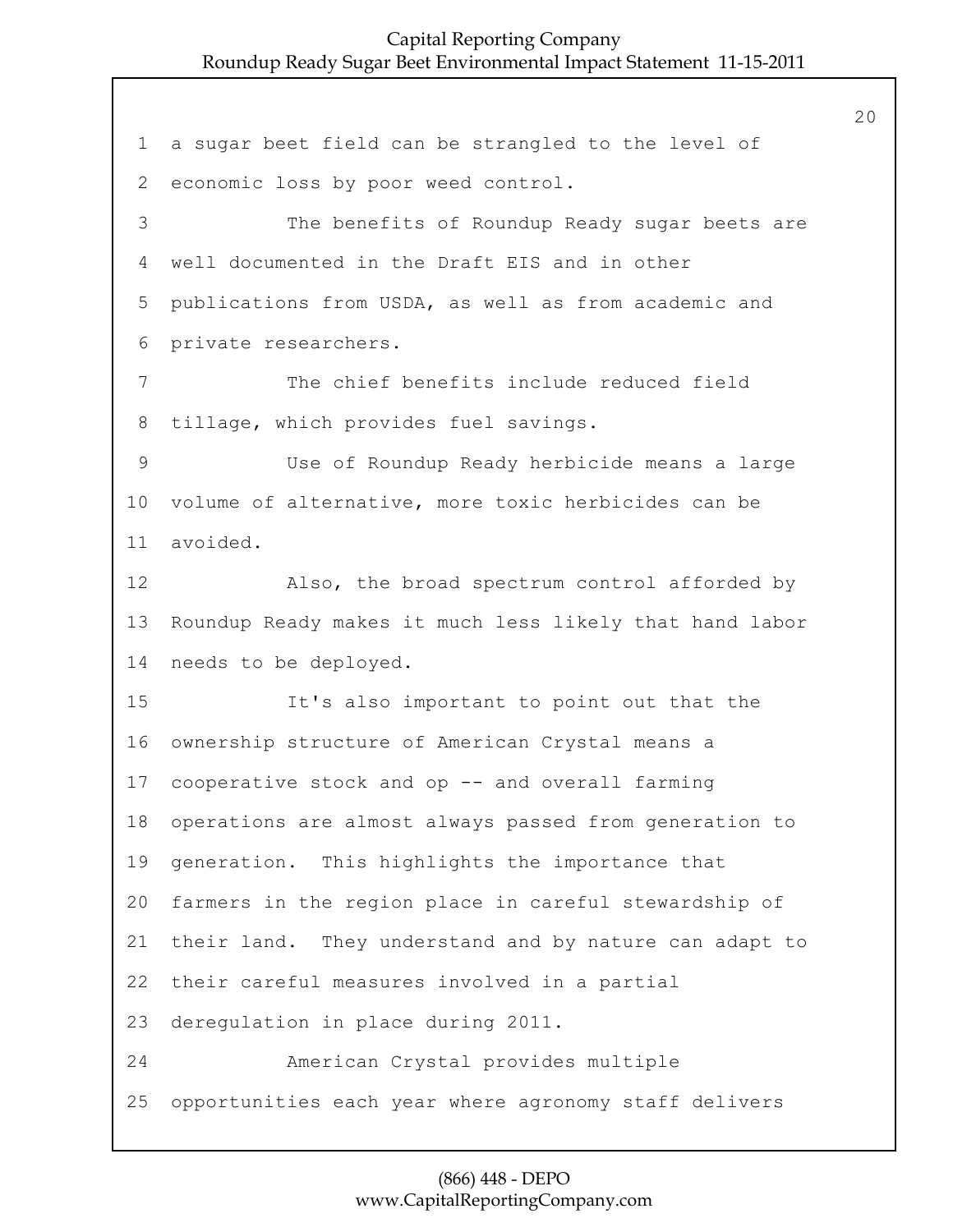direct training to small groups of producers. Best practices related to weed control has always been a part of this training. And in the past year, adherence to compliance agreements was a major part. 5 The high prevalence of Roundup Ready varieties among our shareholders indicate this technology's an important element in their agro -- agronomic toolbox. It provides flexibility in the timing of herbicide application during extremely busy periods. This flexibility allows them to perform tasks related to other crops at their farms on, at optimal times, adding to their overall efficiency and success. 13 One important aspect of Roundup Ready varieties may be unique to our northern climate. The preharvest interval for application of Roundup on a sugar beet field is 30 days, while for other nonGlyphosate herbicides, the interval is as long as 90 days. 19 In Minnesota and North Dakota, cold spring weather frequently delays planting the sugar beet crop. This frequently means the last permissible date to apply alternative herbicides is beyond the preharvest interval. 24 As a practical matter, this could mean that no herbicide application may be made for critical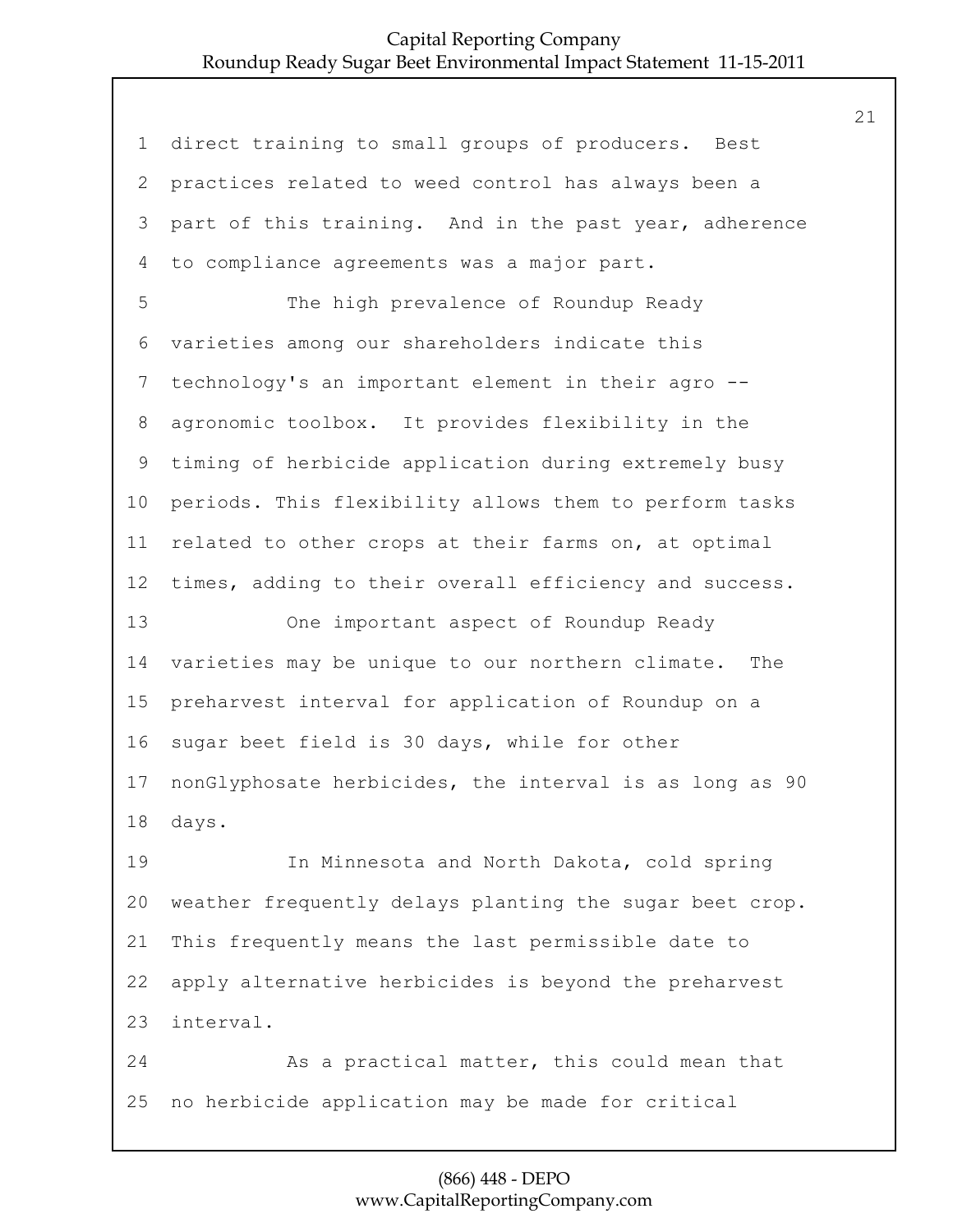periods during the growing season. This could have extremely negative consequences for the affected grower. 4 The very rapid adoption of Roundup Ready varieties among American Crystal shareholders indicates this technology fits their agronomic and economic needs. 8 I believe it's clear that losing Roundup Ready as an option would bring about serious, negative outcomes for individual American Crystal growers and for the cooperative as a whole. 12 These outcomes would be very likely reduced total sugar beet acreage and production which would limit the co-op's total volume. Because sugar beet processing is a high fixed-cost business, having sufficient volume of beets to process is a key economic driver for the company. 18 Reduced acreage and production would have a large, negative effect on grower payment, and, in turn, profitability. 21 In summary, American Crystal's grateful to, grateful to USDA for the work it's done to allow the usage of Roundup Ready technology. Most importantly, the company strongly endorses full dereg -- full deregulation option for which USDA has indicated as its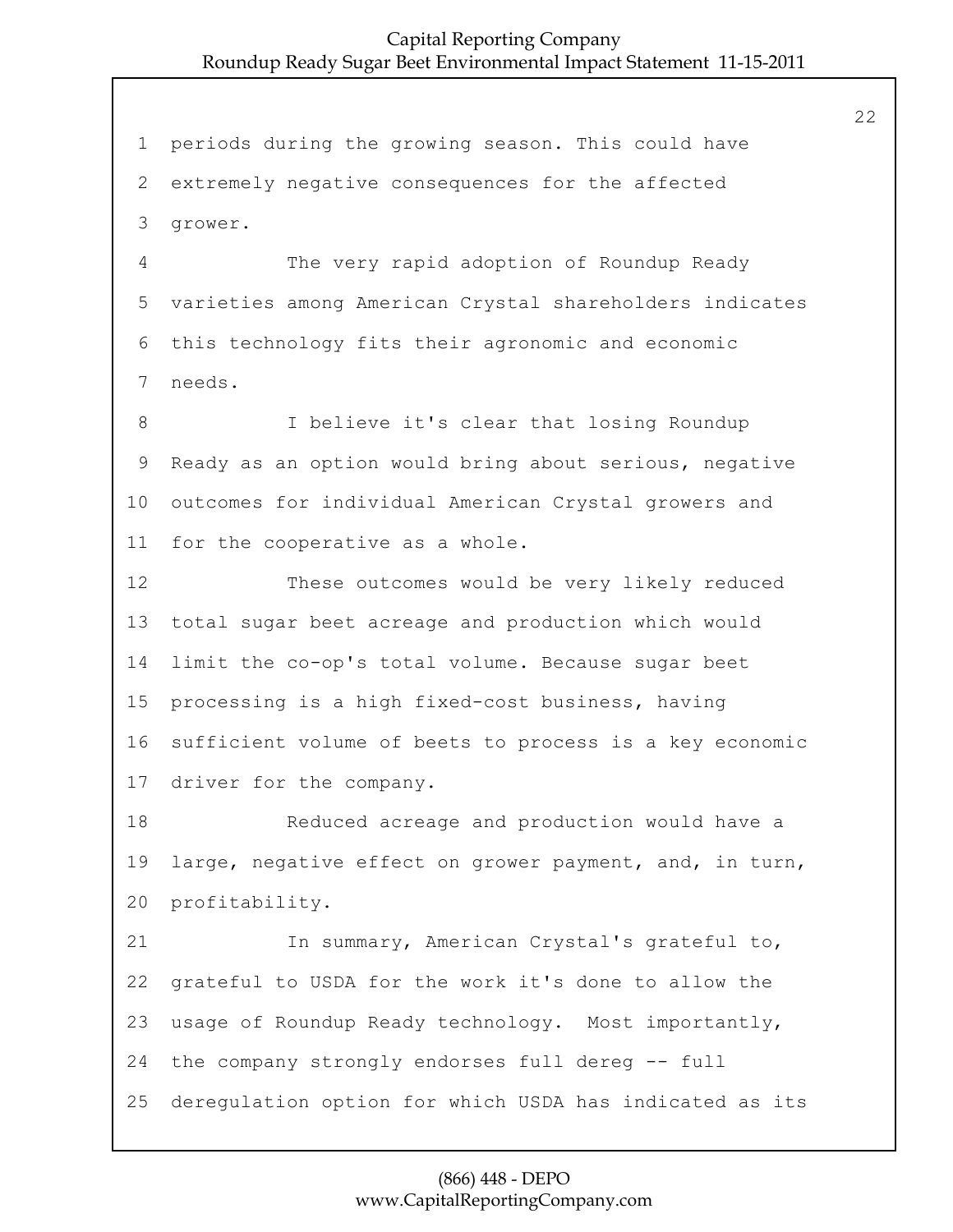preferred option. 2 Thank you again for this opportunity to share this recommendation today. 4 MR. GEORGE: Thank you, Mr. Berg. 5 Our next speaker is Curt Knutson. 6 MR. KNUTSON: Good afternoon. My name is Curtis Knutson, or Knutson if you're from the Southeast. It's spelled: C-u-r-t-i-s K-n-u-t-s-o-n. 9 I am a farmer. I wish to speak in favor of the USDA's Alternative 2, full dereg -- deregulation of Roundup Ready sugar beets. 12 I have grown sugar beets for 40 years in Polk County in Minnesota. 14 I also serve on the board of directors for American Crystal Sugar Company and currently serve as the chairman of the ag committee for the board. 17 I also work as a sales agent for the Crystal beet seed division. 19 We farm about 4,000 acres of wheat, soybeans and sugar beets. We have a small herd of Angus cattle. We also breed and raise quarter houses for our own use. We also custom farm 1500 acres. Along with raising a thousand acres of sugar beets for American Crystal Sugar Company, we custom farm 500 acres of sugar beets for a neighbor.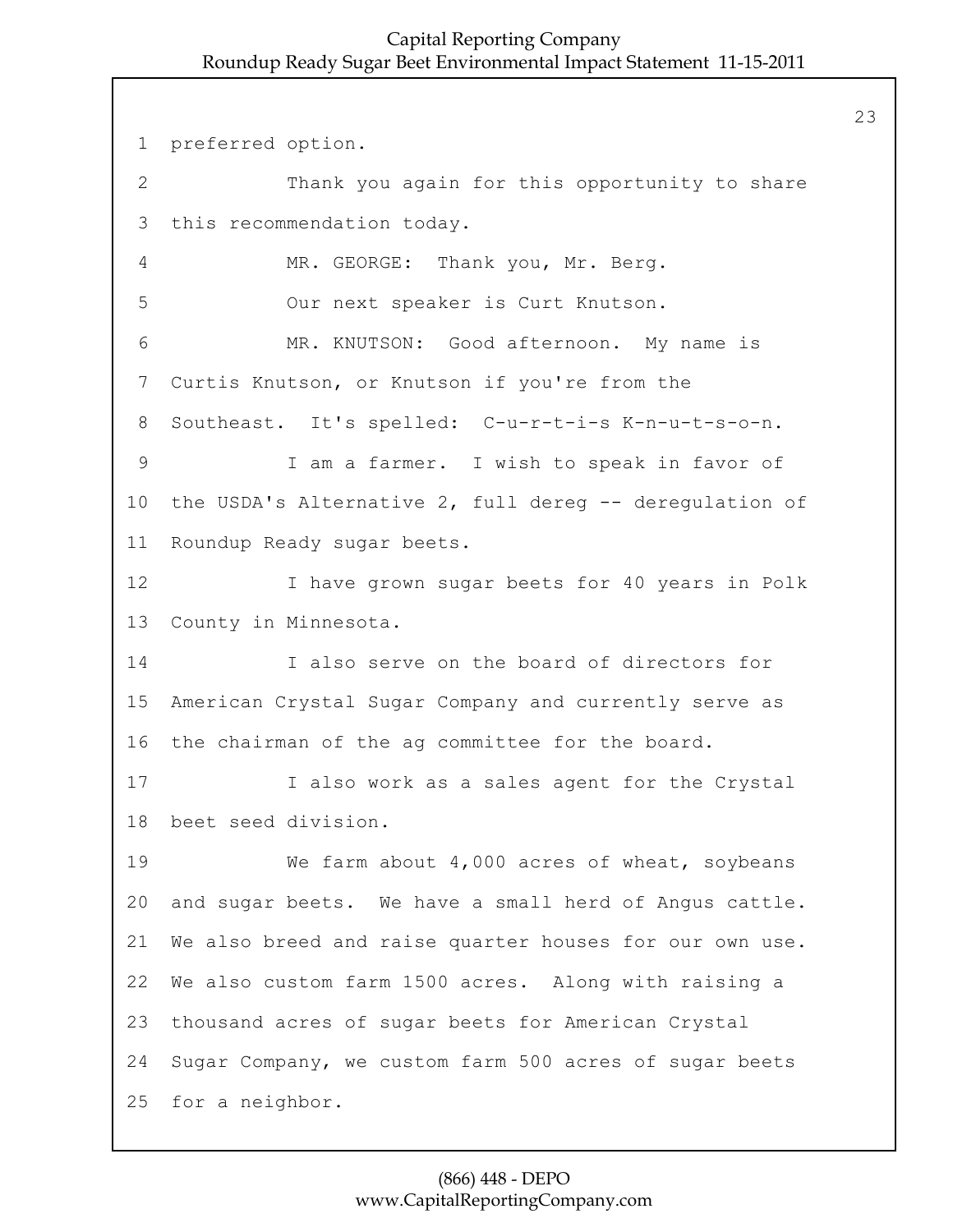1 We have been raising Roundup Ready sugar beets since 2008. In 2008, we raised 66 percent of our crop using Roundup Ready seeds. And since then, we have been about a hundred percent Roundup Ready grow on our sugar beet crop. 6 We currently raise Roundup Ready sugar beets under the compliance agreement between APHIS and American Crystal Sugar Company. 9 We appreciate the hard work done by APHIS in the Draft Environmental Impact Statement. We fully support Alternative 2, full deregulation of Roundup Ready sugar beets. 13 On our farm, Roundup Ready technology has allowed us to become better producers of sugar. It has allowed us to be -- to better manager of time in the weed growing season. We have much better weed control in our sugar beets, which allows us better yields, less exposure to harsh chemicals for ourselves and for our employees. 20 The costs for, the costs for weed control are similar to growing conventional seeds, but because we can use less tillage and cultivation, Roundup Ready seeds have allowed us to cut our fuel costs, produce less pollution because we are running our tractors less. And we've also have, have less labor costs.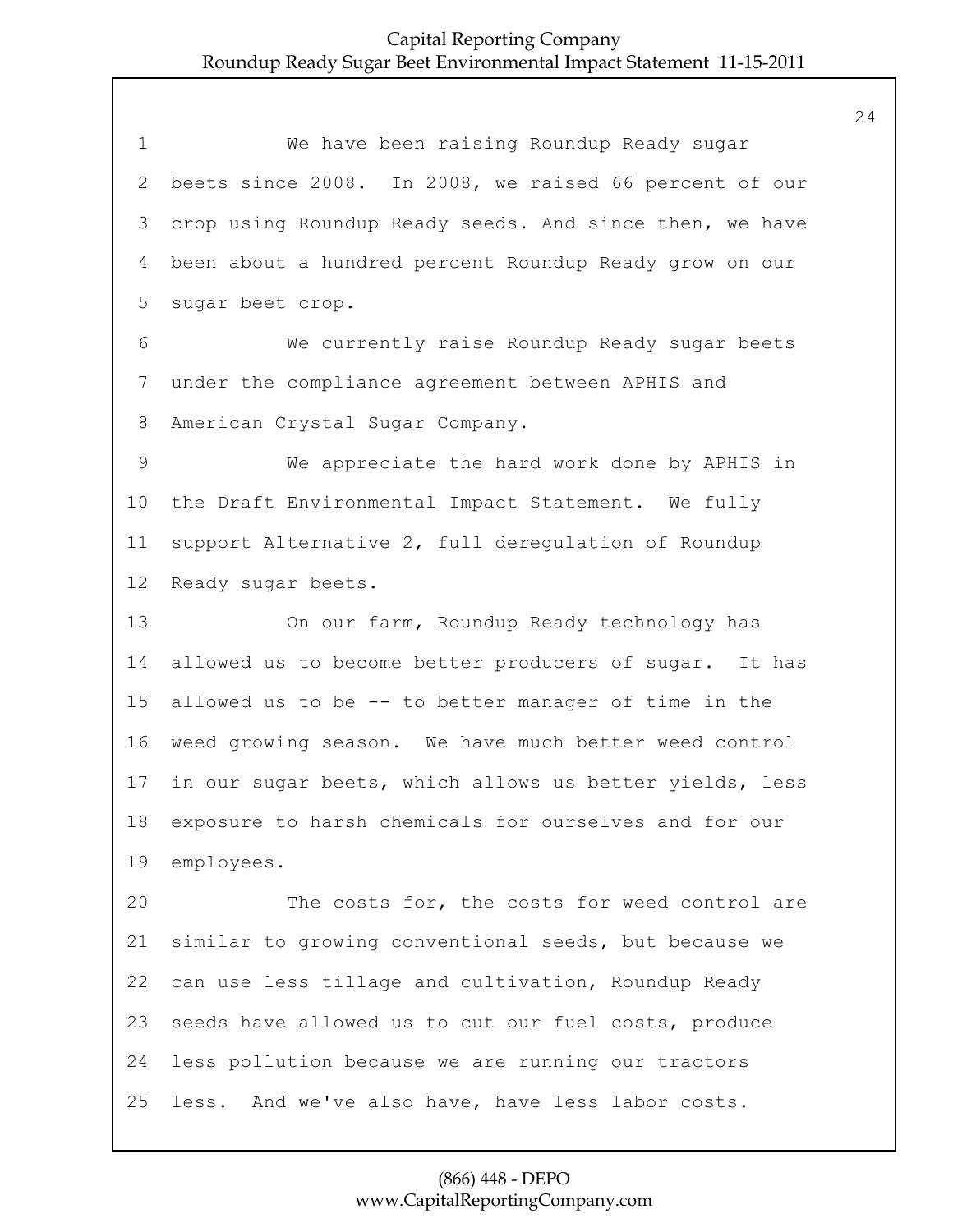1 It also lets us be less reliant on good weather, because our window of application for herbicides is much wider. That reduces stress on all our farm employees. 5 Conventional herbicides are more toxic and need to be applied on a five to seven-day interval, even if the weather does not permit and was a dreaded part of our summer growing season. 9 We used to be a five-spray applica -- what used to be a five-spray application season with conventional herbicides is now a two and sometimes three-application season with Roundup Ready seeds and much less time sensitive. 14 Allowing us to pick much better weather conditions to apply herbicide, which -- with, with much less exposure, and above all, much less stress. 17 We are burning much less expensive fuel and putting less harmful emissions into the air. 19 The particular -- the partial deregulation of Roundup Ready technology has not changed our farming practices much. Most of the requirements are the compliance agreement that were already used to meet -- excuse me. Most of the requirements of the compliance agreement were already used to meet the Technology Use Agreement with Monsanto.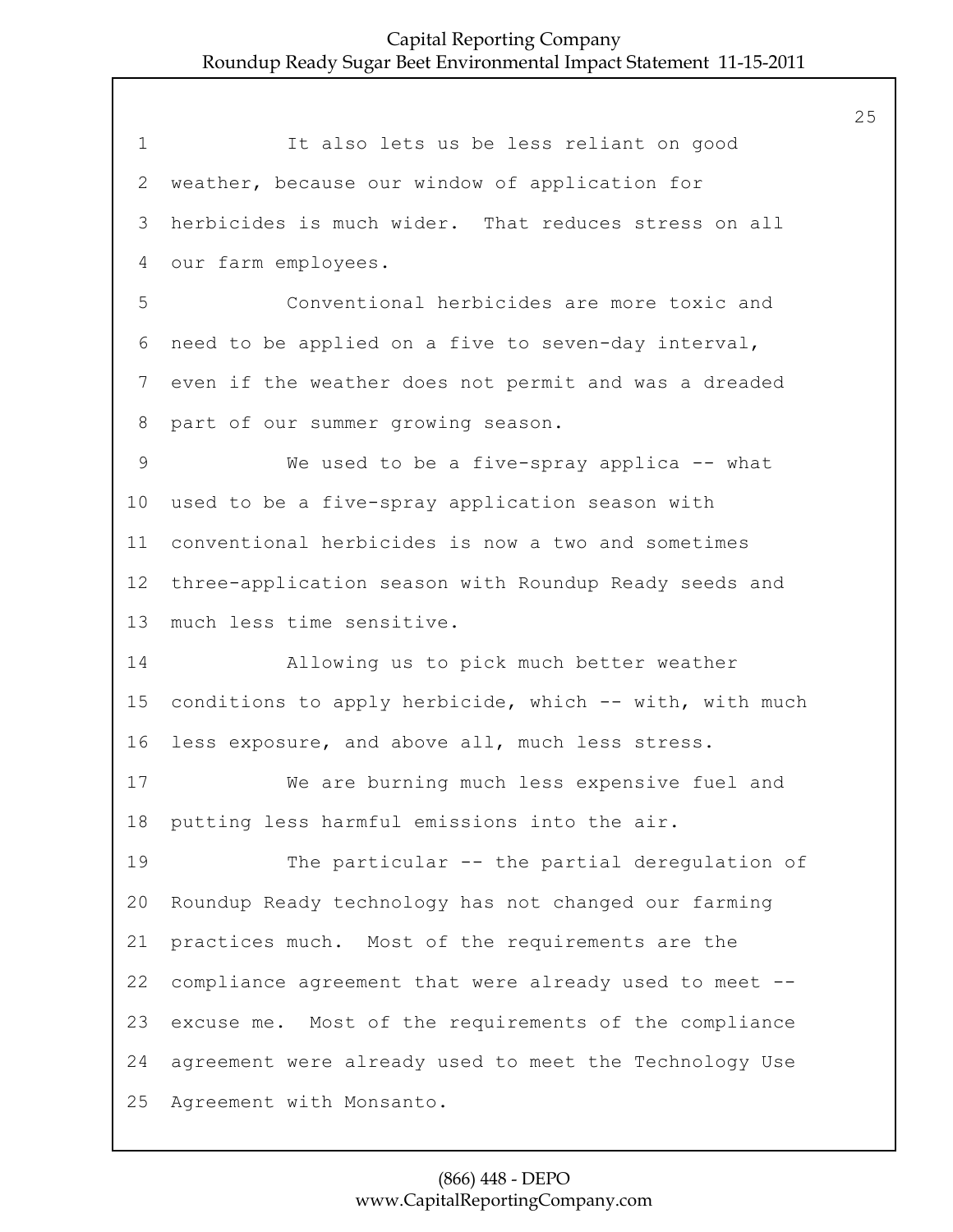1 We had already been destroying bolters during the growing season and properly following labels and application of Glyphosate herbicides. Keeping records on seed used and where they were planted has always been part of our farming program before and continues to be applied now. 7 Other requirements on crop rotation and proper training of employees was a part of our farming practices before the com -- compliance agreement. 10 Proper monitoring of resistant weeds and use of proper chemicals has always been part of our weed control program. 13 There is also no risk of cross-pollination of sugar beets in our growing region, region, as we have always rogued bolters as a good husbandry practice. 16 We do not let bolters flower, it is not allowed under the Monsanto agreement. 18 Furthermore, freezing winters virtually ensure that any beet left in the field would not produce a viable seed the following year. It is simply destroyed by the extremely cold winters. 22 If we lost the ability to use Roundup Ready technology on our farm, it would mean reduced sugar production from each acre and increased costs for each growing -- for growing each acre.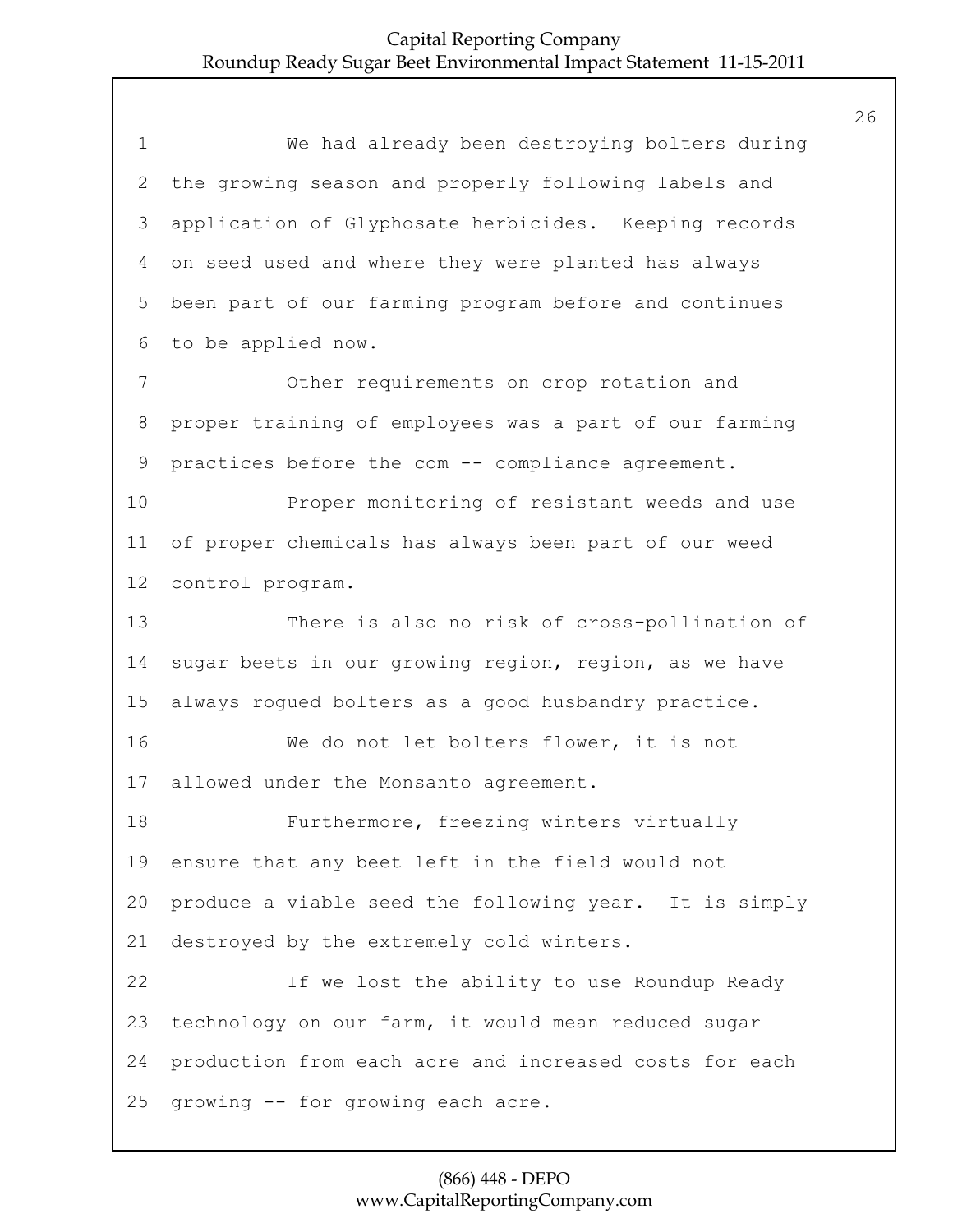1 It would also probably cut our life shorter, due to added stress to an already risky way of life. 3 On the company side of the issue, Roundup Ready technology allows our ag staff to spend much less time on weed control issues with growers. That allows them to concentrate on other important issues that arise like disease outbreaks, crop-size projection -- projections that influence the start-up times for our factories. 10 Growers have adopted the new Roundup Ready technology on a vast majority of their acres. It is estimated that less than 1 percent of our acres will be planted to conventional varieties this coming season. It seems to be a much preferred system of sugar beet production. 16 Because of the ease of Roundup Ready technology, risk from growers, risk from growers moving into alternative crops is reduced, ensuring an adequate supply of raw product to run our mills in an efficient manner. 21 Other crops are easier to grow and with comm -- competitive commodity prices, attracting acres for sugar beets needed has been a problem in the past. With Roundup Ready technology, the risk has been reduced.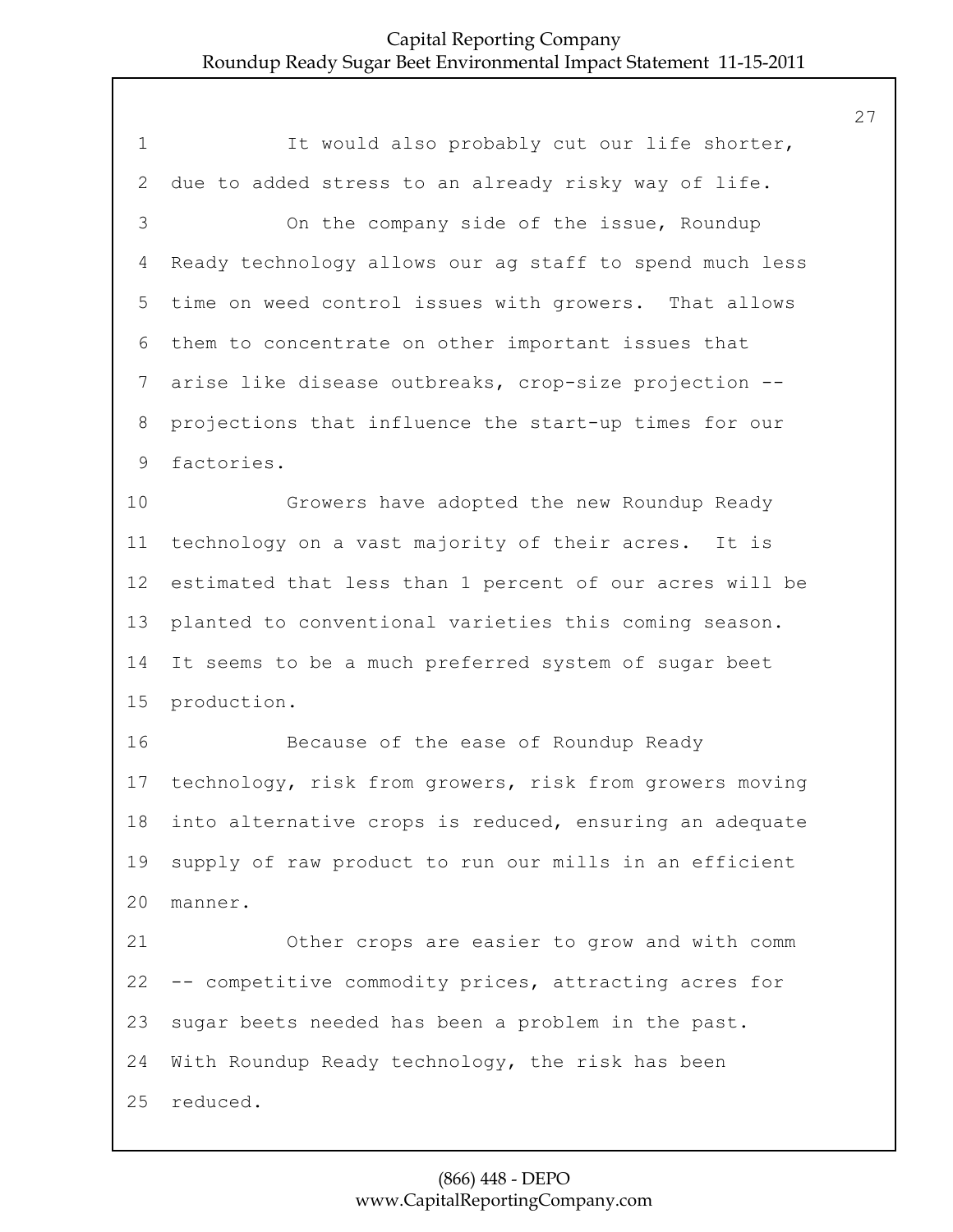1 As a sales agent for Crystal seed, it has 2 always been important to sell high quality, high-3 producing seeds to my neighbors and friends. 4 Our coopera -- our cooperative has always had 5 a refined system of official multiyear coded tests to 6 ensure good quality seed. That includes testing for 7 traits of disease and pest tolerance, vigor, bolters, 8 purity, stand establishment and sugar yield per acre. 9 This system was in place long before Roundup 10 Ready sugar beets. Each variety must meet standards to 11 be placed on the approved list. 12 Growers in our region must plant only seeds 13 from this approved list. It has ensured that seeds we 14 grow are safe and productive for our region. 15 Our system of approval will continue to do 16 the same in the future. 17 Thank you very much. 18 MR. GEORGE: Thank you, sir. 19 Our next speaker is Beau Bateman. 20 MR. BATEMAN: Good afternoon. My name's Beau 21 Bateman. That's bravo, echo, alpha, uniform. Bateman, 22 like Batman with an E in the middle. 23 I'm a farmer from Grand Forks, North Dakota, 24 we grow sugar beets for American Crystal Sugar Company. 25 I'm also the chairman of the research and education

# (866) 448 - DEPO www.CapitalReportingCompany.com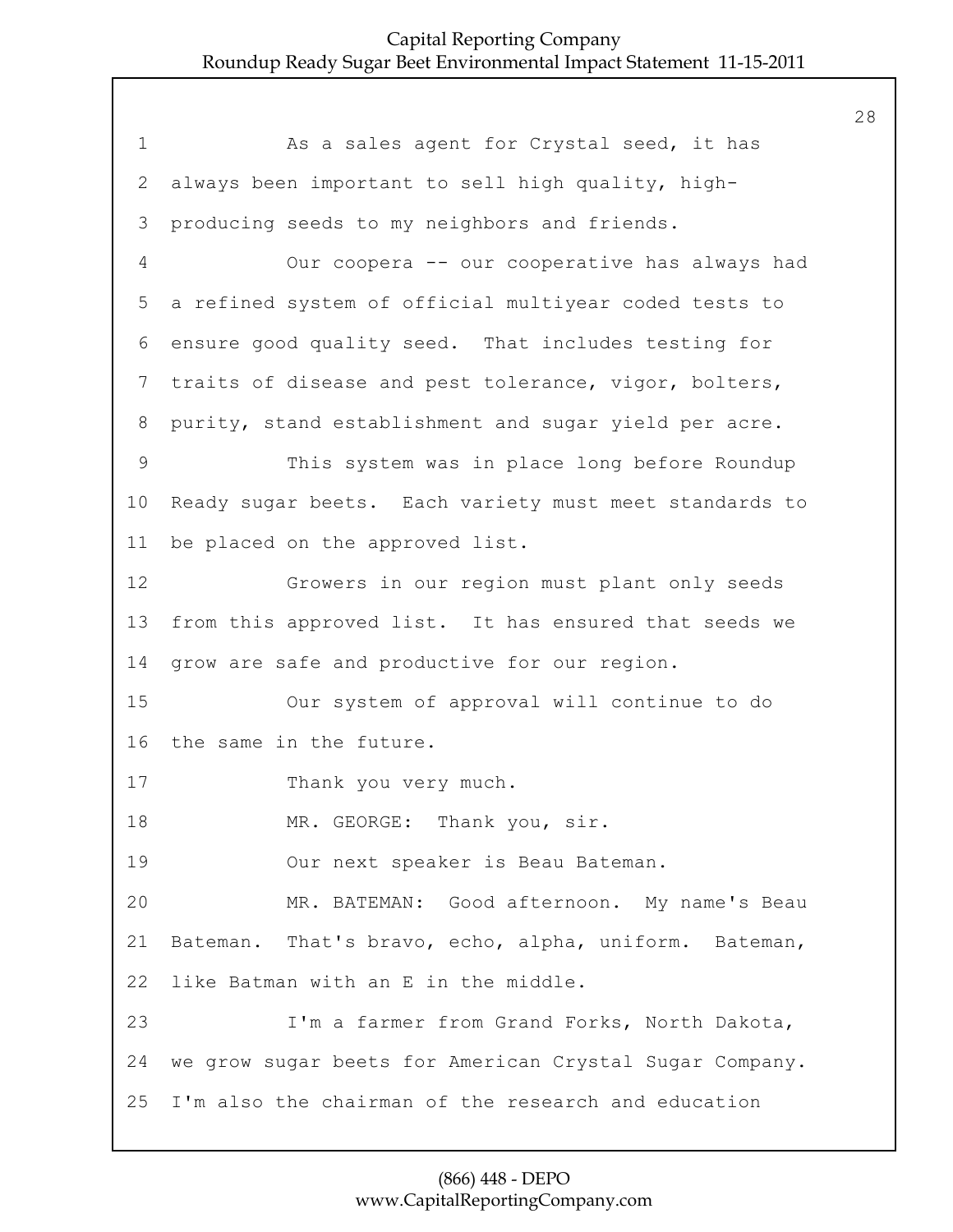board for Minnesota-North Dakota Sugar Beet Research. So I can talk to you from that perspective. 3 We have, on an annual basis, three-quarters of a million dollars raised by farmers to dedicate towards research. 6 There is a radio program on Public Radio called Car Talk, two brothers, Tom and Ray Magliozzi, seek to determine problems with automobiles through call-in telephone. 10 They eliminate different parts of the problem to try and get to what the person will call in and say is a wobble in my car by asking left turn, right turn, are you going forward, backward, when did it start, have you changed your tires. 15 They need to eliminate all these extra variables, these extra noise, if you will, to determine the problem. 18 In research, we've got a lot more issues than just weed control. But the use of Roundup Ready sugar beets enables us to control the weeds and reduce or eliminate one of the variables in our research projects that makes the rest of the data more clean. It accelerates the adoption of new information, new technology to help us control insects and soil-borne diseases by eliminating the noise that comes from weed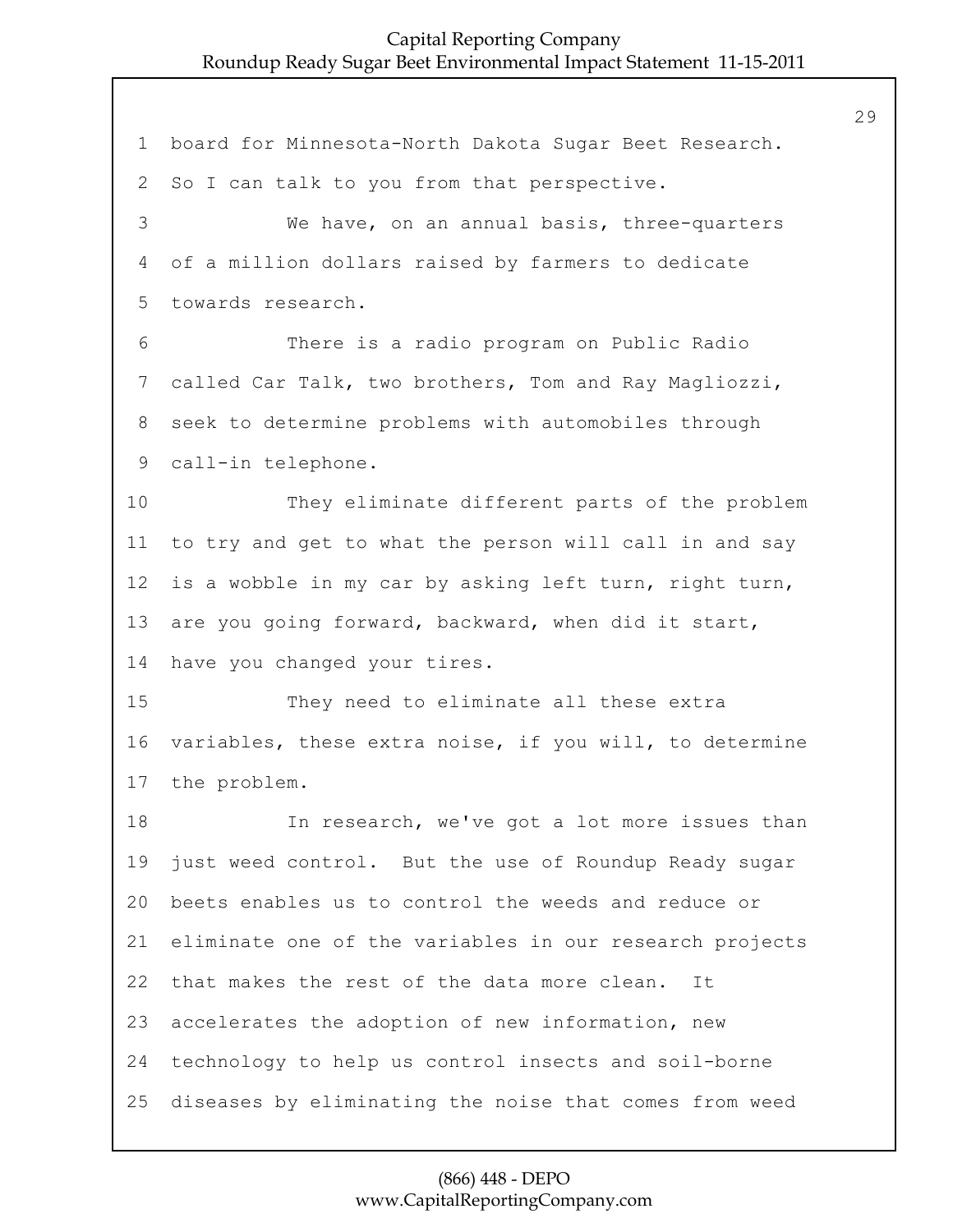```
1 control.
```

| $\overline{2}$ | In addition, we're exploring hyperspectural             |
|----------------|---------------------------------------------------------|
| 3              | retina -- reflectance data, airplane and satellite      |
| 4              | data. If we can reduce the variability of reflectance   |
| 5              | of a sugar beet crop just as they produce a stress,     |
| 6              | which would change the reflectance of the beet leaf as  |
| 7              | recorded, then we can get more consistent data.         |
| $8\,$          | So from that perspective, those of us farmers           |
| 9              | that all contribute to research that's spent at the     |
| 10             | USDA Agricultural Research Center here in Fargo, as     |
| 11             | well as both land-grant colleges of NDSU and University |
| 12             | of Minnesota, we support full deregulation of the       |
| 13             | Roundup Ready genetic to enable us to accelerate and    |
| 14             | discover new products to help us control issues beyond  |
| 15             | simply weeds in the production of sugar beets.          |
| 16             | Thank you.                                              |
| 17             | MR. GEORGE: Thank you very much.                        |
| 18             | Kelvin Thompsen.                                        |
| 19             | MR. THOMPSEN: Good afternoon. My name is                |
| 20             | Kelvin Thompsen. K-e-l-v-i-n T-h-o-m-p-s-e-n.           |
| 21             | I serve as president and CEO of Southern                |
| 22             | Minnesota Beet Sugar Cooperative, SMBSC for short,      |
| 23             | located in Renville, Minnesota.                         |
| 24             | SMBSC was formed in 1975, is a hundred                  |
| 25             | percent grower owned by some 509 shareholder/producers  |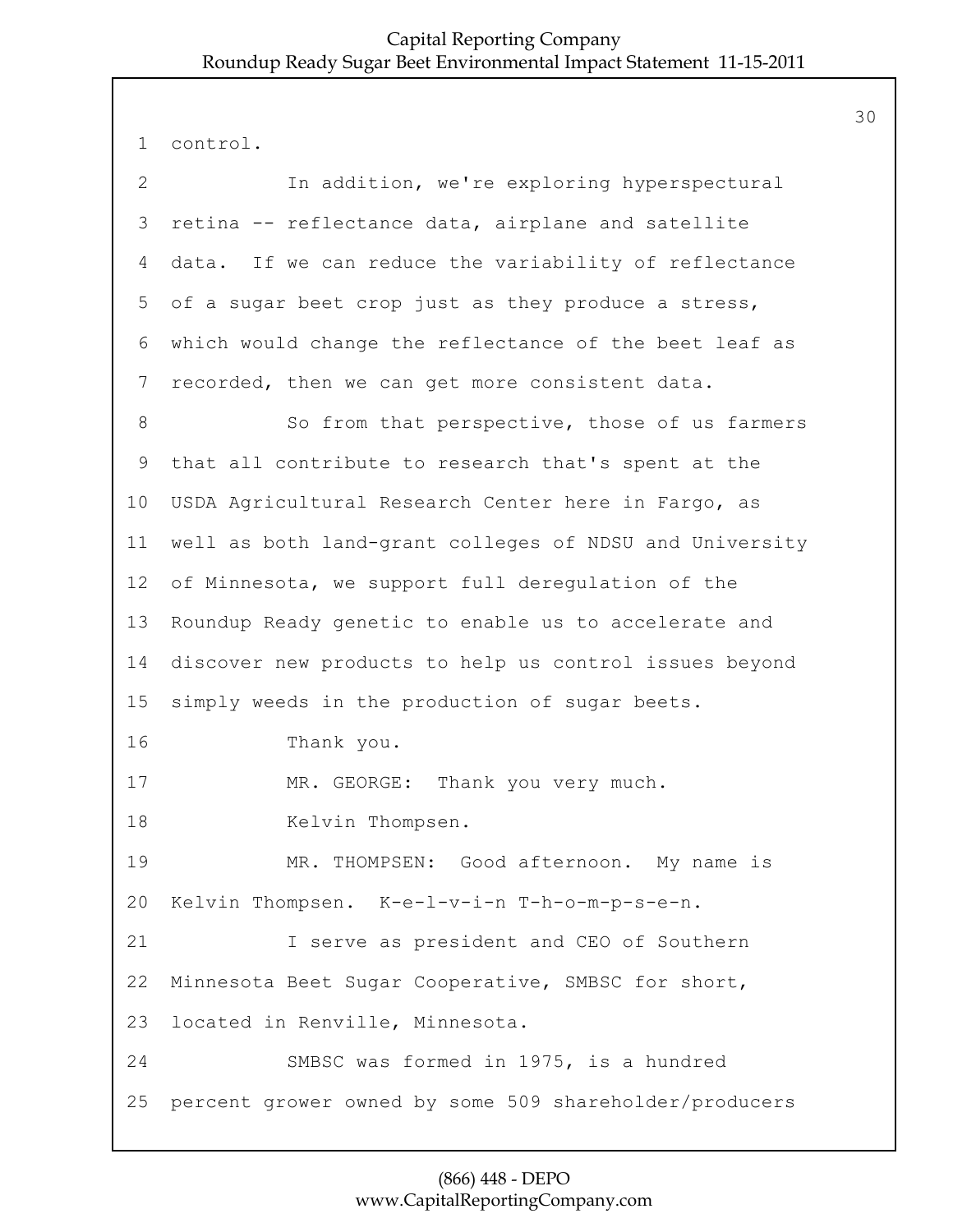who raise 120,000 acres of sugar beets. 2 Shareholders' sugar beets are then refined in their factory to produce in excess of 700 million pounds of pure white sugar. 5 SMBSC' sugar production alone is a very essential food ingredient to the diets of nearly 10.8 million Americans given today's per capita consumption rate. 9 SMBSC' shareholders produce some 3 million tons of sugar beets in 17 counties located in southern Minnesota. 12 SMBSC's factory employs over 280 year-round people, in addition to 450 seasonal employees during the sugar beet harvest. 15 Sugar beet and sugar production is a vital contributor to the local economies of southern Minnesota, with a cash infusion of nearly \$750 million annually. 19 The maintenance of infrastructure, schools, et cetera, of Renville County rely heavily on the nearly \$1 million of property taxes paid by SMBSC annually. 23 Roundup Ready sugar beets were first grown by our shareholders in 2008. And by 2010, the adoption of Roundup Ready sugar beet varieties increased to 99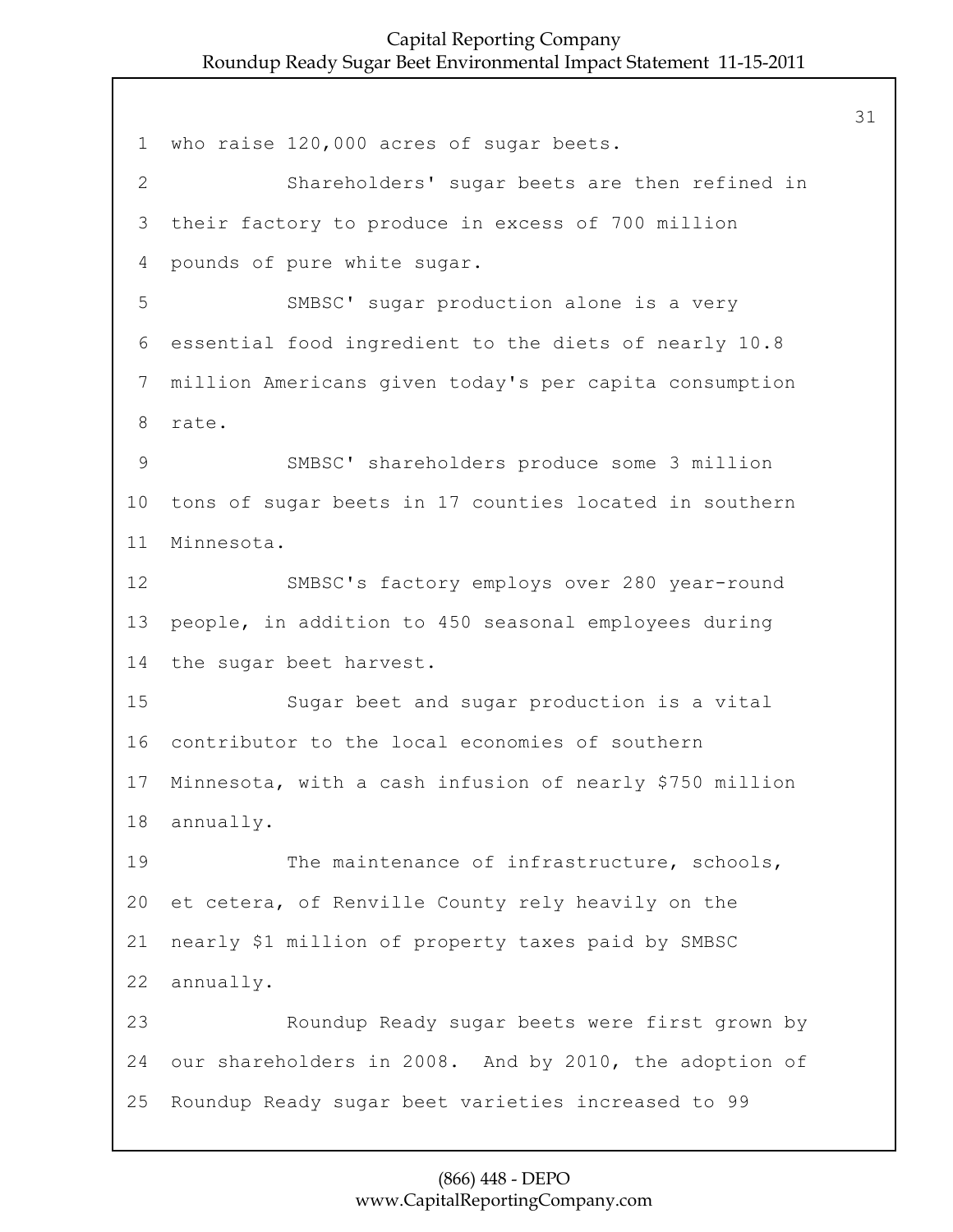percent of the co-op's acreage. 2 In 2011, SMBSC's shareholders planted over 119,000 acres using Roundup Ready sugar beet varieties. 4 Prior to 2008, and the availability of Roundup Ready sugar beet varieties, our cooperative relied entirely on the use of tank mixes, which included several conventional herbicides required for weed control. 9 The use of conventional herbicides required many field applications with a very narrow opportunity window for application. 12 Weather and temperature variations negatively impacted the effectiveness of conventional herbicides. Weed control's marginal at best, plant injury was high and the result was lower crop yields and poorer sugar beet quality. 17 In addition, human exposure to more toxic chemical was much greater when our only choice was to use conventional herbicides. 20 Weed control is a significant challenge in sugar beet farming. SMBSC's use of Roundup Ready sugar beet variety since 2008 has significantly improved our weed control, reduced sugar beet plant injury and increased our harvested yields per acre. 25 Many other benefits have been realized with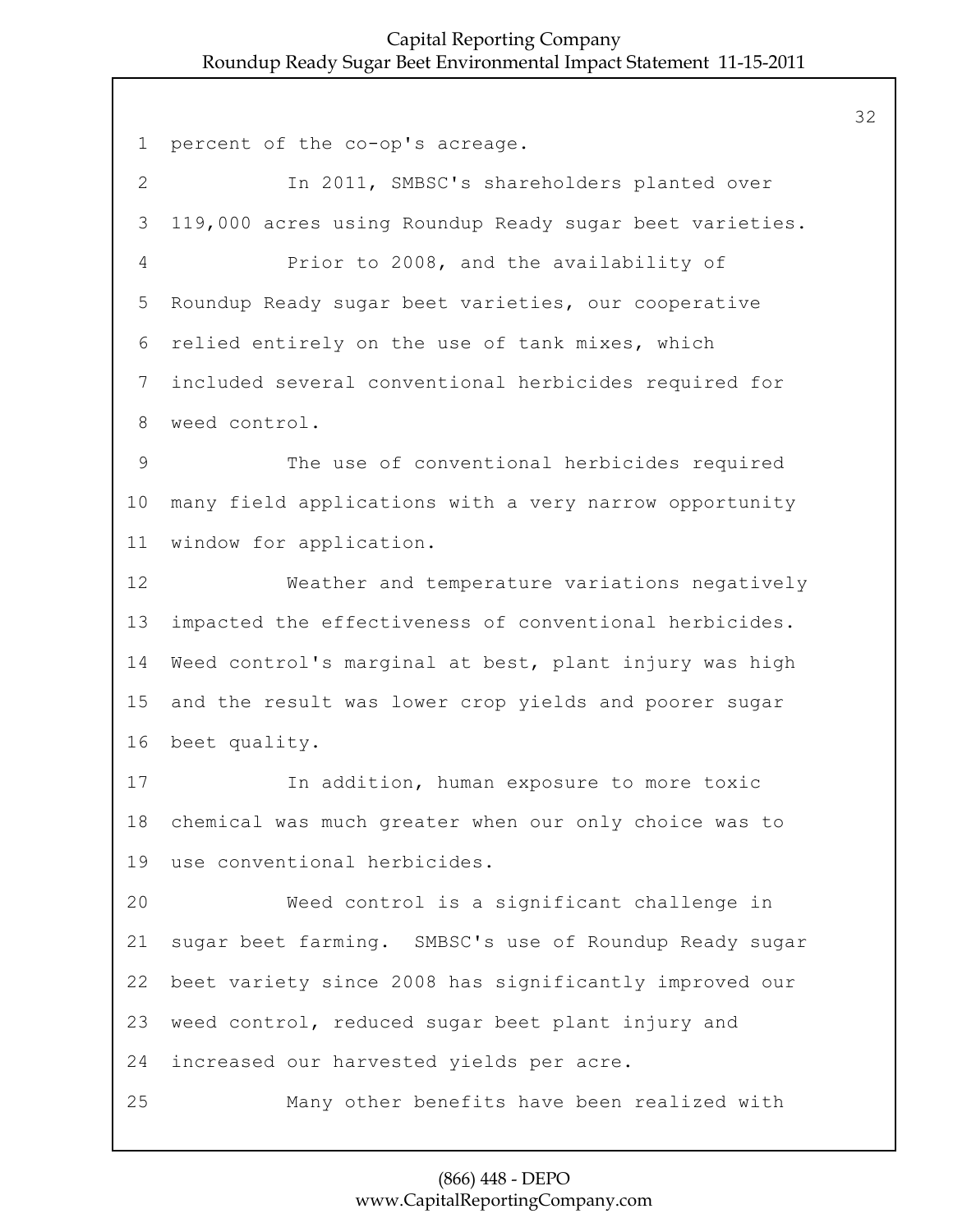| $\mathbf 1$    | planting of Roundup Ready sugar beet varieties at       |
|----------------|---------------------------------------------------------|
| $\overline{2}$ | Southern Minnesota Beet Sugar, such as fewer passes     |
| 3              | across the field with a tractor, less fuel required,    |
| 4              | lower emissions, and more importantly, less human       |
| 5              | exposure to more toxic chemicals.                       |
| 6              | SMBSC's growing area recorded at least 20               |
| $\overline{7}$ | inches of rainfall from March to July of 2011. The      |
| 8              | resultant crop yield was just over 17 tons per acre.    |
| $\mathsf 9$    | Our normal yield prior to this year has averaged nearly |
| 10             | 26 tons per acre.                                       |
| 11             | Although this year's crop yield was depressed           |
| 12             | by a significant rainfall and cold weather experienced  |
| 13             | during the growing season, or I should say, lack of a   |
| 14             | growing season, the end result would have been disaster |
| 15             | if our shareholders would have planted conventional     |
| 16             | sugar beet varieties and used conventional herbicides.  |
| 17             | Critical application timings required with              |
| 18             | the use of conventional herbicides would have been so   |
| 19             | disrupted by the frequent rain -- rainfall, that weed   |
| 20             | growth would have surpassed crop growth. Many fields    |
| 21             | would have been abandoned and crop yields would have    |
| 22             | been significantly less than they were.                 |
| 23             | This would have been an economic disaster for           |
| 24             | Southern Minnesota Beet Sugar Cooperative and the       |
| 25             | economies in southern Minnesota.                        |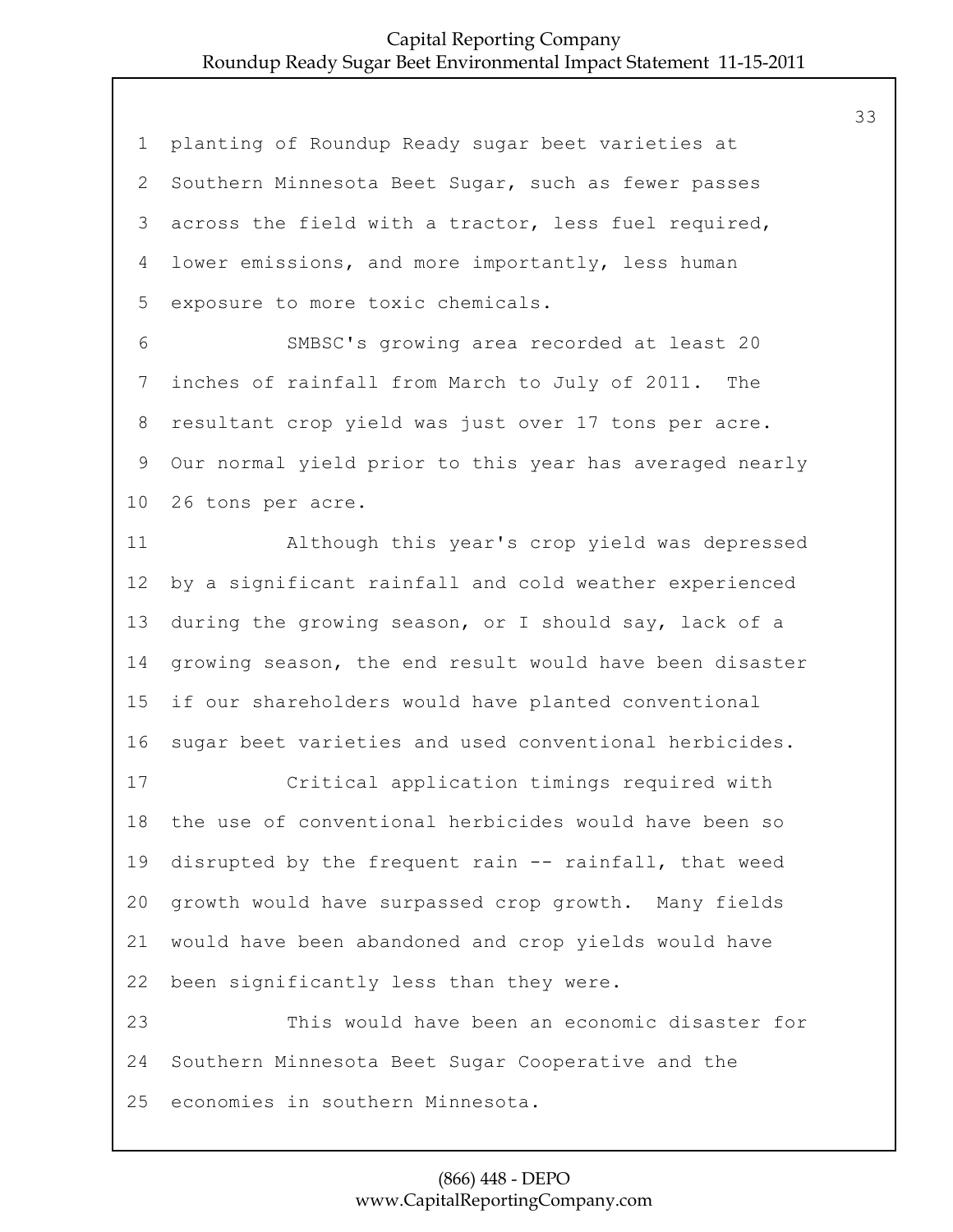1 The planting of Roundup Ready sugar beet varieties in SMBSC's growing area in 2011 avoided serious economic disaster for the cooperative and its shareholders.

5 In addition, any future loss of the Roundup Ready technology would force growers to produce crops other than sugar beets and reduce the available sugar beet acreage to our cooperative.

9 Lower sugar beet volume would increase operating costs, lower shareholder payments to a point at which the cooperative's sustainability could be very short-term.

13 Prior to the partial deregulation of Roundup Ready sugar beet, our shareholders already implemented good stewardship practices. Lengthening of crop rotations to assist in dise -- disease control, alternation of fungicide chemistries to reduce disease resistance, application of herbicides at required rates and weed resistance training are just a few examples of good stewardship practices which have been in place for several years. 22 SMBSC appreciates the hard work by APHIS, which is reflected in the Draft Environmental Impact Statement. SMBSC strongly supports proposed Alternative No. 2 in the Draft EIS for the full

> (866) 448 - DEPO www.CapitalReportingCompany.com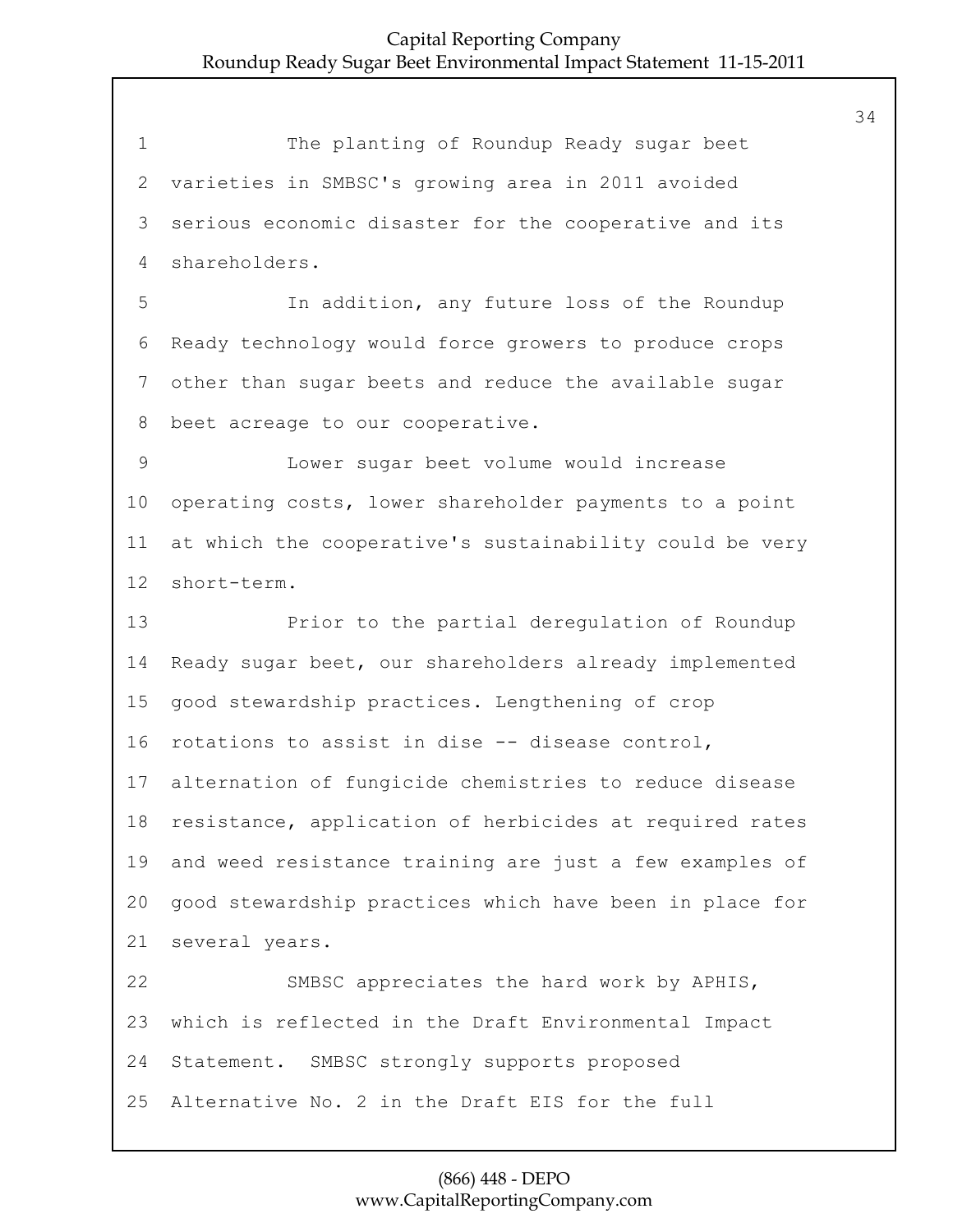1 deregulation of Roundup Ready sugar beets. 2 Thank you for your time. 3 MR. GEORGE: Thank you. 4 Keith McNamara. 5 MR. McNAMARA: Good evening. My name's Keith 6 McNamara. K-e-i-t-h. McNamara, M-c-N-a-m-a-r-a. 7 I reside on our third-generation family farm 8 near Bird Island, Minnesota. I am a farm operator. 9 Farm -- our farm operation cultivates land in Renville 10 and surrounding counties in southern Minnesota. 11 I've grown sugar beets for 18 years and our 12 family unit has grown sugar beets since the 1960s. 13 Growing sugar beets on our farm is a part of my 14 heritage and has allowed for economic stability. 15 And I've served on the Southern Minnesota 16 Beet Sugar Cooperative board since 2003, in various 17 roles, and served on numerous board committee. 18 And I've also served on the Sugar Beet 19 Research and Education Board of Minnesota and North 20 Dakota for the past three years. Last year, I was 21 elected to the American Sugar Beet Growers board. 22 The crops that are grown in our cropping 23 rotation are corn and soybean, navy beans, sugar beets 24 and some alfalfa. 25 We raise a thousand acres of sugar beets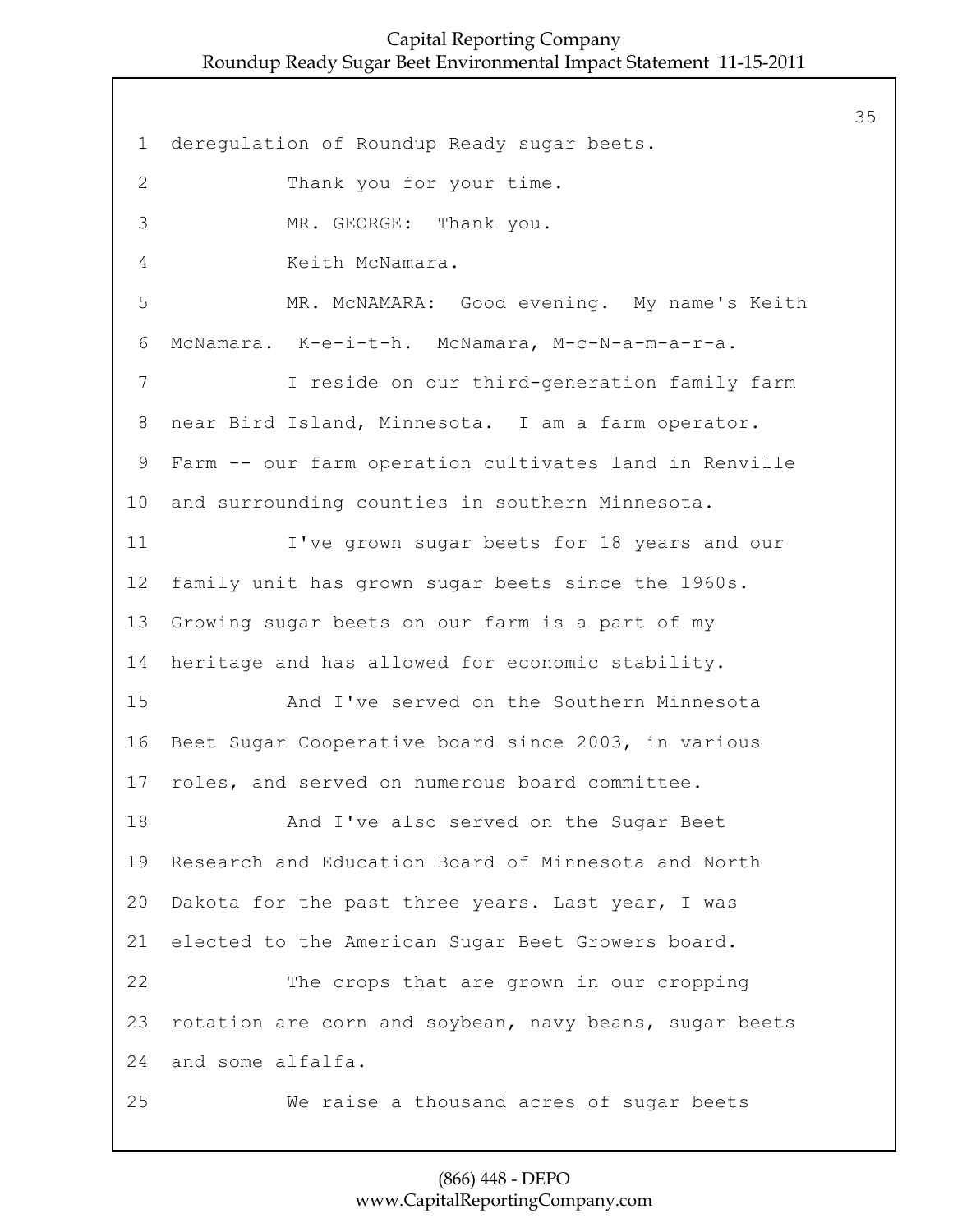annually on our farm in a four-year rotation. We have grown Roundup Ready sugar beets for four years. 3 In 2008, when Roundup Ready sugar beets came out, we planted our allotted amount. In 2009 and '10, we have planted a, a hundred percent Roundup Ready sugar beets. 7 I currently grow Roundup Ready sugar beets under compliance agreements between APHIS and Southern Minnesota Beet Sugar Cooperative. 10 The use of Roundup Ready technology in sugar beets has allowed for many bene -- beneficial agronomic, cultural changes to take place in our operation. Weed control in our sugar beets is achieved in three sprayings versus five sprayings for a conventional sugar beet herbicide. 16 Roundup Ready technology has a greater window for timing of application in comparison to the conventional herbicide that had to be sprayed on a strict seven to ten-day interval. 20 We are able to maintain season-long control without expensive hand laborers that are hard to find. 22 Row crop cultivation is virtually eliminated as weed co -- as a weed control aid. Less passes in the field means less diesel fuel burnt and results in more soil conservation.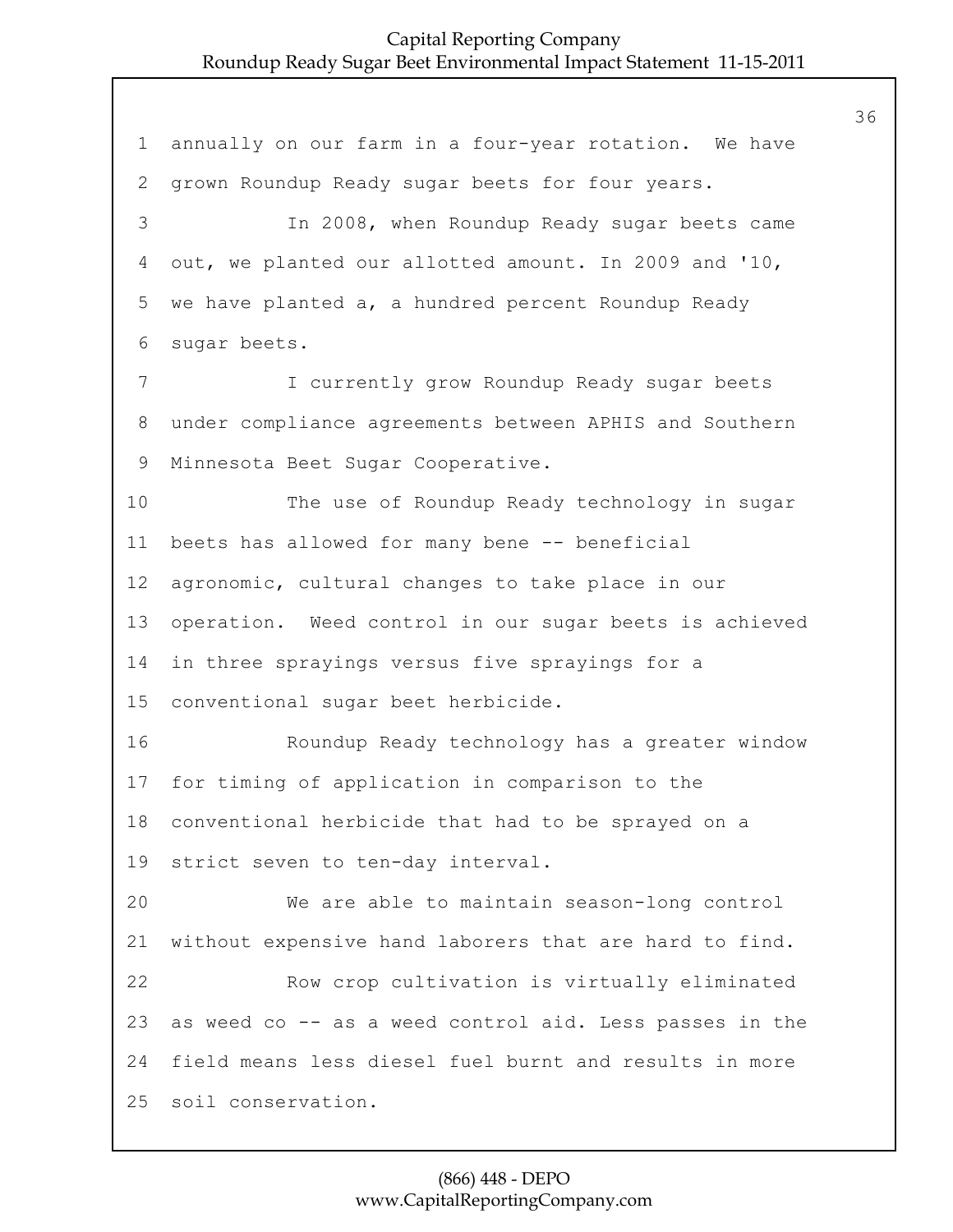1 The quality of life goes up because we are not exposed to as many harmful toxins and have more time for family.

4 My personal sugar beet yields in 2011 were not exceptional, but I still am grateful to have been able to plant Roundup Ready sugar beets in 2011. Without it, our crop would have been a total disaster. And with the wet spring, we were unable to have consistent application. And thanks to this technology, we'll still -- we were still able to achieve weed control and a reasonable crop for the challenging year it was.

13 The shareholder resources committee and staff at SMBSC go to great lengths to ensure that our growers obtain the best possible seed for the upcoming sugar beet crops. The committee diligently reviews the entries that are entered into the coded variety trials. 18 Factors that are evaluated in candidate varieties are: disease tolerance, performance in our growing region, observation for bolters, varietal purity, stand establishment, yield in both tons per acre and re -- recoverable sugar per acre. 23 When varieties have met our three-year testing period, period criteria, they are placed on a fully-approved variety list.

## (866) 448 - DEPO www.CapitalReportingCompany.com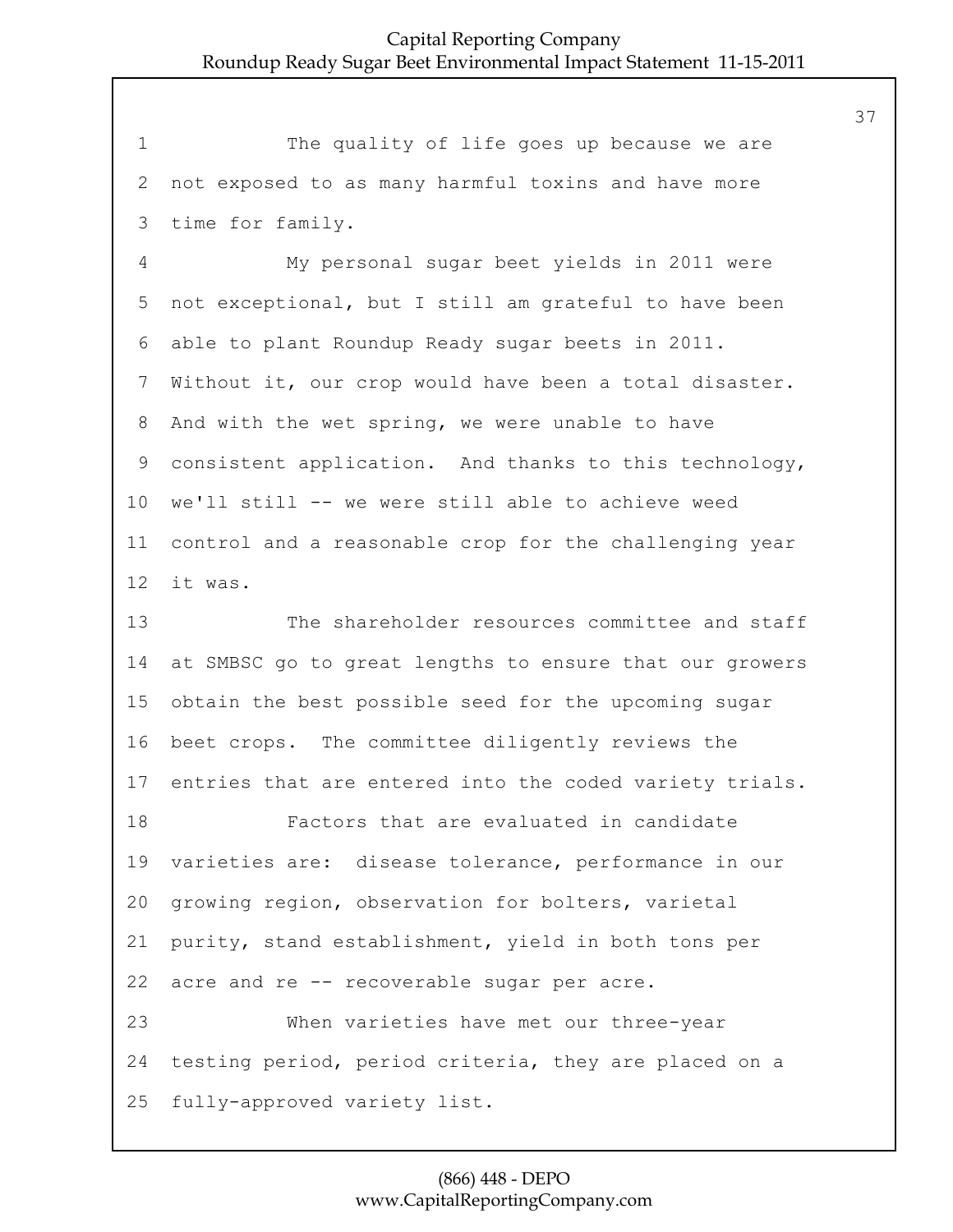1 Our growers at SMBSC can only plant what is 2 offered on this approved list. This process is very 3 important to the long-term viability of SMBSC. It was 4 in place prior to the Roundup Ready sugar beets. 5 I have great appreciation for the effort that 6 has gone into the Draft Environmental Impact Statement 7 prepared by APHIS. 8 As a grower, director -- direct -- and 9 shareholder, I support full deregulation of Roundup 10 Ready sugar beets described as Alternative No. 2 in the 11 Draft EIS. 12 Thank you. 13 MR. GEORGE: Thank you. 14 Next is Marc Stevens. 15 MR. STEVENS: Thank you for allowing me to 16 speak this afternoon. My name is Marc Stevens. M-a-r-17 c S-t-e-v-e-n-s. 18 I live and work on the farm I grew up on 19 northeast of Montevideo, Minnesota. My wife and I have 20 farmed since I graduated from the University of 21 Minnesota in 1987. 22 I bought my first beet shares in 1990. And 23 currently raise sugar beets, corn, soybeans, sweet corn 24 and sweet peas. We farm about 1400 acres, 25 predominantly with family labor.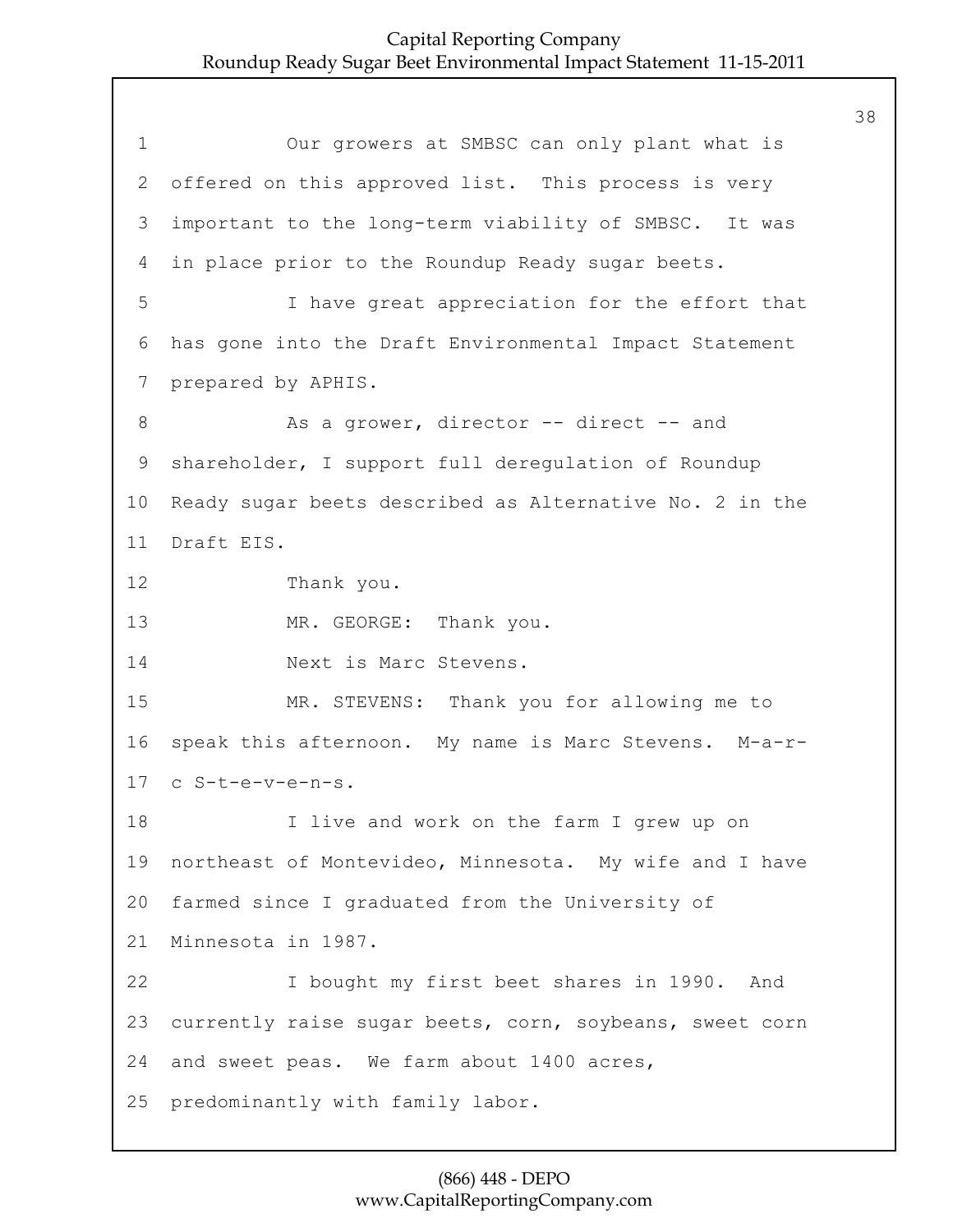1 Growing sugar beets on our farm is a vital part of my operation and has allowed for a longer rotation and economic diversity. 4 I have served on the Southern Minnesota Beet Sugar Cooperative board since 2008 and have participated on numerous board committees since joining. I've also been active at the county and state level of other commodity groups and Minnesota Farm Bureau. 10 I was slow to adopt Roundup Ready technology when it became available in soybeans but was quick to adopt it in sugar beets, due to my understanding and faith in the technology. 14 I've grown Roundup Ready sugar beets for four years. I currently grow Roundup Ready sugar beets under compliance agreements between APHIS and Southern Minnesota Beet Sugar Cooperative. 18 The use of Roundup Ready technology in sugar beets has allowed for many beneficial agronomic and cultural changes to take place in my operation. 21 With Roundup available to me, I have a tool that gives me confidence in being able to control tough weeds even when Mother Nature throws me curve balls, like this past growth -- growing season. 25 Roundup has a greater window for timing of

# (866) 448 - DEPO www.CapitalReportingCompany.com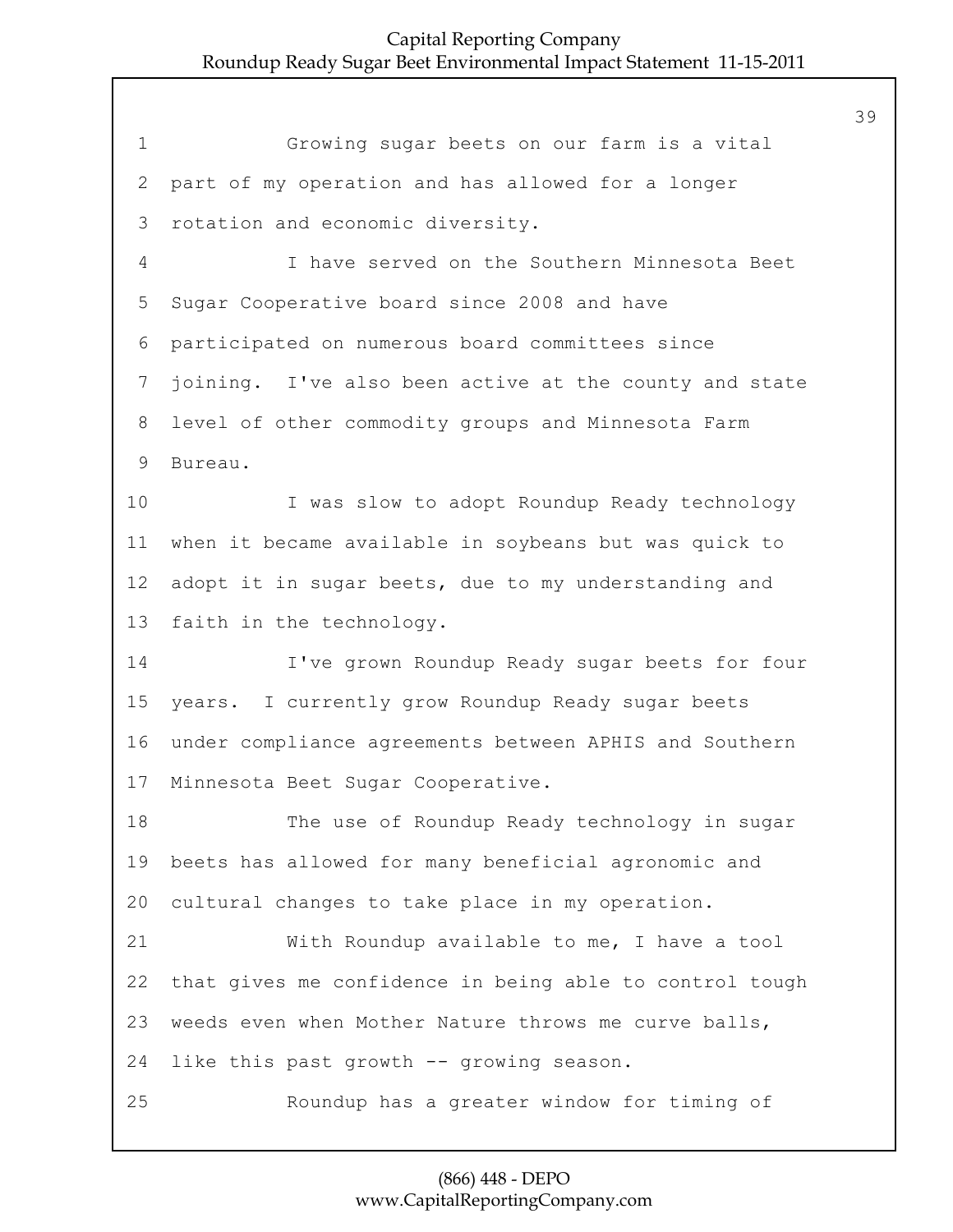application in comparison to conventional herbicides that had to be sprayed on a strict seven to ten-day schedule. 4 I'm able to maintain season-long weed control without hand laborers with the addition of Roundup to our available chemicals. 7 I still have my row crop cultivators, but did not have to use them this last year. 9 Less passes in the field means less diesel fuel used and results in more, more soil conservation. But more importantly, fewer passes in the fields means I have more time to spend with my family. 13 As stated earlier, I have great faith in the Roundup Ready technology and believe it to be safe for myself, my family and the people around the world who are benefited by the production of safe, affordable food that U.S. farmers raise. 18 I have a great appreciate for the effort that has gone into the Draft EIS prepared by APHIS. 20 As a SMBSC grower, shareholder and director, I support Alternative 2, full deregulation of Roundup Ready sugar beets in the Draft EIS. 23 Thank you. 24 MR. GEORGE: Thank you. 25 Our next speaker is Douglas Etten.

# (866) 448 - DEPO www.CapitalReportingCompany.com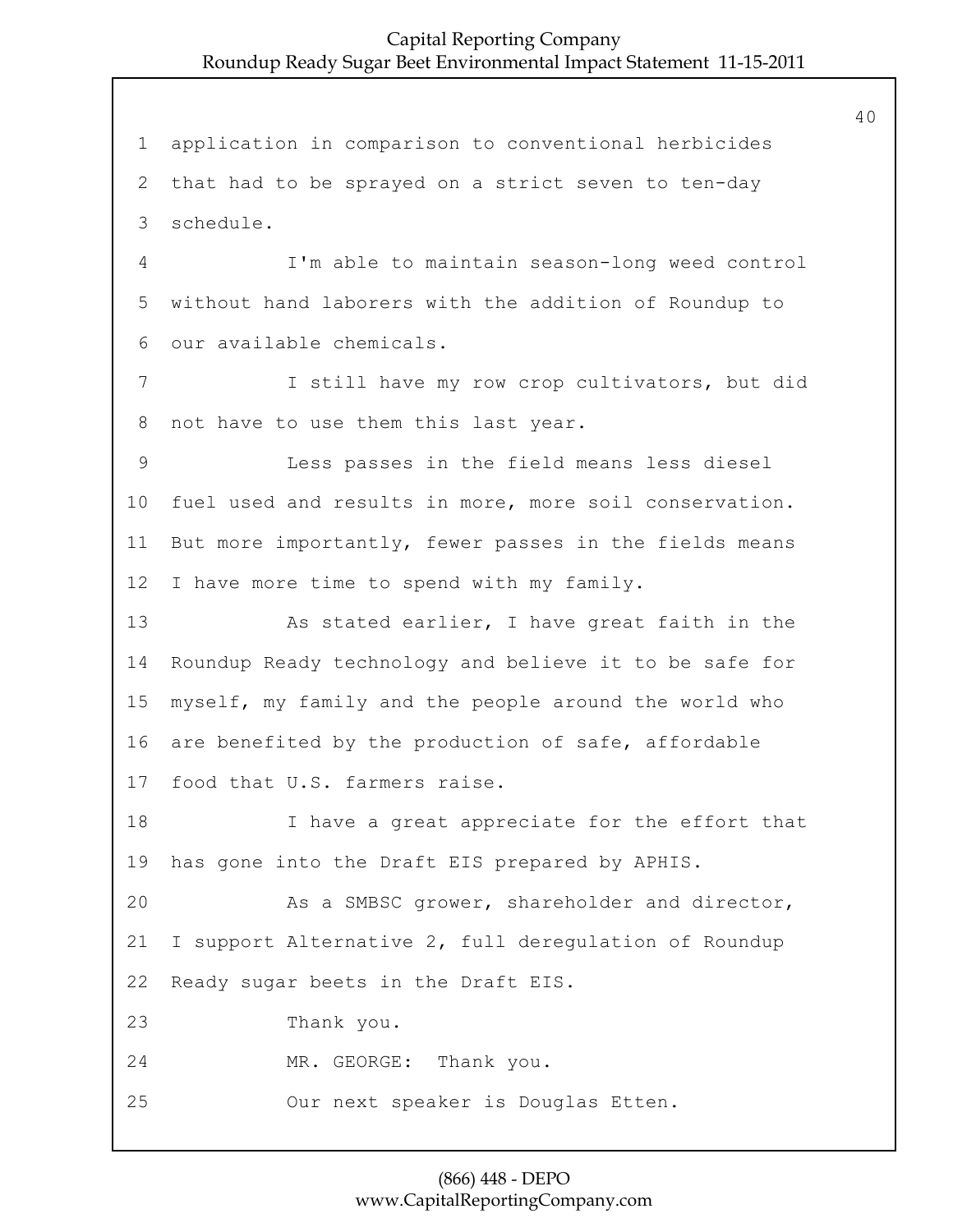1 MR. ETTEN: Good afternoon. I'm Doug Etten,  $2$  E-t-t-e-n. 3 I raise sugar beets in Wilkin County, in west 4 central Minnesota. And I've grown beets since 1974 for 5 Minn-Dak Farmers Co-op. I've been on the board of 6 directors since 1997, and for the past four years, have 7 had the honor to serve as chairman. 8 I also serve on the board of directors of the 9 American Sugar Beet Growers and, for the past number of 10 years and continue in that role currently. 11 I farm together with my two sons and we 12 typically raise around 1200 acres of sugar beets. 13 We've had access to Roundup Ready sugar beets 14 since 2008, when we had around 50 percent Roundup Ready 15 seed. 16 Since that time, we've had a hundred percent 17 Roundup Ready beet seed. 18 For 2011, we were very grateful to have the 19 ability to raise Roundup beets under the compliance 20 agreements between APHIS and Minn-Dak Farmers Co-op 21 through the partial, partial deregulation. 22 And we now have the Draft EIS available for 23 comments and we appreciate all the hard work that APHIS 24 has done and got this together for going forward. 25 For the sugar beet crop under the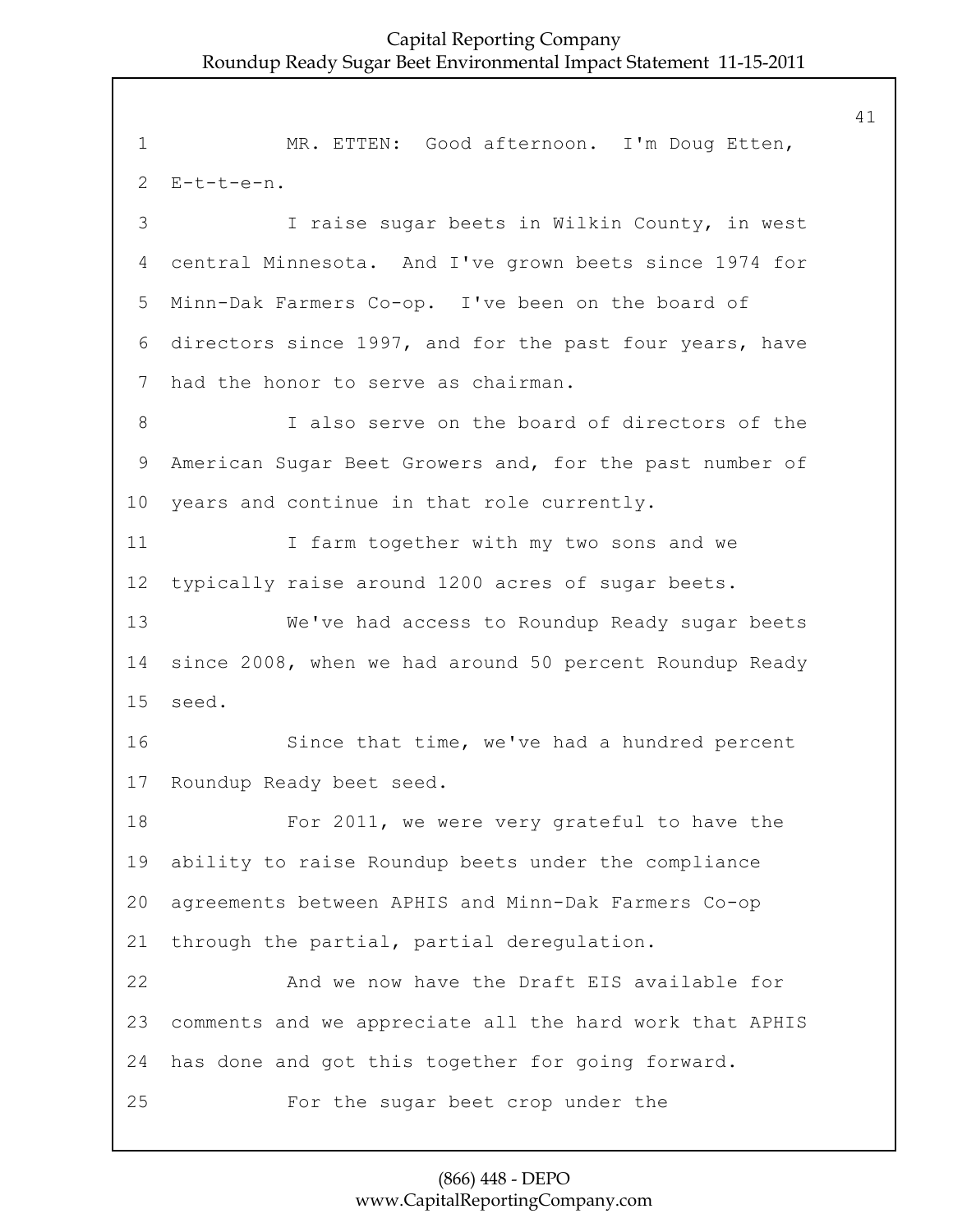conventional system, weed control was always a challenge. Whenever we would encounter reduced stands of beets in areas of a field, or entire fields, we would inevit -- inevitably have a weed-infested mess to deal with. 6 The chemicals we had available were ineffective, since the weeds quickly became too large to control when the sugar beets did not form a good canopy. 10 With the option of Roundup Ready beets, we can now control the weeds in those problem areas. And this has led to better, cleaner and higher, higher quality crops for our farm. 14 This past year, our co-op experienced excess moisture for roughly two-thirds of the growing season over a large portion of our 120,000 acres. 17 Many of the fields in these areas suffered from sickly beets and reduced stands, which is the perfect scenario for weeds to thrive. 20 Under the con -- conventional system, we would have needed to spray these fields three to four times at seven-day intervals, with a tank mix of anywhere from three to five different chemicals, plus additives. 25 With the frequent rain events of a year like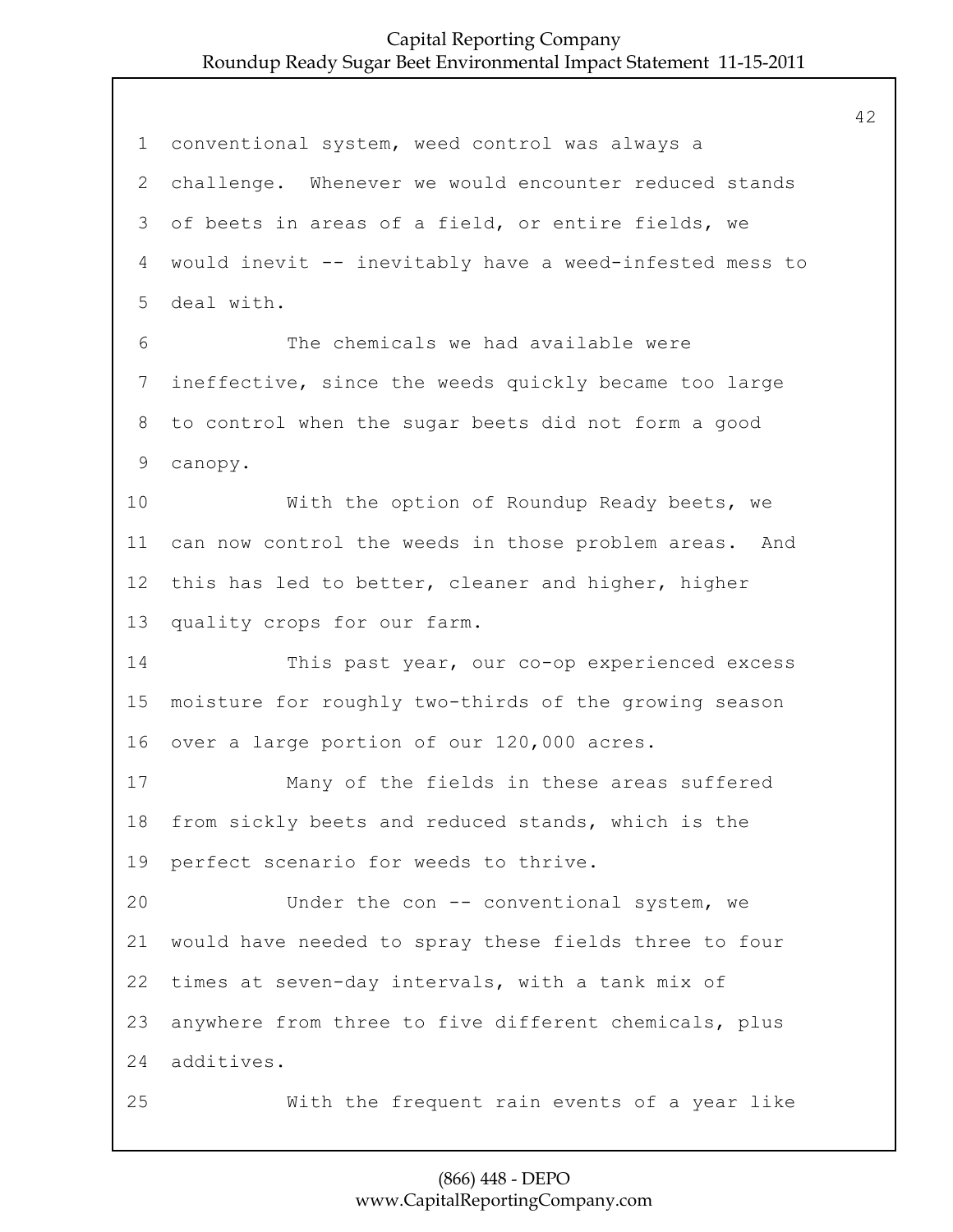we experienced in 2011, that spray schedule becomes impossible to manage and the weeds quickly can take 3 over. 4 But now with Glyphosate, those weeds that get too large can still be controlled. 6 Typically Glyphosate takes care of a field in two passes, but in, in years like this, with extreme cases of weeds, we sometimes need a third pass. 9 Under the conventional system, many of the fields in these wet areas would have been abandoned this year due to the weeds. But with Roundup beets, these fields were almost totally harvested. 13 This difference also has a huge financial impact to our crop insurance. 15 With the introduction of Roundup Ready beets, we have the abilit -- ability to become more environ -- environmentally friendly as well. 18 As mentioned, we can reduce field passes for spraying by two times on average. We can also reduce our tillage significantly. 21 The need to cultivate after planting is almost eliminated, saving two to three passes. 23 This also allows us to leave more residue on the surface without the problem of plugging our cultivators.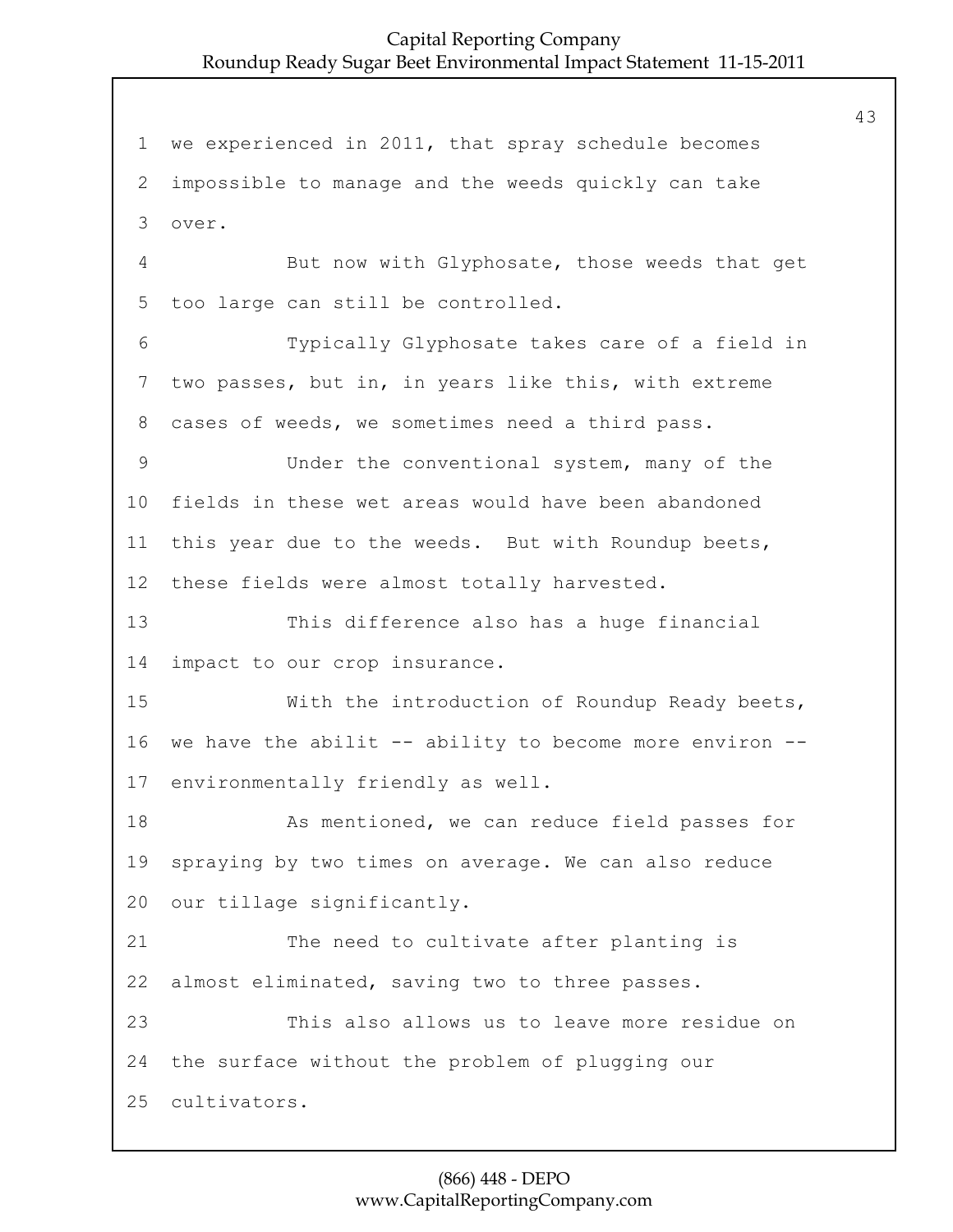1 This has the potential to save on some of our fall, tillage in the preceding fall and also leave more residue on the surface, which is a -- good for the environment and the carbon and all, all that besides. 5 All these things lead to less fuel consumption and equipment wear and tear. 7 With all the potential for the environmental benefits, it's hard to imagine how so-called environmentalists can argue against this technology. Especially since Glyphosate is also a lower-risk chemical than the conventional chemicals we have available. 13 To address the issue of re -- of weed resistance on our farm, we have started the use of different families of chemicals on our corn and soybean 16 crops. 17 We use Glyphosate on the corn, plus another pass with Status. 19 On soybeans, we're switching to other modes of action, such as LibertyLink soybeans. 21 We also have wheat in our four-year rotation and we treat the wheat with Bronate, which also helps to stop any chance of resistance developing. 24 For the past four years, under the Roundup Ready stewardship agreement, we have had the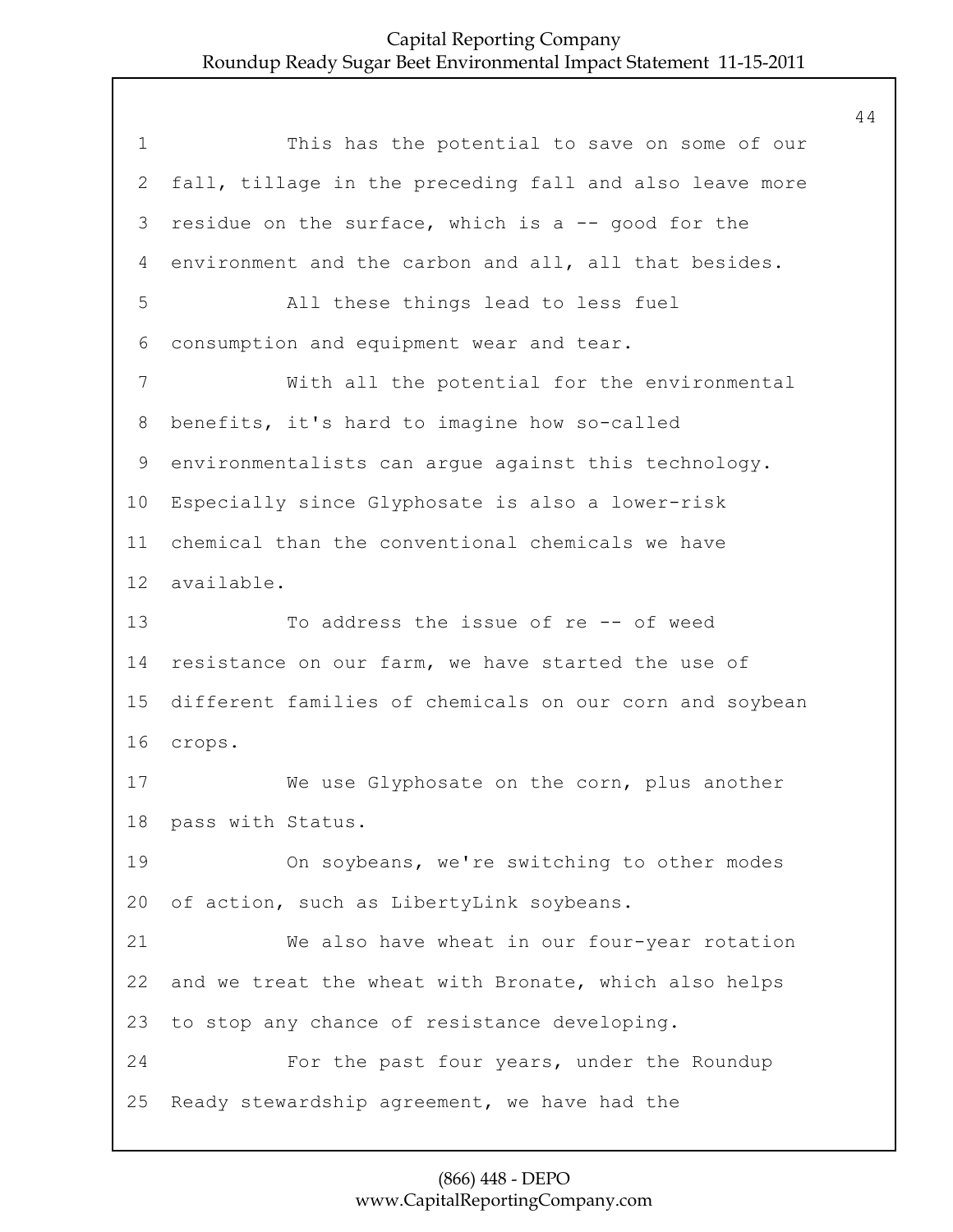1 responsibility to control bolters. Most years' bolters 2 are nonevents, as was the case on our, on our farm in 3 crop year 2010. 4 On our 1200 acres, we removed a total of four 5 bolters. So with roughly 40,000 plants per acre, that 6 amounts to one bolter for each 120 million plants. 7 In 2011, one variety had some additional 8 bolters, but still a very controllable amount. 9 Having grown sugar beets for 37 years and 10 seeing a minimal presence of bolters each year, to my 11 knowledge, we have never had a cross-pollination -- 12 crop -- cross-pollination issue with any other plants 13 in our region. 14 So for all of the above-mentioned reasons, I 15 strongly support Alternative 2, full deregulation of 16 Roundup Ready sugar beets. 17 Thank you. 18 MR. GEORGE: Thank you, Doug Etten. Sorry 19 about your name. 20 I got it right this time, did I? 21 MR. ETTEN: Thank you. 22 MR. GEORGE: David Roche. 23 MR. ROCHE: Good afternoon. 24 My name is David Roche, R-o-c-h-e. 25 I am the president and chief executive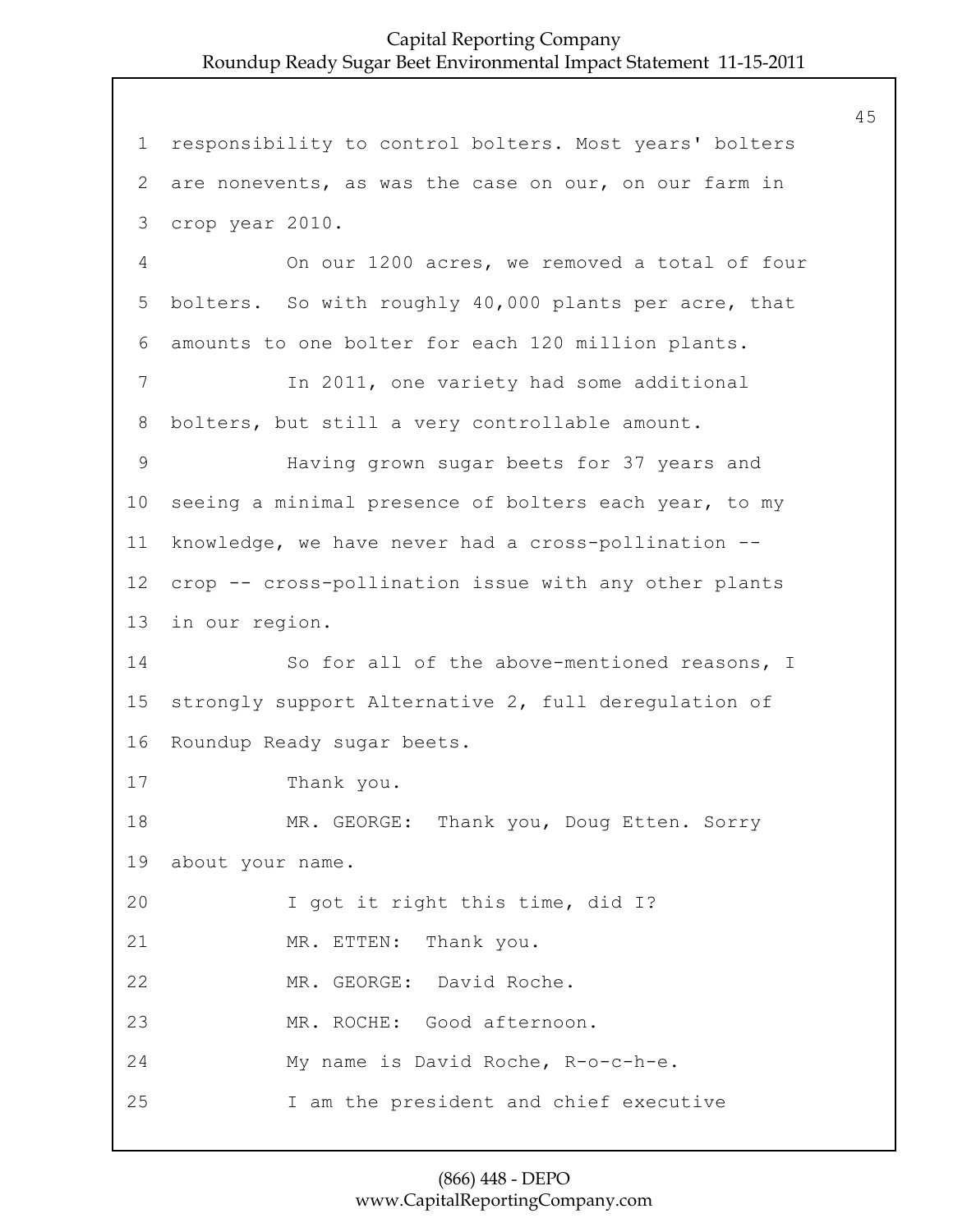officer of Minn-Dak Farmers Cooperative, located in Wahpeton, North Dakota. 3 Our cooperative is owned by approximately 500 local shareholders who are all active in the growing of sugar beets on their farms and rented acreage. 6 Our co-op, in 2011, contracted with shareholders to plant, manage, harvest and deliver about 120,000 acres of sugar beets. 9 In our most recently completed fiscal year, revenue generated from the 2010 crop exceeded \$345 million, representing the sales proceeds from the more than 722 million pounds of sugar and co-products produced from the crop. 14 For the past four years, virtually all of our contracted acreage has been grown to Roundup Ready sugar beets, including the 2011 crop year, which was grown in accordance with regulations as required under the partial deregulation of Roundup Ready sugar beet seed. 20 The benefits of Roundup Ready sugar beet seed to farmers have been well documented in prior comments submitted in regard to the environmental assessment and partial deregulation of Roundup Ready sugar beet seed. 24 I would like to comment on the importance of Roundup Ready sugar beet seed to our cooperatives'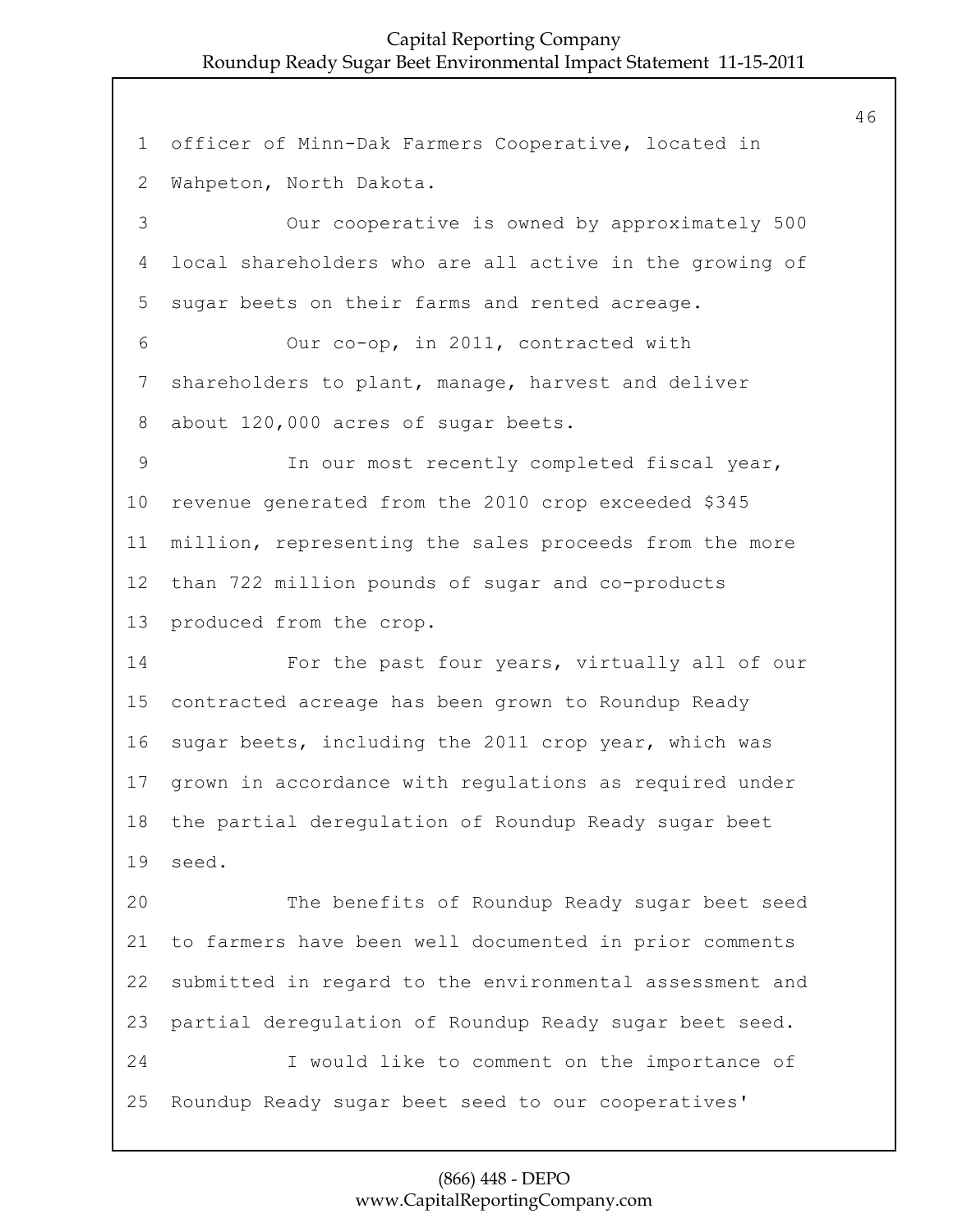shareholders from both the perspective of farm management and with regard to the impact on our sugar beet processing cooperative. 4 Some of the benefits -- excuse me -- to the sugar beet processing cooperatives, like ours, are listed below. 7 With superior weed control, due to the use of Roundup Ready sugar beet seed, our farmers have experienced both increased yields and reduced operating costs on their farms. 11 The Roundup Ready sugar beet seed weed control regimen is much less complex to manage, this allowed for reduced use of other sugar -- herbicides. 14 During the 2011 crop year, most of our growing areas were impacted by excessive rainfall, as you've heard mentioned this afternoon. 17 Without the use of Roundup Ready sugar beet seed, it's estimated we would have lost approximately 20,000 acres of growing crop due to saturated fields being overtaken by weeds and made to be unharvestable. 21 Since these 20,000 acres of rain-damaged sugar beets, which came from Roundup seed, were able to be harvested, our cooperative had 150,000 tons of additional sugar beets to process, than would have been otherwise possible.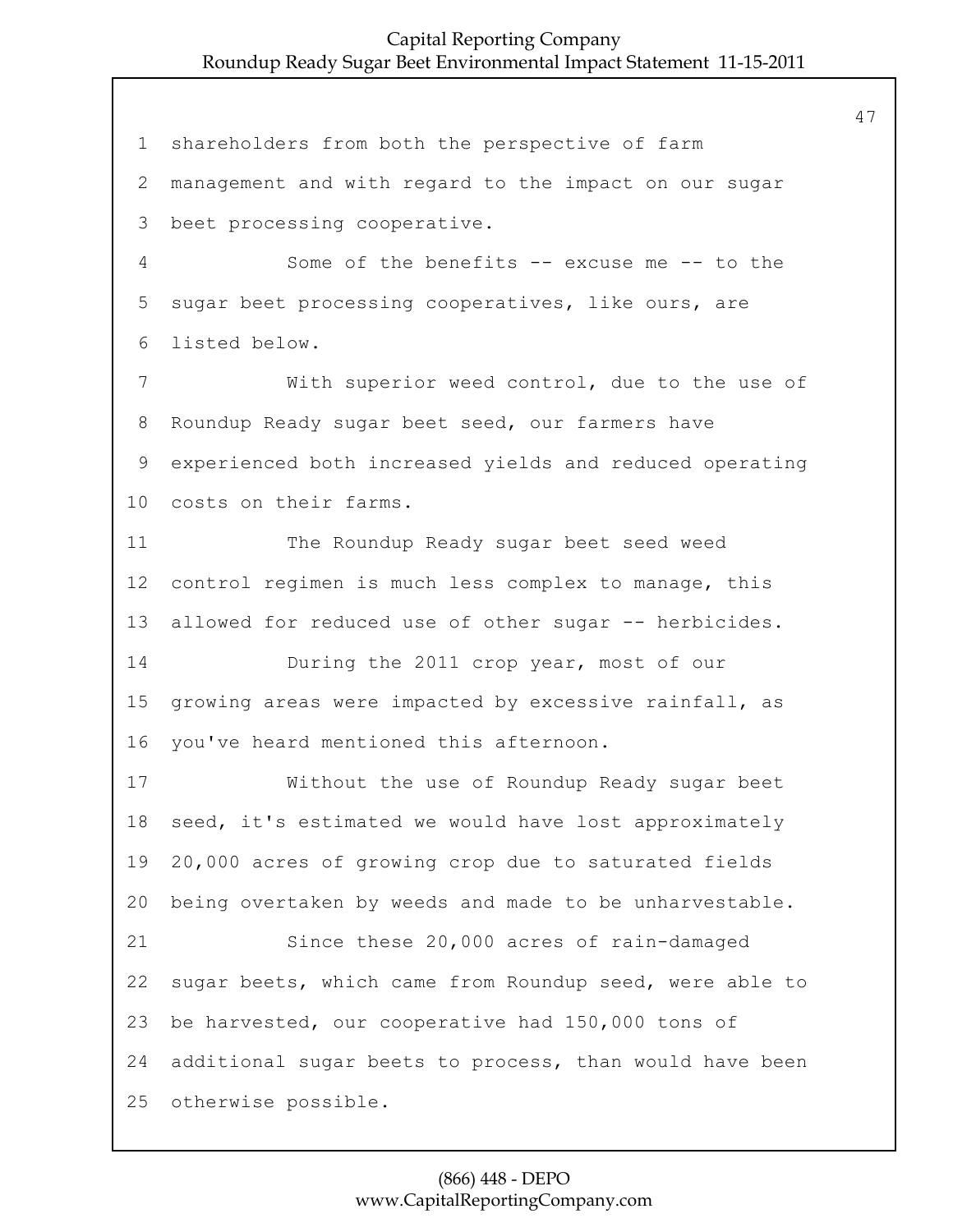1 Although the yield, in terms of tons of sugar beets per acre, was low, those beets are very valuable to our cooperative in terms of more fully utilizing our processing capacity. 5 In addition, had those 20,000 acres been abandoned, and not harvested, in the absence of Roundup seed, they would have lar -- they would have likely generated more than \$7 million crop insurance claim, or claims. 10 Instead, those beets are being processed and it's estimated they will generate approximately \$9.7 million in revenue for our farmer/shareholders. 13 Minn-Dak Farmers Cooperative recommends to our shareholder/growers that this type of technology be respected in the highest regard and, therefore, be preserved for generations to come. 17 Our cooperative has taken a very proactive approach to the issue of weed resistance associated with the use of the Roundup Ready system, not only in sugar beets, but in the rotational crops as well. 21 Minn-Dak has and continues to convey this important message to all of our shareholder/growers through newsletters, meetings, grower-directed contact with our ag staff. 25 If our farmer/shareholders were to lose the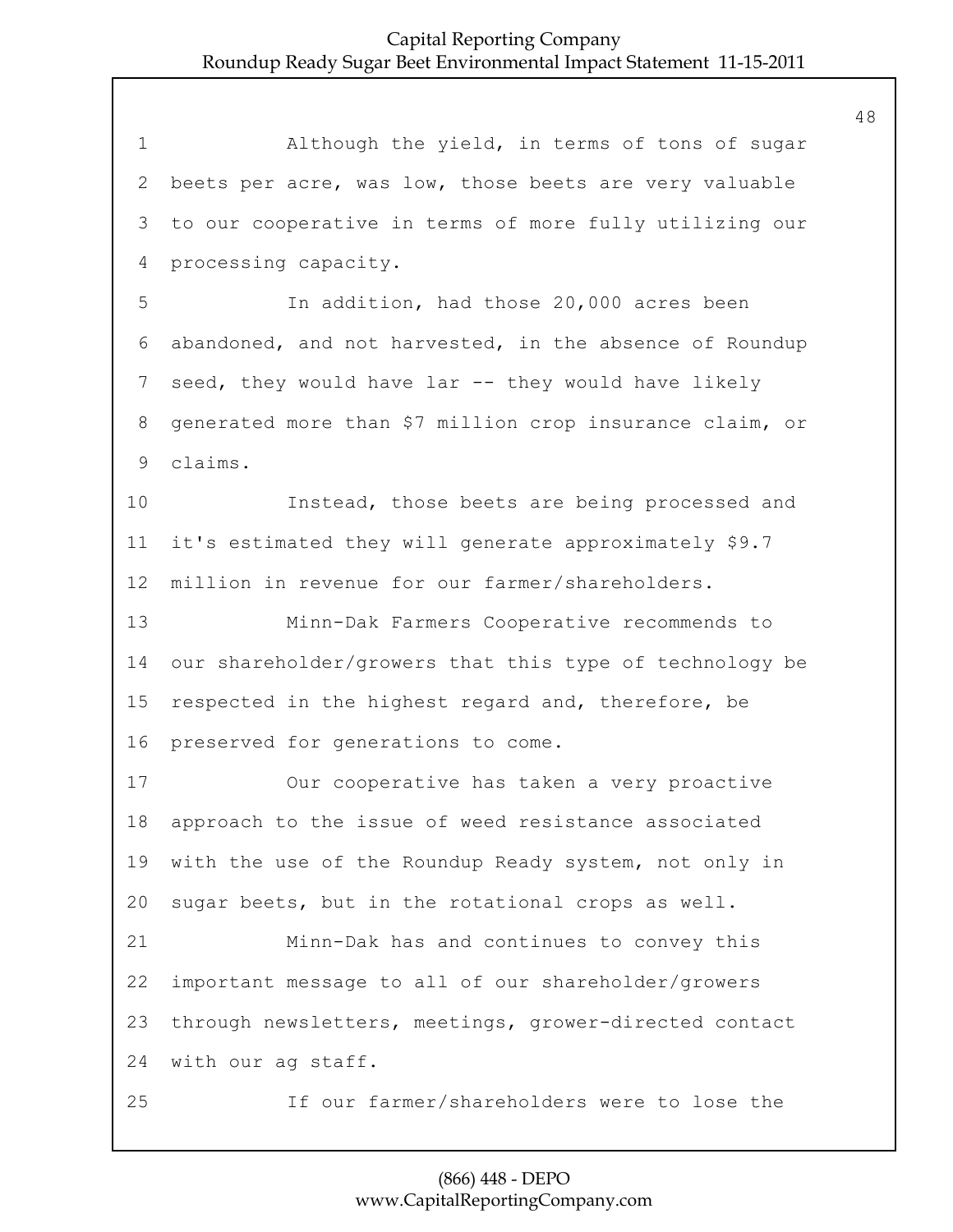ability to utilize Roundup Ready sugar beet seed, our cooperative would likely experience a significant decline in the volume of sugar beets to process. 4 With the added costs, complexity and risk associated with conventional seed, many shareholders would likely plant at only minimum levels or sell their stock in the cooperative. 8 With su -- with reduced interest in sugar beet production, more sellers of cooperative stock than buyers, the value of cooperative stock would likely diminish significantly. 12 Minn-Dak Farmers Cooperative certainly appreciates the hard work by the Department in the preparation of the Draft Environmental Impact Statement. We strongly support Alternative 2, which is full deregulation of Roundup Ready sugar beets. 17 Thank you. 18 MR. GEORGE: Thank you. 19 Next is Matt Hasbargen. 20 Matt? 21 He's not here? 22 MR. ROCHE: Matt is one of our growers, and he was anticipating being a little bit delayed, if he could save his place for a little later, that would be appreciated.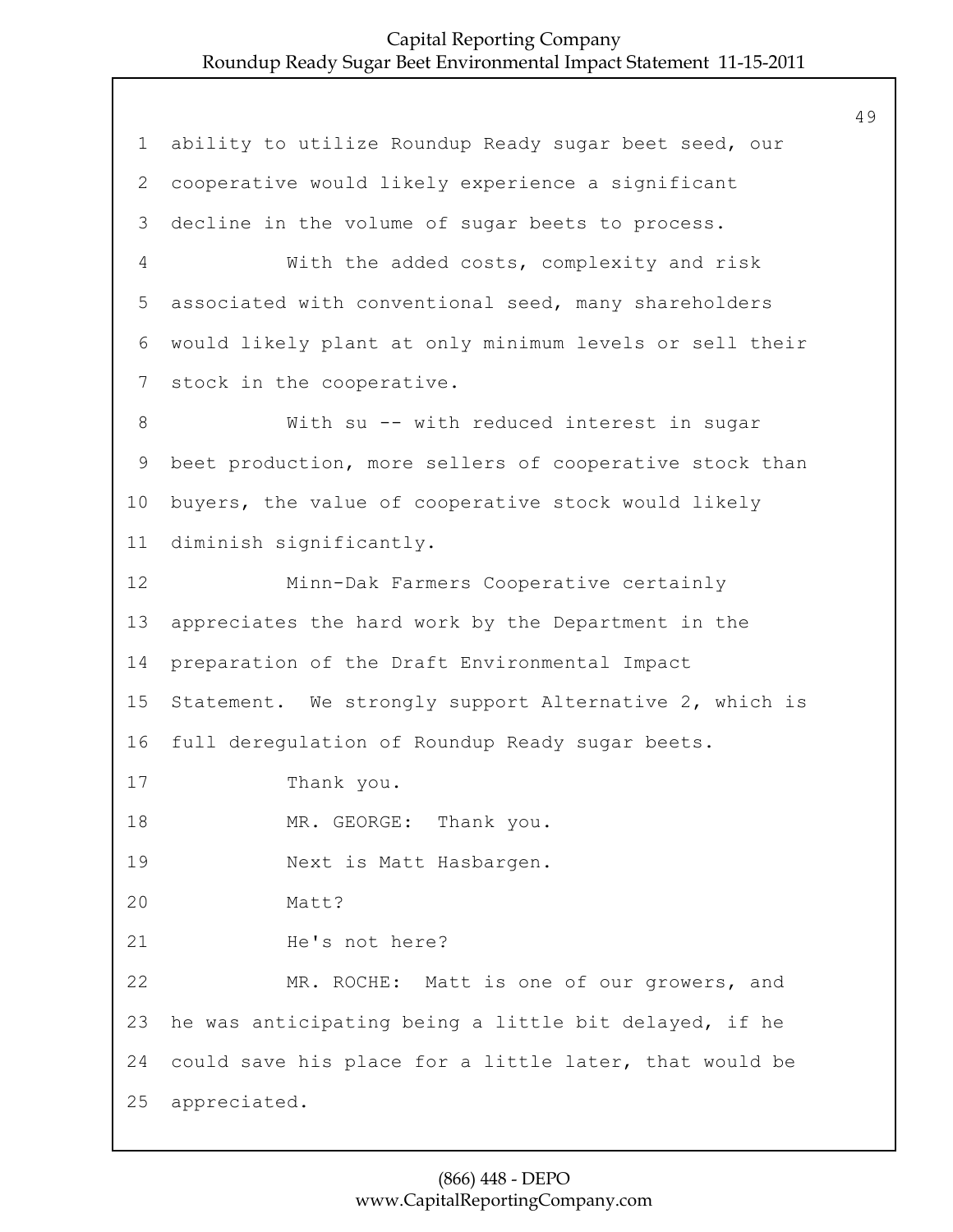50

1 MR. GEORGE: No problem. 2 MR. ROCHE: Thank you. 3 MR. GEORGE: In that case, we'll go to 4 Jeffrey Mortenson, please. 5 MR. MORTENSON: My name is Jeff Mortenson. 6 J-e-f-f M-o-r-t-e-n-s-o-n. 7 I'm a farmer from Kennedy, Minnesota. I 8 currently raise wheat, soybeans and sugar beets. 9 I've grown sugar beets with my brother for 14 10 years for the American Crystal Sugar Company. 11 My family has raised sugar beets since 1965 12 for American Crystal Sugar Company. 13 We currently grow about 650 acres of sugar 14 beets each year. 15 The first two years available to us, we 16 planted roughly 25 percent of our acreage to Roundup 17 Ready sugar beets. Then the following years, we went 18 to a hundred percent Roundup Ready sugar beets on our, 19 on our crop. 20 I am very appreciative of the work that APHIS 21 did, which allowed us to grow the Roundup Ready sugar 22 beets this past growing season. 23 But with all due respect, I feel that those 24 rules are really unnecessary. I am here to offer my 25 full support for full deregulation of Roundup Ready

#### (866) 448 - DEPO www.CapitalReportingCompany.com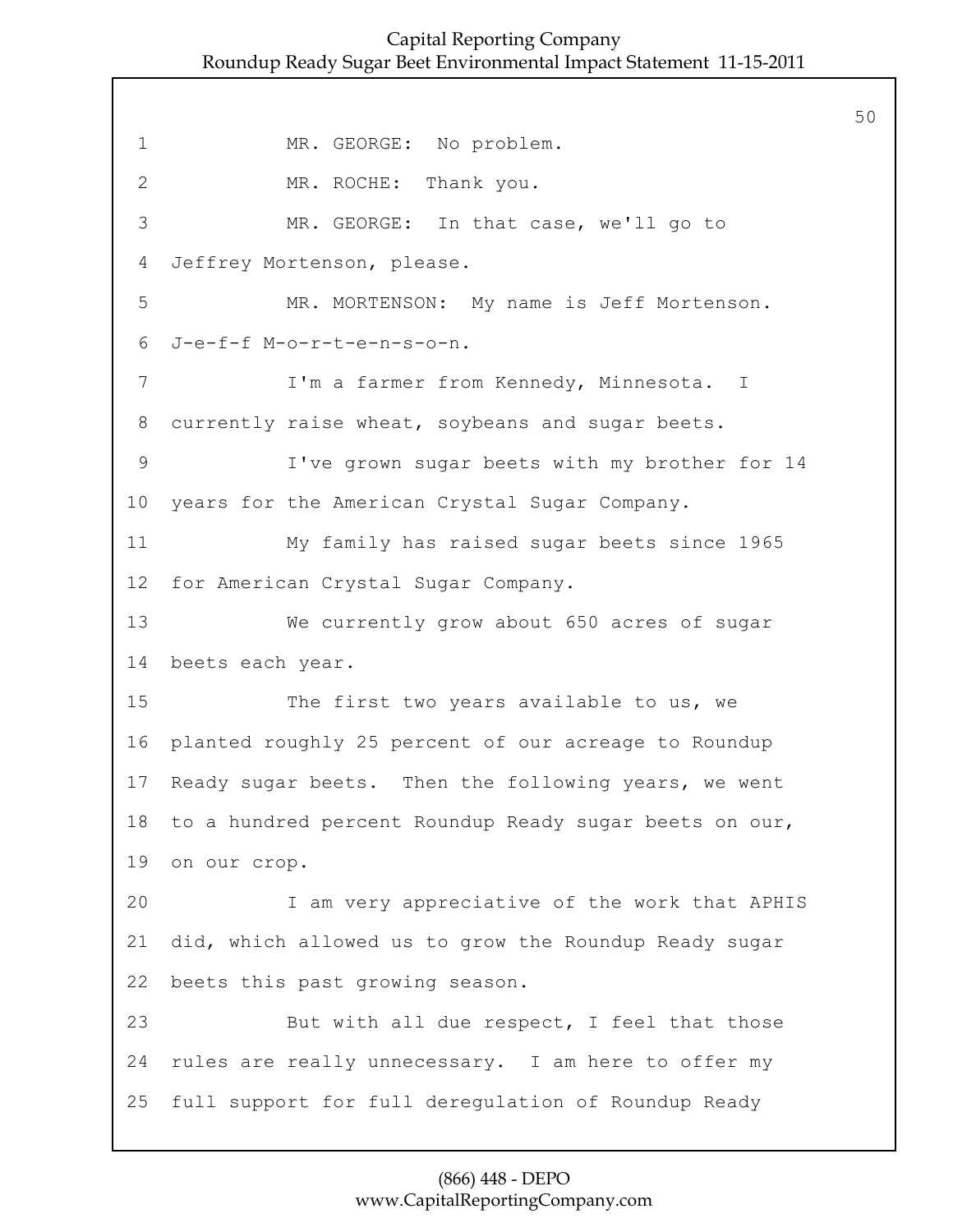sugar beets.

2 The use of Roundup Ready technology has had many benefits.

4 With conventional beets, we used to spray anywhere from four to five, and sometimes six times a year for weed control, with the combination of six to seven different types of chemicals in each pass.

8 With Roundup, we are using roughly three less sprays to control weeds. And so just with that, the water we are saving on our farm is roughly 20,000 gallons of less water being used with less applications.

13 Also, that means less diesel fuel being used and less exhaust emitted into the air, which is also good for the environment.

16 I feel there should be no concern in growing Roundup Ready sugar beets in the Red River Valley. There's no risk of cross-pollination. We are already required to remove the bolters with our Monsanto technology agreements. And also beets in our area do not over winter survive with the freezing temperatures. 22 So, again, I feel that there's no reason for anyone to be concerned with the farmers growing Roundup Ready sugar beets. 25 I would like to thank you for the opportunity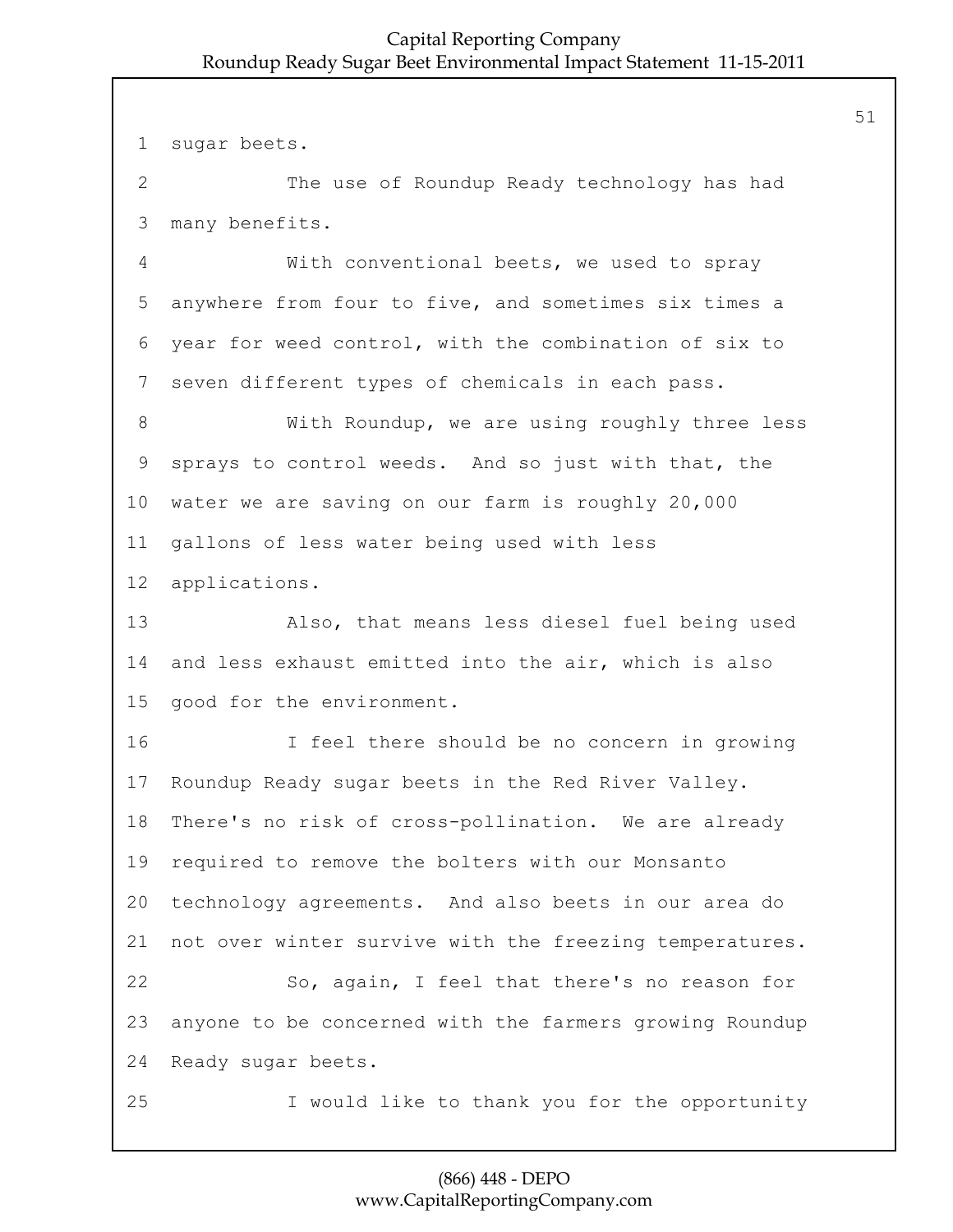1 to offer my support, again, for full deregulation of 2 the Roundup Ready sugar beets. 3 MR. GEORGE: Thank you very much. 4 Scott Krogstad. 5 MR. KROGSTAD: My name is Scott Krogstad. S-6 c-o-t-t K-r-o-g-s-t-a-d. 7 I'm a farmer from Thompson, North Dakota, in, 8 which is in Grand Forks. And we also farm in Traill 9 County, in eastern North Dakota. 10 I represent our family farm. We grow about 11 1400 acres of sugar beets, along with corn, soybeans 12 and edible beans and wheat. 13 On our farm, we switched to Roundup Ready. 14 We were, we were 50 percent Roundup Ready in 2008 and 15 have been a hundred percent since then. 16 And I'd just like to make a couple comments 17 that maybe haven't been addressed totally. 18 I agree with everything else that's been 19 said. 20 On our soil, we have some fairly light soil 21 and the -- being able to go without cultivation has 22 really reduced our soil erosion and obviously fuel, 23 fuel consumption. 24 The Jeff before me did mention about less 25 water use. Using Roundup, we only use 5 gallons of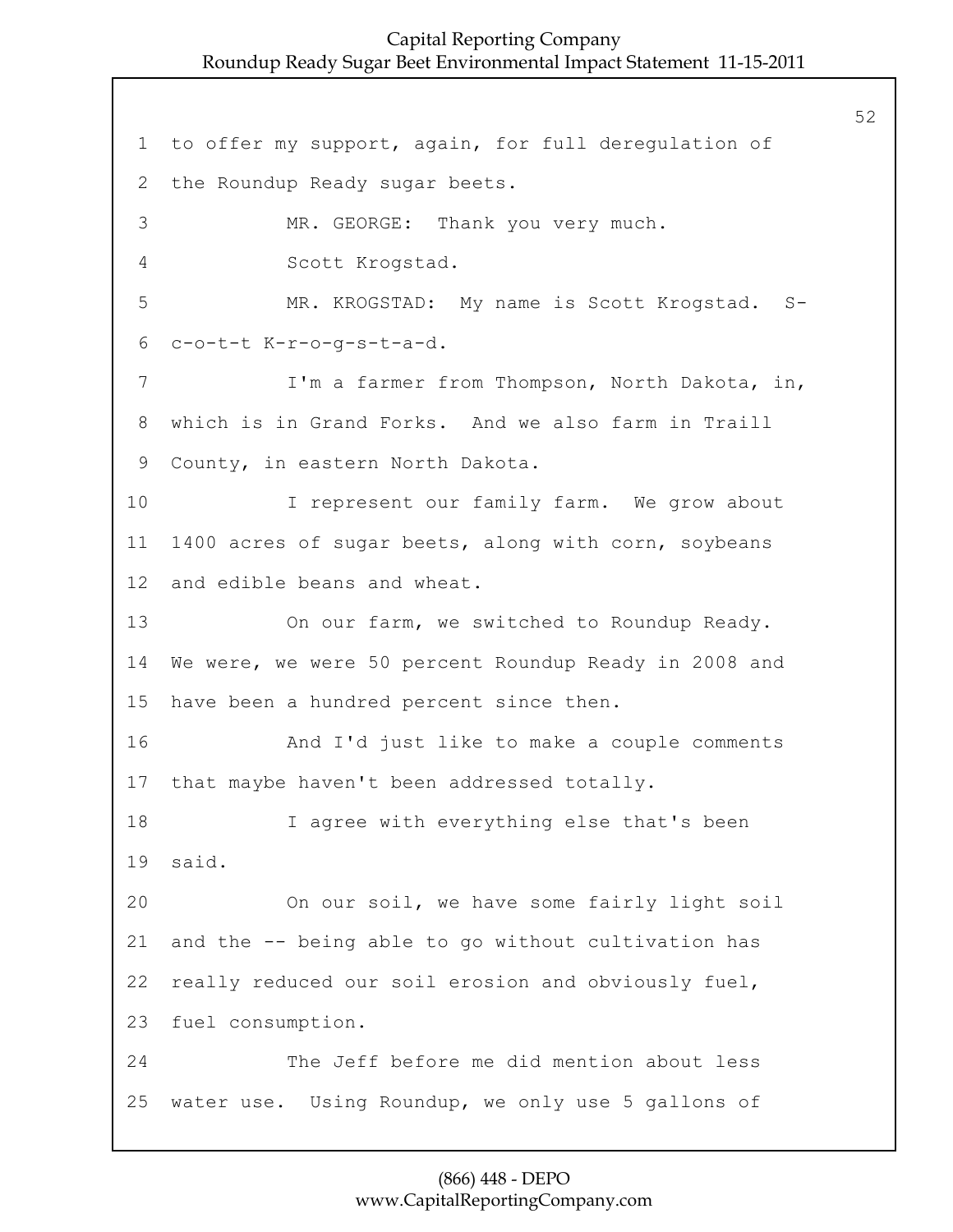| $\mathbf 1$     | water per acre, where before, we were using 20 gallons |
|-----------------|--------------------------------------------------------|
| $\mathbf{2}$    | of water per acre on each spray, so that -- do the     |
| 3               | math, that's, that's a lot of water that we're not     |
| 4               | using and that's beneficial to the environment.        |
| 5               | And I would also like to mention the, the              |
| 6               | chemical use. In the, the subsequent year following    |
| $7\phantom{.0}$ | Roundup beets, we use a lot less chemical on whatever  |
| 8               | crop we're, we're spraying because the fields are that |
| 9               | much cleaner. So I think that's a very positive impact |
| 10              | to the environment, reduction of -- in chemical use.   |
| 11              | Representing our farm, we definitely want to           |
| 12              | support the full deregulation of, of Roundup Ready     |
| 13              | sugar beets.                                           |
| 14              | Thank you.                                             |
| 15              | MR. GEORGE: Thank you.                                 |
| 16              | Daniel Olson.                                          |
| 17              | MR. OLSON: Daniel Olson. D-a-n-i-e-l O-l-s-            |
| 18              | $o-n$ .                                                |
| 19              | First grade was the tougher years of my life.          |
| 20              | And I farm, I farm in Reynolds, North Dakota,          |
| 21              | and raise sugar beets for American Crystal. I grow     |
| 22              | about 400 acres of sugar beets. Since the deregulation |
| 23              | of Roundup sugar beets, I have steadily increased my   |
| 24              | acres in Roundup Ready sugar beets. I planted a        |
| 25              | hundred percent Roundup Ready for the first time last  |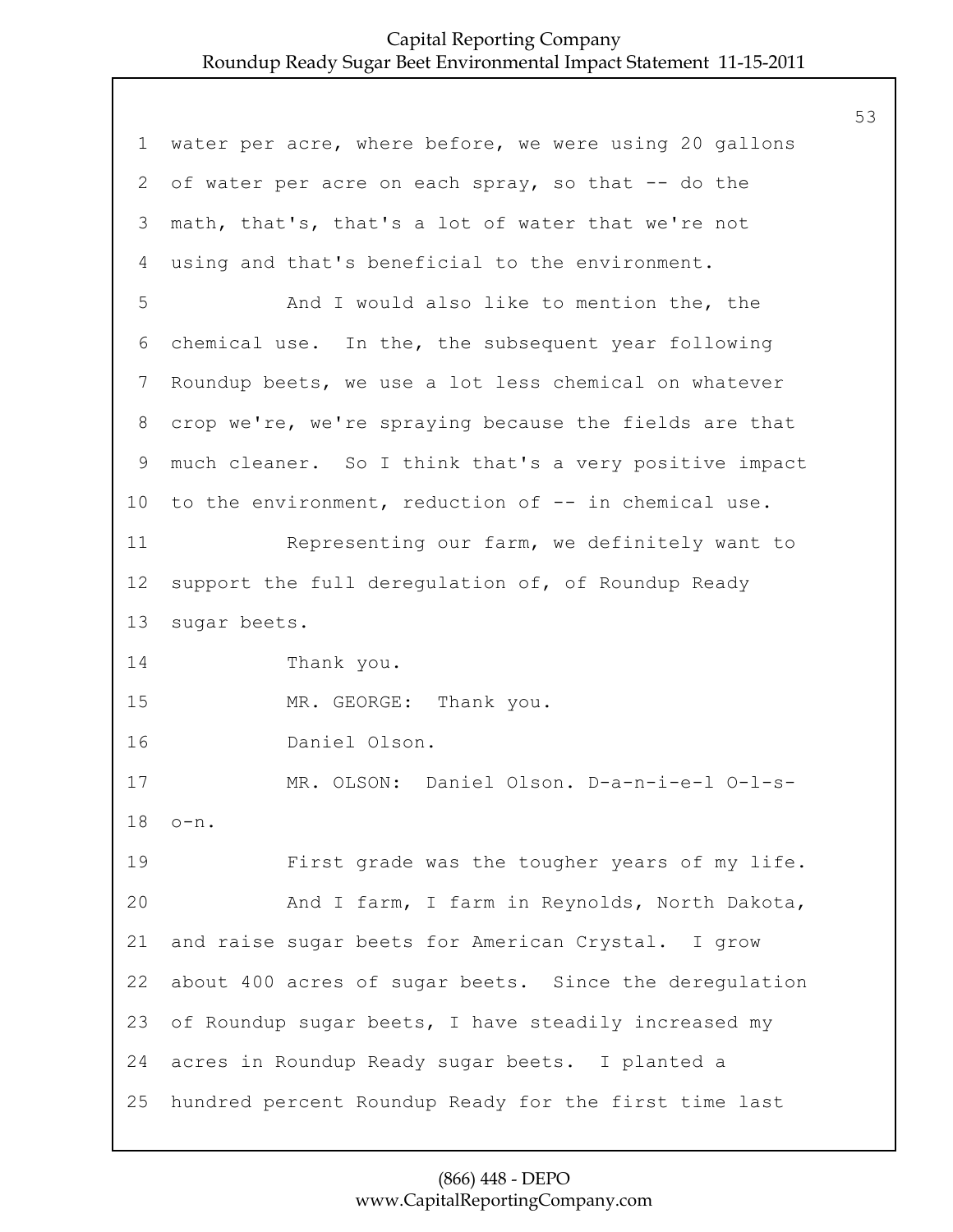1 year. 2 The biggest benefit I saw was the convenience 3 of spraying later for the first shot of Glyphosate. I 4 typically would spray three times in the conventional 5 system before I would spray once in the Roundup Ready 6 system. 7 I was able to focus on planting my other 8 crops on a timely basis, rather than spend time 9 spraying the sugar beets, the conventional sugar beets. 10 That is very important, because sometimes we 11 have only a short window to work in to plant the other 12 crops. 13 Early planting is very important in our area 14 for crops like wheat and corn. 15 The other major benefit of Roundup Ready 16 beets is that the next year, the fields have less 17 weeds, so I am reducing my chemical usage on the other 18 crops. 19 And I thank you for all your hard work your 20 agency has done to ensure that we can utilize this 21 valuable tool. 22 I support full deregulation of Roundup Ready 23 sugar beets and appreciate all your work you have done 24 on behalf of the Environmental Impact Statement. 25 There have been no problems with Roundup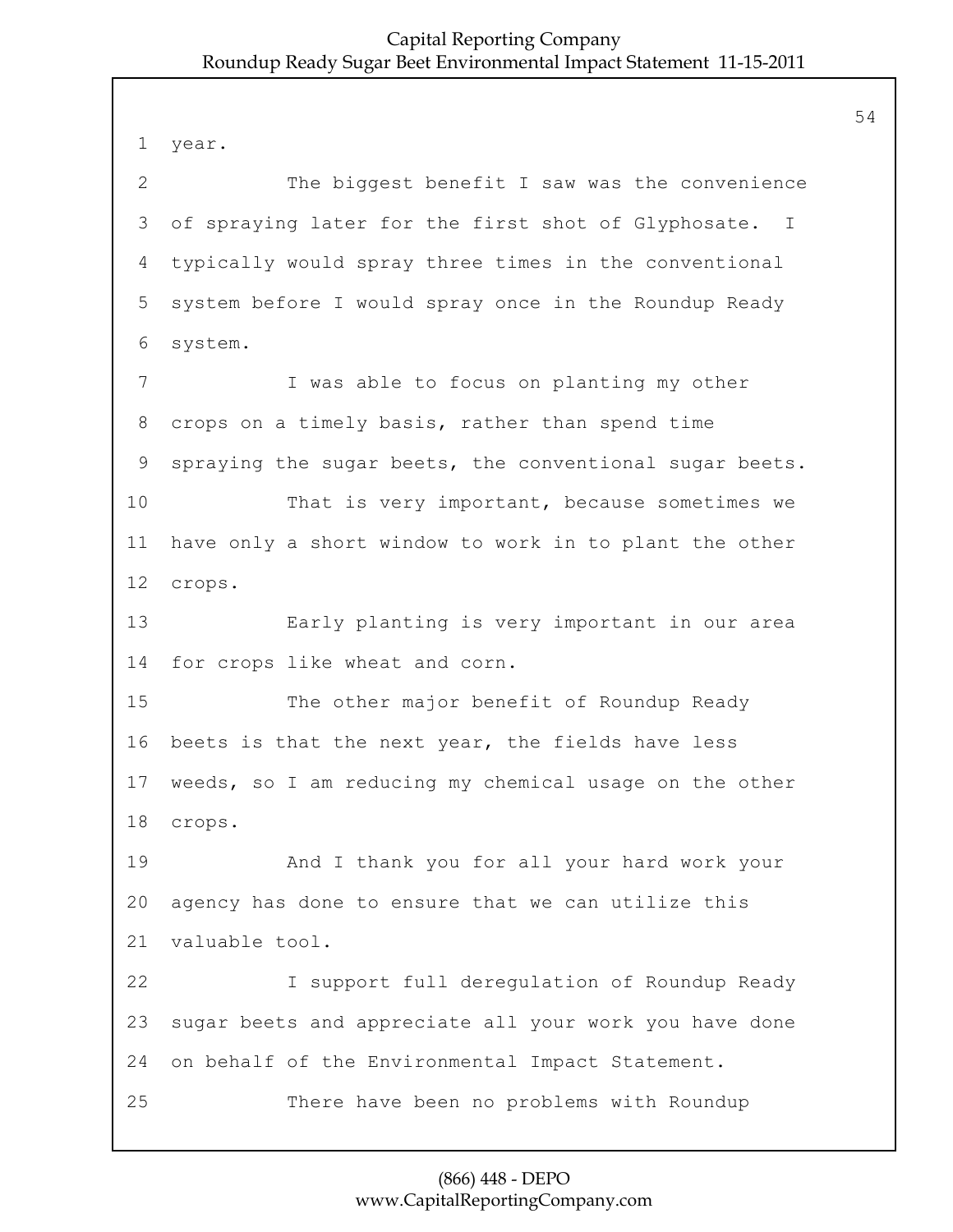1 Ready beets on my farm since I started planting them in 2 2008. We've never had a problem with conventional 3 beets as a weed, so I don't know why we would have a 4 problem with Roundup Ready beets as a weed. The 5 chemicals we use in our rotational crops take care of 6 them. 7 The loss of this technology would be a step 8 back for production for sugar beets and for the other 9 crops. 10 There's supposed to be 9 billion people on 11 this planet by 2050. How will we feed all those people 12 if our technology is limited? 13 MR. GEORGE: Thank you. 14 Craig Steiger. 15 MR. STEIGER: Craig Steiger. C-r-a-i-g S-t-e-16 i-g-e-r. 17 Thank you for the opportunity to speak to you 18 today. 19 I farm near Cavalier, North Dakota, located 20 in the northeast corner of the state. I'm the fourth 21 generation to operate this farm. 22 I currently farm with my father and I've been 23 engaged in the oper -- I've been engaged in the 24 operation since 1991. 25 We raise sugar beets on our farm as co-op

# (866) 448 - DEPO www.CapitalReportingCompany.com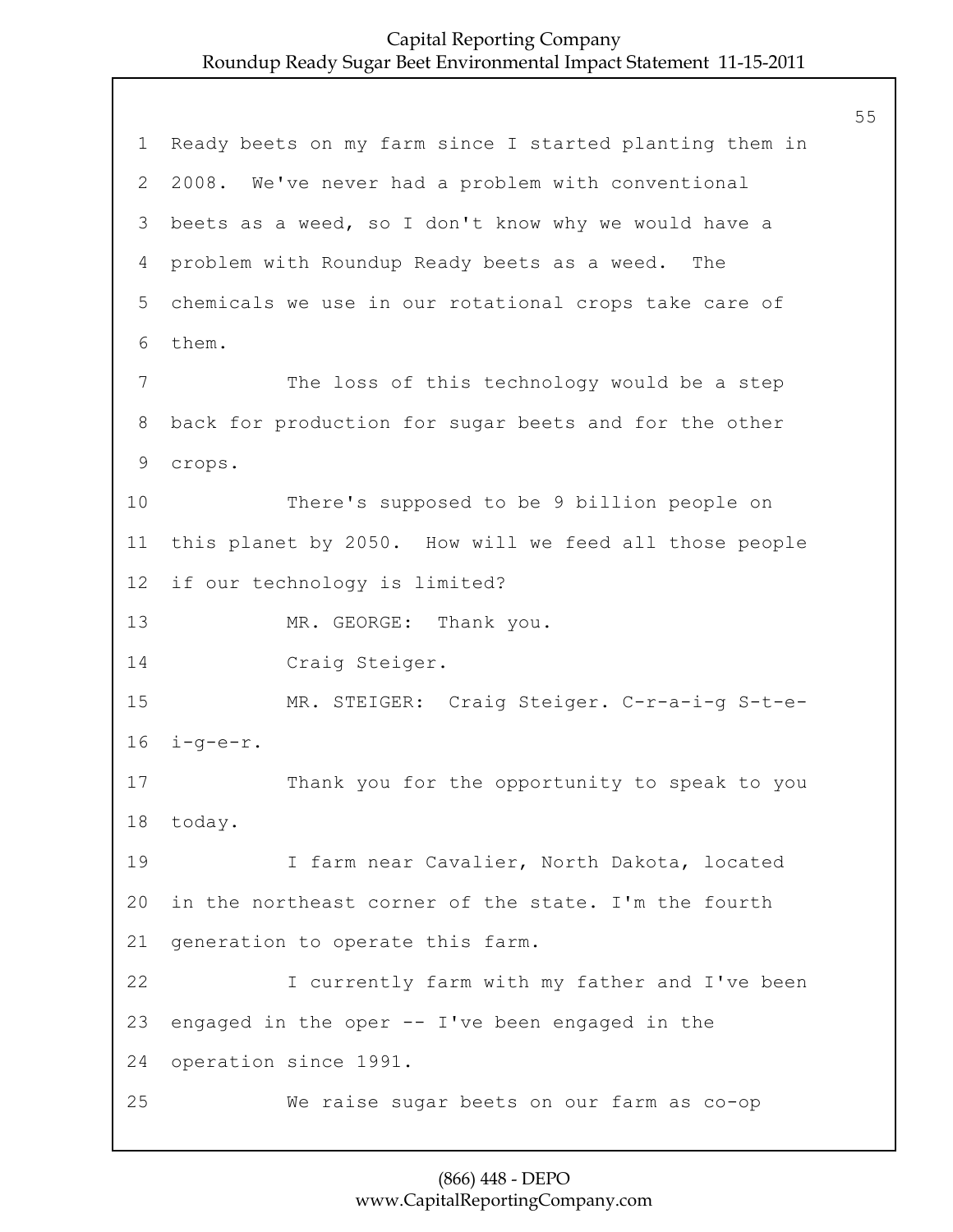members of American Crystal Sugar Company. We also raise spring wheat, dry edible beans, soybeans and sunflowers. 4 Our farm typically raises 700 acres of sugar beets each year. We have planted a hundred percent Roundup Ready sugar beets since 2008, when they were first approved. 8 We currently grow Roundup sugar beets, Roundup Ready sugar beets under the current compliance agreement between APHIS and American Crystal Sugar Company. 12 I am here today to speak in support of full deregulation of Roundup Ready sugar beets. 14 I can certainly respect the time and effort that has already been put forth in the Draft Environmental Impact Statement prepared by APHIS. 17 I would like to speak a little today on how the use of technology of Roundup Ready sugar beets benefits my farm and the co-op that I am a member of. 20 Prior to raising Roundup Ready sugar beets, weed control was the biggest challenge we had in raising our crop of sugar beets. 23 Using conventional sugar beet -- herbicides on our sugar beet crop was labor-intensive and costly. The selection of herb -- herbicides for use in growth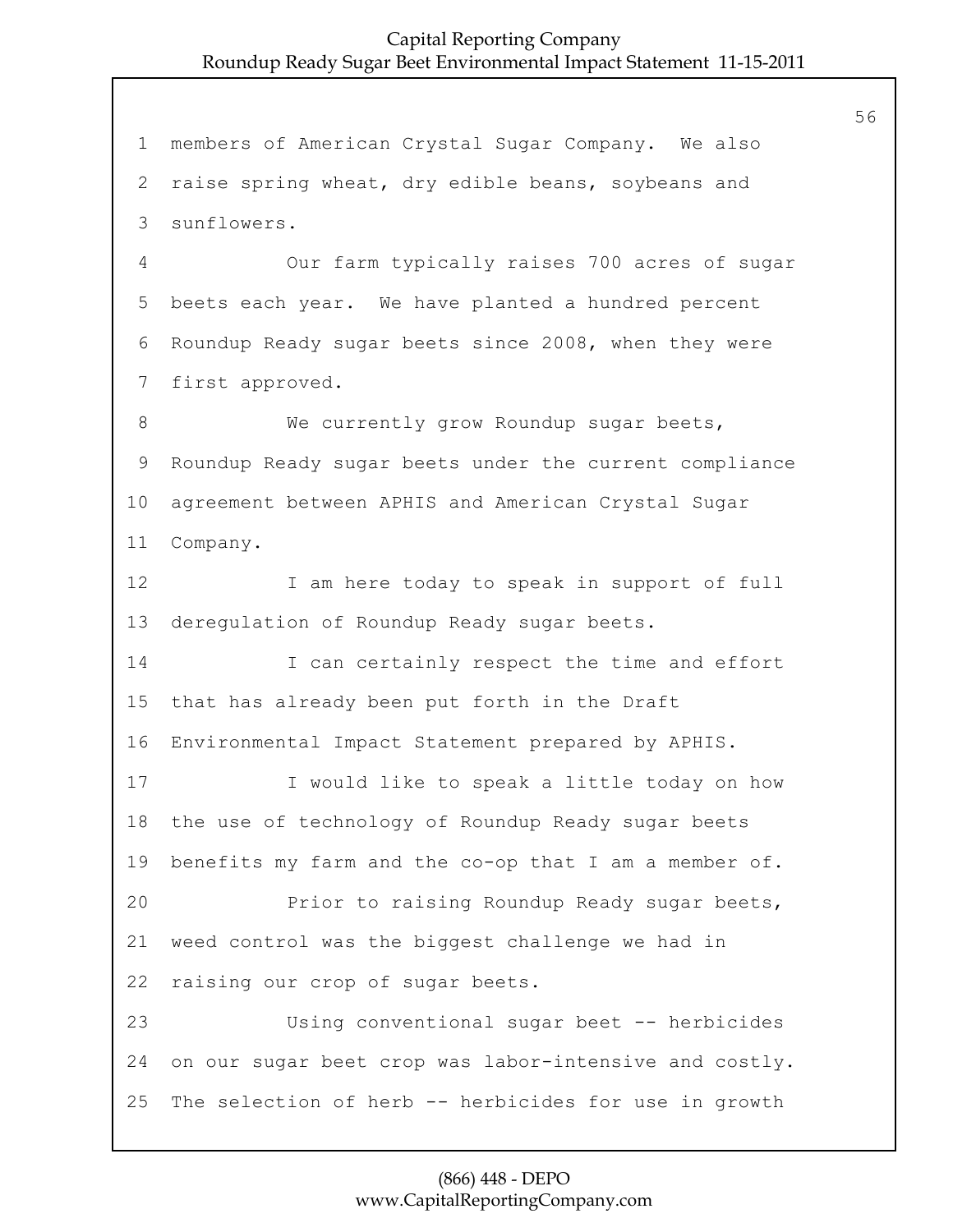of sugar beets was limited and the herbicides were not always effective. Because of that, limited effectiveness, timing of application was important. 4 During peak weed control times, our farm had labor that was dedicated to nothing but herbicide application on sugar beets. 7 That cost of labor could be doing other things on a diversified farm. 9 We sometimes found ourselves pushing the envelope, envelope on proper application. Sometimes applications were made at very odd times of the day to increase effectiveness. 13 Rates were cut to avoid damage to beets and the number of applications were increased. Four applications per season on our farm was common. 16 And because of the limitations with these herbicides, tank mixes of several different herbicides were often used, creating a mixture that could sometimes cause problems in the sprayer as well as cause crop damage and increased chance of exposure to workers. 22 The limitations of these herbicides often created the need to hire hand labor to remove weed escapes from sugar beet fields. Good hand labor was becoming increasingly, increasingly expensive and hard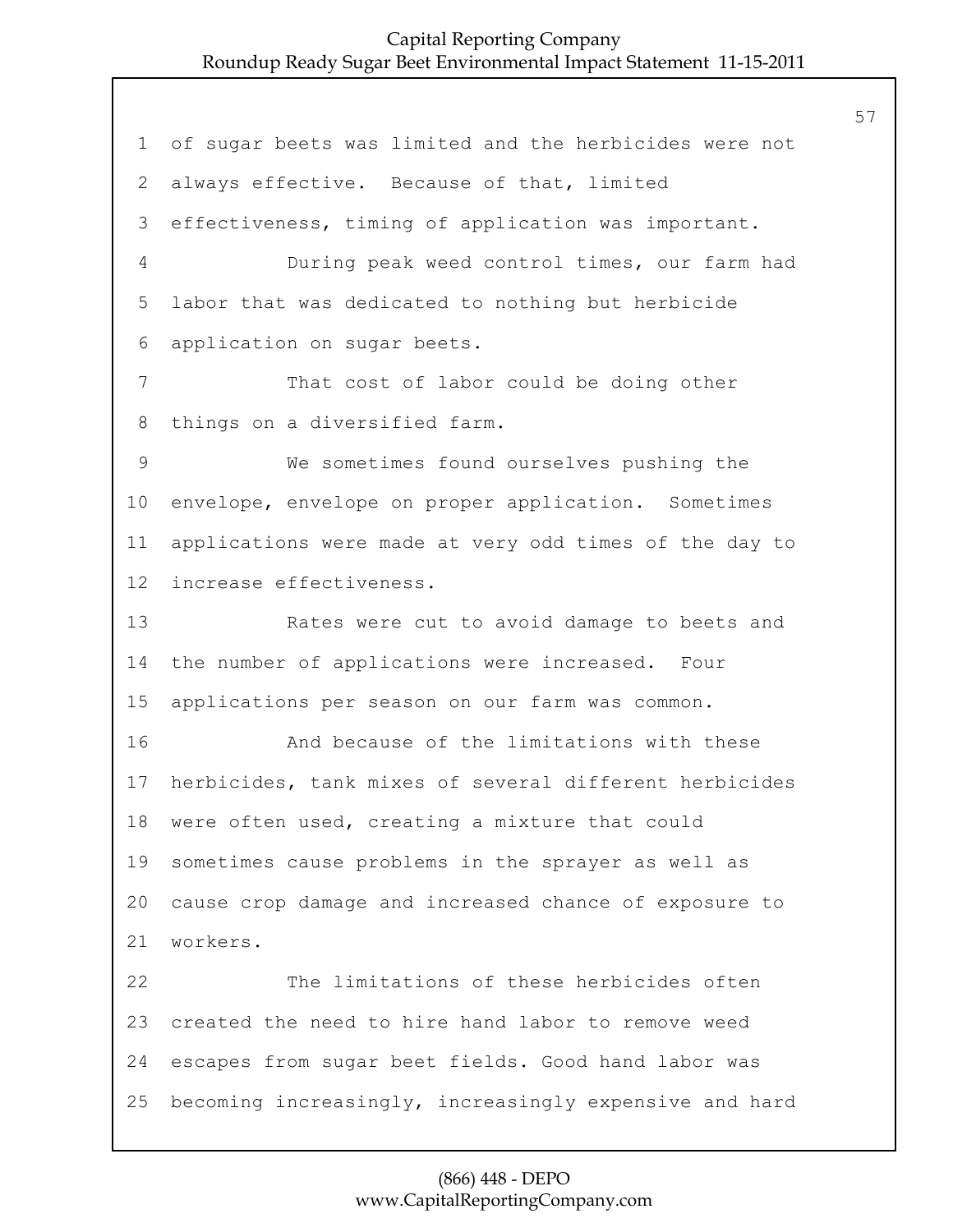to find. 2 Hand weeding, in the last several years, prior to Roundup Ready sugar beet, was often abandoned and many farms suffered economic loss on their crop to avoid the expense and hassle of finding good labor. This resulted in not only a loss to, to farms, but economic loss to our, our co-op. 8 Having Roundup Ready sugar beets available on our farm is all about us becoming more productive and more efficient and being better stewards of our land and employees. 12 Timing of the application is not nearly as big an issue. Application happens in a manner that is much friendlier to the environment because we can afford to wait out rain and wind events. 16 Tank mixing of herbicides has been eliminated, creating fewer chances of exposure to workers. 19 Application of Roundup is most often only two applications per season on our farm, resulting in near perfect weed control, with no damage to the sugar beet crop. 23 Eliminating weed competition increases yields. Eliminating two trips across the field with sprayers reduces cost by saving time and fuel.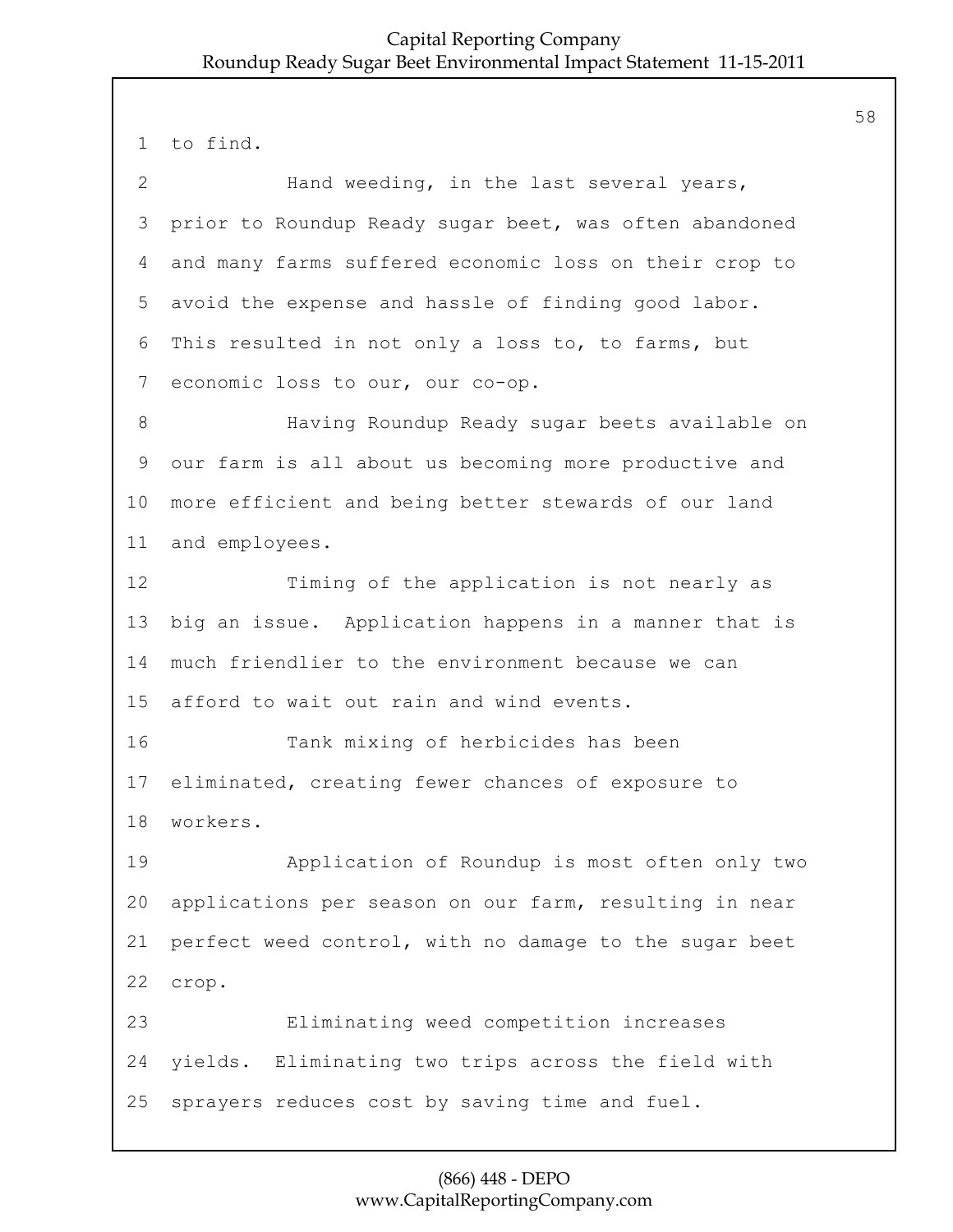| $\mathbf 1$               | We have not used hand labor in sugar beet               |
|---------------------------|---------------------------------------------------------|
| $\mathbf{2}^{\mathsf{I}}$ | fields on our farm since the introduction of Roundup    |
| 3                         | Ready sugar beets, reducing chance of exposure of       |
| 4                         | pesticide residue to workers.                           |
| 5                         | And researchers confirm that Glyphosate is              |
| 6                         | much safer to people and the environment than           |
| 7                         | herbicides we previously had available.                 |
| 8                         | Roundup Ready sugar beets has had a very                |
| 9                         | significant, positive impact on my farm and for         |
| 10                        | American Crystal Sugar Company. Overall, overall yield  |
| 11                        | and quality have improved considerably since the        |
| 12                        | introduction of this technology.                        |
| 13                        | We have always strived for excellent weed               |
| 14                        | control, but now we are able to do it efficiently and   |
| 15                        | have excellent results.                                 |
| 16                        | Yields have increased enough that we can                |
| 17                        | raise more sugar on fewer acres, allowing us to use     |
| 18                        | some of those acres to di -- diversify into other       |
| 19                        | crops, increasing productivity on our farm.             |
| 20                        | Our farm, as well as many others in this                |
| 21                        | region, strives to imple -- implement new technology    |
| 22                        | that has been proven to give us a return on investment. |
| 23                        | Roundup Ready sugar beets has been one tool             |
| 24                        | available to us that's given us more than a financial   |
| 25                        | return, it has given us very reliable weed control,     |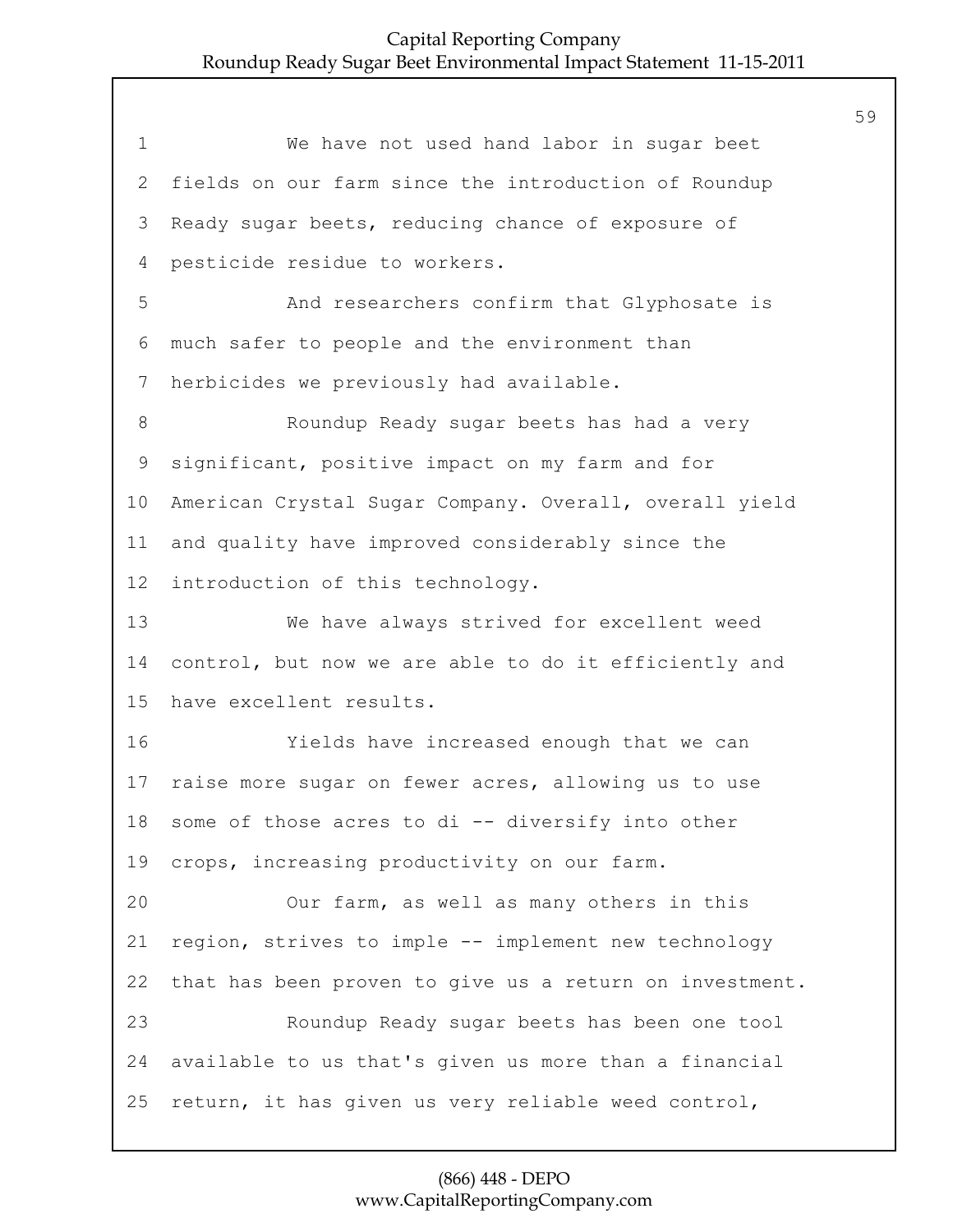1 crop safety, employee safety and environmental -- 2 environmentally safer alternative form of herbicide 3 than was previously available. 4 Our farm certainly looks forward to the 5 future of many similar advances that Roundup Ready 6 sugar beets has given to us. 7 Thank you for taking the time to consider and 8 evaluate this tool for sugar beet growers in this 9 region and, and across the country. 10 Thank you for allowing me to share my 11 thoughts today. 12 MR. GEORGE: Thank you. 13 Marc Stevens, please? 14 MR. STEVENS: I already spoke. 15 MR. GEORGE: Sorry? 16 Marc Stevens? 17 MS. STANKIEWICZ GABEL: He already --18 MR. GEORGE: Steven --19 MS. STANKIEWICZ GABEL: -- spoke. 20 MR. GEORGE: Uhm? 21 MS. STANKIEWICZ GABEL: He already spoke. 22 MR. GEORGE: Oh, forgot to tell me. 23 There's a question mark, Steve Fritz? 24 No. Okay, decided not to. 25 Mark Herickhoff.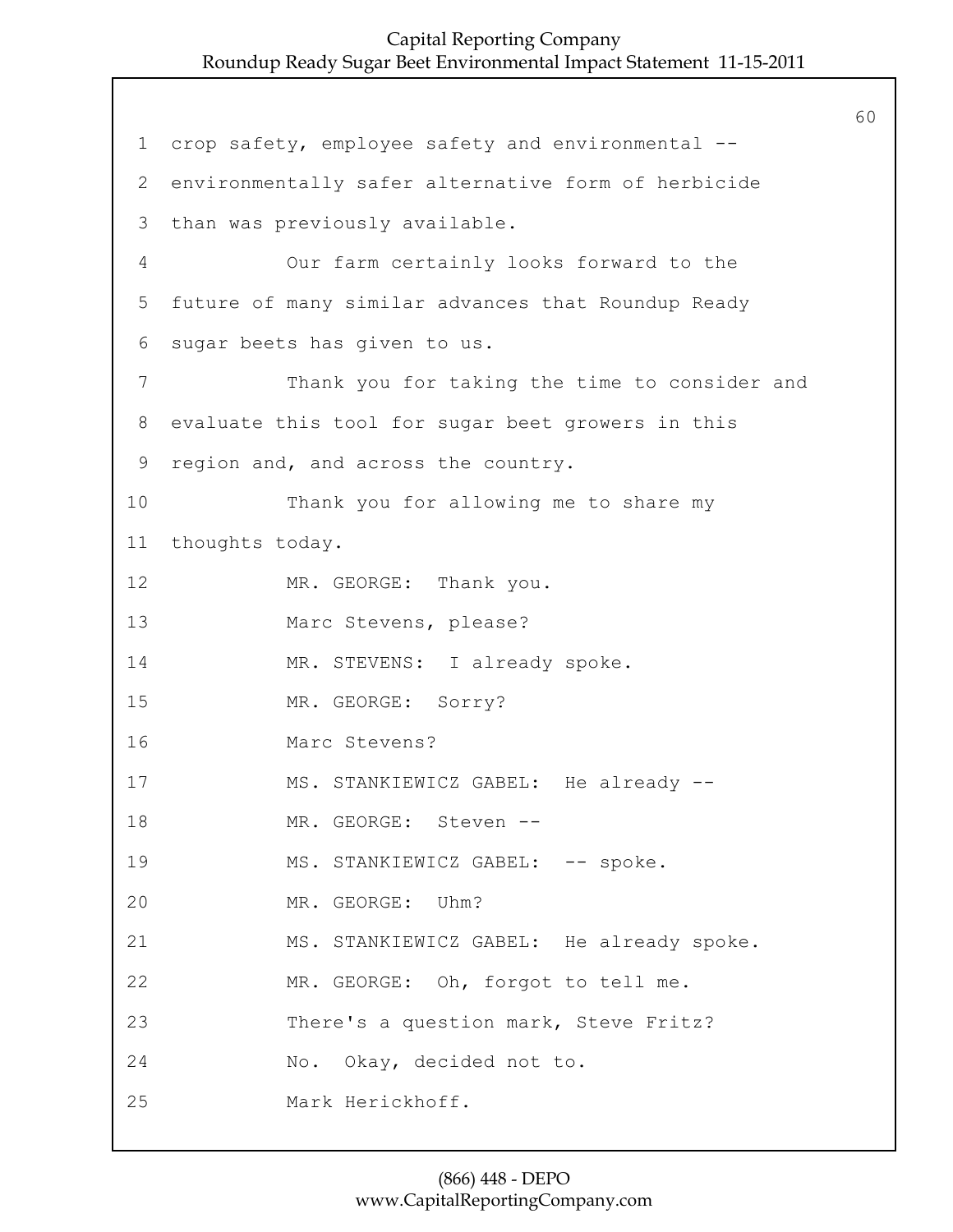1 MR. HERICKHOFF: Good evening. 2 I'm -- my name is Mark Herickhoff, spelled: H-e-r-i-c-k-h-o-f-f. 4 And I'm from Belgrade, Minnesota. We grow for Southern Minnesota Sugar at Renville. 6 And I've farmed for approximately 40 years. And I've grown sugar beets for about 12 years. And I don't have a title. 9 But I'd like to give you the Paul Harvey part of this story, okay. 11 I have, I've, I've sprayed ditches for our local Watershed District for a number of years. And I needed to have a -- special endorsements to do that. So we -- I had to go to these classes, okay, to get this commercial applicator's license. **And I was over at Detroit Lakes, Minnesota,**  here, three years ago, to get this endorsement. 18 And, of course, the classes are all day. And they're put on in January. And, and the -- a couple people that were putting this on, had on the screen, they had a list of the chemicals that they had found in the Mississippi River. 23 And there were about four to five different chemical families, okay. 25 Some of them were -- like Atrazine was at the

# (866) 448 - DEPO www.CapitalReportingCompany.com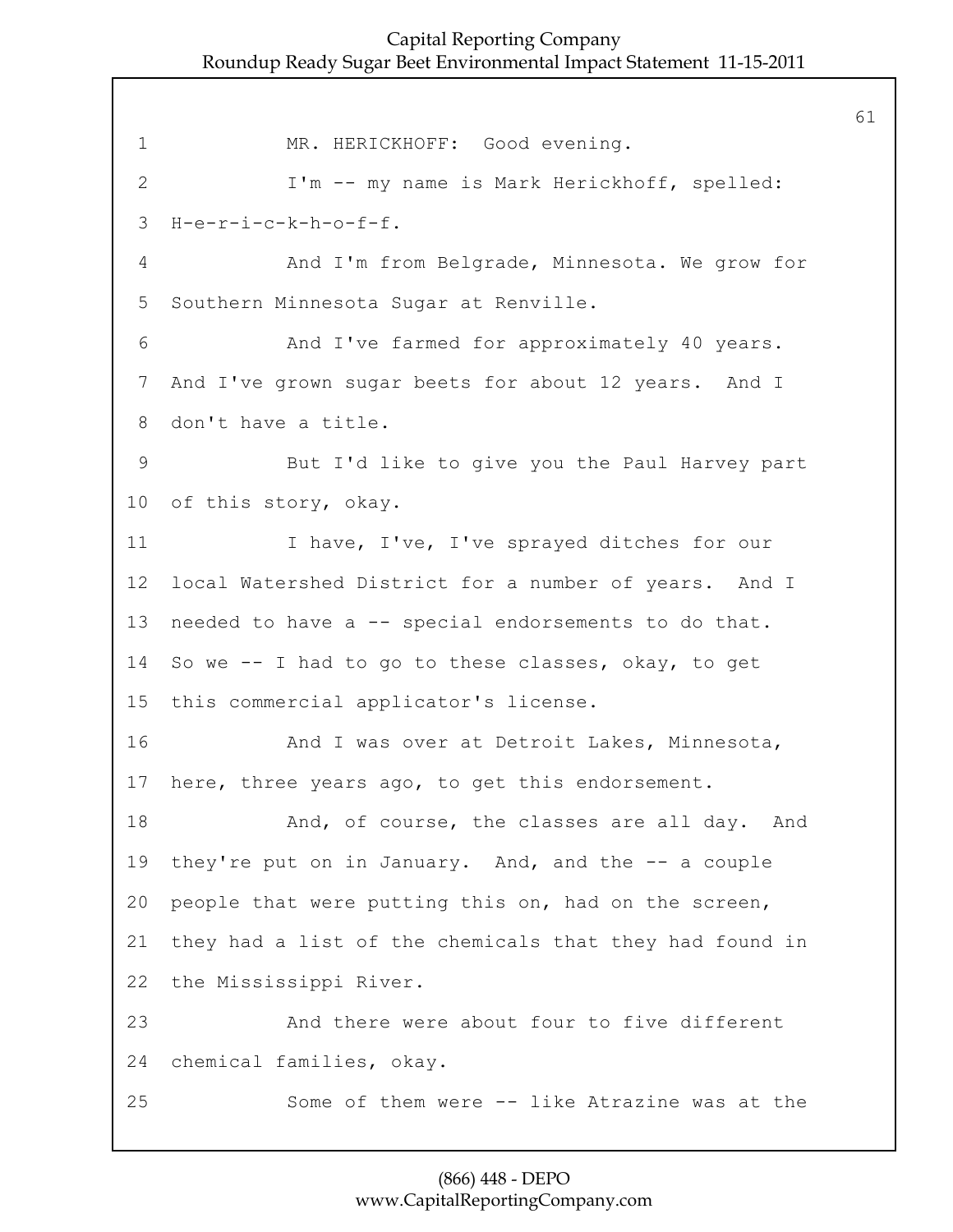1 top, I recall that. Velossa was in there, and a few of 2 the, the common ones that we all, that we all can 3 relate to. 4 And I'm sitting there and I'm saying: holy 5 cow, doesn't anybody -- isn't anybody going to ask 6 about Roundup, you know? Haven't, haven't they found 7 Roundup? 8 And nobody did, you know. 9 So I finally raised my hand and I said: 10 where's Roundup? 11 You know, Roundup's been out for about 20 12 years, maybe 15, okay. 13 And the guy said: well, he said, we can't 14 find it. 15 And I says: what are you talking about? 16 It's been out for 15 years and you haven't 17 been able to detect Roundup? 18 No, he said, we, we have no technology that 19 can detect Roundup. 20 I didn't pursue it. I would like to have 21 said a lot more. But, you've got to remember, the 22 regulators are sitting in the back of the room, so if 23 they get your number, you know, they may be calling on 24 you. 25 But, anyway, I think the bottom line of this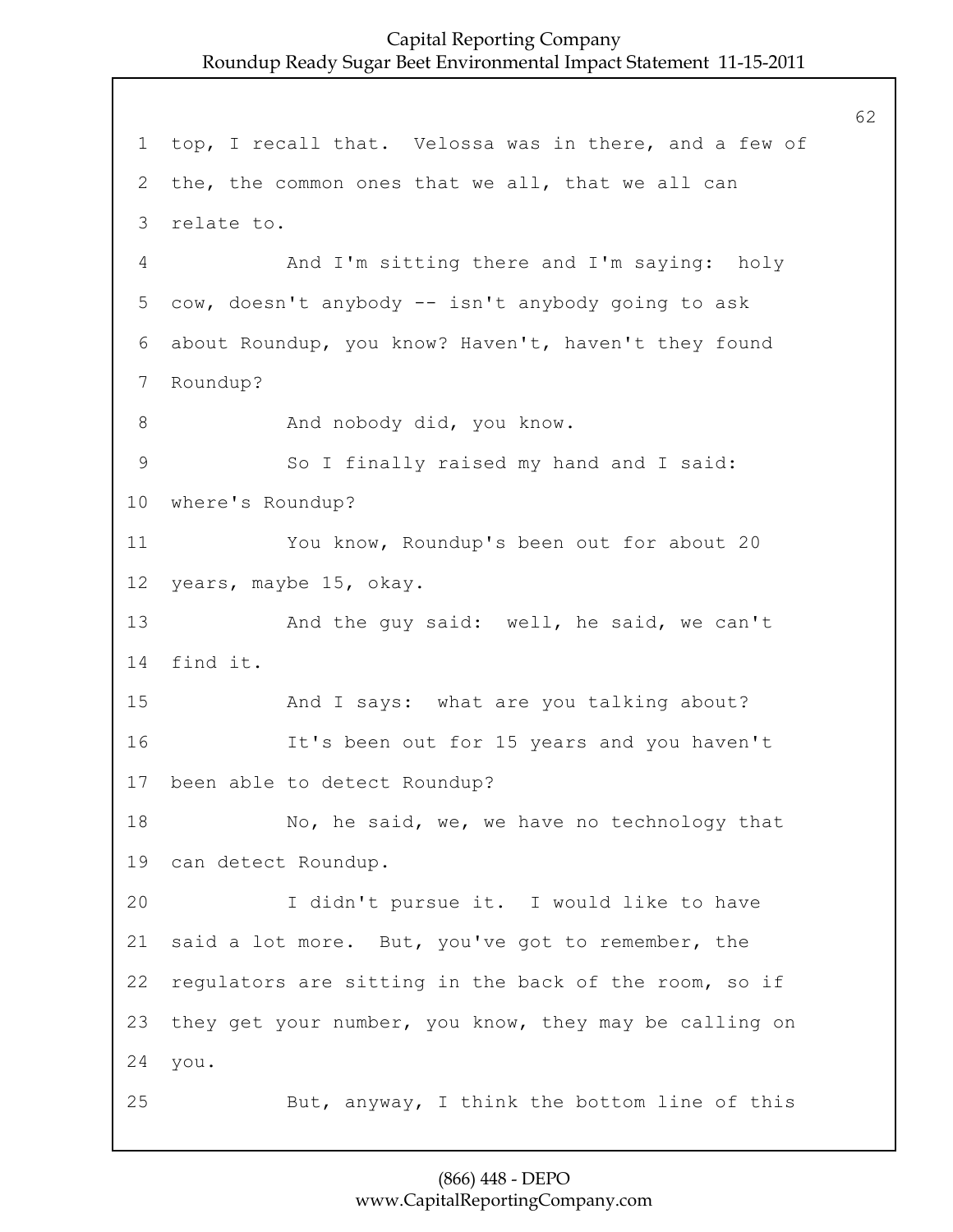whole thing is that this technology's so good, that we got the biggest river in the Mississippi, in the Mississippi, in North America, and the powers that be can't find the, the chemical. 5 That's how good it is. 6 And then we've got people who want to eliminate it for us. Is somebody -- you know, when we first grew sugar beets for the first seven, eight years, there were times, honestly, that I mixed up the seven chemicals at one time to mix a load of, of herbicides. And I know all these farmers know that in this room. 13 And then we're trying to eliminate the best chemical that we've ever had. And we can't find it. 15 I think that we need to think about some of that. 17 You know, we increase our yields about 10 to 20 percent with Roundup in our operation. 19 And we ex -- we import about 25 percent of the sugar currently. Do we want to -- what are we going to do, do we want to import more sugar, do we want to go to 35 or 40 percent? If we go to conventional. 24 And then what's going to happen with our rivers, our streams.

# (866) 448 - DEPO www.CapitalReportingCompany.com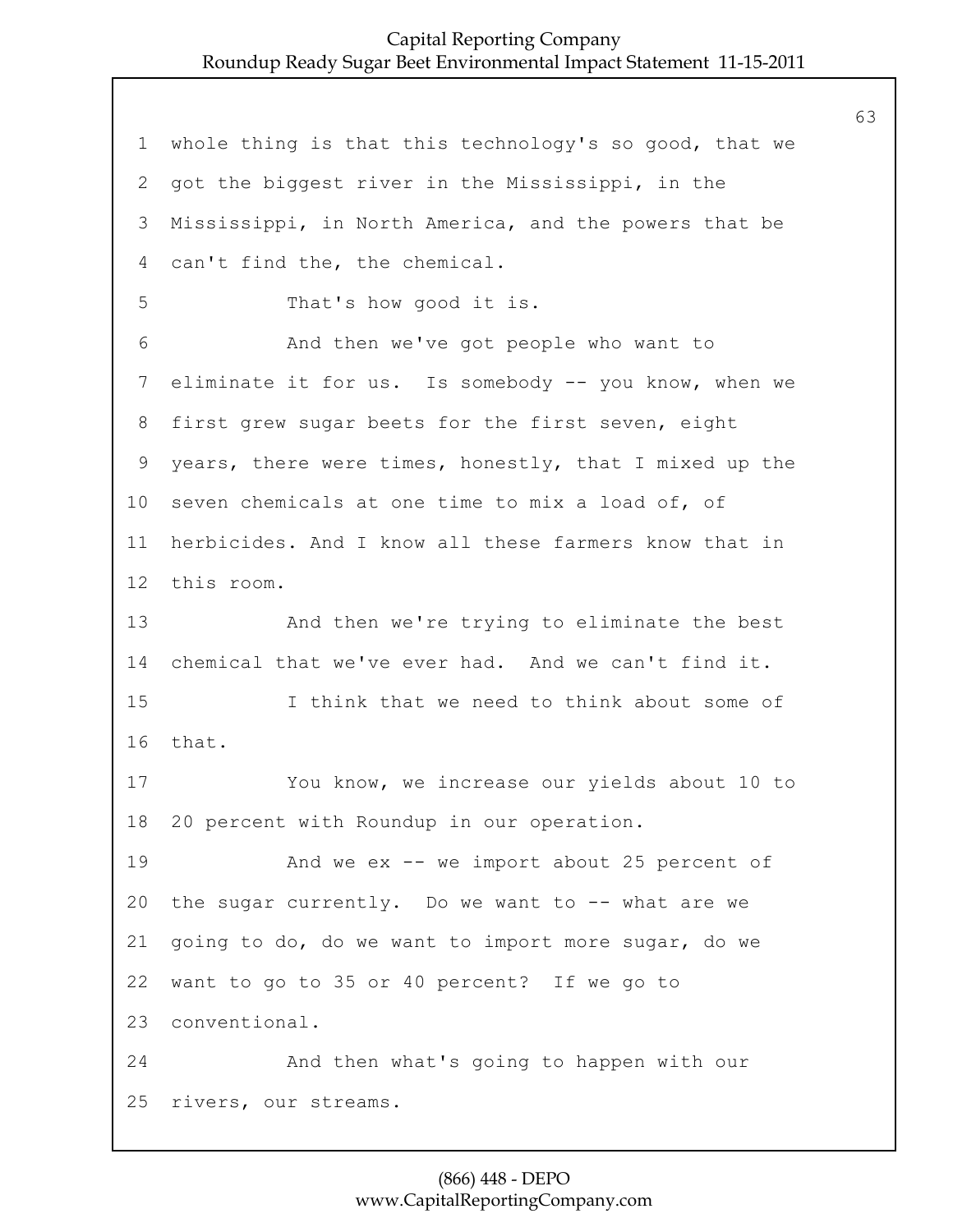64

1 So I think we need to think about that. 2 I think the bolter thing is a joke, total 3 joke. On our 1500 acres of beets, we didn't have any 4 reports from our staff or people that -- so -- I don't 5 know what others have found. 6 But to me it's just a joke. There's no other 7 way to say it, it's, it's wasting your time and our 8 money. 9 And so, with that, I guess I support full 10 dereg -- deregulation and -- of the Roundup Ready sugar 11 beet. 12 MR. GEORGE: Thank you very much. 13 MR. HERICKHOFF: Thank you. 14 MR. GEORGE: David Berg. 15 MR. BERG: I already had my turn, thank you. 16 MR. GEORGE: Mohamed Khan. 17 Thank you. 18 MR. KHAN: Good after -- good afternoon and, 19 thank you, Mr. Chairman. 20 My name is Mohamed Khan. M-o-h-a-m-e-d K-h-a-21 n. 22 And I'm the extension sugar beet specialist 23 for North Dakota State University and the University of 24 Minnesota. 25 I have conducted educational programs and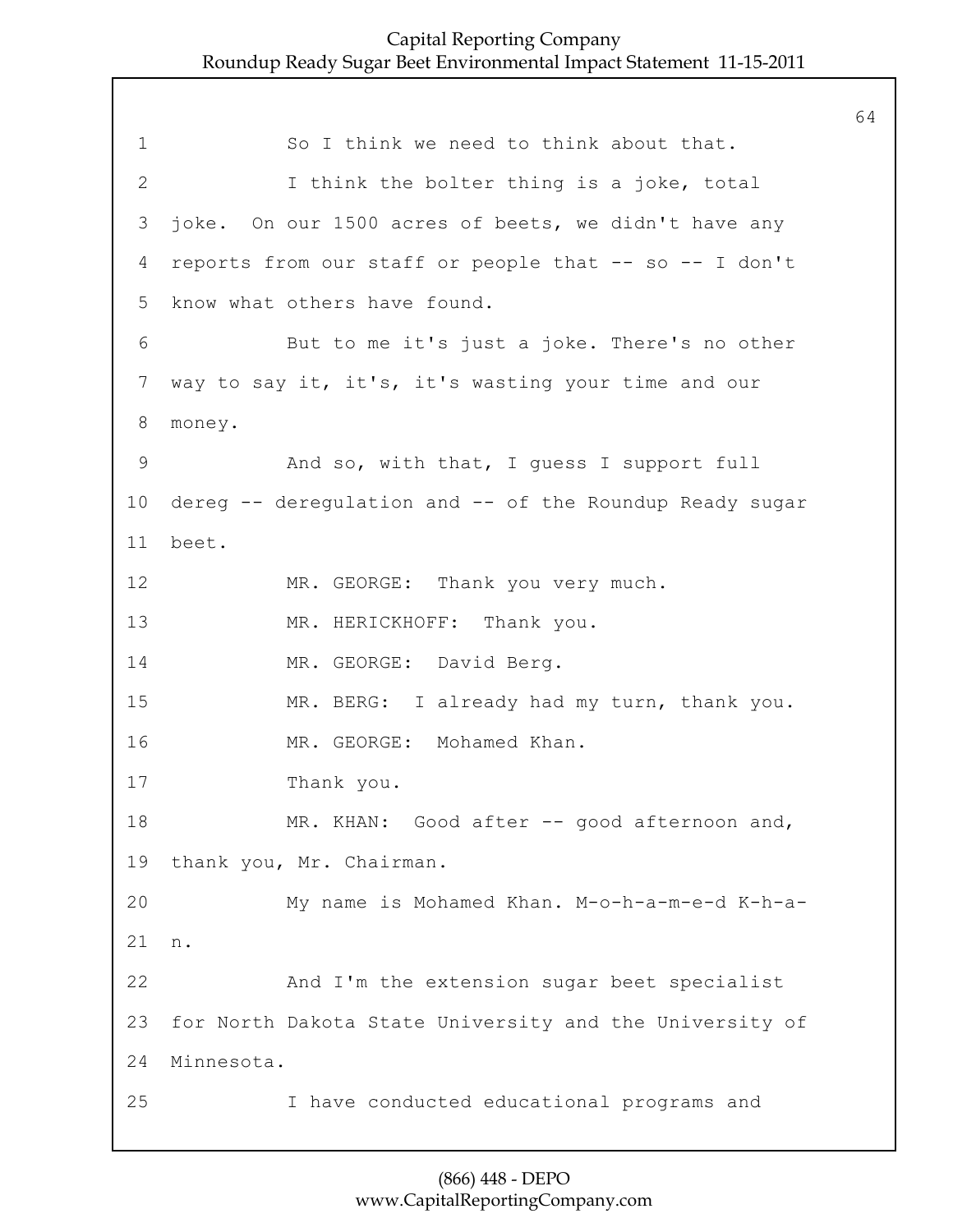research in sugar beet for the past 13 years and I have the research data for the past 41 years. 3 I concur with other, with the, what the other speakers have presented. 5 I will just give you a few highlights of some additional issues. 7 Weeds, as we have heard, were considered as the worst production problem for many years. Poor weed control not only resulted in reduced yield from competition, but very importantly, delays harvesting operations, which can be costly to farmers, especially if there's an early freeze or heavy rainfall. Just ask my friends from Minn-Dak. 14 Most growers use two applications of Glyphosate and have reported excellent weed control. 16 I have personally conducted several tests which show that Glyphosate can be safely mixed with most of the insecticides and fungicides used in sugar beet without causing phytotoxicity. 20 Growers wisely use mixtures when possible to reduce the number of passes over a field, to reduce fossil fuel and, most importantly, to reduce their cost of production. 24 Based on the crops produced here in North Dakota and Minnesota, there is no issue of cross-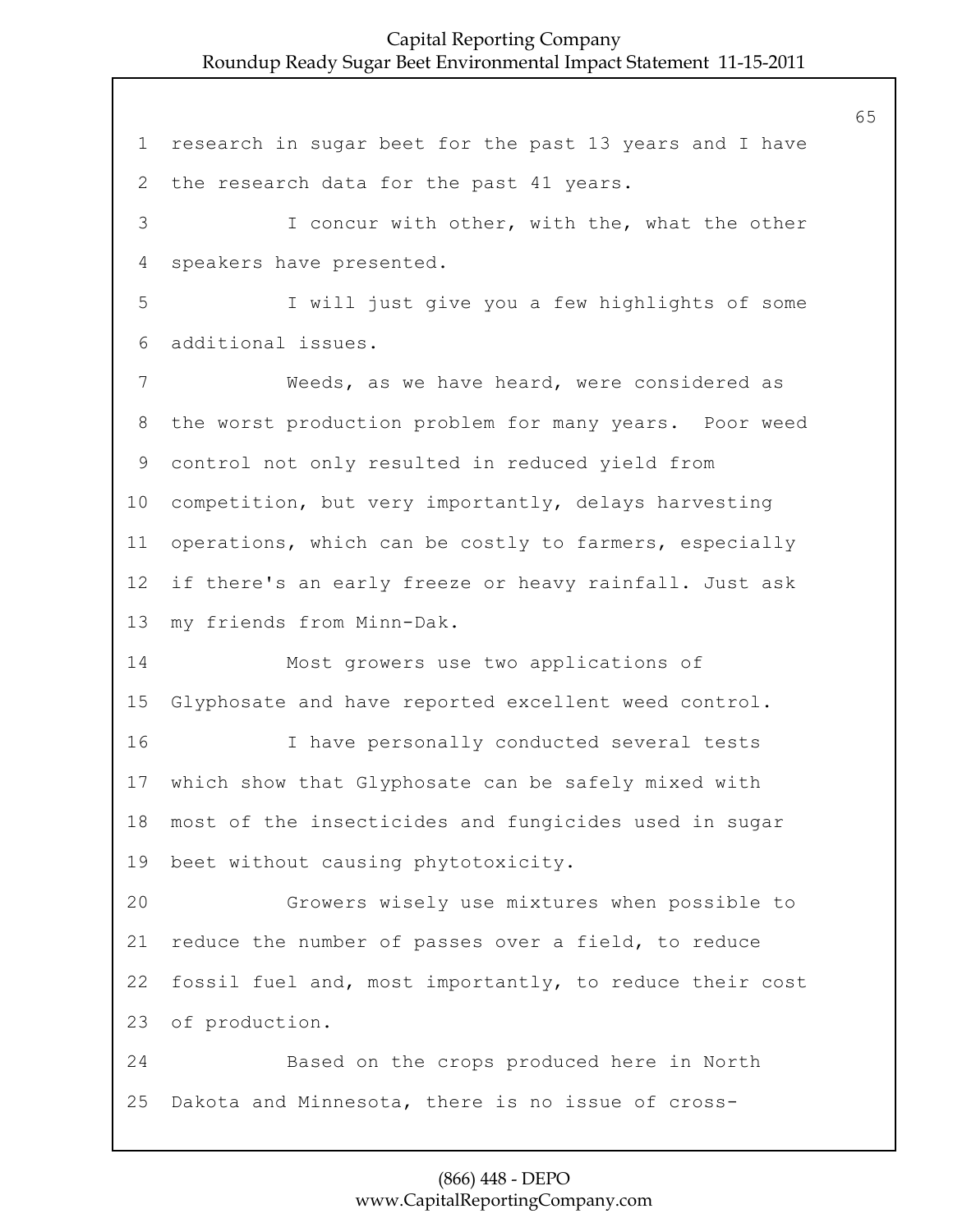pollination, since sugar beet and none of its relatives are grown for seeds in these states. 3 Over the past four years, sugar cooperatives have successfully used Roundup Ready sugar beet to produce a safe, affordable and reliable source of sugar that is accepted by consumers, many of whom are our sugar beet growers. 8 Weed control was the most important problem for sugar beet growers since beets were first grown in Europe, and later, in the United States. 11 An annual sugar beet survey started in the 1970s, conducted for North Dakota and Minnesota, showed that weeds were considered as the most important problem from the '70s until 2008. 15 In 2009 and 2010, weed control was not considered as a great of problem. Instead, Rhizoctonia and Aphanomyces root rot were considered as the major problem. 19 Should USDA/APHIS decide on Alternative 1, growers will have to contend with managing weeds using conventional herbicides, which are not as effective as Glyphosate. They'll have to use tillage to assist with weed control, which will probably lead to more Rhizoctonia crown rot, which happens when you have soil intrusion into the crown of plants.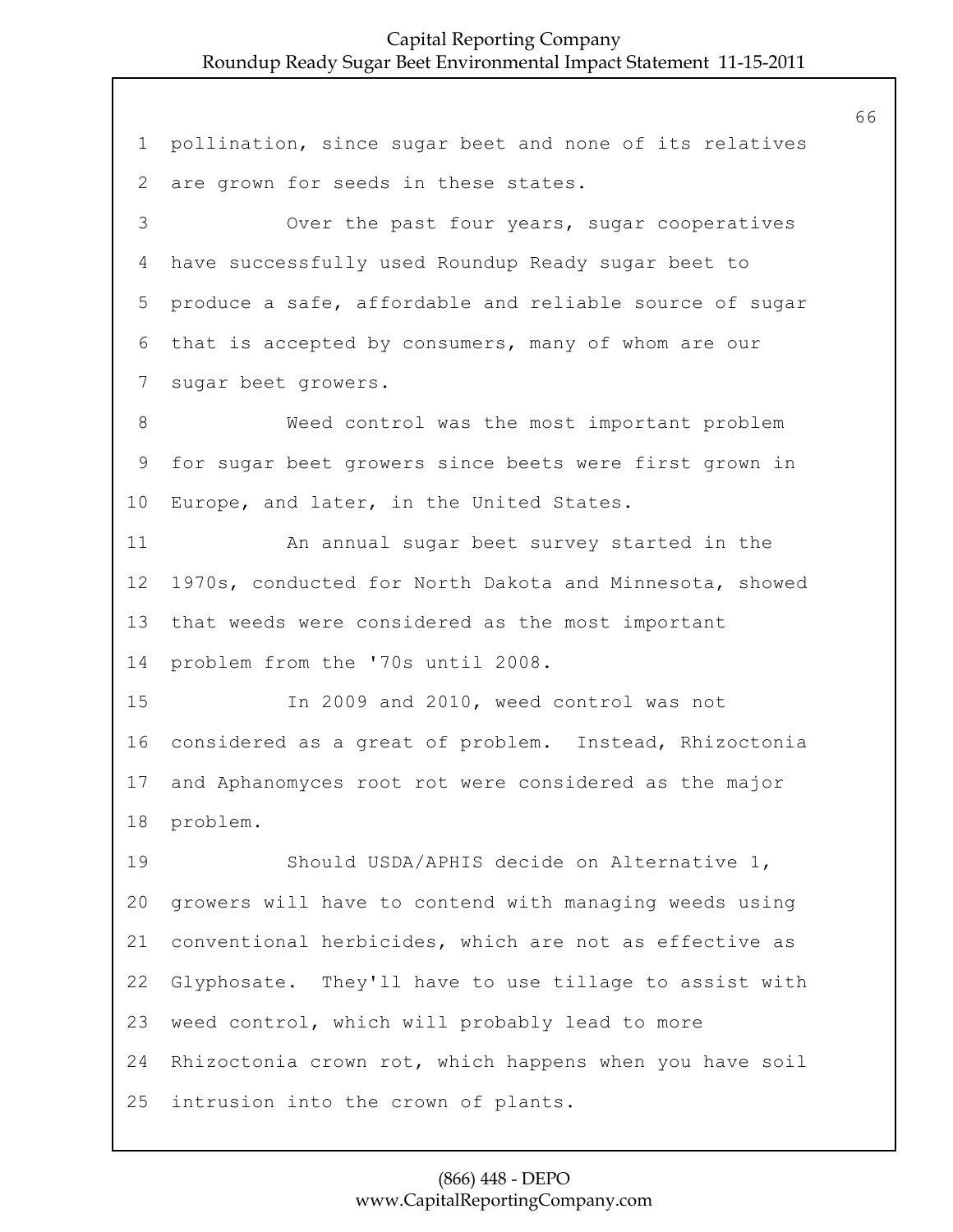1 And in addition, the sugar beet industry will not have the opportunity to utilize genetic engineering to help manage disease -- diseases such as Rhizoctonia and Aphanomyces root rot.

5 Very importantly, timely application of fungicides, such a Quadris, which is used to control Rhizoctonia root rot, will be hindered. Why, this fungicide cannot be safely mixed with conventional herbicides, since it must be applied three or more days prior to or after conventional herbicide application.

11 Mr. Chairman, scientific evidence have not indicated any major, negative consequences of planting and using Roundup Ready sugar beets and commercial production to date has been shown to be very safe.

15 I have read your sev -- 729 pages, Draft Environmental Impact Statement, October, 2011, for Glyphosate tolerant H7-1 sugar beets, request for nonregulated status, which addressed the environmental consequences of using Roundup Ready sugar beet and of alternatives.

21 1 agree with your assessment. As such, I strongly im -- implore you to choose Alternative 1 (sic) and grant full deregulation of H7-1 Roundup Ready sugar beet.

25 Thank you.

# (866) 448 - DEPO www.CapitalReportingCompany.com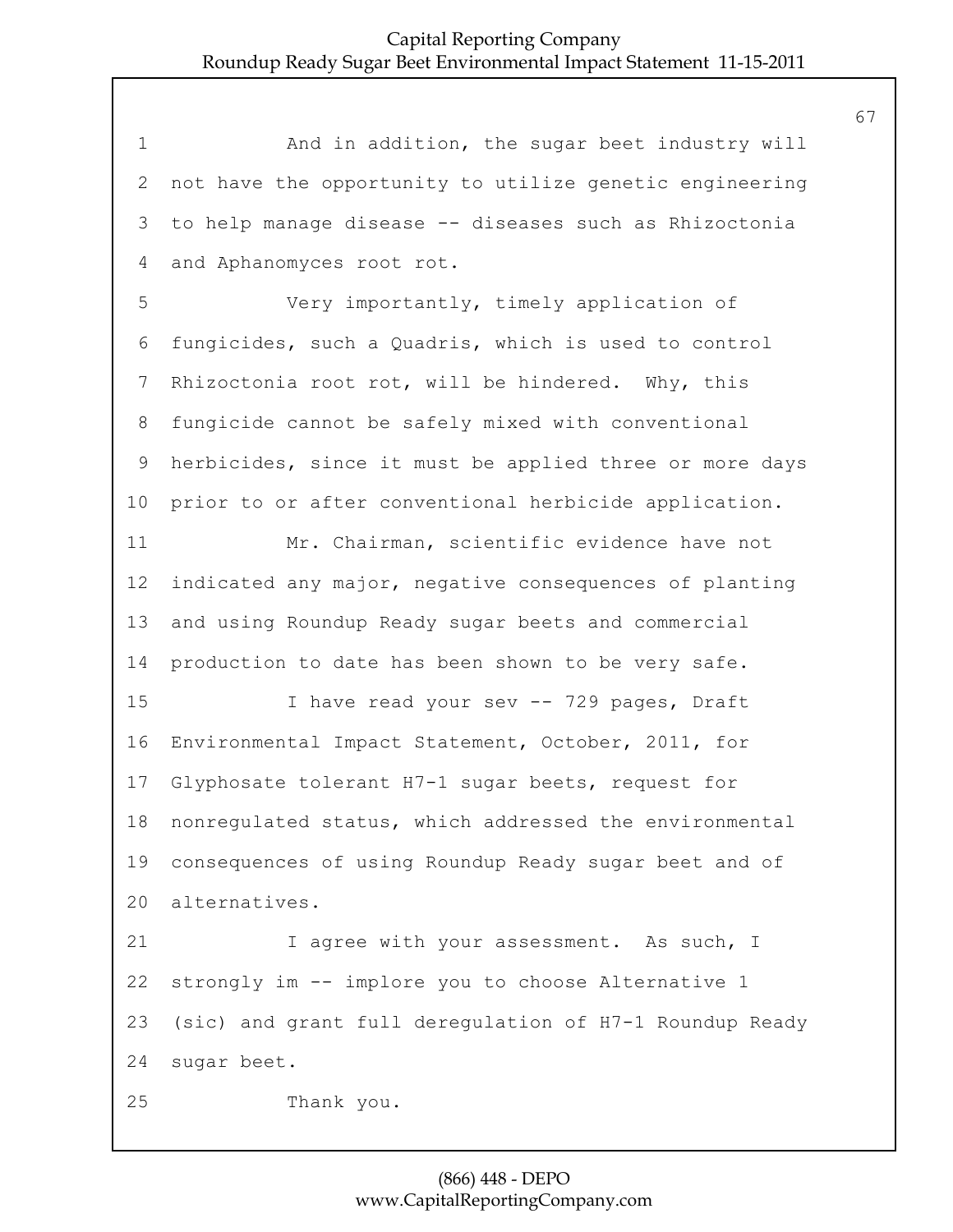1 MR. GEORGE: Thank you. 2 Matthew Hasbargen, please. 3 MR. HASBARGEN: My name is Matthew Hasbargen. M-a-t-t-h-e-w H-a-s-b-a-r-g-e-n. 5 I'm a third-generation sugar beet farmer from Breckenridge, Minnesota. My family has grown sugar beets since the 1960s. And I've been, been raising my own sugar beets for the last 20 years for the Minn-Dak Farmers Cooperative in Wahpeton, North Dakota. 10 This past year, I raised about 1800 acres of sugar beets. I also raised corn, soybeans and wheat. **I** embrace the introduction of Roundup Ready sugar beets in 2008 by planting 900 acres, which was the most that our co-op would allow. And then 2009 through 2010, growing the maximum amount, a hundred percent of my crop. 17 I currently am growing Roundup Ready sugar beets under compliance agreements between APHIS and the Minn-Dak Farmers Cooperative. 20 I really appreciate the hard work reflected in the Draft Environmental Impact Statement prepared by APHIS. I support the proposed Alternative 2, full deregulation of Roundup Ready sugar beets. 24 The reason why I understand it -- or why I promote it, is if you go back 20 years ago to the way

## (866) 448 - DEPO www.CapitalReportingCompany.com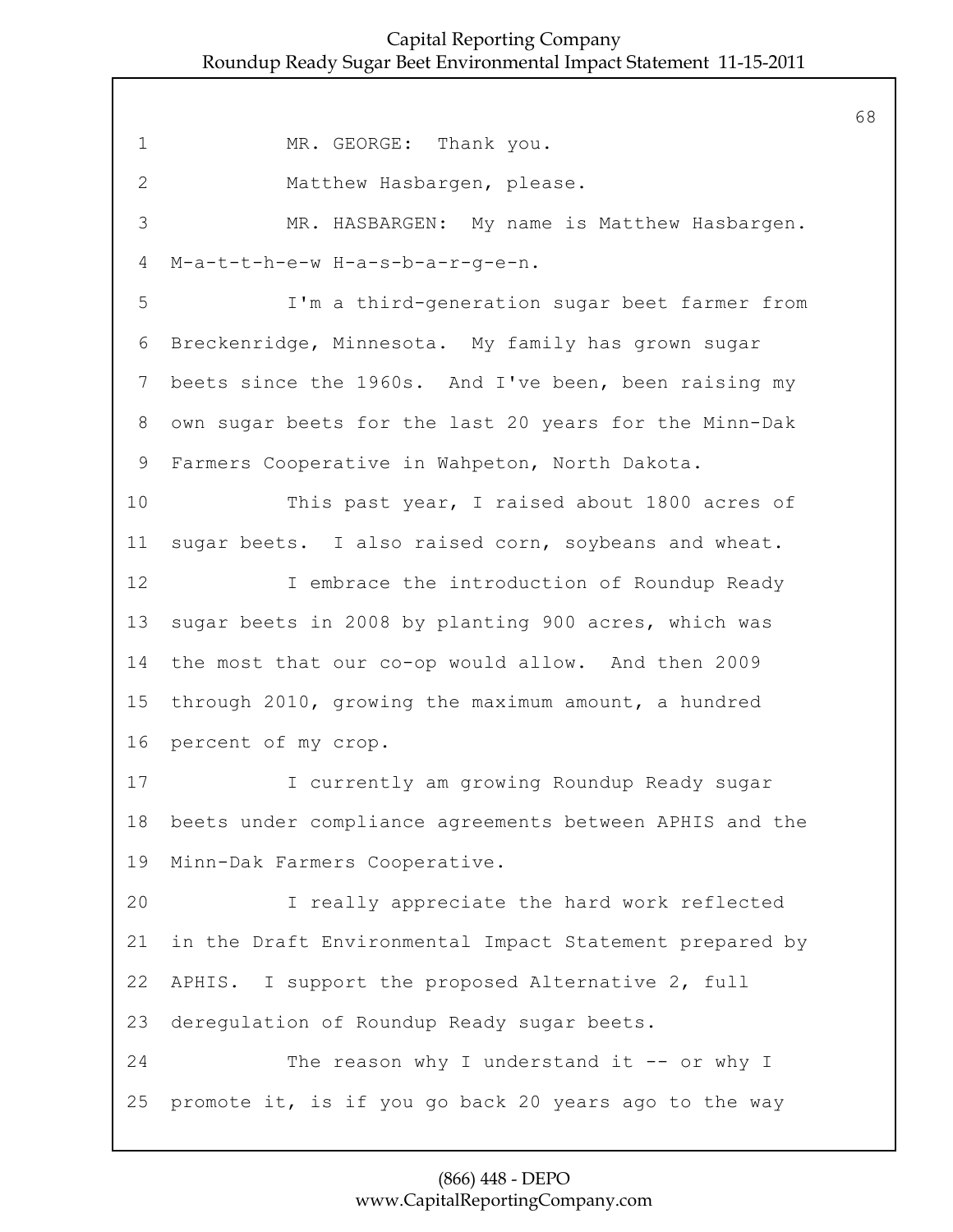we started to farm with nonRoundup Ready sugar beets, or as we called them, conventional sugar beets, and that is due to weed control in those beets. 4 The key to growing a good sugar beet crop is good weed control. 6 We used to use band sprayers, broadcast sprayers, cultivators and also hand labor to get this accomplished. 9 We'd start in April, after the beets would plant -- were planted, by doing a soil-side -- soil- applied herb -- fungicide. And then once the beets came out of the ground, we'd band spray up to seven different chemicals, three to five times during that growing season. 15 The mixture and handling of the seven different chemicals was com -- was a complex process, requiring strict management oversight. 18 Once all the chemicals were mixed in the tank and ready to go, I had only a few hours to get those sprayed off before the mixture started to precipitate in the tank. 22 Ideally, I could apply the chemical by ground, but if it was a wet spring, I would have to hire an airplane to apply the chemical. This was very costly and tricky endeavor, since the mixture of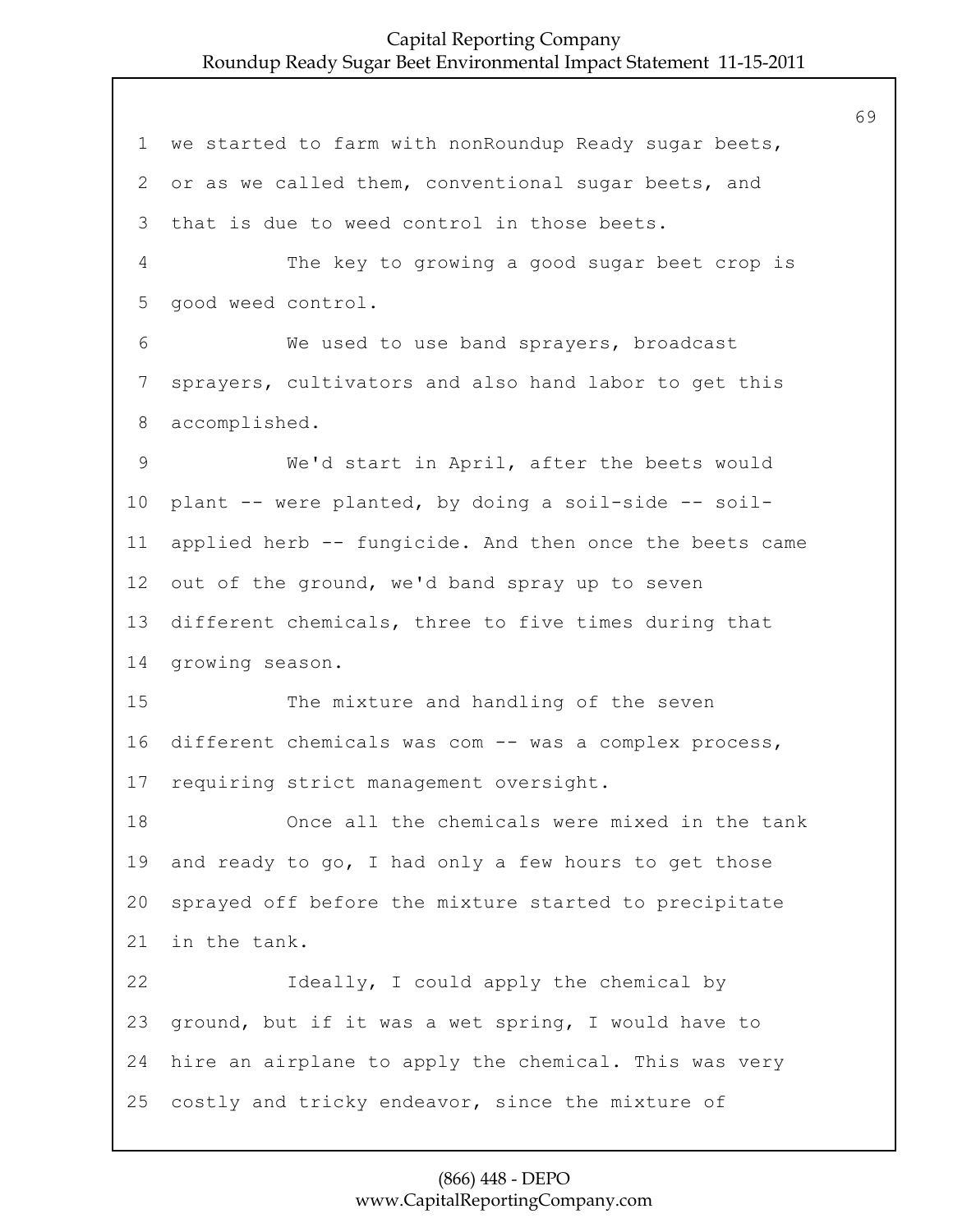chemicals could kill pretty much any of the other crops surrounding the field. 3 Appli -- after application, you could tell that the conventional herbicide damaged the beets slightly. It would take awhile for the beets to grow out of the chemical shock. 7 Because I was only controlling the weeds in an 11-inch band over the top of the beets, I would also have to use a cultivator to control the weeds in between the row. 11 We traditionally would cultivate three to four times per year. Even with perfect chemical application timing, it's virtually impossible to control all of, all of the weeds in a conventional sugar beet field, thus, hand labor was required every year to clean up the fields. This was very hard work. 17 Overall, we make between 10 to 12 passes with a piece of equipment to control weeds in a conventional sugar beet field. 20 Now with the Roundup Ready system, it's greatly streamlined our weed control processes. The only tool we use is a broadcast sprayer. We simply make two to three passes over the field, spraying Roundup to control the weeds. 25 I no longer have to mix individual chemicals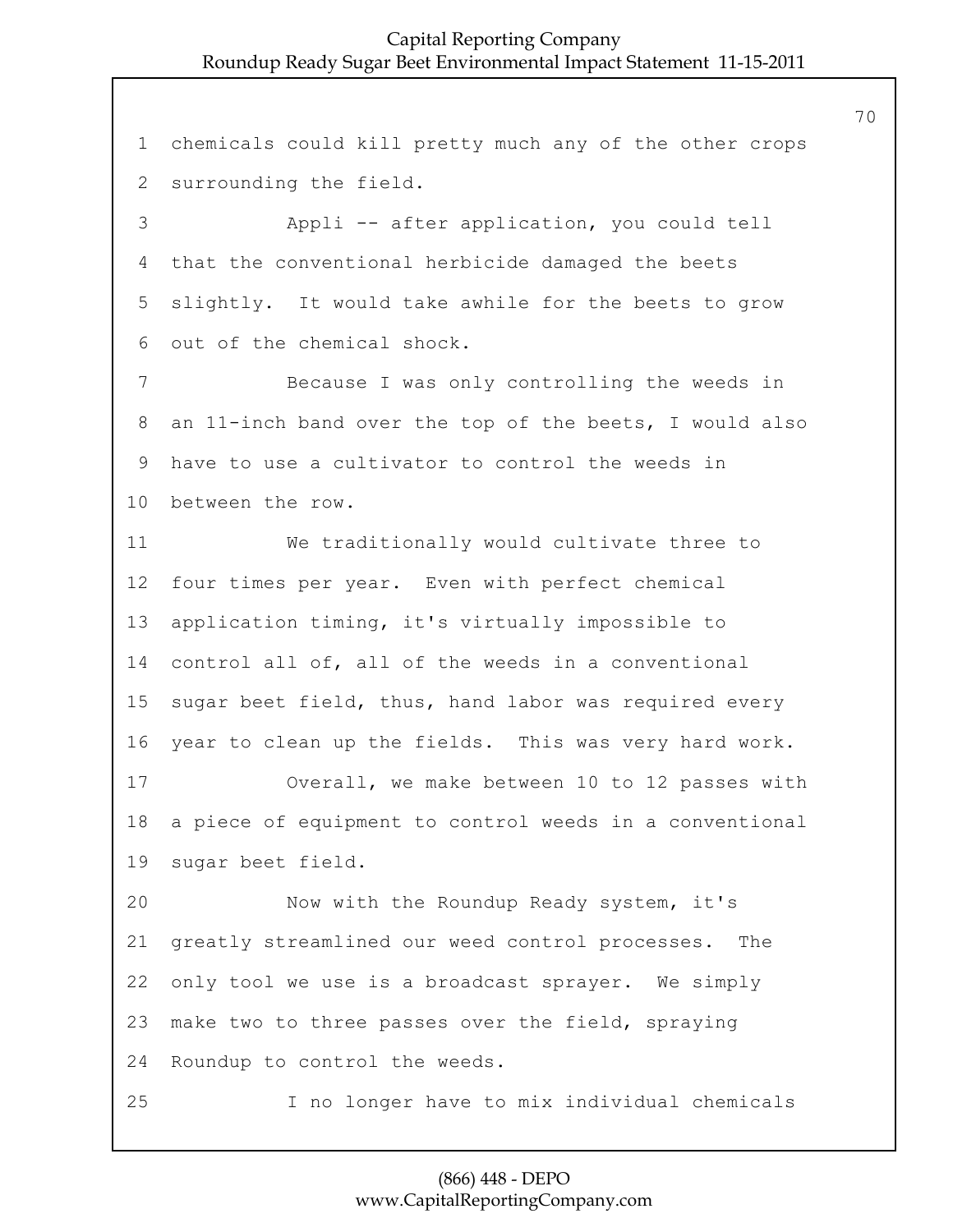| $\mathbf 1$  | and dump them into the sprayer tank. Roundup comes in a |
|--------------|---------------------------------------------------------|
| $\mathbf{2}$ | 250-gallon bulk system, so I can stand by the chemical  |
| 3            | truck and just turn valves to fill the sprayer.         |
| 4            | Additionally, there is no need for                      |
| 5            | cultivation or hand labor. This saves me time, money    |
| 6            | and most, importantly, exposure to harmful chemicals.   |
| 7            | The 10 to 12 passes has now been reduced down           |
| 8            | to two to three.                                        |
| 9            | Good stewardship is an essential part of                |
| 10           | farming. The partial deregulation and compliance        |
| 11           | agreements have worked in conjunction with my farming   |
| 12           | practices.                                              |
| 13           | For example, I've always tried to vary my               |
| 14           | crop rotation to keep weed, weed pressure low and       |
| 15           | reduce the resistance of weeds to chemicals. I follow,  |
| 16           | I follow chemical labels to make sure I use the         |
| 17           | appropriate rate of chemicals to control weeds.         |
| 18           | I also identify and remove all bolters in my            |
| 19           | sugar beet fields.                                      |
| 20           | The loss of the Roundup Ready sugar beet                |
| 21           | technology would be a great loss for my farm and the    |
| 22           | environment. The impacts are great due to the increase  |
| 23           | in number of trips across the field to control the      |
| 24           | weeds in a conventional sugar beet crop. The fuel       |
| 25           | savings alone are staggering, staggering. With the      |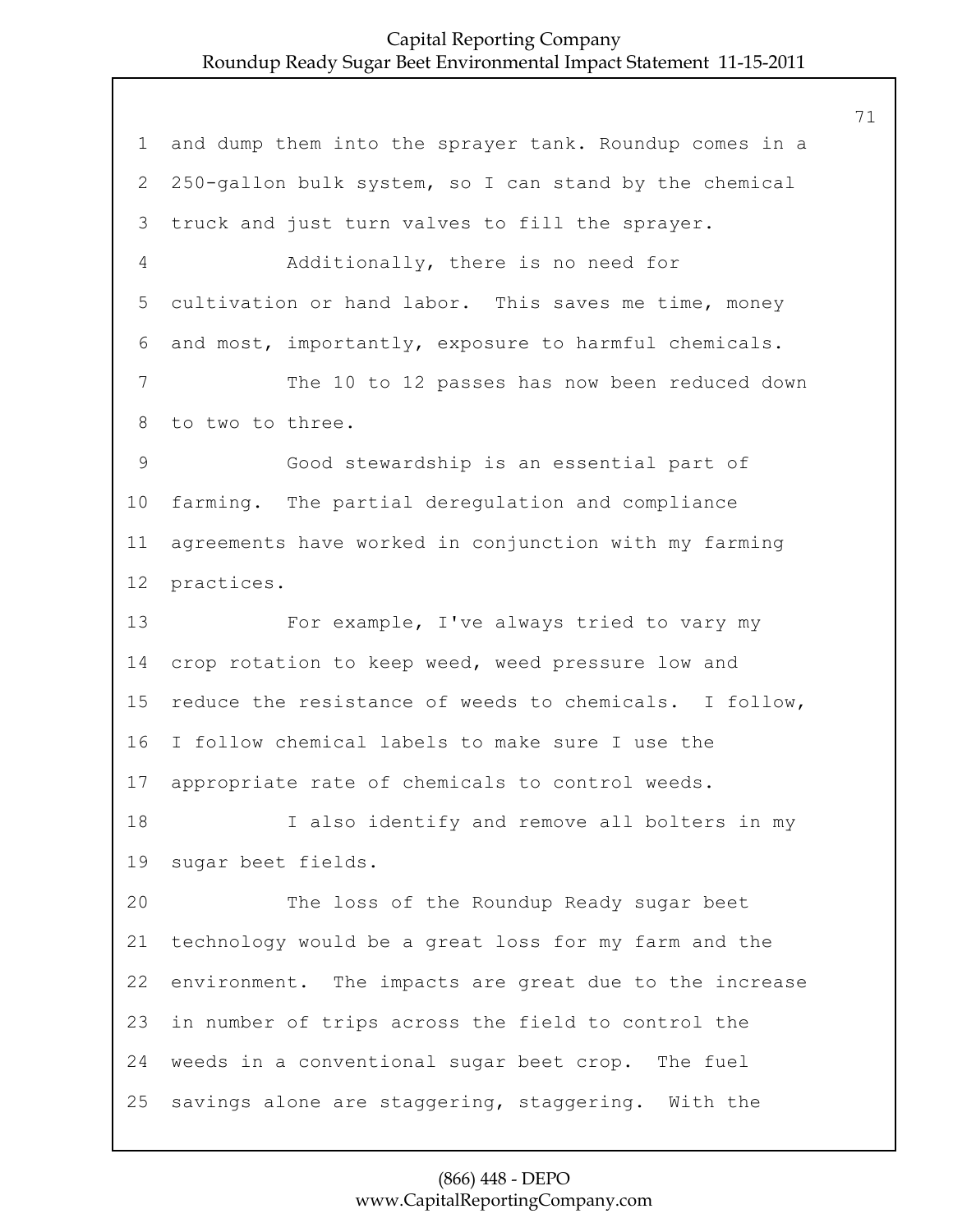72

1 Roundup Ready technology, I'm going to save over a 2 tanker lab -- load of fuel every season. 3 Thank you. 4 MR. GEORGE: Thank you. 5 The last name I have is David Roche, but you 6 already spoke. Am I right? 7 MR. ROCHE: Yes. 8 MR. GEORGE: The next name I -- I have to 9 confess, I can't make this name out. 10 It's a person that's with ACSC, from Warren, 11 Minnesota. 12 MR. DVORAK: Dvorak? 13 MR. GEORGE: It starts with a T, that's about 14 the only letter I can -- 15 MR. DVORAK: That'd be me. 16 MR. GEORGE: Okay. You must be a doctor. 17 MR. DVORAK: Hello. My name is Todd Dvorak. 18 T-o-d-d D-v-o-r-a-k. 19 I'm a farmer from Warren, Minnesota, I farm 20 with my dad, Ted, and brother, Eric. 21 I'm a fourth-generation sugar beet grower and 22 have been growing beets for American Crystal since 23 2004. Our operation typically grows 400 acres each 24 year. 25 Our farm has seen a great benefit to growing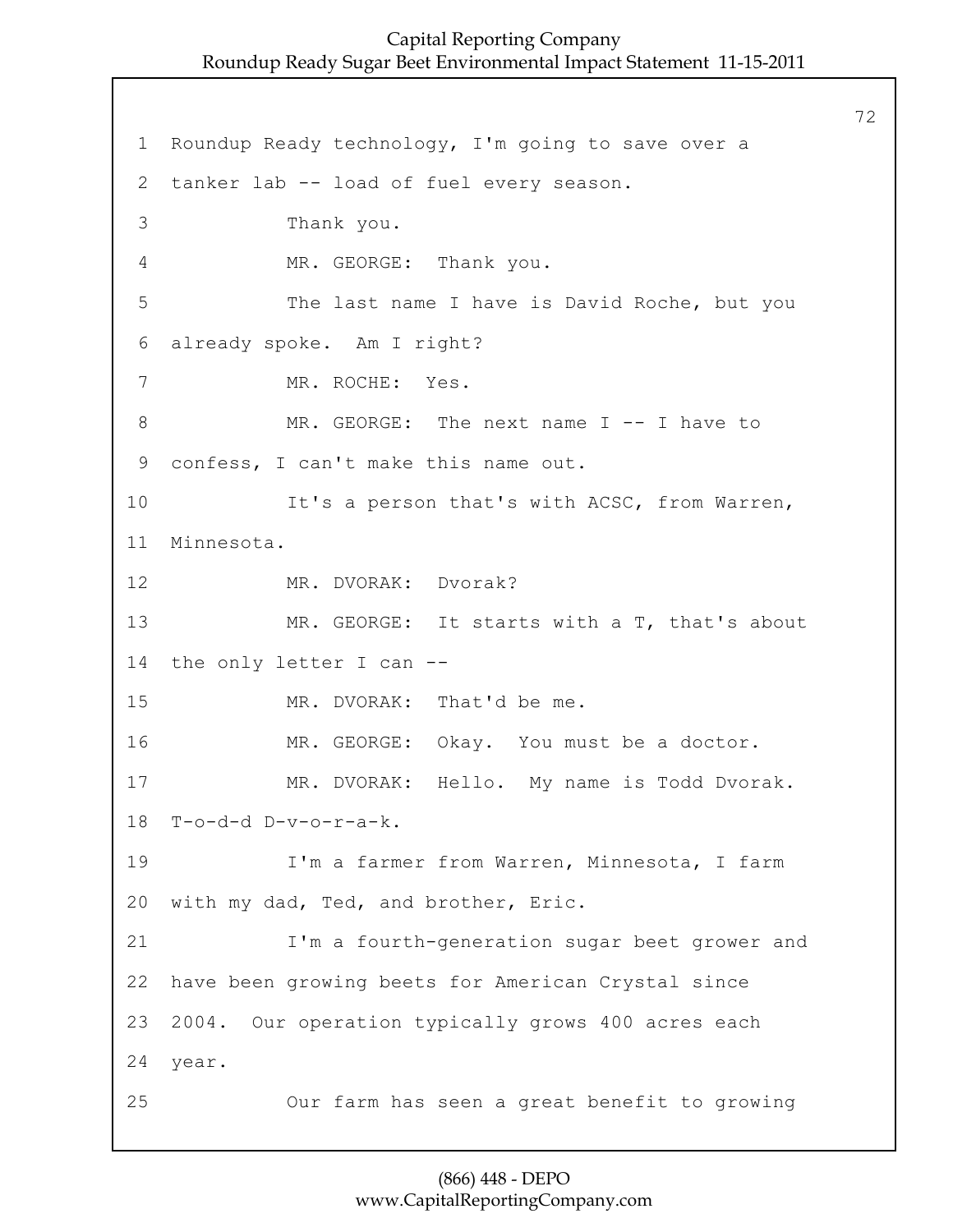1 Roundup Ready sugar beets. The excellent weed control, 2 followed by the wider application window, allows us to 3 grow higher-yielding sugar beets, while maintaining a 4 clean field. 5 Roundup Ready sugar beets have also reduced 6 the chemicals we have needed to use and handle for weed 7 control. Using one product versus three to four in 8 combination have simplified our weed control program, 9 along with fewer passes across the field and less 10 exposure to chemicals. 11 In closing, I appreciate the work done by 12 APHIS in the Draft of the Environmental Impact 13 Statement and I support Alternative 2 and full 14 deregulation of Roundup Ready sugar beets. 15 Thank you. 16 MR. GEORGE: Thank you. 17 Eric Erdman. 18 MR. ERDMAN: Hi. Eric Erdman. E-r-i-c E-r-d-19 m-a-n. 20 I farm in Polk County, northwestern 21 Minnesota, growing sugar beets for American Crystal. 22 My family's been farming sugar beets for 23 three generations. And we currently farm about 1500 24 acres, consisting of wheat, soybeans and sugar beets. 25 We have utilized the Roundup Ready technology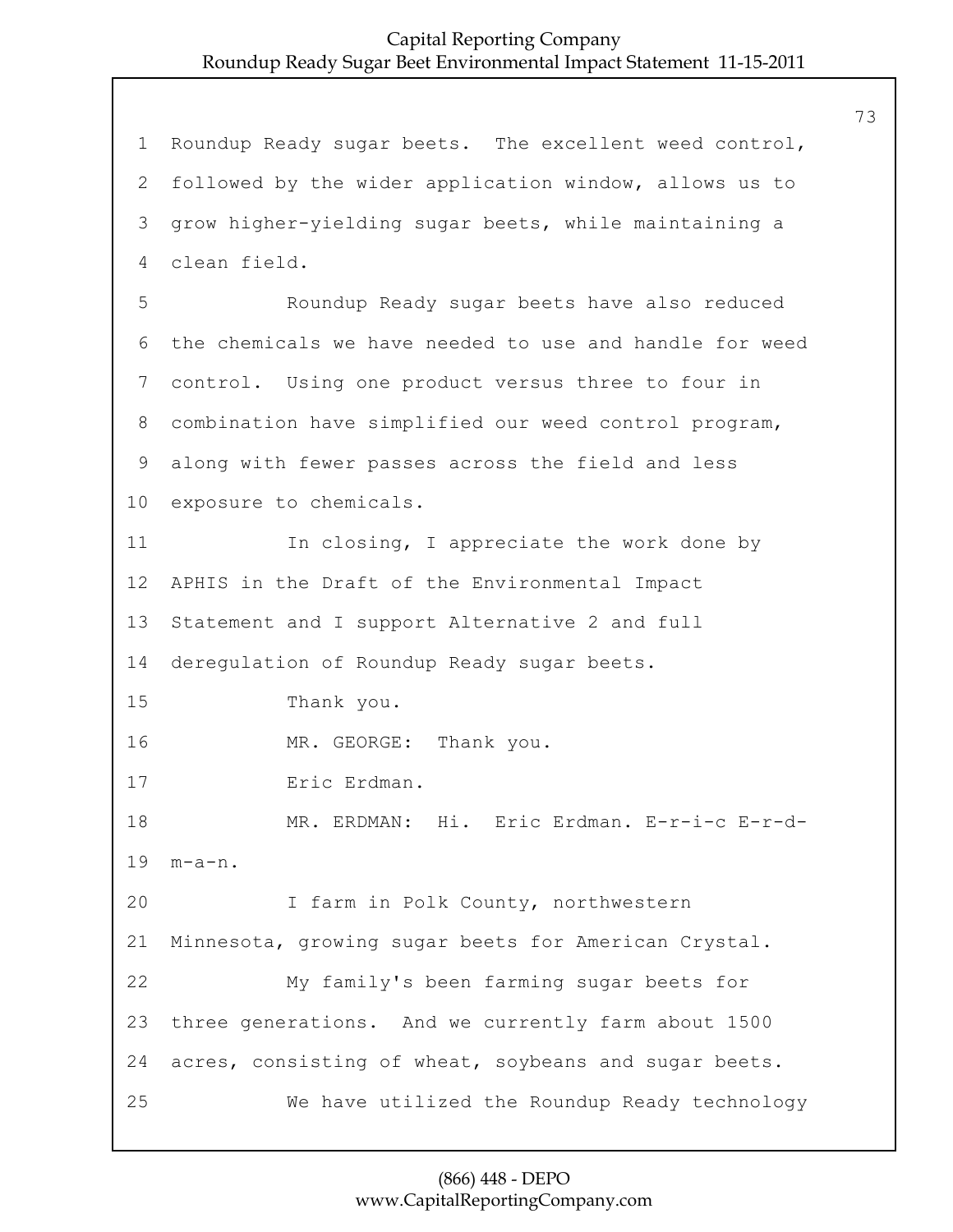in the past, but did not use Roundup Ready sugar beets last year, due to the uncertainty of the seed. 3 We needed to select specialized varieties due to disease pressures in our soils. And planting varieties that were not compatible would have resulted in very poor yield and possible abandonment of the fields. 8 With that, I fully support the full deregulation of Roundup Ready seed. 10 This year was a challenging one to be a sugar beet farmer. A wet, cool spring delayed the planting. And as soon as planting was completed, the weather heated up and multiple storms rolled through. 14 Although we were extremely lucky and did not receive an abundance of rain, like many others, conventional beets offered many challenges that Roundup would not have. 18 On one particular quarter, we made six trips over the field with conventional herbicides and early- season fungicide treatments. With Roundup, that would have been easily cut in half, if not down to two trips. 22 Conventional loads many times have between three and six different chemicals being tank mixed, whereas, Roundup would cut that down to one or two. 25 That is a lot more chemical being applied per

#### (866) 448 - DEPO www.CapitalReportingCompany.com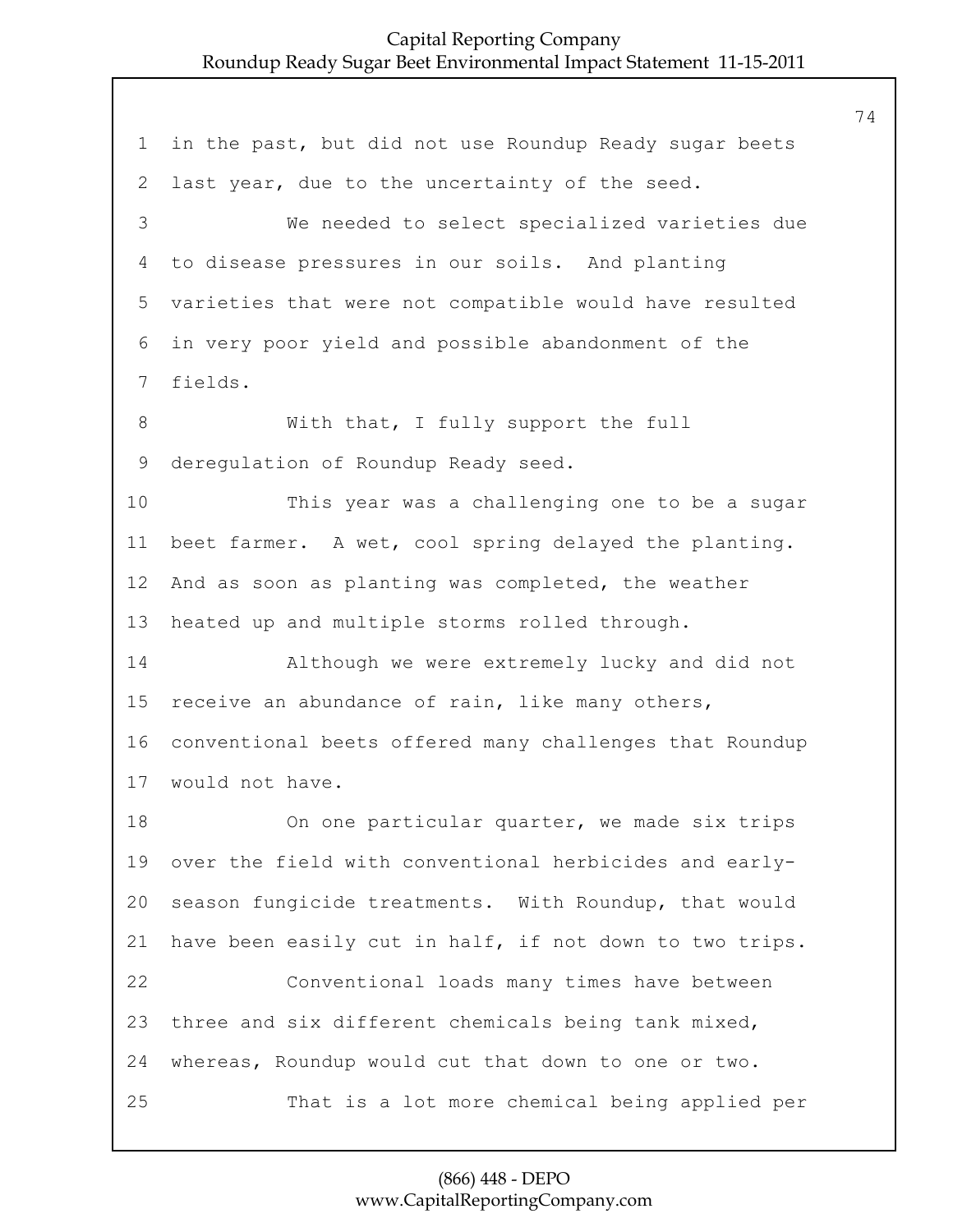time, allowing for a lot more opportunity for errors, so  $-$ 3 Roundup allows the ability to mix in certain fungicides with the herbicide, where some conventional chemicals do not, due to the volatility of it. 6 The timing of the applications with chemical, conventional chemicals, is also much more critical. Through this growing season, like may years before, we were forced to spray when conditions were not ideal. We had to spray when the temperature was warmer and, therefore, we'd notice some damage due to the herbicide that's there. 13 Along with less chemical, Roundup has allowed us the opportunity not to cultivate. 15 The combination of less spraying, with less cultivation, uses less fuel and less trips across the field, resulting in a lot less wheel tracks and compac -- compaction, also, which improves yields. 19 Roundup has been very dependable on our farm. And it has allowed us better control over some weeds, primarily kochia and wild oats, where we've experienced problems and conventional -- with conventional chemicals. 24 Being st -- good stewards of land has always been a priority on the, our farm. With all chemicals,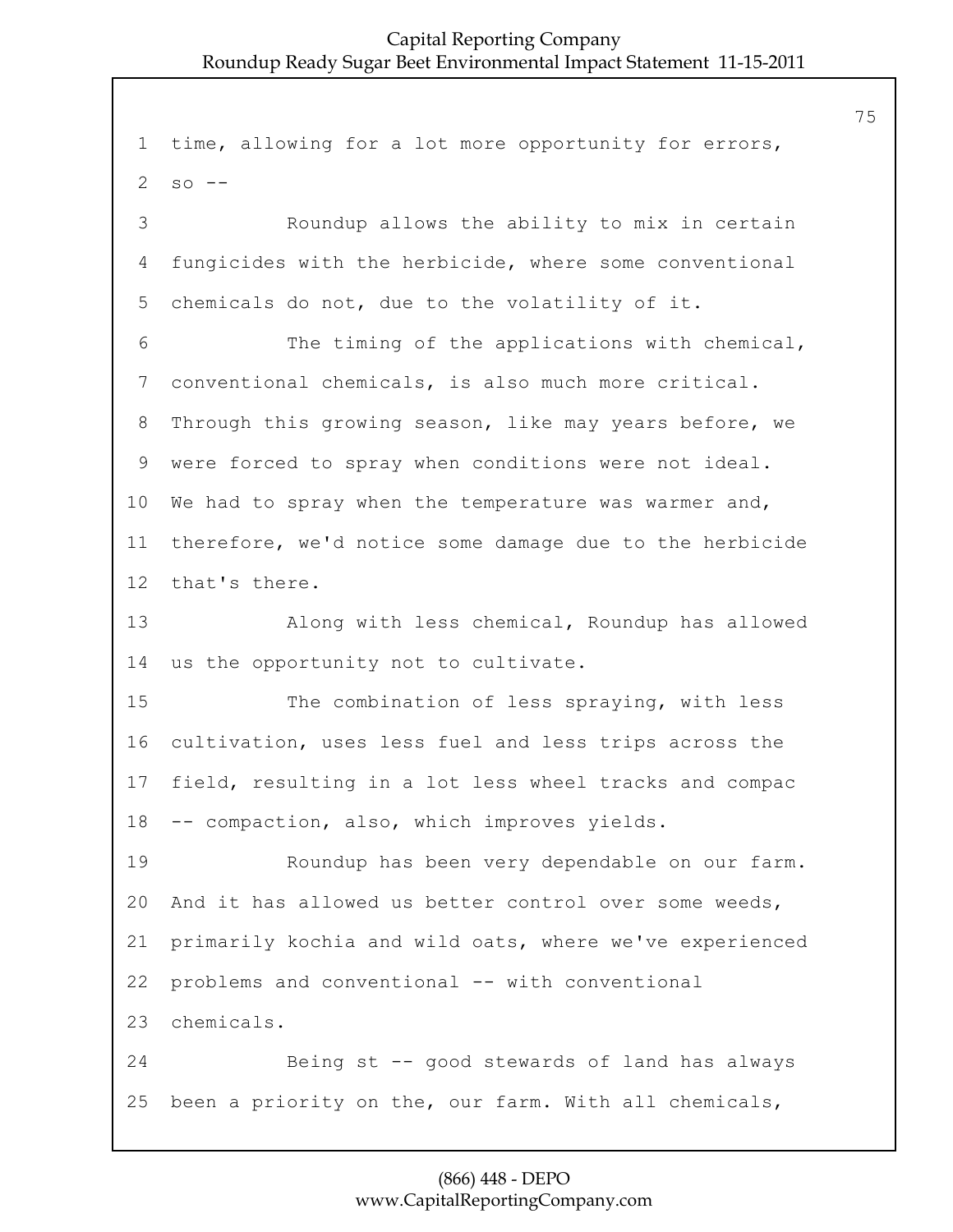1 we strictly follow the rule and guideline set forth by 2 the EPA. 3 And with Roundup, we've worked closely with 4 APH -- American Crystal, APHIS and Monsanto to ensure 5 this technology will be here for us to use in the 6 future. 7 Thank you. 8 MR. GEORGE: Thank you. 9 Tim Osowski. 10 MR. OSOWSKI: Tim Osowski. O-s-o-w-s-k-i. 11 Hello. I farm near Argyle, Minnesota, with 12 my brother, father, uncle and two cousins. 13 Along with sugar beets, we plant wheat, 14 soybeans, corn and edible beans. 15 I have grown sugar beets for American Crystal 16 since 2001, and we now raise about 2,000 acres. 17 I am a member of the Minnesota Association of 18 Wheat Growers and serve on their state board. And also 19 on my local township board. 20 In 2008, we planted about half of our sugar 21 beet acres to Roundup Ready, which was reduced because 22 of availability of seed. And since then, we have 23 planted all of our sugar beet acres to Roundup Ready. 24 The major reason we have used the Roundup 25 Ready technology is the superior weed control over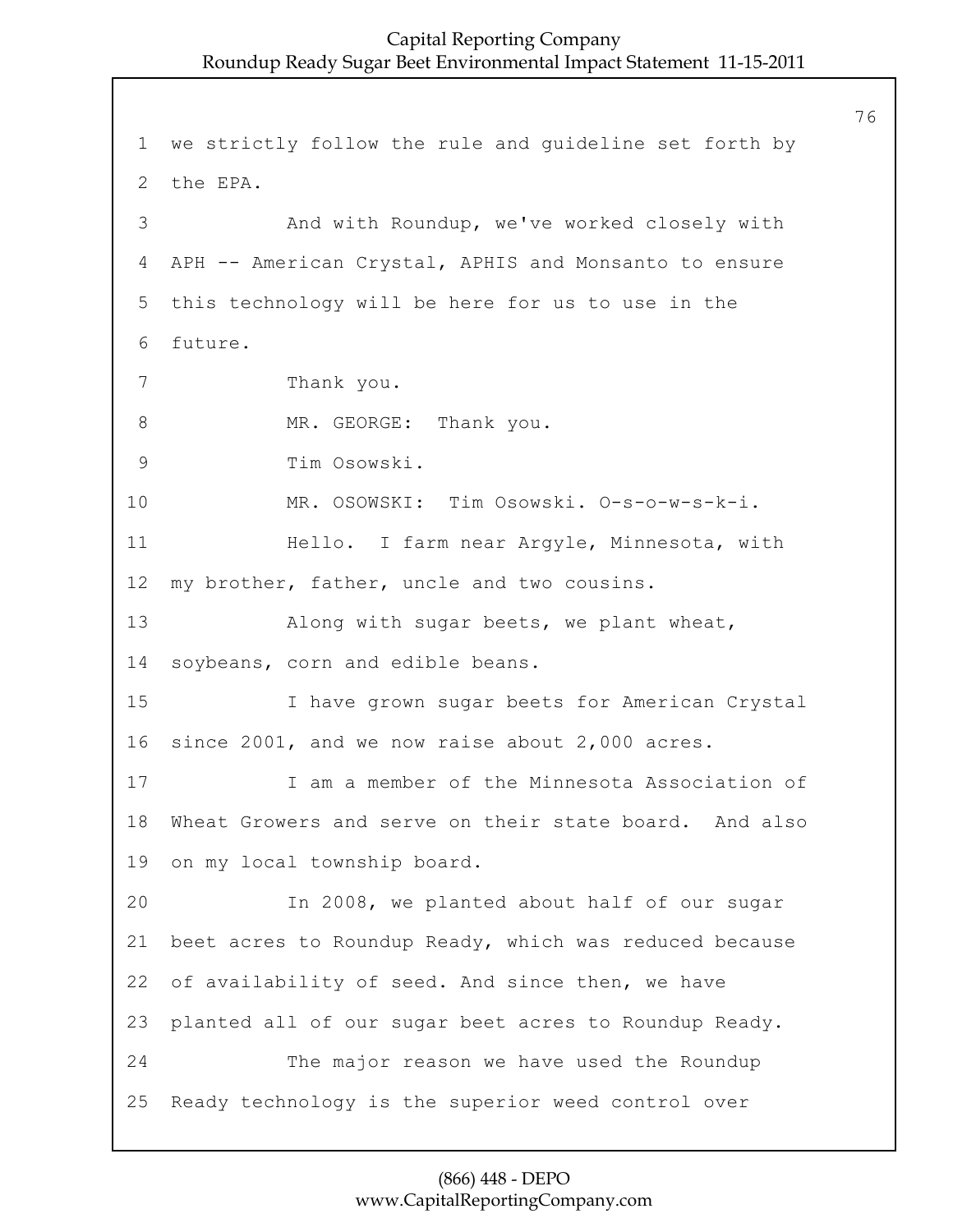herbicides and methods used on now nonRoundup Ready beets. 3 Before utilizing Roundup Ready sugar beets, we would apply three to six applications of four or five herbicides, along with two cultivations. And sometimes hand labor was also necessary, which is difficult to find and very expensive. 8 Additional difficulty in using hand labor was the, the more toxic herbicides used. And nonRoundup sugar beets required the workers to be out of the fields longer after applications of such herbicides. 12 Even with multiple trips across the field, which requires more fuel to be used, we often had less than desirable weed control, which resulted in lower crop yields and often harvest difficulties. 16 The use of Roundup has enabled us to have excellent weed control and application timing flexibility, while only applying the herbicide two times. 20 We have always used -- utilized crop rotations to improve the quality and quantity of our sugar beet crop. And we have continued to do so since using the Roundup Ready technology. 24 The use of crop rotations allows us to use different mode-of-action chemicals that will reduce the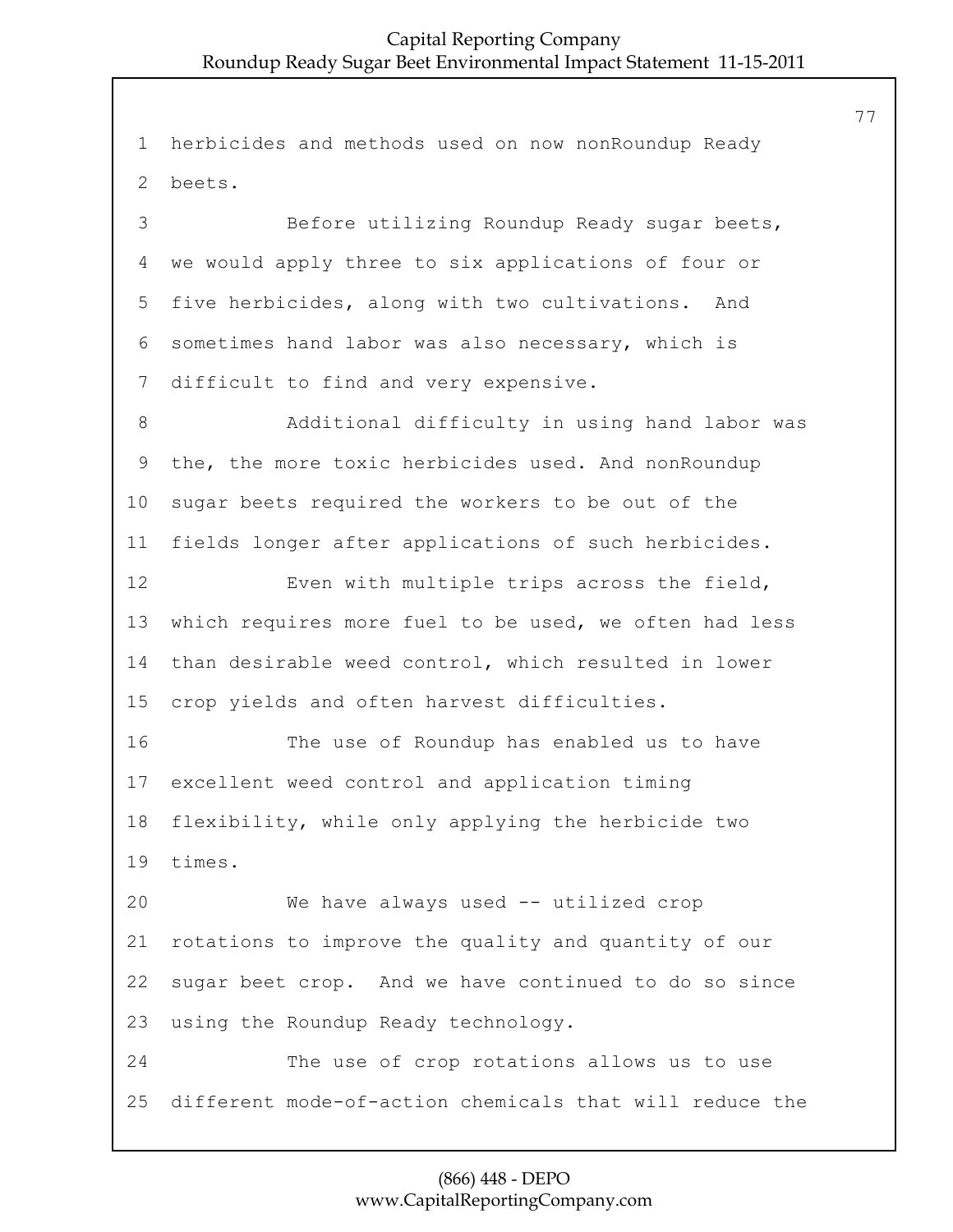possibility of resistant weeds on our fields. 2 We also use tillage before and after all crops that we grow to reduce weed pressure. 4 The Technology Use Agreement with Monsanto requires applications of Glyphosate in accordance with the label. And I do so to further prevent the possibility of resistant weeds. 8 The training and practices required by the compliance agreement did not change the way I farm, because we had already implemented those practices. 11 We have removed rare bolters during field inspections. We rotate for the improvement of all crops that we raise. And we train our employees to handle seed and chemical with care in accordance with the labels. 16 My employees and I take training on chemical application through the Minnesota Department of Agriculture and we had trainings, training on use of Roundup Ready technology specific to sugar beets prior to planting. We are educated and continually informed of changes on the use of Roundup Ready technology. 22 I would like to extend an appreciation to members of APHIS for work done on the Draft Environmental Impact Statement and to support proposal Alternative 2, full deregulation of Roundup Ready sugar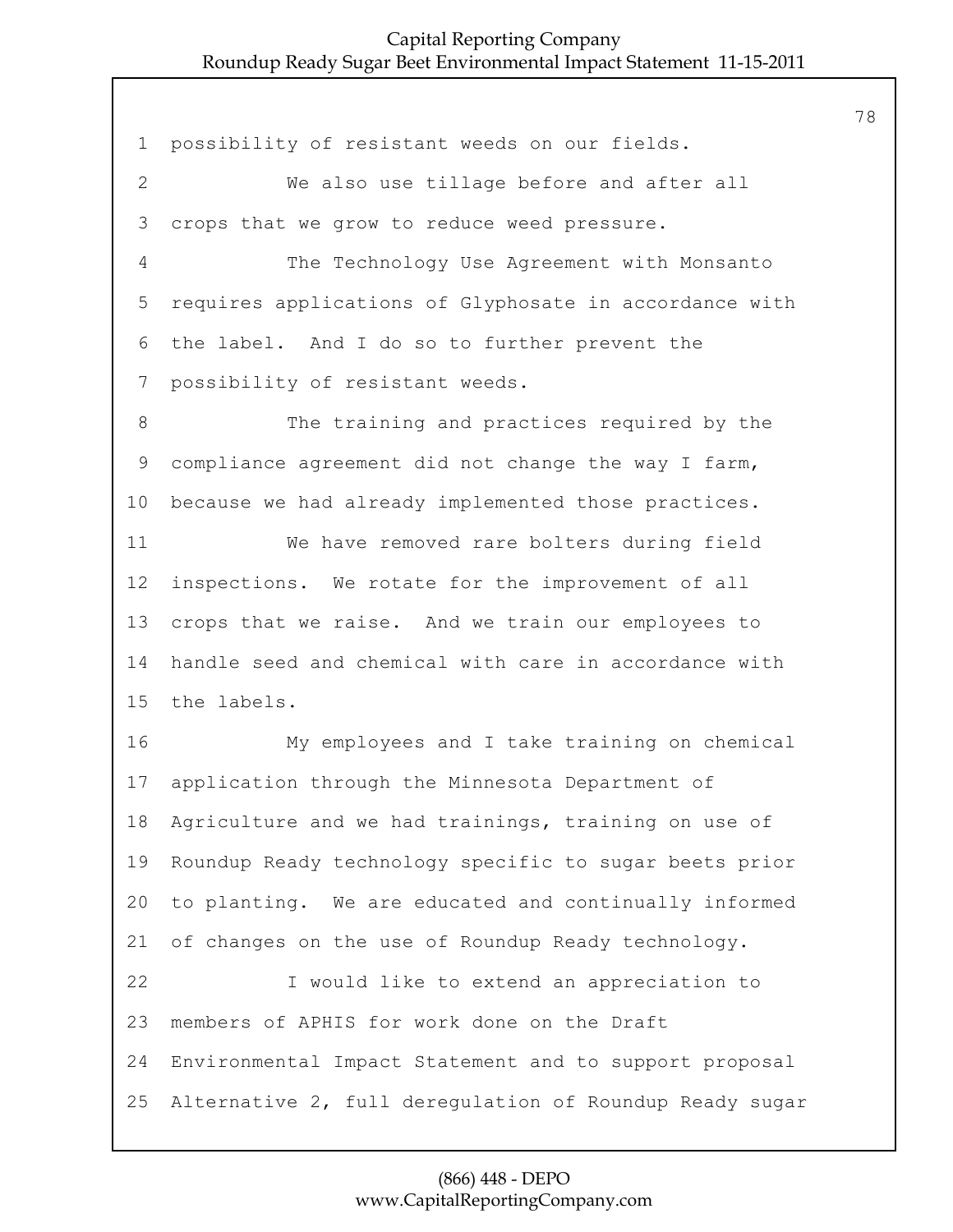beets, which will allow for long-term planting for me and the seed companies I purchase seed from. 3 In production agriculture in the Red River Valley, weather is our largest variable in growing a crop, and the use of this technology enables us to reduce the risk from weather events and consistently produce a crop for our cooperative and consumers. 8 Thank you. 9 MR. GEORGE: Thank you. 10 Trent Eidem. 11 MR. EIDEM: Hi, my name's Trent, T-r-e-n-t, Eidem, E-i-d-e-m. 13 Again, that's E, as in the excitement on my son's face because I'm home with him rather running the sprayer through the field again; I, as in increased production; D, as in deregulation of Roundup Ready sugar beets; E, as in excellent weed control; and M, as in more, more crops to mirror the increased production -- or increased demand. 20 First off, let me thank you and everyone here with APHIS and APHIS as a whole for all the work they've done in preparing the Draft EIS. 23 That being said, again, my name is Trent Eidem. I farm northeast of Moorhead, Minnesota. I farm with my father, who took over the farm from my

#### (866) 448 - DEPO www.CapitalReportingCompany.com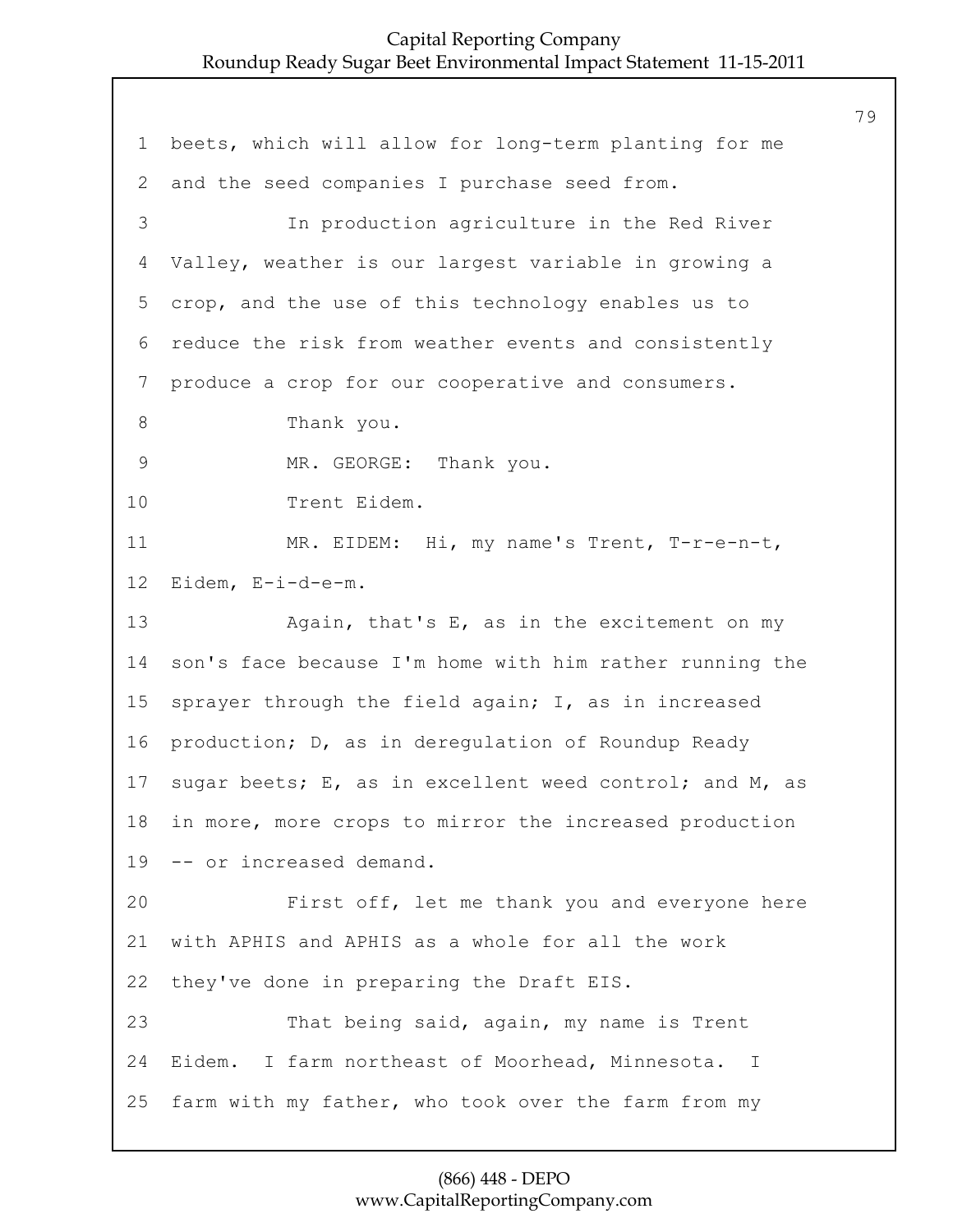grandfather. 2 I've been farming for eight years, all of which I've grown sugar beets for American Crystal Sugar Company. But my dad's been growing sugar beets for American Crystal Sugar Company for 34 years. 6 Together, we farm just shy of 600 acres of sugar beets each year. 8 100 In the past three years, we've planted 100 percent of our sugar beet acres to Roundup Ready sugar beets. 11 Our 2011 Roundup Ready sugar beet crop was planted under compliance agreements between APHIS and American Crystal Sugar Company, under the grower unit name Terry Eidem. 15 Although we currently grow wheat and soybeans, in addition to sugar beets, we view our operation, first and foremost, as a sugar beet farm. And that's a source of pride for me, as well as my entire family. 20 That pride has led me to become even more involved in the sugar beet industry. I currently sell sugar beet seed for Seedex, Incorporated, as well as I serve on the Red River Valley Sugar Beet Growers Association and Bateman's research and education board. 25 But mostly that pride requires me to be a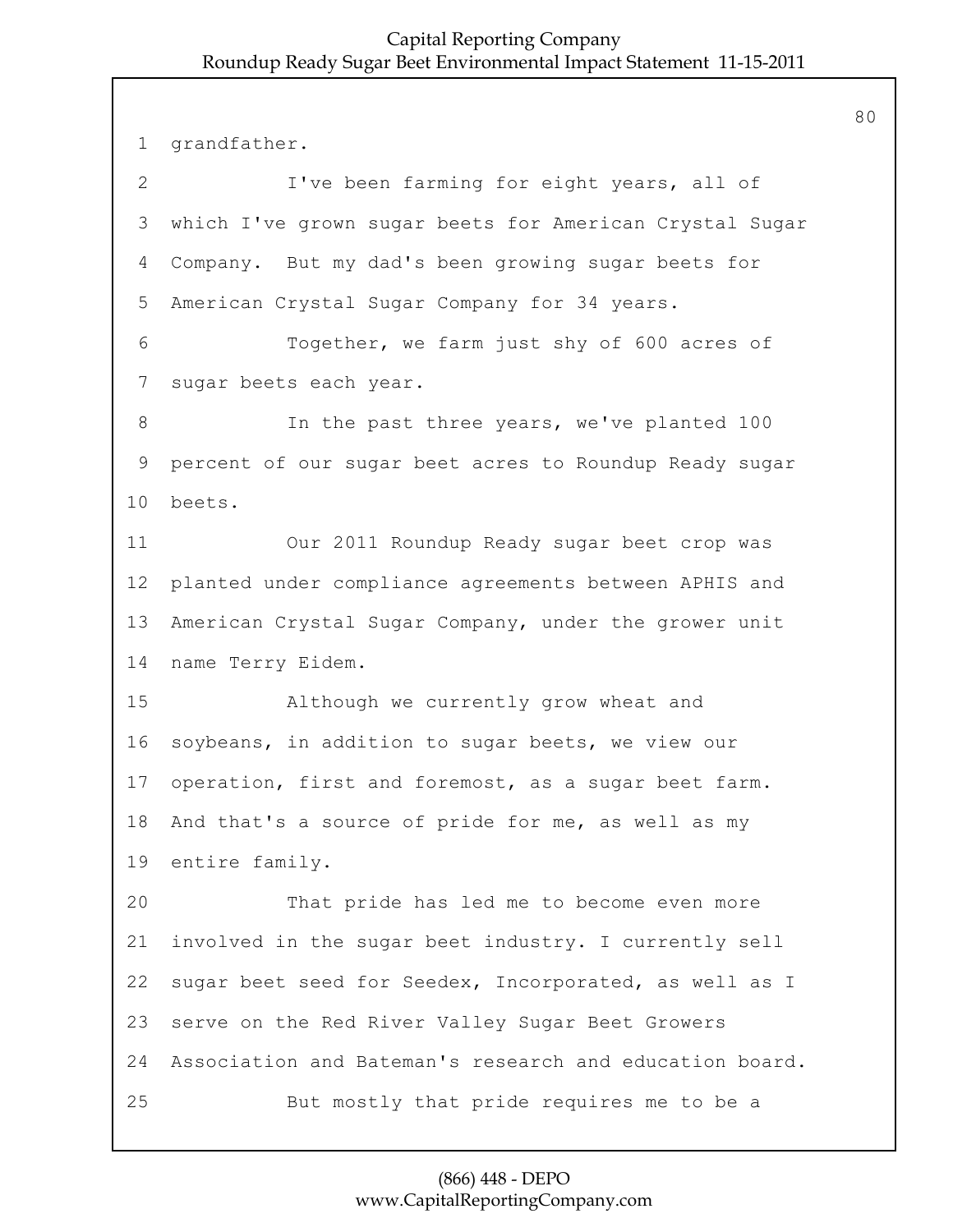great steward of the land. Stewardship has always and will always be a vital part of our operation. 3 Because of that, along with the stewardship practices required by my Technology Use Agreement with Monsanto, the partial deregulation and compliance agreement did not cause me to make any substantial changes to my growing practices in 2011. 8 We understand the value of crop rotation, using the proper herbicide rates in our field, bolter removal and weed resistance training. And there -- therefore, they have been and will continue to be a part of our operation going forward. 13 This is one of the many reasons why I support Alternative 2, the full deregulation for Roundup Ready sugar beets. 16 Roundup Ready sugar beets offer several advantages to conventional sugar beets for our operation. 19 Roundup Ready sugar beets offer a far more effective weed control alternative to the microrate programs of the past. 22 Instead of making four to five applications with a cocktail of several chemicals, Roundup Ready sugar beets allow us to make one -- make two to three applications with significantly fewer chemicals to mix.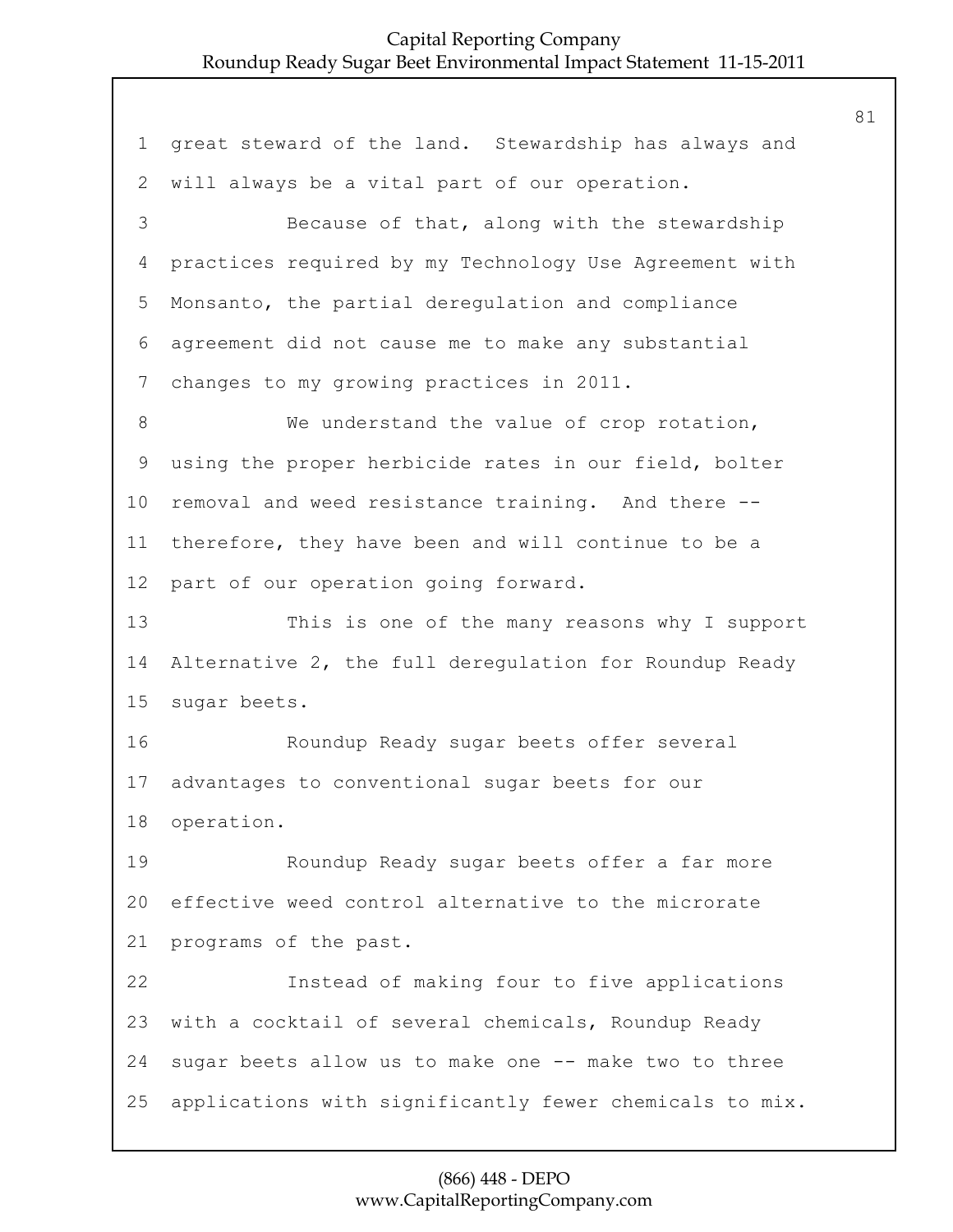1 The microrates cause injury to the beets. They also -- they're also more toxic and have a much more window of application than Roundup. 4 So Roundup Ready sugar beets allow for safer, more effective weed control, with the added bonus of fewer passes over the field, minimizing fuel used and emissions. 8 With weed control being one of the most difficult challenges we face, that is invaluable. 10 The issue of cross-contamination is not an issue at all in the Red River Valley. First of all, chard and table beets are not grown in this area, making cross-contamination impossible. 14 Secondly, we harvest our sugar beets after one year, whereas, sugar beets do not flower until the second year. With the few exceptions to that rule, first-year bolters are removed and destroyed. 18 Secondly, we harvest -- or I'm sorry, I'm --19 If, if a beet should escape the lifter, we -- it stands little chance against the often harsh winters we experience here in the Red River Valley. 22 Roun -- Roundup Ready sugar beets are important to this area, they're important to me and they're important to my family. 25 So, again, I will reiterate my full support

#### (866) 448 - DEPO www.CapitalReportingCompany.com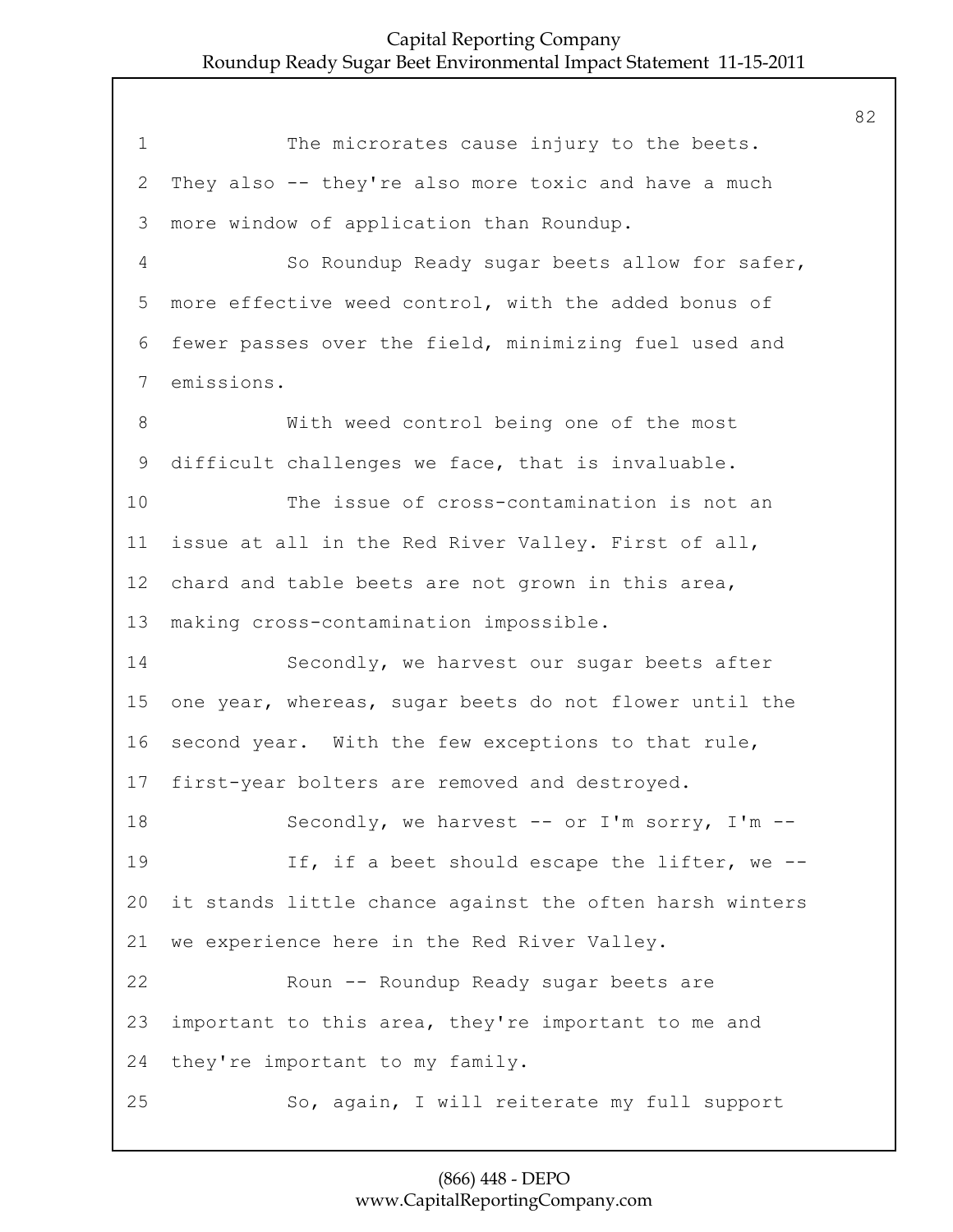1 of Alternative No. 2, the full deregulation of Roundup 2 Ready sugar beets. And I urge APHIS to take the steps 3 necessary to move to full deregulation of Roundup Ready 4 sugar beets. 5 As the third generation on my family farm, 6 one of the biggest goals in my life is to continue to 7 grow the farm so that it not only continues to be a 8 viable lifestyle option for my son, but that it 9 continues to be a source of pride for my entire family. 10 I fully believe that Roundup Ready sugar 11 beets will be an integral part of that process. 12 Thank you for your time. 13 MR. GEORGE: Thank you. 14 Dane Braun. 15 MR. BRAUN: Hello, I'm Dane Braun. D-a-n-e B-16 r-a-u-n. 17 I'm, I'm the program and policy analyst for 18 the North Dakota Department of Agriculture. I grew up 19 on a farm in Trentwood County, Minnesota, a sugar beet 20 farm. 21 Unfortunately, I left before Roundup Ready 22 sugar beets came around, so I was one of the unlucky to 23 go weed the fields. 24 A couple comments on behalf of the 25 Agriculture Commissioner, Doug Goehring. D-o-u-g G-o-e-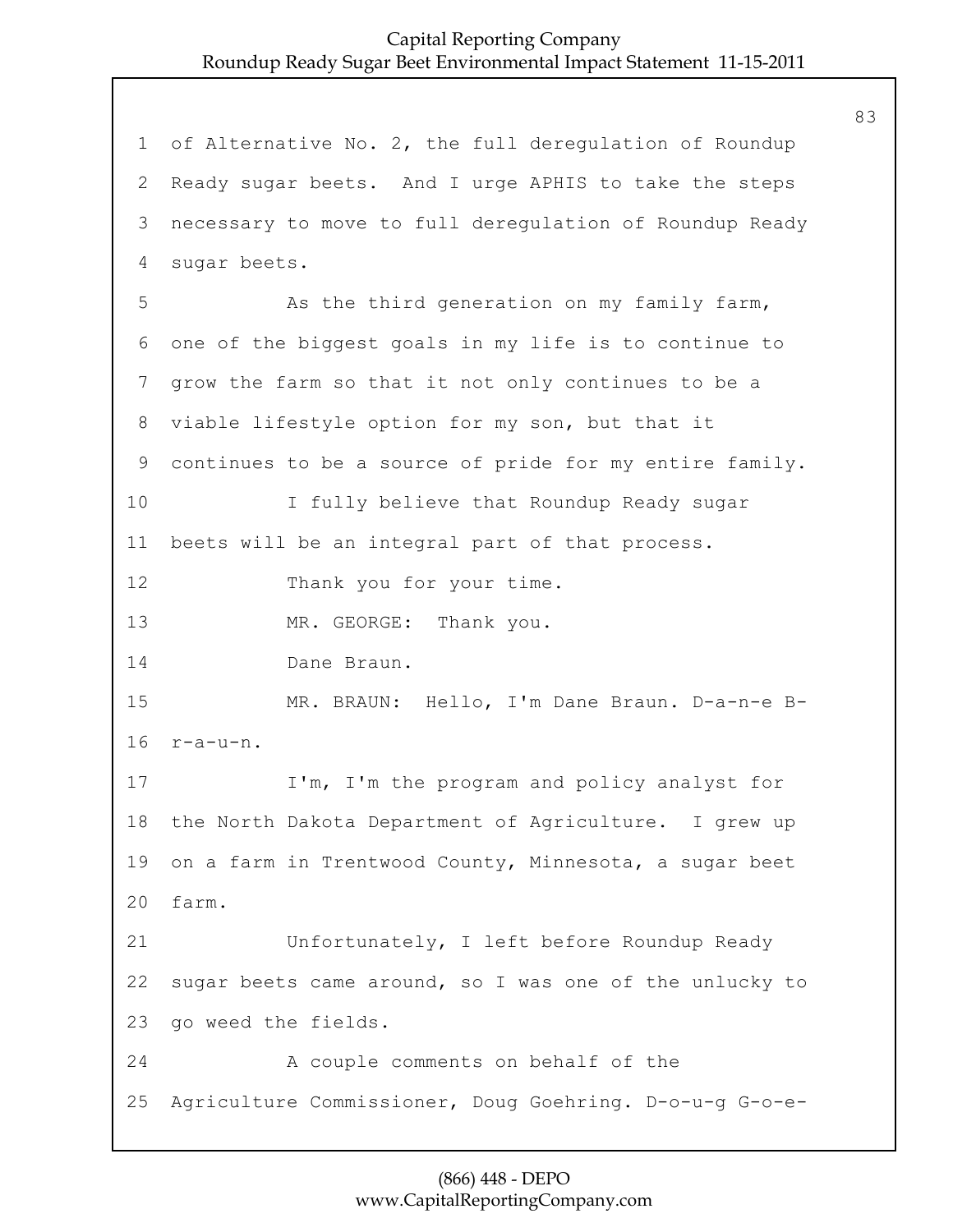1 h-r-i-n-g.

| $\overline{2}$ | The sugar beet industry is very important to            |
|----------------|---------------------------------------------------------|
| 3              | our state and to the region. North Dakota's the number- |
| 4              | two producing state only behind our neighbors to the    |
| 5              | east, Minnesota. We have sugar beets on both the east   |
| 6              | and west side of, of the state.                         |
| 7              | Roundup Ready technology gives producers                |
| 8              | greater control over weed management, while decreasing  |
| 9              | the environmental impact, with fewer pesticide          |
| 10             | applications and less disturbance of the soil.          |
| 11             | Roundup Ready technology gives our producers            |
| 12             | another tool in the toolbox for weed control.           |
| 13             | The Agriculture Commissioner is in full                 |
| 14             | support of Roundup -- of deregulation of Roundup Ready  |
| 15             | sugar beets.                                            |
| 16             | Our farmers are great stewards of the land              |
| 17             | and will continue that stewardship in the future.       |
| 18             | I thank APHIS for your work and for this                |
| 19             | meeting.                                                |
| 20             | MR. GEORGE: Thank you.                                  |
| 21             | Jeff Stachler.                                          |
| 22             | MR. STACHLER: Good evening. My name is Jeff             |
| 23             | Stachler. J-e-f-f S-t-a-c-h-l-e-r.                      |
| 24             | Good evening. Sugar beet growers should have            |
| 25             | the opportunity to choose the type of weed control      |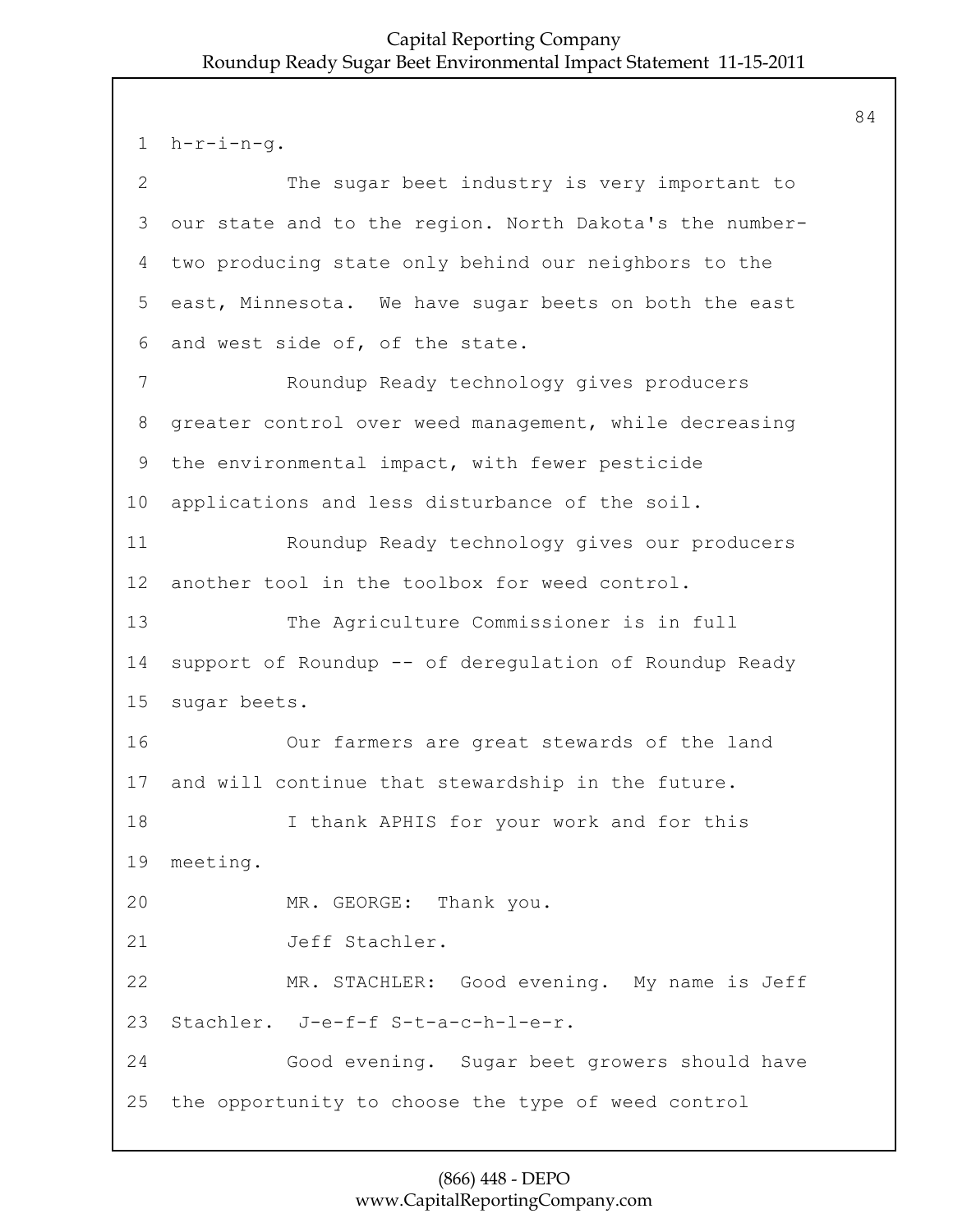practices that best fit their operation. 2 Roundup Ready sugar beets have provided the most effective weed control in the history of sugar beet production in Minnesota and North Dakota, based on our annual survey of Minnesota and North Dakota sugar beet growers. 7 According to this survey, Roundup Ready sugar beet has reduced the number of weed control passes across the field compared to conventional sugar beets. 10 As with any technology, there are risks involved with planting Roundup Ready sugar beet, however, these risks are limited and manageable by growers and the industry. 14 Therefore, I support Alternative 2, full deregulation of Roundup Ready sugar beet as proposed by the Draft Roundup Ready Sugar Beet Environmental Impact Statement. 18 And I thank APHIS for their diligent work in preparing this Draft Environmental Impact Statement. 20 Thank you very much. 21 MR. GEORGE: I have a couple here with an, with an X in the column, I'm not sure if this is indicating that you want to speak or not. 24 One is Beau Bateman, who I believe spoke already. Am I right?

#### (866) 448 - DEPO www.CapitalReportingCompany.com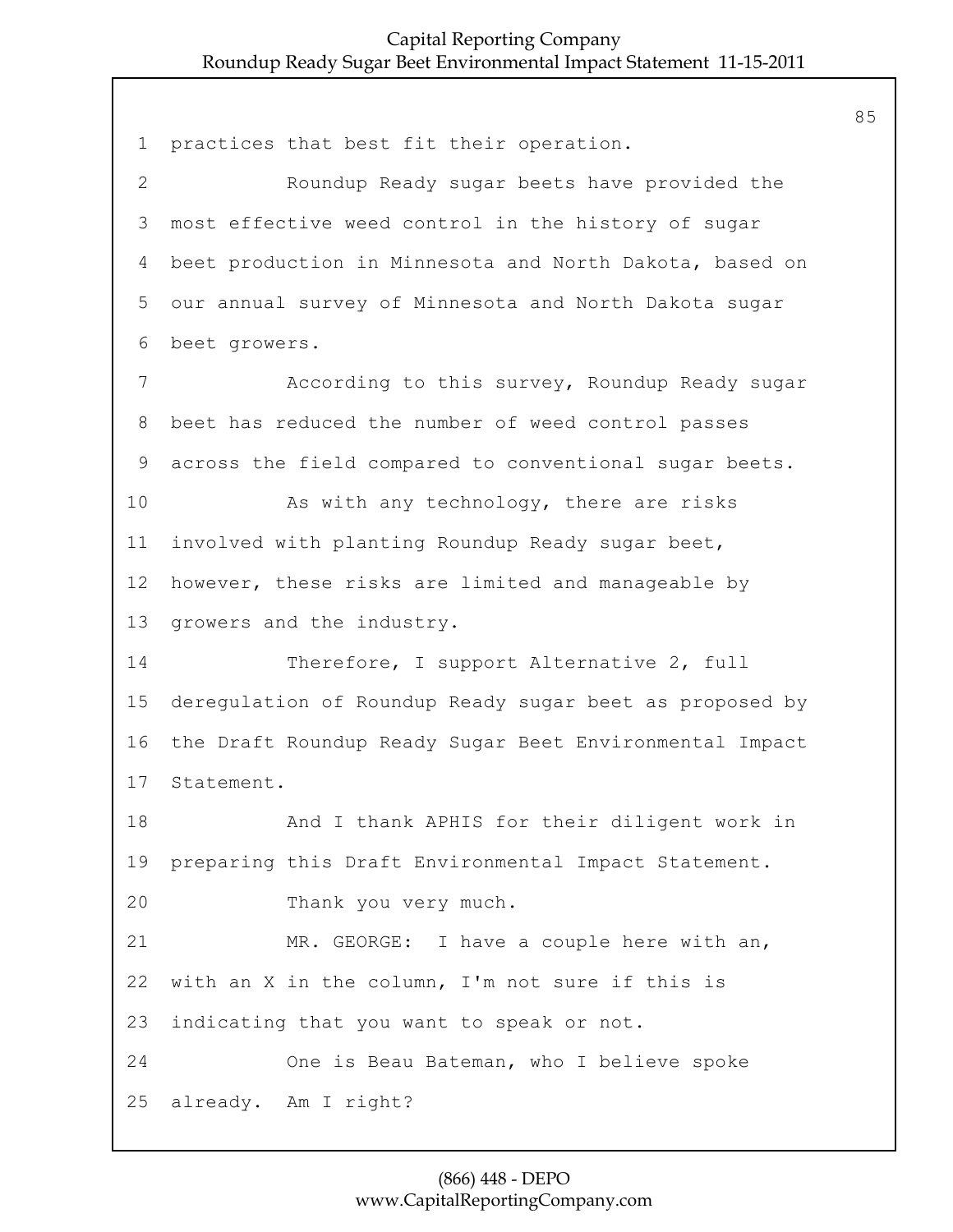86

1 MR. BATEMAN: Correct. 2 MR. GEORGE: Okay. 3 Same thing with Doug Etten. Etten. 4 MR. ETTEN: Yes, sir. 5 MR. GEORGE: Okay. I'm slow, but trainable. 6 Troy, Troy Newhouse. 7 MR. NEWHOUSE: Hello. My name is Troy 8 Newhouse, from Fisher, Minnesota, be speaking on behalf 9 of our farm. 10 My father had a few words to, to say, so he 11 asked me if I would read them. He could not make it 12 today or this evening. And after that, I will kind of 13 give my own opinion of how I feel, so -- 14 COURT REPORTER: Can you please state your 15 name -- 16 MR. NEWHOUSE: Yeah, --17 COURT REPORTER: -- or spell --18 MR. NEWHOUSE:  $--$  I'm sorry. 19 COURT REPORTER:  $--$  it. 20 MR. NEWHOUSE: Troy Newhouse. T-r-o-y N-e-w-21 h-o-u-s-e. 22 COURT REPORTER: Thank you. 23 MR. NEWHOUSE: Now this is from my father. 24 I have farmed in Fisher, Minnesota, for 36 25 years. I raise sugar beets for the American Crystal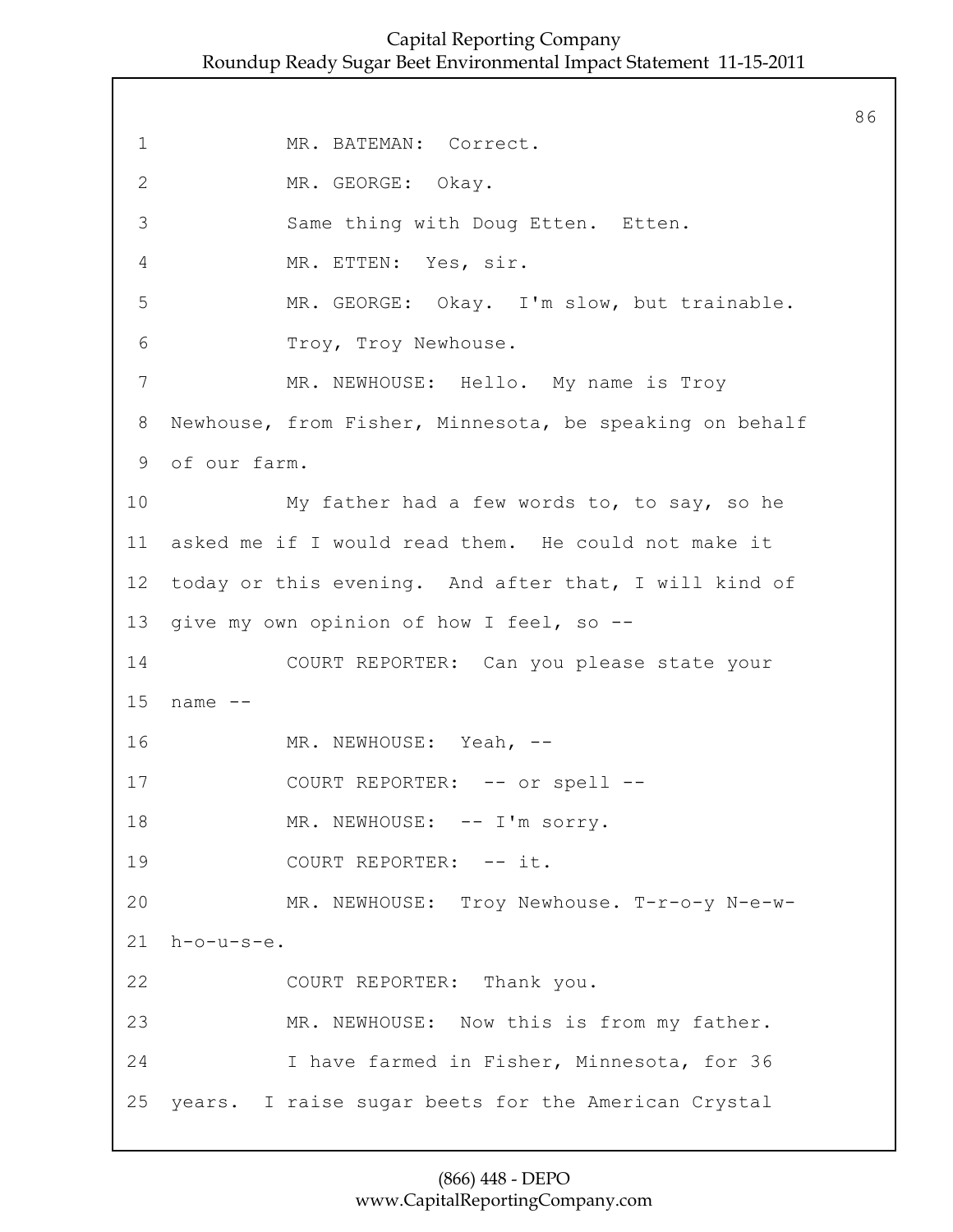Cooperative. Approximately 30 percent of my acreage is dedicated to sugar production. Other crops are edible beans, soybeans, wheat and occasionally corn. 4 I have planted Roundup sugar beets for the past two years exclusively. I can say without a doubt that Roundup sugar beets make all our other crops better. 8 We have and will follow all the rules implemented to make the technology available. 10 Saying this, we fully support the deregulation of Roundup Ready sugar beets and we do appreciate the hard work of the APHIS group in drafting the Environmental Impact Statement. 14 Roundup is a new technology that not only makes our lives better, but also allows American sugar producers to be more competitive in a world market. 17 Roundup technology not only impacts the competitiveness of sugar production, but other crops as well, edible bean -- edible beans in particular. 20 Weed control in any row crop is a major challenge. In years past, weed control required timely passes of complex chemical strategies that had varying results. 24 Many times the applications were ineffective, forcing us to find hand labor that is almost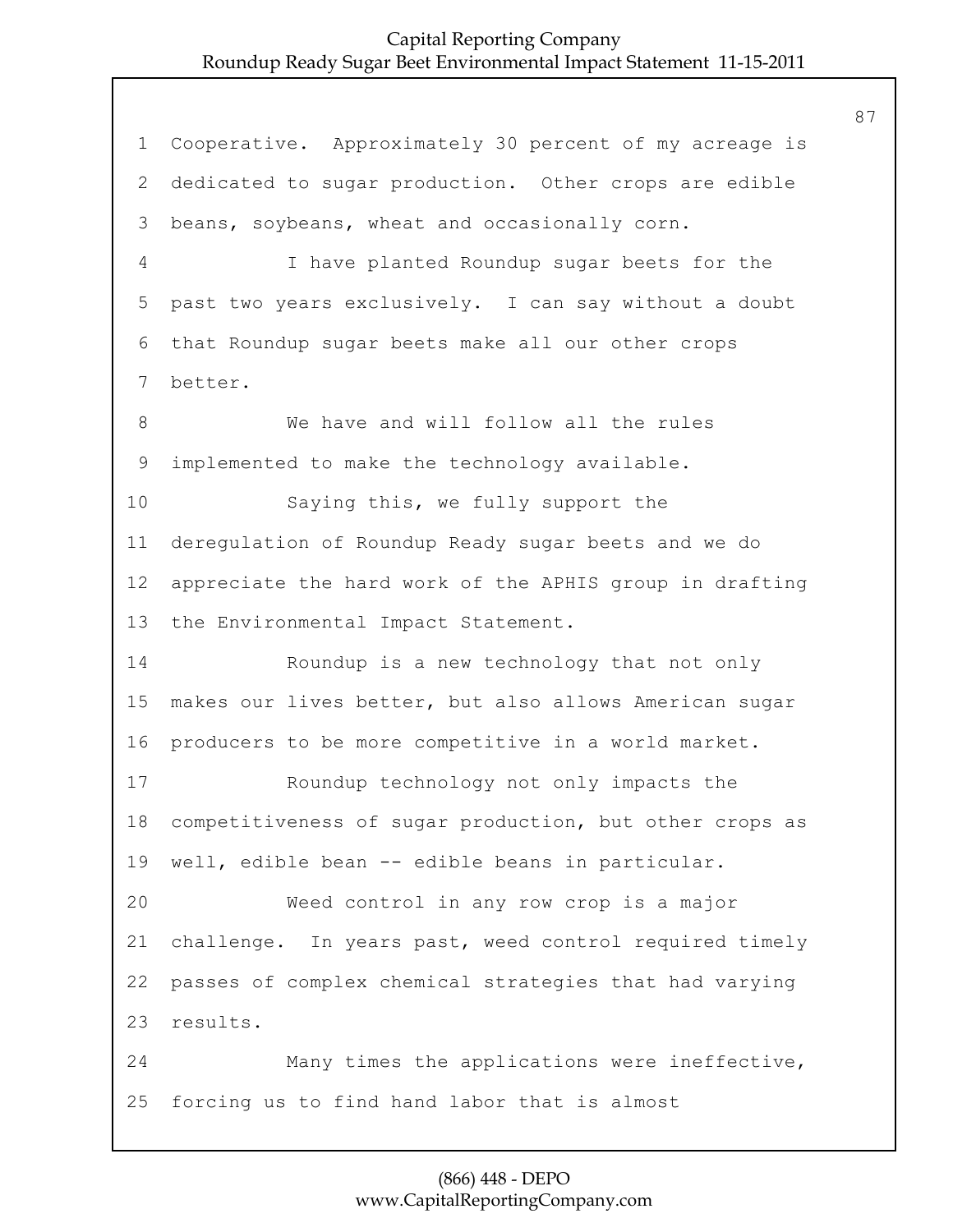88

| $\mathbf 1$    | nonexistent with today's environment.                   |
|----------------|---------------------------------------------------------|
| $\overline{2}$ | Roundup technology also impacts the next                |
| 3              | year's crop with lower weed pressures. Planting Roundup |
| 4              | Ready sugar beet is a very expensive process, but       |
| 5              | significantly cheaper and more effective than           |
| 6              | alternatives.                                           |
| 7              | In the years past, we would mix four to five            |
| 8              | and even more chemicals in a tanks -- tank mix because  |
| 9              | of toxically -- because of that toxicity, the tank mix  |
| 10             | could damage the beet crop.                             |
| 11             | In my farming career, I have reluctantly                |
| 12             | implemented many new technologies.                      |
| 13             | I can second that.                                      |
| 14             | Roundup Ready crops, specifically Roundup               |
| 15             | Ready sugar beets, were the easiest to accept and has   |
| 16             | had the largest impact on the quality of my life.       |
| 17             | Sugar production is a complex business that             |
| 18             | is com -- that is completed by hardy individuals,       |
| 19             | however, the legacy that aging farmers should leave the |
| 20             | next, should not include a key reversal of new          |
| 21             | technology that makes the quality of life better.       |
| 22             | I've farmed with my father for six years now.           |
| 23             | And we -- when sug -- Roundup Ready beets came          |
| 24             | available in 2008, we didn't go full on board, we were  |
| 25             | about 20 percent. And then exclusively, like he said,   |

(866) 448 - DEPO www.CapitalReportingCompany.com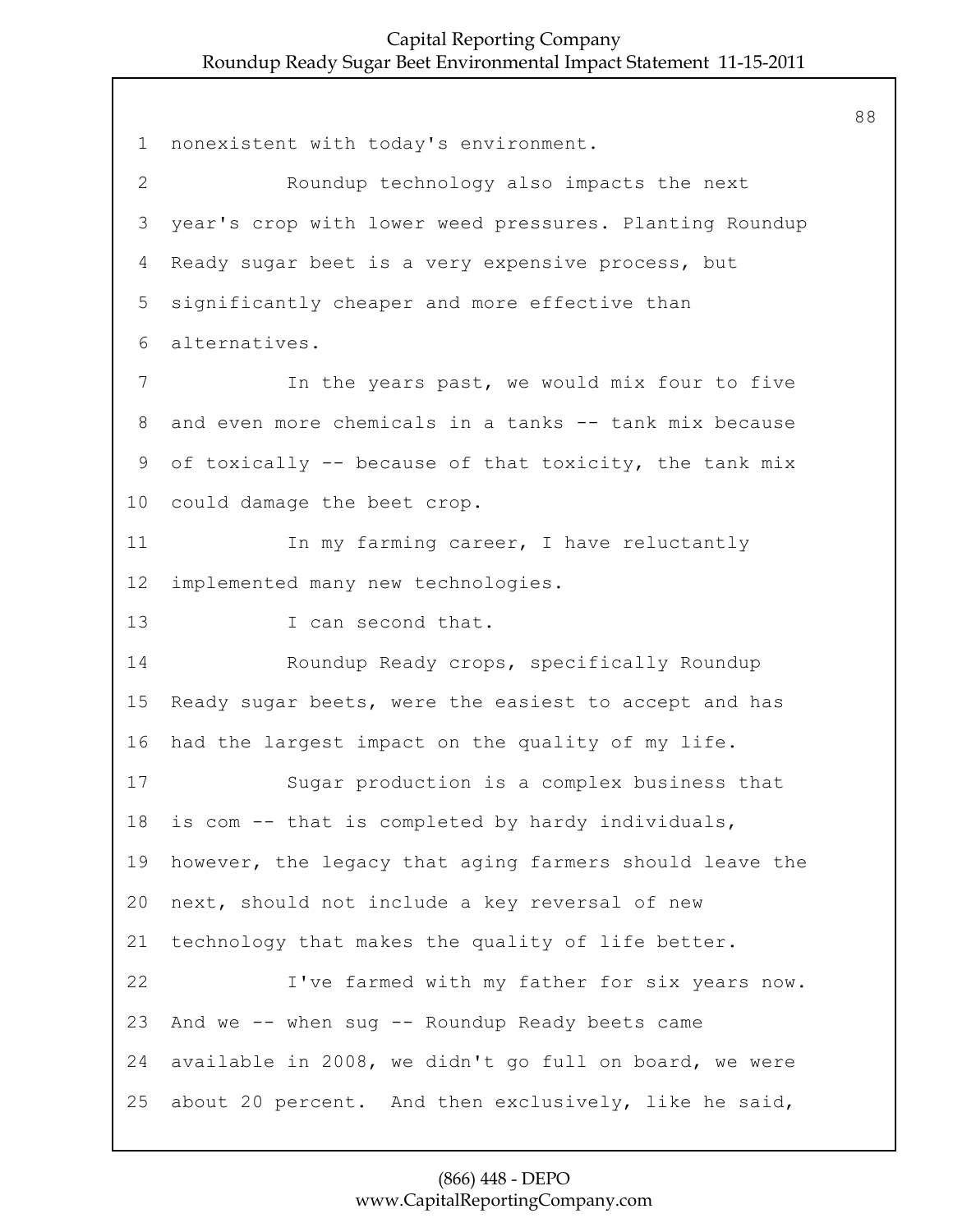1 in 2009 and 2010 and 2011. 2 It's improved our quality of life so much. 3 You know, with myself, being married, with a young 4 family, just that opportunity to get home at night is, 5 is a very invaluable asset that I feel is, is worth 6 every penny to raise sugar beets in, in the Roundup 7 version. 8 Extremely thankful for the partial 9 deregulation for the past year. It would have put us 10 in a very big pinch for this upcom -- this past growing 11 season, had we not had Roundup seed, because there was 12 a, a shortage of conventional varieties that are 13 effective with the disease packages that we desire. 14 So thank you. And, and we completely agree 15 with the, the, the full derequlation of, of  $-$  in the 16 Alternative 2 measure. 17 So thank you for your time. 18 MR. GEORGE: Thank you. 19 Erik Bakke. 20 MR. BAKKE: My name is Erik Bakke. E-r-i-k B-21 a-k-k-e. 22 And I farm in the Ulen, Minnesota area, and 23 have been growing sugar beets in the Moorhead district 24 of American Crystal Sugar Company since 2004, growing 25 approximately 700 acres annually.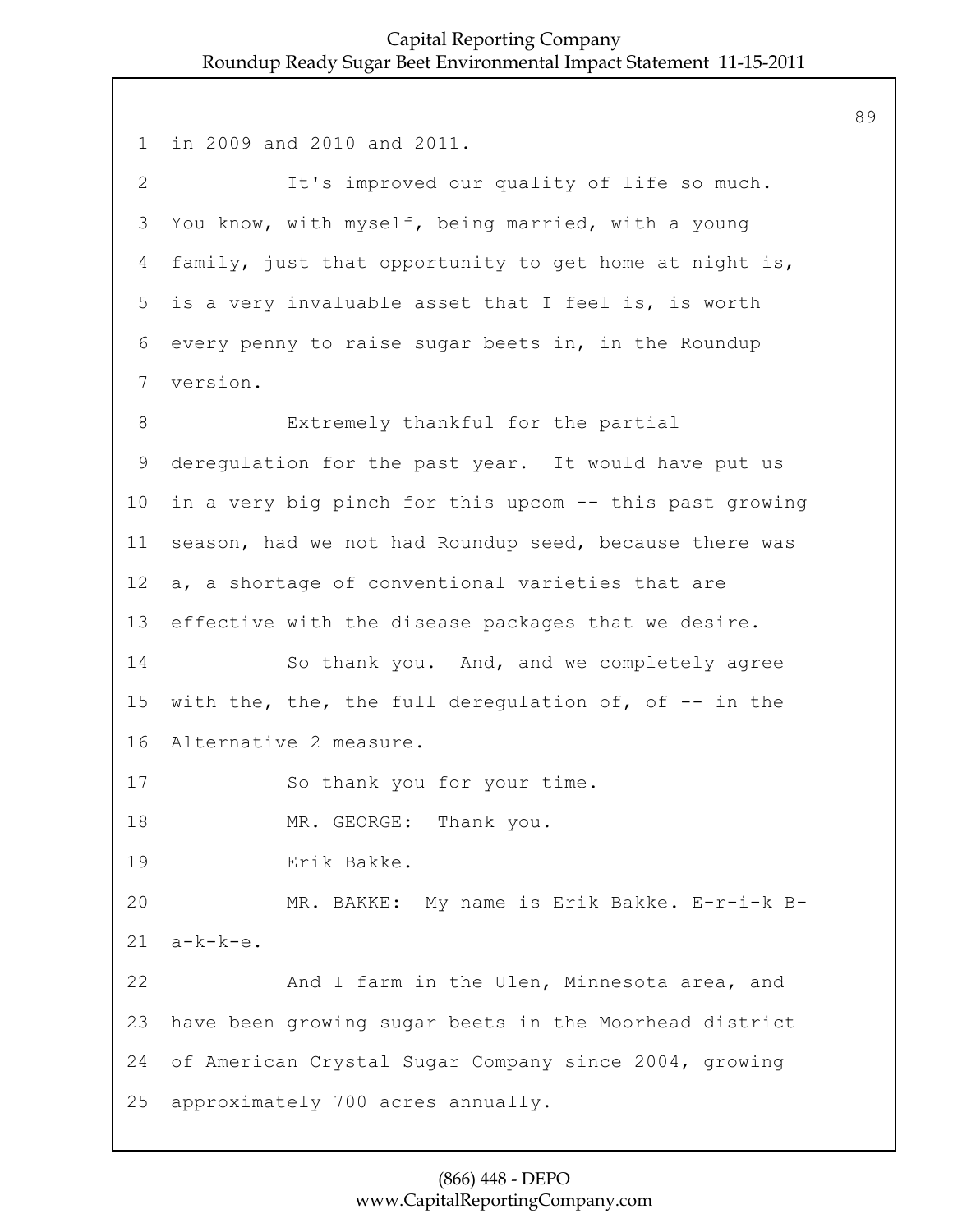1 Other crops in my rotation include wheat, corn and soybeans. Roundup Ready sugar beets have been a hundred percent of my operation since 2009. 4 I currently grow Roundup Ready sugar beets under compliance agreements between American Crystal Sugar Company and APHIS. 7 I recognize and appreciate the hard work brought forth in the Draft of the Environmental Impact Statement prepared by APHIS. And I fully support the proposed Alternative 2, the full deregulation of Roundup Ready sugar beets. 12 There are many benefits to growing Roundup Ready sugar beets. The most of which is superior weed control compared to conventional spraying methods. 15 The ability to control weeds with Roundup allows produce -- producers to be much more flexible with the timing of application, widening the window for effective weed control. 19 I believe that Roundup Ready technology is also better for our environment than conventional planting, as it reduces the number of chemicals used, as well as the amount of chemical that needs to be handled by any one person. 24 With two or three applications of Roundup, compared to four or five or more applications of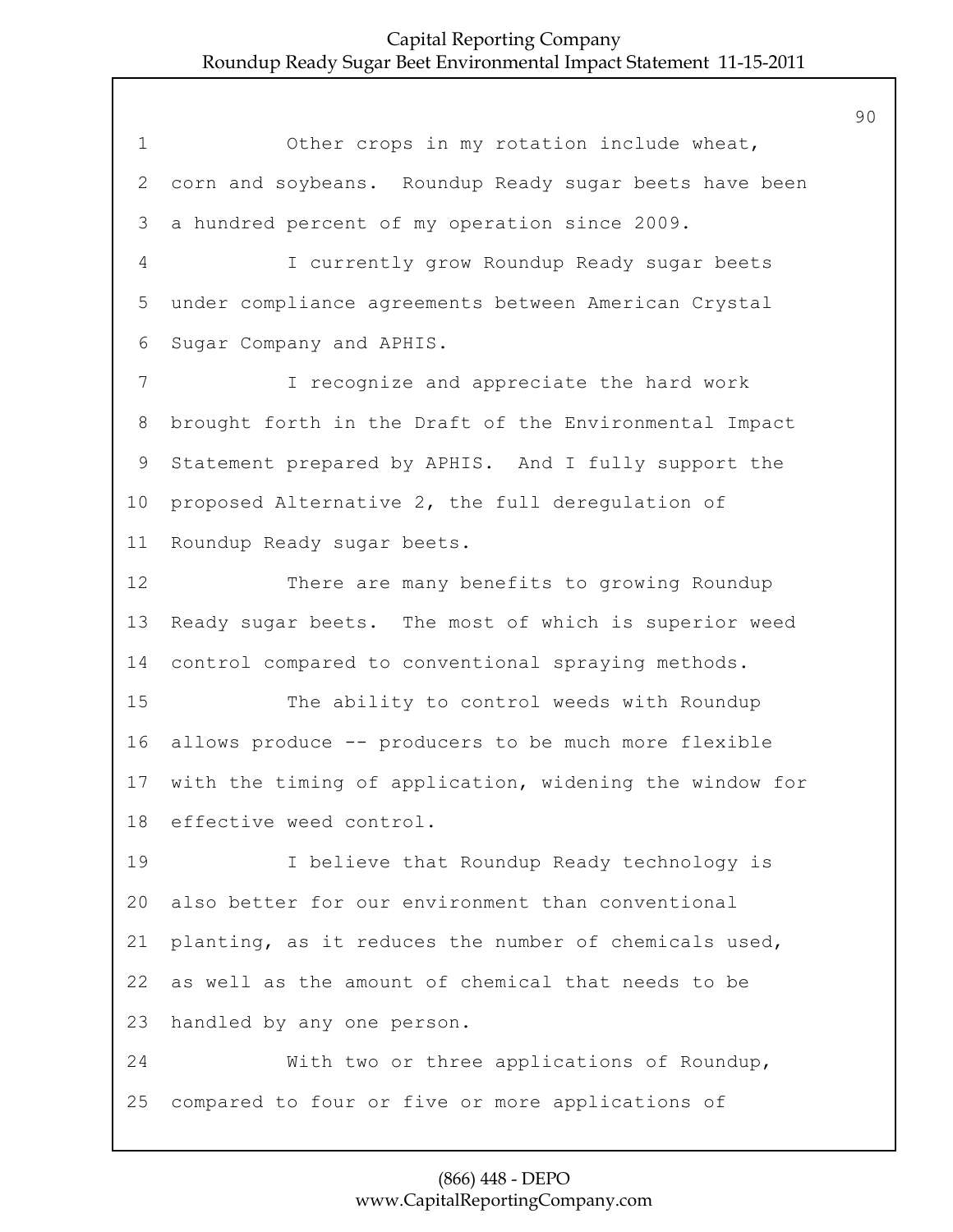conventional chemicals, we are able to reduce tillage practices, spray applications and hand labor, saving money on reduced inputs, all while generating better yields. 5 The compliance agreement we are currently under did not greatly change the way I farm because many of the key requirements were already being implemented in my operation, such as identification and removal of bolters, weed resistance management, crop rotation and application of herbicides at labeled rates. 12 These were already required in the Technology Use Agreements signed with Monsanto upon planting their genetics. 15 In my growing region, I believe there is no risk of cross-pollination from Roundup Ready sugar beets. 18 First-year beets do not flower and in the ev -- and in the event of a rare first-year bolter, they are being removed and destroyed. If a beet were left in the ground, it would not survive our tough Minnesota winters. 23 In addition, table and chard beets are not grown in my region, eliminating cross-pollination worries.

#### (866) 448 - DEPO www.CapitalReportingCompany.com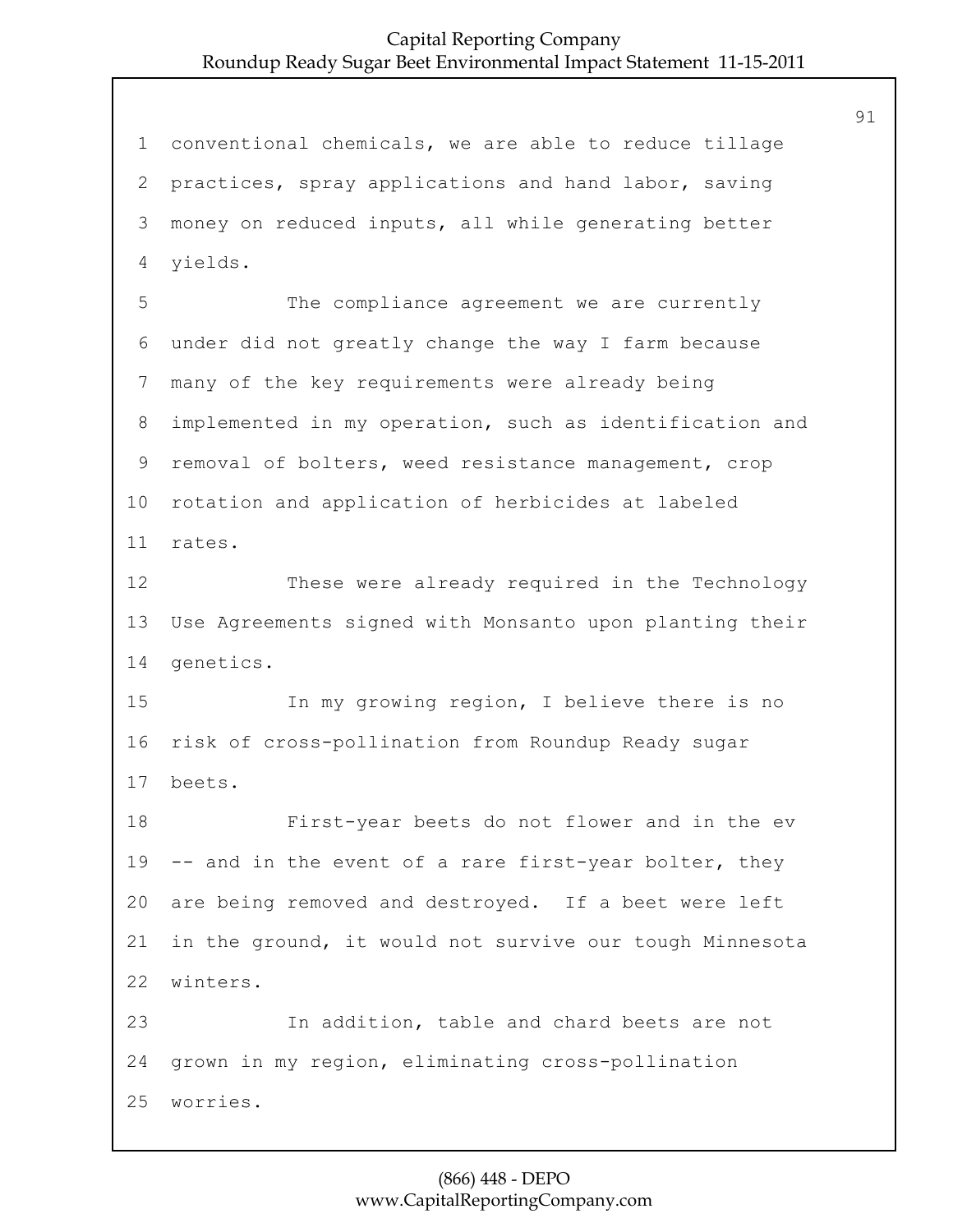| $\mathbf 1$     | If I were to lose Roundup Ready sugar beets             |
|-----------------|---------------------------------------------------------|
| 2               | in my operation, it would be a step backwards I         |
| 3               | believe, resulting in reduced acres because of extra    |
| 4               | workload, increased input costs due to more chemical,   |
| 5               | machinery and labor needed. And last, but not least,    |
| 6               | more than likely a drop in yields, reducing             |
| $7\phantom{.0}$ | profitability.                                          |
| 8               | Thank you for your time and listening to my             |
| 9               | comments.                                               |
| 10              | MR. GEORGE: Thank you.                                  |
| 11              | I have Matt Hasbargen on here again, but I              |
| 12 <sup>°</sup> | believe you already spoke. Am I right, yep?             |
| 13              | MR. HASBARGEN: Correct.                                 |
| 14              | MR. GEORGE: Nathaniel Hultgren.                         |
| 15              | MR. HULTGREN: I'm Nathaniel                             |
| 16              | Hultgren. That's: N-a-t-h-a-n-i-e-l.                    |
| 17              | Hultgren is: H-u-l-t-g-r-e-n.                           |
| 18              | I'm a third-generation beet farmer with                 |
| 19              | Southern Minnesota Beet Sugar Co-op. A fourth-          |
| 20              | generation farmer from Raymond, Minnesota.              |
| 21              | I currently farm with my brother and father             |
| 22              | and all of our families depend on our operation for our |
| 23              | livelihood.                                             |
| 24              | I feel that the issue we have before us today           |
| 25              | is one of sound science, human progress and sustainable |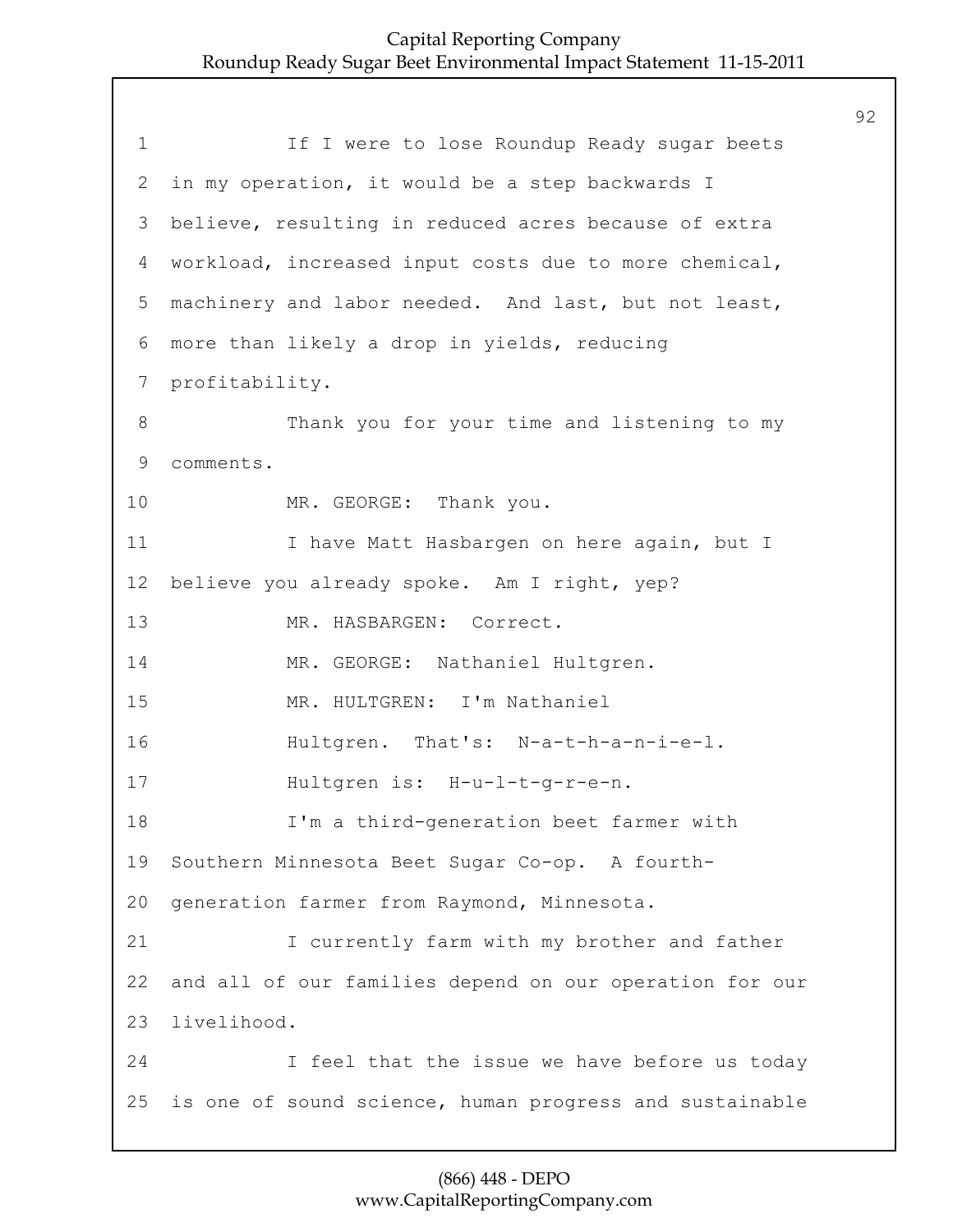competitiveness in the global marketplace. 2 When viewed in the context of these three elements, there's nothing but support from our family for the full approval of full nonregulated status for genetically-engineered sugar beets. 6 First of all, sound science. 7 As a sugar producer, my biggest concern is the safety and satisfaction of our food customers, here and around the world. 10 Studies have shown that there's no detectable difference between sugar produced from conventional sugar beets and sugar produced from genetically- engineered sugar beets. 14 As farmers, we know that the pollen- contamination cannot realistically be a concern, since the sugar beets we raise for sugar production are not alive long enough to produce any seed. And bolters are dealt with in, in the event of any rare growth in the first year. 20 While opponents of the Roundup Ready technology may cite an increase in chemical use, we, as sugar beet growers, know that is quite the opposite. 23 With conventional sugar beets, we were forced to use three to four applications within two weeks of each other, with often more toxic chemicals that were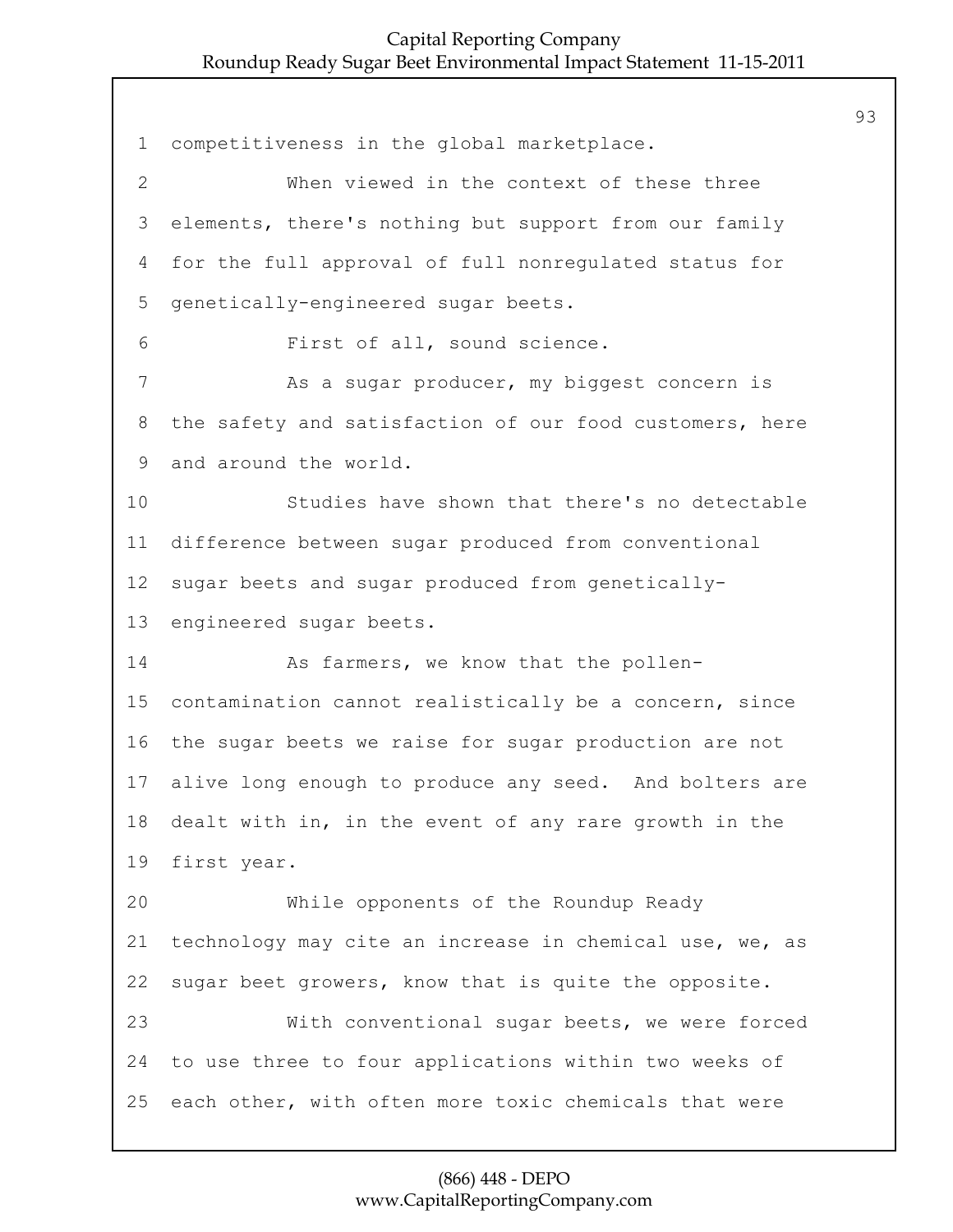much less effective on the weeds. 2 These chemicals would often stunt sugar beet growth, were far more detrimental to neighboring crops if misapplied and usually required soil-applied residual chemicals for optimal control. 6 Glyphosate is strictly an over-the-top program with fewer applications, spaced farther apart, with much more effective control, all while posing less risk for neighboring crops, the soil and the sugar product. 11 My second point is human progress. 12 Technological advancements have been used to improve quality of life in healthcare, manufacturing, energy production and education. Why should agriculture be any different? 16 Biotechnology has been a huge advantage in crop production thus far and the possibilities are endless. 19 Glyphosate resistance is only the beginning. Plants can be bred to be resistant to disease or to produce certain enzymes for particular dietetic or industrial needs. 23 Insect damage can be suppressed through the use of biotechnology. When so many people on our planet are starving and land use is becoming more of an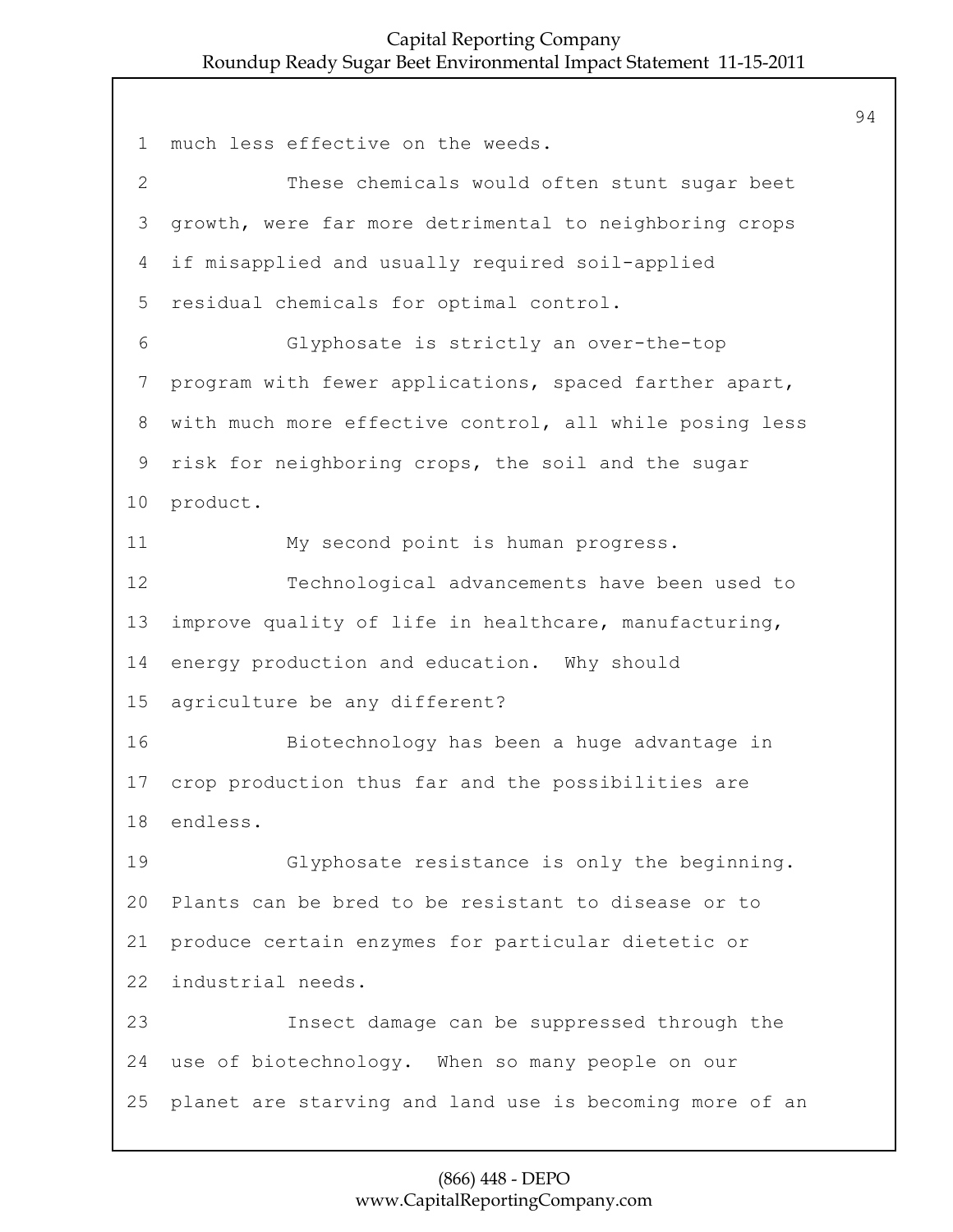issue, is this a good time to take away these progressive tools that allow us to produce more food on less acres with less resources per acre? 4 My third point is global competitiveness. 5 What is the economic impact of 5 tons less sugar beets per acre? Where in the world will sugar production migrate to if disease forces certain areas of the United States to cease sugar beet production? 9 If sugar beet growers and processors are not allowed to utilize biotechnology to impro -- improve their food product, defend against disease and increase production efficiency, more and more factories and family farms will discontinue sugar beet production. 14 Jobs will be lost, small-town businesses will close. And, once again, regulation will cause the movement of a successful industry overseas. 17 One must understand that the playing field in agriculture is on a mountain with a much steeper slope than there was ten years ago. 20 If producers must go back to conventional beets, raising only 21 tons per acre, instead of 25, for instance, the high cost of other inputs, such as land rent and fertilizer, will not make that possible. 24 Farmers will not raise beets, factories will close, people will lose their jobs and America will be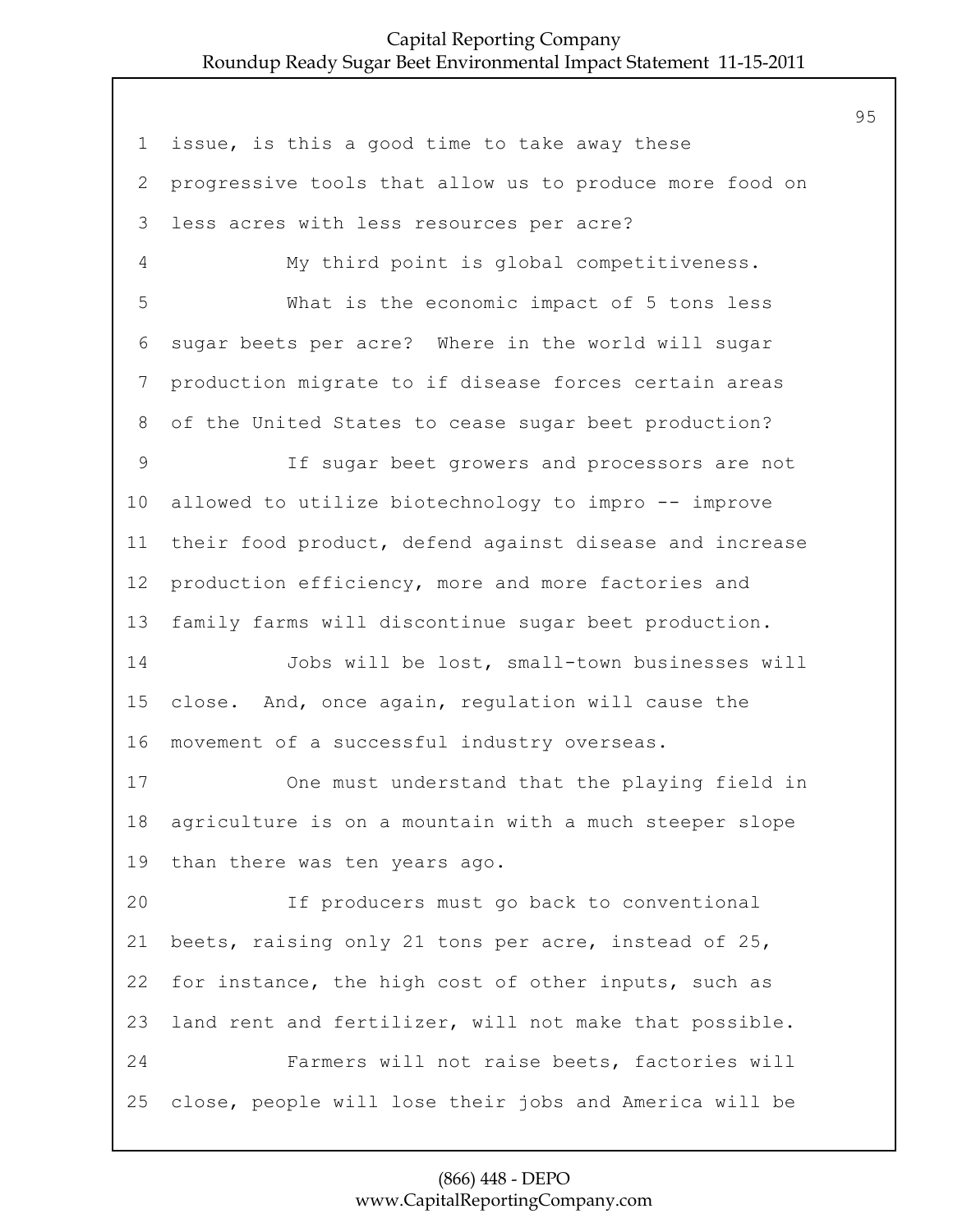1 forced to import sugar, sugar that is of a lower 2 quality than our current high-quality American product. 3 The cost of a pound of sugar in the United 4 States would skyrocket and consumers would feel, feel 5 the pain when they can't afford their favorite grocery 6 items. 7 In closing, I want to thank APHIS for 8 allowing us to comment tonight on this subject. And I 9 hope American farmers are allowed to utilize all the 10 advancements that are available to them. 11 Together, with highly-reputable companies 12 that produce these technologies, and with the sound 13 management practices that we as American farmers are 14 known for, I'm confident that my family will be able to 15 continue to produce sugar for consumers in the United 16 States and across the world for generations to come. 17 Thank you. 18 MR. GEORGE: Thank you. 19 Is there anyone else who would care to speak 20 who has not yet spoken or perhaps I may have missed 21 somebody on this list? 22 Is there anyone else who would like to speak 23 today? 24 Okay. 25 In that case, I think what we'll do is not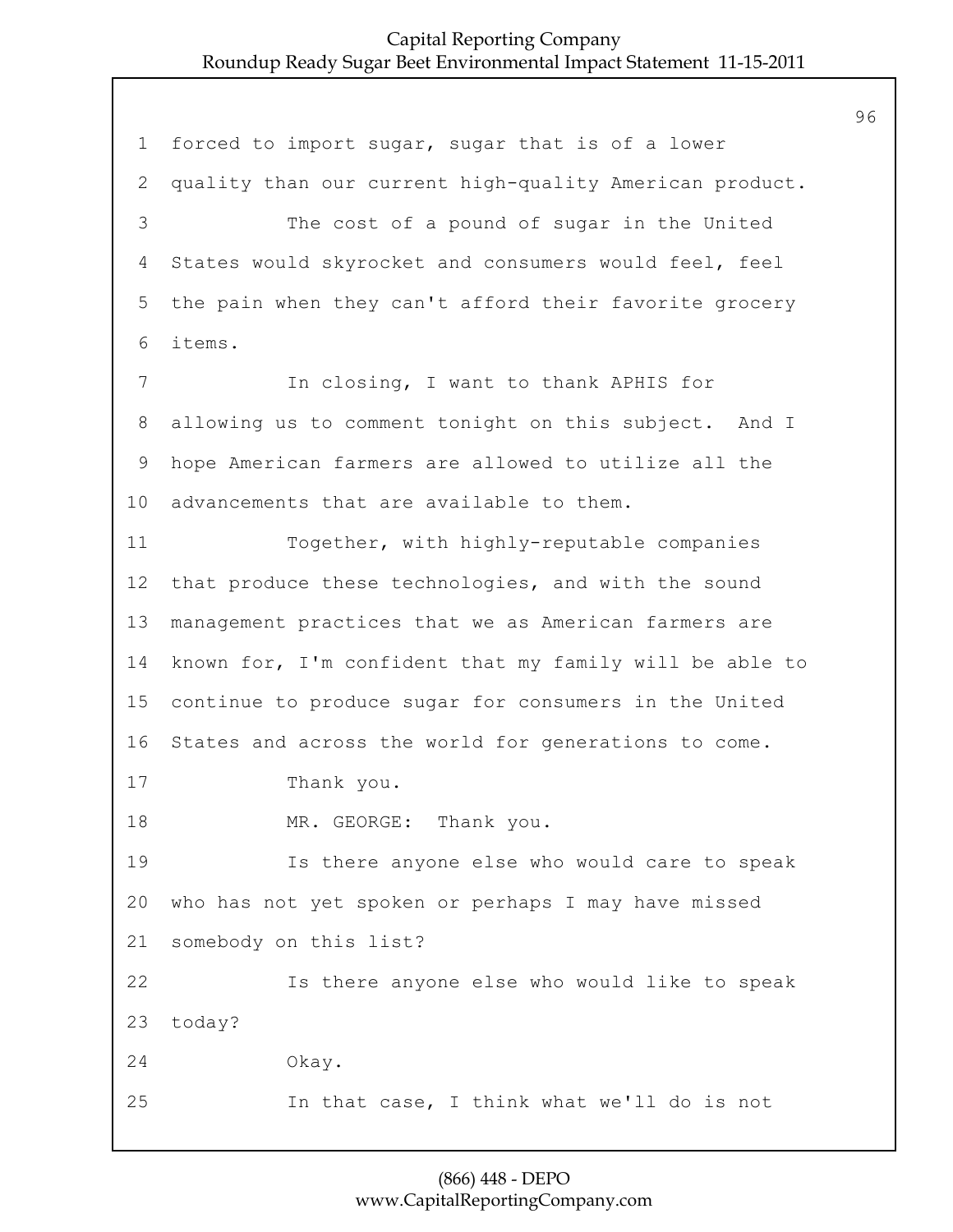1 adjourn, but rather su -- kind of suspend the meeting. 2 We will stay here until 7:00 o'clock, so if 3 there are latecomers who come in, who would like to 4 make public comments, we'll be happy to take them. 5 I will remind you that it is also possible to 6 make public comments on the web. You can go to our 7 website, there's a link to regulations dot gov, where, 8 where you can also leave comments. 9 If you have comments that you would care to 10 leave in writing, even if you did not speak, you can 11 leave those in the public comment box that's in the 12 back of the room. 13 I'd like to thank everyone for coming out 14 today to share your comments with us. It's an 15 important part of our process. We welcome your input 16 and thank you for taking the trouble to be here today. 17 So with that, we're not going to adjourn, but 18 we will suspend here for a while. 19 Thank you. 20 (Whereupon, the proceedings were 21 suspended at 5:55 o'clock p.m.) 22 (Whereupon, the proceedings were 23 adjourned at 7:05 o'clock p.m.) 24 25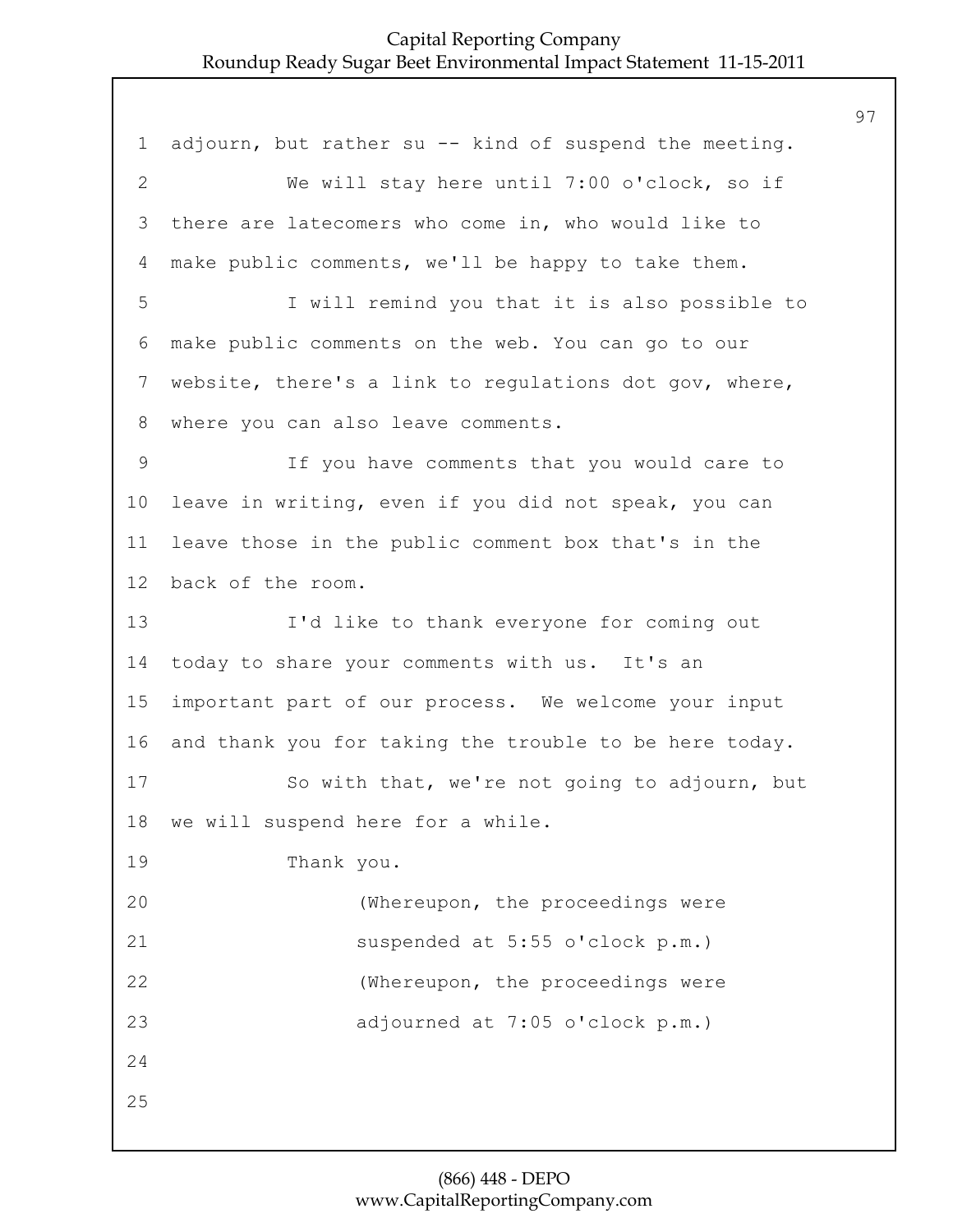| $\mathbf{1}$   | REPORTER'S CERTIFICATE                                  |
|----------------|---------------------------------------------------------|
| $\overline{2}$ | I, Joy Filipski, a general shorthand (Stenograph)       |
| 3              | reporter, do hereby certify that the foregoing pages of |
| $\overline{4}$ | typewritten material constitutes a full, true and       |
| 5              | correct transcript of my original Stenograph notes, as  |
| 6              | they purport to contain, of the transcript of the       |
| $\overline{7}$ | proceedings reported by me at the time and place        |
| 8              | hereinbefore mentioned.                                 |
| 9              |                                                         |
| 10             |                                                         |
| 11             |                                                         |
| 12             |                                                         |
| 13             | Joy Filipski                                            |
| 14             |                                                         |
| 15             |                                                         |
| 16             |                                                         |
| 17             |                                                         |
| 18             |                                                         |
| 19             |                                                         |
| 20             |                                                         |
| 21             |                                                         |
| 22             |                                                         |
| 23             |                                                         |
| 24             |                                                         |
| 25             |                                                         |
|                |                                                         |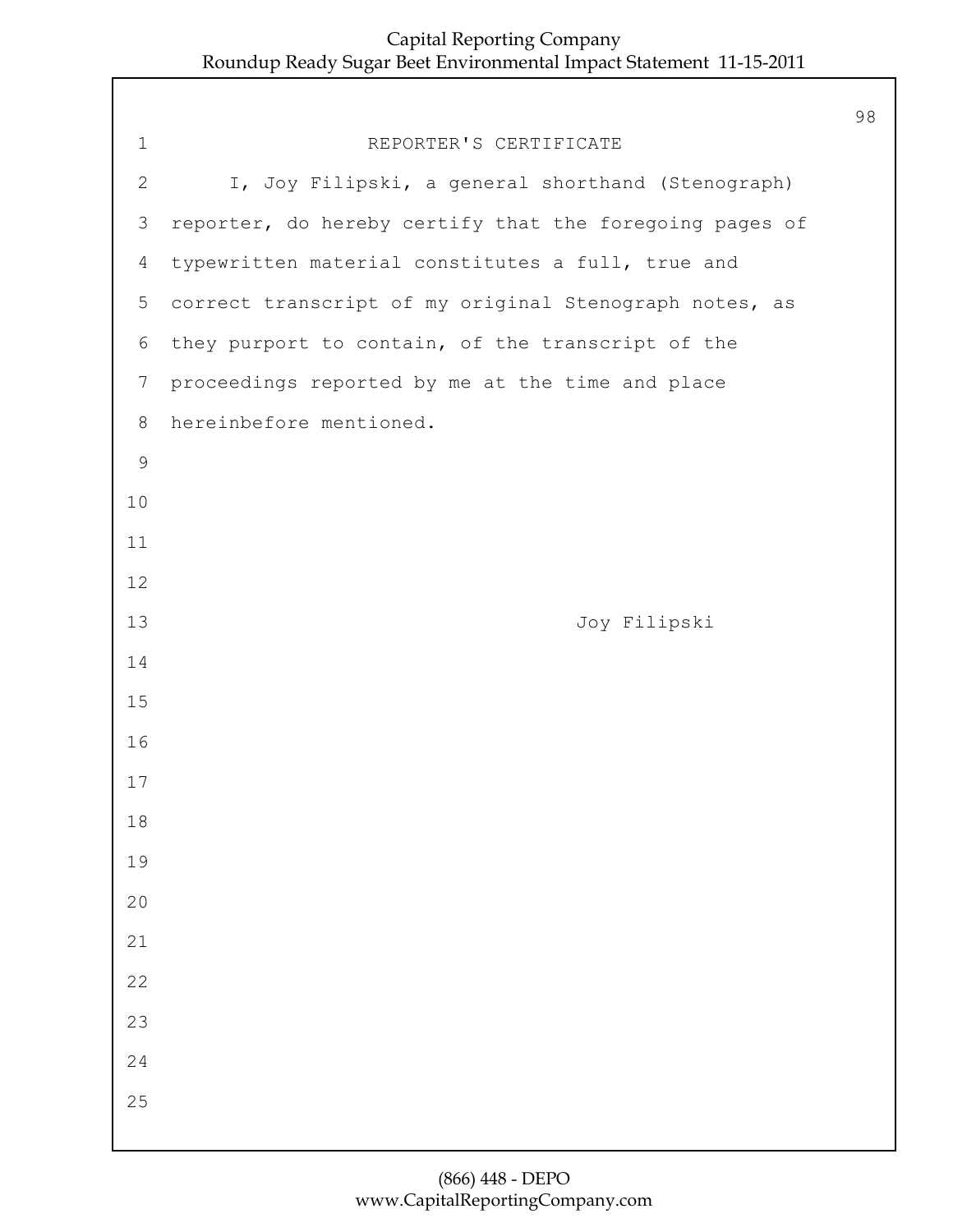|                            | Page 1                               |                                   |                      |
|----------------------------|--------------------------------------|-----------------------------------|----------------------|
| $\mathbb{S}$<br>\$1 31:21  | 1960s 35:12 68:7<br>1965 50:11       | 18:14,21 20:23<br>32:2 33:7 34:2  | 72:23<br>41 3:7 65:2 |
| \$345 46:10                |                                      | 37:4,641:18                       |                      |
| \$45 13:5                  | 1970s 66:12                          | 43:1 45:7                         | 41,500 14:2          |
| \$748:8                    | 1974 41:4                            | 46:6,16 47:14<br>67:16 80:11 81:7 | 442,000 18:15        |
|                            | 1975 30:24                           | 89:1                              | 45 $3:7$             |
| \$750 31:17                | 1987 38:21                           | 2050 55:11                        | 450 31:13            |
| \$8 13:6                   | 1990 38:22                           | 21 95:21                          | 5                    |
| \$9.748:11                 | 1991 55:24                           | 233:4                             | 5 52:25 95:5         |
| $\mathbf{1}$               | 1997 41:6                            | 24,900 14:6                       | 5:55 97:21           |
| 1 5:13 27:12 66:19         | $\overline{2}$                       | 245 13:7                          | 50 3:8 41:14 52:14   |
| 67:22                      | 29:12 14:16 19:17                    | 25 50:16 63:19                    | 500 23:24 46:3       |
| 10 10:8 36:4 63:17         | 23:10 24:11                          | 95:21                             | 509 30:25            |
| 70:17 71:7                 | 34:25 38:10                          | 250-gallon 71:2                   | 52 3:8               |
| 10.8 31:6                  | 40:21 45:15<br>49:15 68:22           | 26 33:10                          | 53 3:9               |
| 100 9:5 80:8               | 73:13 78:25                          | 27 12:18                          | 55 3:9               |
| 119,000 32:3               | 81:14 83:1 85:14                     | 28 3:5                            |                      |
| 11-inch 70:8               | 89:16 90:10                          | 280 31:12                         | 6                    |
| 11th 19:13                 | 2,000 76:16                          |                                   | 600 80:6             |
| 12 3:3 61:7 70:17<br>71:7  | 2,850 17:10 18:12                    | $\overline{3}$                    | 61 3:10              |
| 120 45:6                   | 20 33:6 53:1 62:11<br>63:18 68:8,25  | 3 3 1 : 9                         | 64 3:10              |
|                            | 88:25                                | 30 3:5 5:22 21:16<br>87:1         | 650 50:13            |
| 120,000 31:1 42:16<br>46:8 | 20,000 47:19,21                      | 31,100 14:7                       | 66 24:2              |
| 1200 41:12 45:4            | 48:5 51:10                           | 33,200 14:12                      | 68 3:11              |
| 1365:1                     | 2001 76:16                           | 34 80:5                           |                      |
| 13th $1:135:10$            | 2003 14:2 35:16                      | 35 3:6 63:22                      | 7<br>7:00 97:2       |
| 14 10:8 50:9               | 2004 72:23 89:24                     | 36 12:17 86:24                    | 7:0597:23            |
| 1400 38:24 52:11           | 2008 9:4 14:3 24:2                   | 37 18:15 45:9                     | 700 31:3 56:4        |
| 15 1:7 62:12,16            | 31:24 32:4,22<br>36:3 39:5 41:14     | 370 9:1                           | 89:25                |
| 15,300 14:3                | 52:14 55:2 56:6                      | 38 3:6                            | 70s 66:14            |
| 150,000 47:23              | 66:14 68:13                          | 3803 1:13                         | 723:11               |
| 1500 23:22 64:3            | 76:20 88:24                          |                                   | 722 46:12            |
| 73:23                      | 2009 14:4,8 36:4<br>66:15 68:14 89:1 | $\overline{4}$                    | 729 67:15            |
| 17 3:4 31:10 33:8          | 90:3                                 | 4,000 23:19                       | 73 3:12              |
| 18 35:11                   | 2010 14:6 31:24                      | 40 8:21 23:12 61:6                | 76 3:12              |
| 1800 68:10                 | 45:3 46:10 66:15                     | 63:22                             | 79 3:13              |
| 1925 13:2                  | 68:15 89:1                           | 40,000 45:5                       | $7$ -billion $17:24$ |
|                            | 2011 1:7 9:4 14:12                   | 400 14:24 53:22                   |                      |

(866) 448 - DEPO www.CapitalReportingCompany.com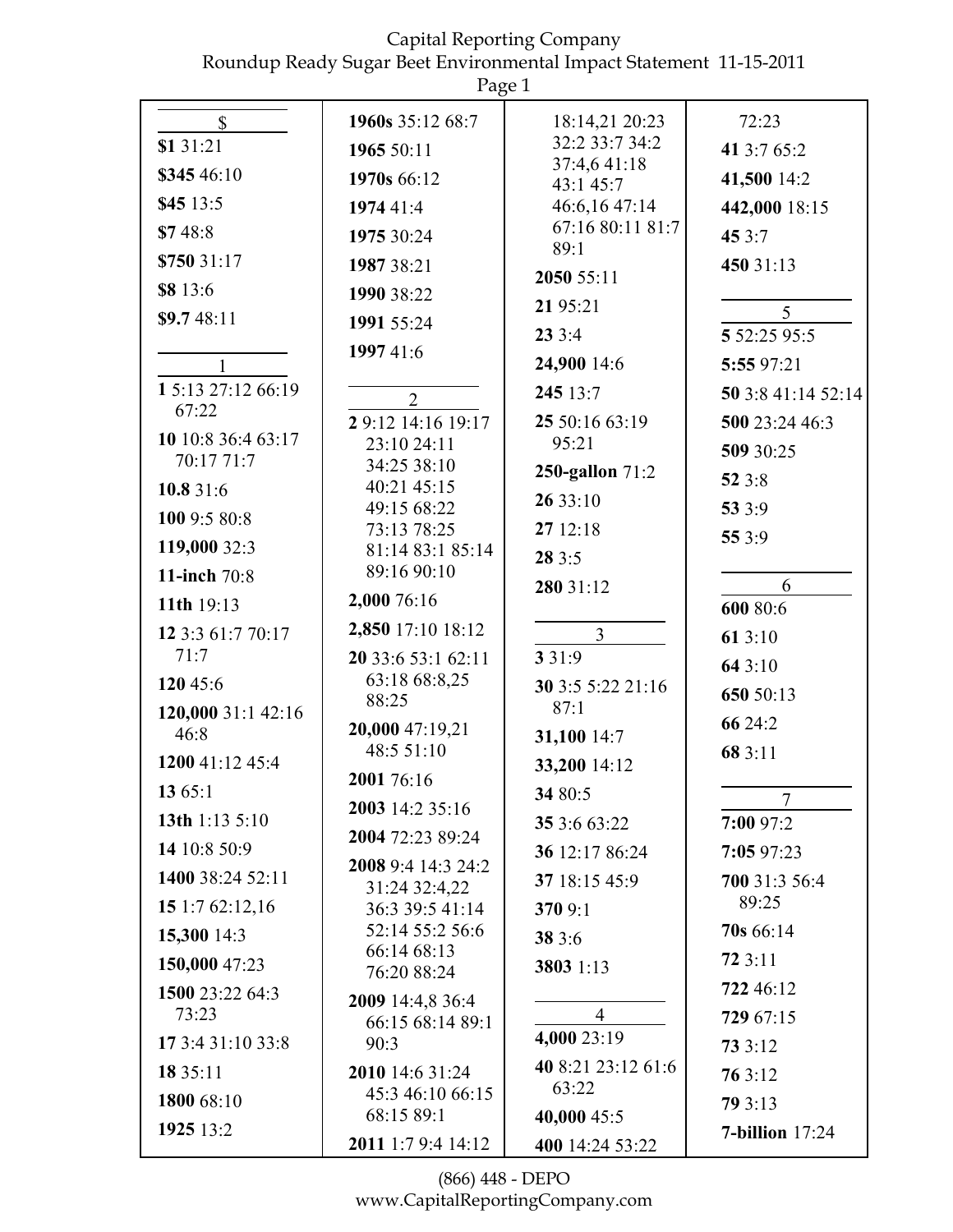|--|--|

|                                   | access 18:10 19:4                   | 82:5                               | 12:13 17:7 23:6                      |
|-----------------------------------|-------------------------------------|------------------------------------|--------------------------------------|
| 8                                 | 41:13                               | adding $21:12$                     | 28:20 30:19                          |
| 83:3                              | accomplish 15:16                    | addition 7:19 30:2                 | 38:16 41:1 45:23<br>47:16 64:18      |
| 83 3:13                           | accomplished 69:8                   | 31:13 32:17 34:5                   | ag 12:20 23:16                       |
| 84 3:14 18:18                     | accordance 46:17                    | 40:5 48:5 67:1<br>80:16 91:23      | 27:4 48:24                           |
| 86 3:14                           | 78:5,14                             |                                    | against 44:9 82:20                   |
| 89 3:15                           | According 85:7                      | additional 45:7<br>47:24 65:6 77:8 | 95:11                                |
| 9                                 | achieve 37:10                       | <b>Additionally 71:4</b>           | agency 18:24                         |
| 9 55:10                           | achieved 36:13                      | additives 42:24                    | 54:20                                |
| 90 21:17                          | acquired 13:21                      | address 44:13                      | agent 23:17 28:1                     |
| 900 68:13                         | acre 26:24,25 28:8                  | addressed 52:17                    | aging $88:19$                        |
|                                   | 32:24 33:8,10                       | 67:18                              | ago 61:17 68:25                      |
| 92 3:15                           | 37:22 45:5 48:2<br>53:1,2 95:3,6,21 | adequate 27:18                     | 95:19                                |
| 99 31:25                          | acreage 12:4 13:21                  | adherence 21:3                     | agreement 11:3                       |
| $\mathbf{A}$                      | 22:13,18 32:1                       |                                    | 13:17 24:7<br>25:22,24,25            |
| abandoned 33:21                   | 34:8 46:5,15                        | adjourn $97:1,17$                  | 26:9,17 44:25                        |
| 43:10 48:6 58:3                   | 50:16 87:1                          | adjourned 97:23                    | 56:10 78:4,9                         |
| abandonment                       | acres 9:1                           | administrator<br>4:25              | 81:4,6 91:5                          |
| 74:6                              | 14:2,3,6,8,12<br>16:18 18:15,19     |                                    | agreements 9:8                       |
| abilit $43:16$                    | 23:19,22,23,24                      | adopt 39:10,12                     | 10:22 18:22 21:4<br>36:8 39:16 41:20 |
| <b>ability</b> 16:23 26:22        | 27:11,12,22 31:1                    | adopted 27:10                      | 51:20 68:18                          |
| 41:19 43:16 49:1                  | 32:3 35:25 38:24                    | adoption 22:4<br>29:23 31:24       | 71:11 80:12 90:5                     |
| 75:3 90:15                        | 41:12 42:16 45:4<br>46:8 47:19,21   |                                    | 91:13                                |
| able 12:3,8 18:4                  | 48:5 50:13 52:11                    | advancements<br>94:12 96:10        | agricultural 16:15                   |
| 36:20 37:6,10<br>39:22 40:4 47:22 | 53:22,24 56:4                       | advances 60:5                      | 18:2 30:10                           |
| 52:21 54:7 59:14                  | 59:17,18 64:3                       |                                    | agriculturalist                      |
| 62:17 91:1 96:14                  | 68:10,13 72:23<br>73:24             | advantage 94:16                    | 12:19                                |
| above-captioned                   | 76:16,21,23                         | advantages 81:17                   | agriculture 1:11<br>19:20 78:18 79:3 |
| 1:10                              | 80:6,9 89:25                        | advisor 4:24                       | 83:18,25 84:13                       |
| above-mentioned                   | 92:3 95:3                           | affect 16:23 17:1                  | 94:15 95:18                          |
| 45:14                             | across 33:3 58:24                   | affected 22:2                      | agro $21:7$                          |
| absence 48:6                      | 60:9 71:23 73:9<br>75:16 77:12 85:9 | affiliation 6:20                   | agronomic 21:8                       |
| abundance 74:15                   | 96:16                               | 8:15                               | 22:6 36:12 39:19                     |
| academic 20:5                     | <b>ACSC</b> 72:10                   | affiliations 6:17                  | agronomy 20:25                       |
| accelerate 30:13                  | action 11:11 44:20                  | afford 58:15 96:5                  | aid 36:23                            |
| accelerates 29:23                 | active 39:7 46:4                    | affordable 40:16                   | air 16:2 25:18                       |
| accept 88:15                      | adapt 20:21                         | 66:5                               | 51:14                                |
| accepted 66:6                     | added 27:2 49:4                     | afforded 20:12                     | airplane 30:3                        |
|                                   |                                     | afternoon 4:5                      |                                      |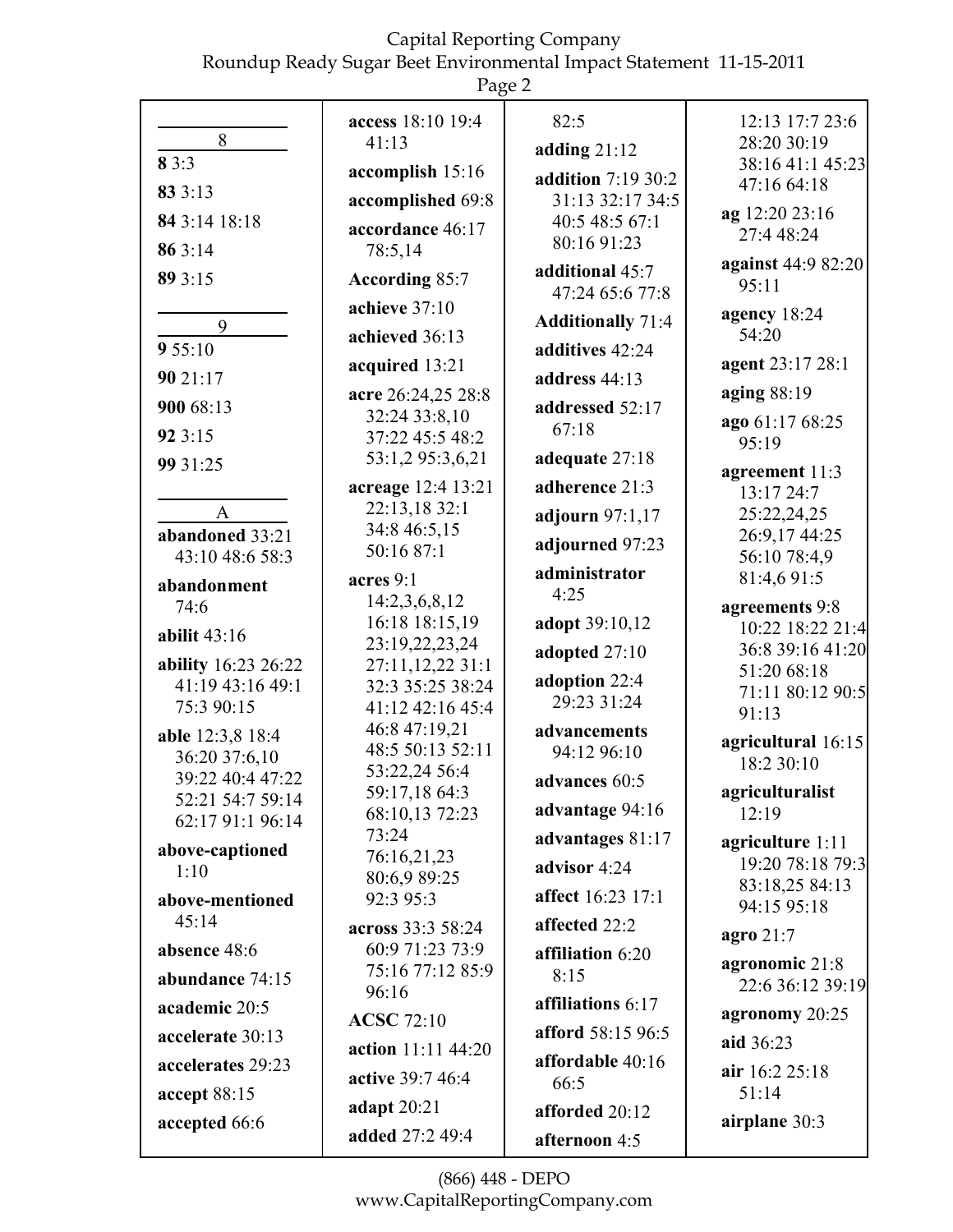|                                      | Page 3                             |                                    |                          |
|--------------------------------------|------------------------------------|------------------------------------|--------------------------|
| 69:24                                | 90:10                              | anybody 62:5                       | applicator's 61:15       |
| a-k-k-e 89:21                        | alternatives 67:20                 | anymore 12:3                       | <b>applied</b> 9:25 25:6 |
| alfalfa 35:24                        | 88:6                               | anyone 51:23                       | 26:6 67:9 69:11          |
| alive 93:17                          | am 8:22 23:9 35:8                  | 96:19,22                           | 74:25                    |
| allotted 36:4                        | 37:5 45:25                         | anyway $62:25$                     | apply 9:20,21 16:9       |
|                                      | 50:20,24 54:17                     | anywhere 42:23                     | 21:22 25:15              |
| allow 22:22 68:14<br>79:1 81:24 82:4 | 56:12,19 68:17<br>72:6 76:17 85:25 | 51:5                               | 69:22,24 77:4            |
| 95:2                                 | 92:12                              | apart $94:7$                       | applying 77:18           |
|                                      |                                    |                                    | appreciate $6:5,11$      |
| allowed                              | America 63:3<br>95:25              | <b>APH 76:4</b>                    | 9:10 19:11 24:9          |
| 24:14,15,23<br>26:17 35:14           |                                    | <b>Aphanomyces</b>                 | 40:18 41:23              |
| 36:11 39:2,19                        | American 12:19                     | 66:17 67:4                         | 54:23 68:20              |
| 47:13 50:21                          | 13:1 17:8,10,15                    | <b>APHIS 4:14 9:8,11</b>           | 73:11 87:12 90:7         |
| 75:13,20 95:10                       | 18:13,21<br>19:3,10,19             | 14:14 24:7,9                       | appreciated 49:25        |
| 96:9                                 | 20:16,24                           | 34:22 36:8 38:7                    | appreciates 14:14        |
| allowing 25:14                       | 22:5,10,21                         | 39:16 40:19                        | 34:22 49:13              |
| 38:15 59:17                          | 23:15,23 24:8                      | 41:20,23 50:20                     | appreciation 38:5        |
| 60:10 75:1 96:8                      | 28:24 35:21 41:9                   | 56:10,16                           | 78:22                    |
| allows 21:10 24:17                   | 50:10,12 53:21                     | 68:18,22 73:12<br>76:4 78:23 79:21 | appreciative 17:18       |
| 27:4,5 43:23                         | 56:1,10 59:10                      | 80:12 83:2 84:18                   | 50:20                    |
| 73:2 75:3 77:24                      | 72:22 73:21                        | 85:18 87:12                        |                          |
| 87:15 90:16                          | 76:4,15                            | 90:6,9 96:7                        | approach 17:19           |
| alone 31:5 71:25                     | 80:3,5,13 86:25                    | Appli 70:3                         | 48:18                    |
|                                      | 87:15 89:24 90:5                   |                                    | appropriate 71:17        |
| alpha $28:21$                        | 96:2,9,13                          | applica 25:9                       | approval 28:15           |
| already 6:24 10:23                   | Americans 31:7                     | application 9:24                   | 93:4                     |
| 25:22,24 26:1                        | among 21:6 22:5                    | 10:3,12 11:2                       | approved 28:11,13        |
| 27:2 34:14 51:18                     | amount 15:19,24                    | 21:9,15,25                         | 38:2 56:7                |
| 56:15                                | 36:4 45:8 68:15                    | 25:2,10 26:3                       | approximately            |
| 60:14,17,21<br>64:15 72:6 78:10      | 90:22                              | 32:11 33:17<br>34:18 36:17 37:9    | 18:11,15 46:3            |
| 85:25 91:7,12                        | amounts 45:6                       | 40:1 57:3,6,10                     | 47:18 48:11 61:6         |
| 92:12                                | analyst 83:17                      | 58:12,13,19                        | 87:1 89:25               |
| alternation 34:17                    |                                    | 67:5,10 70:3,13                    | <b>April 69:9</b>        |
|                                      | <b>Angus 23:20</b>                 | 73:2 77:17 78:17                   | area 9:16 11:20          |
| alternative 9:12                     | <b>Animal</b> 1:11 4:14            | 82:3 90:17 91:10                   | 12:23 18:17 33:6         |
| 14:16 19:17                          | announce 8:1                       | applications 9:22                  | 34:2 51:20 54:13         |
| 20:10 21:22<br>23:10 24:11           | <b>annual</b> 11:8 16:15           | 10:10 15:4 32:10                   | 82:12,23 89:22           |
| 27:18 34:25                          | 29:3 66:11 85:5                    | 51:12                              | areas 13:24              |
| 38:10 40:21                          |                                    | 57:11,14,15                        | 42:3,11,17 43:10         |
| 45:15 49:15 60:2                     | annually $31:18,22$                | 58:20 65:14 75:6                   | 47:15 95:7               |
| 66:19 67:22                          | 36:1 89:25                         | 77:4,11 78:5                       |                          |
| 68:22 73:13                          | answer 7:25                        | 81:22,25 84:10                     | argue 44:9               |
| 78:25 81:14,20                       | anticipating 49:23                 | 87:24 90:24,25                     | <b>Argyle</b> 76:11      |
| 83:1 85:14 89:16                     |                                    | 91:2 93:24 94:7                    | arise 27:7               |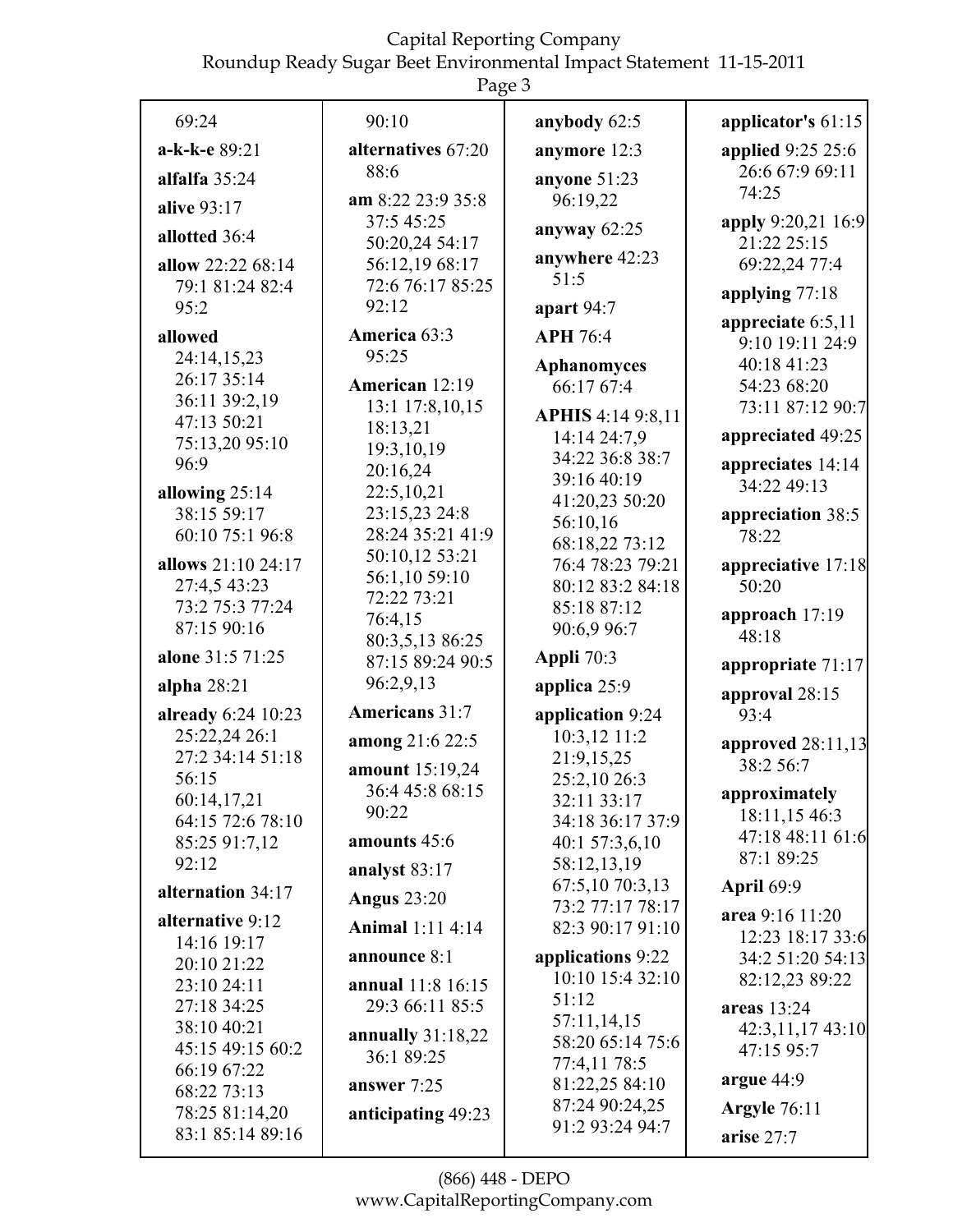|                         | Page 4                               |                                       |                                   |
|-------------------------|--------------------------------------|---------------------------------------|-----------------------------------|
| arriving 17:20          | 89:19,20                             | 47:3,5,8,11,17                        | 50:8,9,11,14,17,                  |
| aspect $21:13$          | <b>balls</b> 39:23                   | 49:1,9 56:23,24                       | 18,22                             |
| assessment 18:23        | <b>band</b> 69:6,12 70:8             | 57:24 58:3,21<br>59:1 60:8            | 51:1,4,17,20,24                   |
| 46:22 67:21             | barley 9:3                           | 64:11,22 65:1,19                      | 52:2,11<br>53:7,13,21,22,23       |
| asset 89:5              |                                      | 66:1,4,7,9,11                         | ,24 54:9,16,23                    |
| assist 34:16 66:22      | <b>based</b> 17:9,20<br>65:24 85:4   | 67:1,19,24 68:5                       | 55:1,3,4,8,25                     |
|                         |                                      | 69:4 70:15,19                         | 56:5,6,8,9,13,18,                 |
| associated 48:18        | <b>basis</b> 29:3 54:8               | 71:19,20,24                           | 20,22 57:1,6,13                   |
| 49:5                    | batches 14:24                        | 72:21 74:11                           | 58:8 59:3,8,23                    |
| <b>Association 8:24</b> | <b>Bateman 3:5</b>                   | 76:21,23 77:22                        | 60:6 61:7 63:8                    |
| 13:14 76:17             | 28:19,20,21                          | 80:9,11,17,21,22<br>,23 82:19 83:19   | 64:3 66:9<br>67:13,17             |
| 80:24                   | 85:24 86:1                           | 84:2,24                               | 68:7,8,11,13,18,                  |
| Atrazine 61:25          | Bateman's 80:24                      | 85:4,6,8,11,15,1                      | 23 69:1,2,3,9,11                  |
| attend 16:11            | <b>Batman 28:22</b>                  | 6 88:4,10 91:20                       | 70:4,5,8 72:22                    |
| attracting 27:22        |                                      | 92:18,19 93:22                        | 73:1,3,5,14,21,2                  |
| automobiles 29:8        | bean $87:19$                         | 94:2 95:8,9,13                        | 2,24 74:1,16                      |
|                         | <b>beans</b> 35:23 52:12             | beets 4:10,11                         | 76:13,15                          |
| availability 32:4       | 56:2 76:14                           | 5:3,8,13 8:18,21                      | 77:2,3,10 78:19                   |
| 76:22                   | 87:3,19                              | 9:1,5,7,13,20                         | 79:1,17                           |
| available 7:19          | <b>Beau</b> 3:5 28:19,20             | 10:7,9                                | 80:3,4,7,10,16                    |
| 18:18 34:7              | 85:24                                | 11:6,13,14,22                         | 81:15,16,17,19,2                  |
| 39:11,21 40:6           | <b>became</b> 39:11 42:7             | 12:6 13:11,17                         | 4                                 |
| 41:22 42:6 44:12        | become 24:14                         | 14:9,18                               | 82:1,4,12,14,15,                  |
| 50:15 58:8              | 43:16 80:20                          | 15:2,5,12,20,22                       | 22 83:2,4,11,22<br>84:5,15 85:2,9 |
| 59:7,24 60:3            |                                      | 17:22 18:15,20                        | 86:25 87:4,6,11                   |
| 87:9 88:24 96:10        | becomes 43:1                         | 20:3 22:16                            | 88:15,23 89:6,23                  |
| Avenue 1:13             | becoming 57:25                       | 23:11,12,20,23,2                      | 90:2,4,11,13                      |
| avenues 13:25           | 58:9 94:25                           | 4 24:2,6,12,17                        | 91:17,18,23 92:1                  |
| average 43:19           | beet 1:3 8:23                        | 26:14 27:23<br>28:10,24 29:20         | 93:5, 12, 13, 16, 23              |
|                         | 9:15,16 11:18,25                     | 30:15                                 | 95:6,21,24                        |
| averaged 33:9           | 12:16 13:6,8,14                      | 31:1,2,10,23                          | <b>begin</b> 6:13,18 8:9          |
| avoid 57:13 58:5        | 14:5 16:18 17:13<br>19:18,23,25 20:1 | 34:7                                  | beginning $94:19$                 |
| avoided 20:11           | 21:16,20                             | 35:1,11,12,13,23                      | <b>behalf</b> 17:10 54:24         |
| 34:2                    | 22:13,14 23:18                       | ,25                                   | 83:24 86:8                        |
| aware 17:23             | 24:5 26:19 27:14                     | 36:2,3,6,7,11,13<br>37:6 38:4, 10, 23 | behind 84:4                       |
| away 95:1               | 29:1 30:5,6,22                       | 39:1,12,14,15,19                      |                                   |
| awhile 70:5             | 31:14,15,25                          | 40:22                                 | <b>Belgrade</b> 61:4              |
|                         | 32:3,5,16,21,22,                     | 41:3,4,12,13,19                       | believe $18:1,9$                  |
| $\overline{B}$          | 23 33:1,2,16,24                      | 42:3,8,10,18                          | 19:15 22:8 40:14                  |
| background 5:16         | 34:1,8,9,14                          | 43:11,15 45:9,16                      | 83:10 85:24                       |
|                         | 35:16,18,21                          | 46:5,8,16                             | 90:19 91:15                       |
| backward 29:13          | 36:9,15 37:4,16<br>38:22 39:4,17     | 47:22,24                              | 92:3,12                           |
| backwards 92:2          | 41:9,17,25                           | 48:2,10,20                            | <b>bene</b> 36:11                 |
| <b>Bakke 3:15</b>       | 46:18,20,23,25                       | 49:3,16                               | beneficial 15:23                  |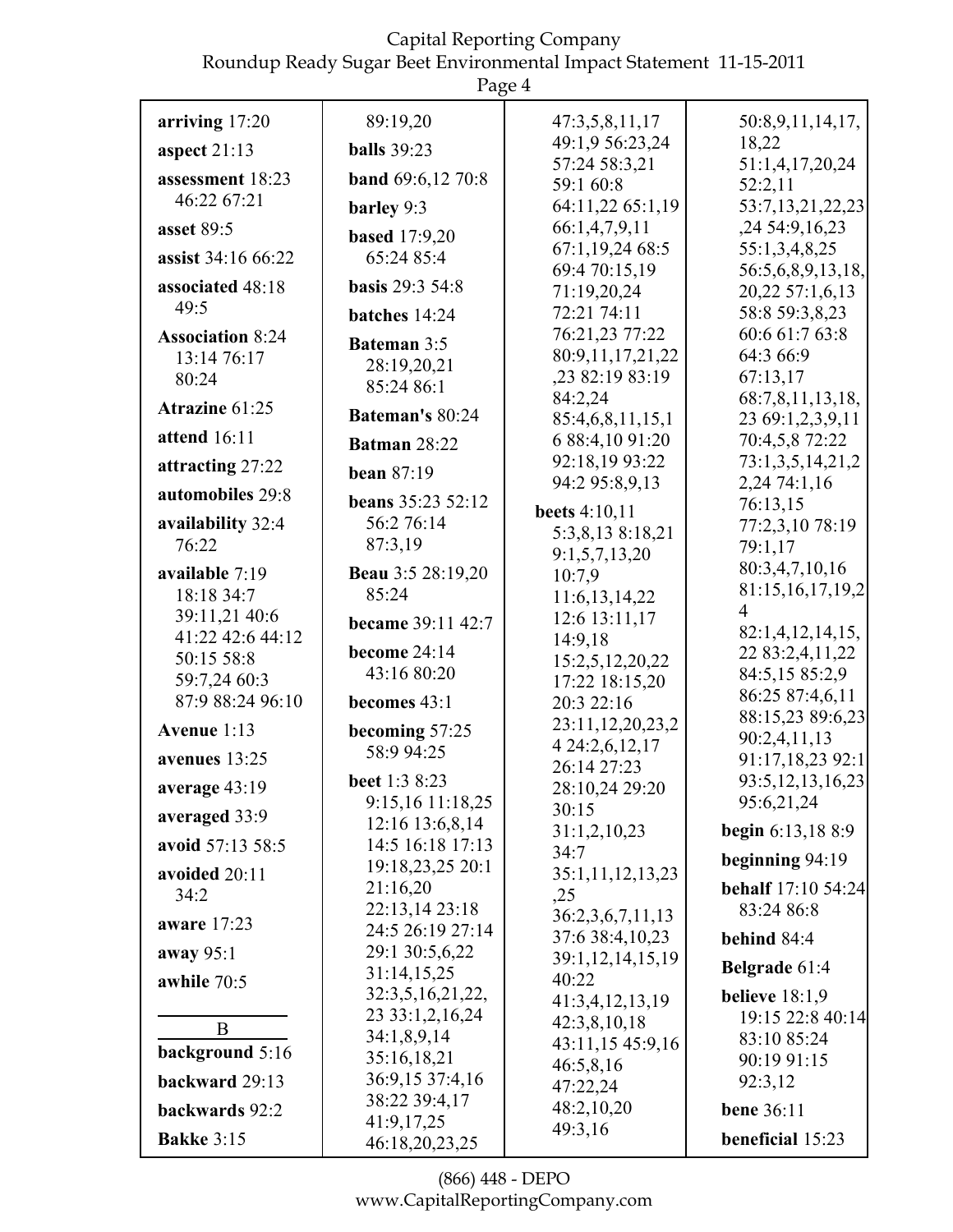Roundup Ready Sugar Beet Environmental Impact Statement 11-15-2011

| 36:11 39:19 53:4                            | 11:16 16:10                             | $\mathcal{C}$                 | <b>CERTIFICATE</b>                   |
|---------------------------------------------|-----------------------------------------|-------------------------------|--------------------------------------|
| <b>benefit 54:2,15</b><br>72:25             | 26:1,15,16 28:7<br>37:20                | call-in $29:9$                | 98:1<br>certify 98:3                 |
| benefited 40:16                             | 45:1,5,8,10<br>51:19 71:18              | canal 14:23                   | cetera 31:20                         |
| benefits 9:14                               | 78:11 82:17 91:9                        | candidate 37:18               | chairman 23:16                       |
| 10:13 13:7                                  | 93:17                                   | canopy 42:9                   | 28:25 41:7 64:19                     |
| 20:3,7 32:25<br>44:8 46:20 47:4             | bonus $82:5$                            | capacity 48:4                 | 67:11                                |
| 51:3 56:19 90:12                            | border 8:20                             | capita 31:7                   | challenge 9:16<br>32:20 42:2 56:21   |
| <b>Berg</b> 3:4 17:6,7                      | bottom $62:25$                          | Capital 1:15                  | 87:21                                |
| 23:4 64:14,15                               | bought 38:22                            | car 29:7,12                   | challenges 10:20                     |
| besides 44:4                                | box 5:8 7:8 97:11                       | carbon 44:4                   | 14:20 74:16 82:9                     |
| best 21:1 32:14                             | <b>branch</b> 4:13 $18:2$               | care 43:6 55:5                | challenging 37:11                    |
| 37:15 63:13 85:1                            | Braun $3:13$                            | 78:14 96:19 97:9              | 74:10                                |
| <b>better</b> 10:19 15:18<br>24:14,15,16,17 | 83:14,15                                | career 88:11                  | chance 7:3 44:23<br>57:20 59:3 82:20 |
| 25:14 42:12                                 | $bravo 28:21$                           | careful 19:11<br>20:20,22     | chances 58:17                        |
| 58:10 75:20                                 | <b>Breckenridge 68:6</b>                | case 45:2 50:3                | change $10:22$                       |
| 87:7,15 88:21<br>90:20 91:3                 | <b>bred</b> 94:20<br><b>breed 23:21</b> | 96:25                         | 13:19 30:6 78:9                      |
| beyond $21:22$                              |                                         | cases 43:8                    | 91:6                                 |
| 30:14                                       | bring $22:9$<br>broad $20:12$           | cash 31:17                    | changed $25:20$<br>29:14             |
| biggest 54:2 56:21                          | broadcast 69:6                          | cattle 23:20                  | changes 36:12                        |
| 63:2 83:6 93:7                              | 70:22                                   | cause 12:5 13:24              | 39:20 78:21 81:7                     |
| billion $55:10$                             | <b>Bronate 44:22</b>                    | 57:19,20 81:6<br>82:195:15    | chard 11:23 82:12                    |
| biotechnology<br>1:124:13                   | <b>brother</b> 50:9 72:20               | caused 19:3                   | 91:23                                |
| 94:16,24 95:10                              | 76:12 92:21                             | causing 65:19                 | cheaper 88:5                         |
| biotechnology's                             | brothers 29:7                           | Cavalier 55:19                | chemical 12:2<br>15:11 32:18         |
| 18:9                                        | brought 14:24<br>90:8                   | Cayko 3:3 8:12,17             | 44:11 53:6,7,10                      |
| <b>Bird 35:8</b>                            | <b>bulk 71:2</b>                        | 12:11                         | 54:17 61:24                          |
| <b>bit</b> 49:23                            | Bureau 39:9                             | $C-a-y-k-o$ 8:17              | 63:4,14 69:22,24<br>70:6,12 71:2,16  |
| board $8:25$<br>23:14,16 29:1               | burning $25:17$                         | <b>CAYKO 8:16</b>             | 74:25 75:6,13                        |
| 35:16,17,19,21                              | <b>burnt</b> 36:24                      | cease 95:8                    | 78:14,16 87:22                       |
| 39:5,6 41:5,8                               | business $17:2$                         | center 6:13 30:10             | 90:22 92:4 93:21<br>chemicals 10:17  |
| 76:18,19 80:24<br>88:24                     | 22:15 88:17                             | central 41:4                  | 12:3 14:12 15:15                     |
| <b>Boardroom</b> 1:14                       | businesses 17:2                         | <b>CEO</b> 30:21              | 16:6,9 24:18                         |
| <b>bolter</b> 45:6 64:2                     | 95:14                                   | certain 11:4 75:3             | 26:11 33:5 40:6<br>42:6,23 44:11,15  |
| 81:9 91:19                                  | busy $21:9$                             | 94:21 95:7                    | 51:7 55:5 61:21                      |
| bolters 10:25                               | buyers $49:10$                          | certainly 49:12<br>56:14 60:4 | 63:10                                |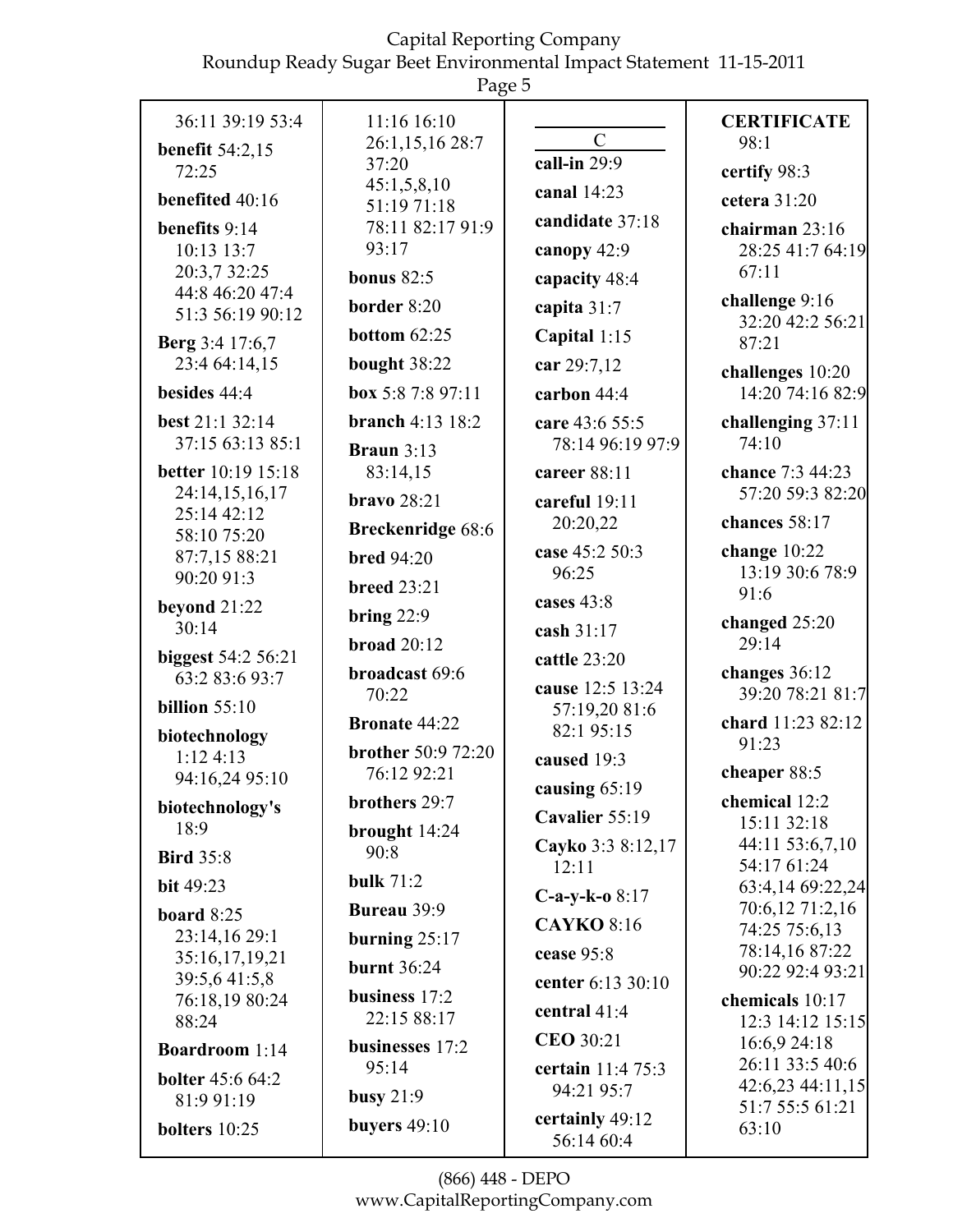| U<br>L<br>н<br>۰. |
|-------------------|
|-------------------|

| 69:13,16,18                       | 88:18                         | 50:10,12 56:1,11                  | conditions 19:2,6 |
|-----------------------------------|-------------------------------|-----------------------------------|-------------------|
| 70:1,25                           | combination 15:16             | 59:10 80:4,5,13                   | 25:15 75:9        |
| 71:6,15,17                        | 51:6 73:8 75:15               | 89:24 90:6                        | conducted 18:21   |
| 73:6,10 74:23<br>75:5,7,23,25     | combinations 15:3             | company's $18:14$                 | 64:25 65:16       |
|                                   |                               | compared 85:9                     | 66:12             |
| 77:25 81:23,25<br>88:8 90:21 91:1 | comes 8:11 29:25<br>71:1      | 90:14,25                          | confess 72:9      |
| 93:25 94:2,5                      | coming 4:5 27:13              | comparison 36:17                  | confidence 39:22  |
| chemistries 34:17                 | 97:13                         | 40:1                              | confident 96:14   |
| chief 4:13 17:8                   | comm 27:21                    | compatible 11:22<br>74:5          | confirm $59:5$    |
| 20:7 45:25                        | <b>comment</b> 5:9 7:8        |                                   | conjunction 71:11 |
| choice 32:18                      | 8:7,11 46:24                  | competition 10:20<br>58:23 65:10  | consequences 22:2 |
| choose 67:22                      | 96:8 97:11                    |                                   | 67:12,19          |
| 84:25                             | comments 3:2                  | competitive 27:22                 | conservation      |
| cite 93:21                        | 4:9,16                        | 87:16                             | 36:25 40:10       |
| civil 6:6                         | 5:4,6,11,206:6                | competitiveness                   |                   |
|                                   | 7:78:4,5,941:23               | 87:18 93:1 95:4                   | consider 60:7     |
| claim 48:8                        | 46:21 52:16<br>83:24 92:9     | completed 46:9                    | considerable 11:7 |
| claims 48:9                       | 97:4,6,8,9,14                 | 74:12 88:18                       | considerably      |
| clarifying 7:25                   | commercial 61:15              | completely 18:1                   | 59:11             |
| classes 16:11                     | 67:13                         | 89:14                             | considered 5:11   |
| 61:14,18                          |                               | complex 47:12                     | 65:7 66:13,16,17  |
| clean 29:22 70:16                 | Commissioner<br>83:25 84:13   | 69:16 87:22                       | consistent 18:22  |
| 73:4                              |                               | 88:17                             | 30:7 37:9         |
| cleaner 42:12 53:9                | committee 8:16<br>23:16 35:17 | complexity 49:4                   | consistently 79:6 |
| clear $22:8$                      | 37:13,16                      | compliance 9:8                    | consisting 73:24  |
| climate 21:14                     | committees 39:6               | 10:21 18:22 21:4<br>24:7 25:22,23 | constitute 1:9    |
| close 12:6 95:15,25               | commodity 27:22               | 26:9 36:8 39:16                   | constitutes 98:4  |
| closely 76:3                      | 39:8                          | 41:19 56:9 68:18                  | consumers 66:6    |
|                                   | common 57:15                  | 71:10 78:9 80:12                  | 79:7 96:4,15      |
| closes 16:25                      | 62:2                          | 81:5 90:5 91:5                    | consumption 31:7  |
| closing 73:11 96:7                | communications                | con 42:20                         | 44:6 52:23        |
| co 36:23                          | 4:12                          | concentrate 27:6                  | contact 48:23     |
| cocktail 81:23                    | compac $75:17$                | concentrated                      | contain 98:6      |
| coded 28:5 37:17                  | compaction 75:18              | 17:12                             | contamination     |
| cold 4:5 21:19                    | companies 79:2                | concern 51:16                     | 93:15             |
| 26:21 33:12                       | 96:11                         | 93:7,15                           | contend 66:20     |
| collaborative                     | company $1:15$                | concerned 51:23                   | context 93:2      |
| 17:19                             | 12:19 13:1 17:9               | concludes 8:8                     | continually 78:20 |
| colleges 30:11                    | 22:17,24<br>23:15,24 24:8     | concur 65:3                       | continue 18:5     |
| column 85:22                      | 27:3 28:24                    | condemn 18:6                      | 28:15 41:10       |
| com 26:9 69:16                    |                               |                                   | 81:11 83:6 84:17  |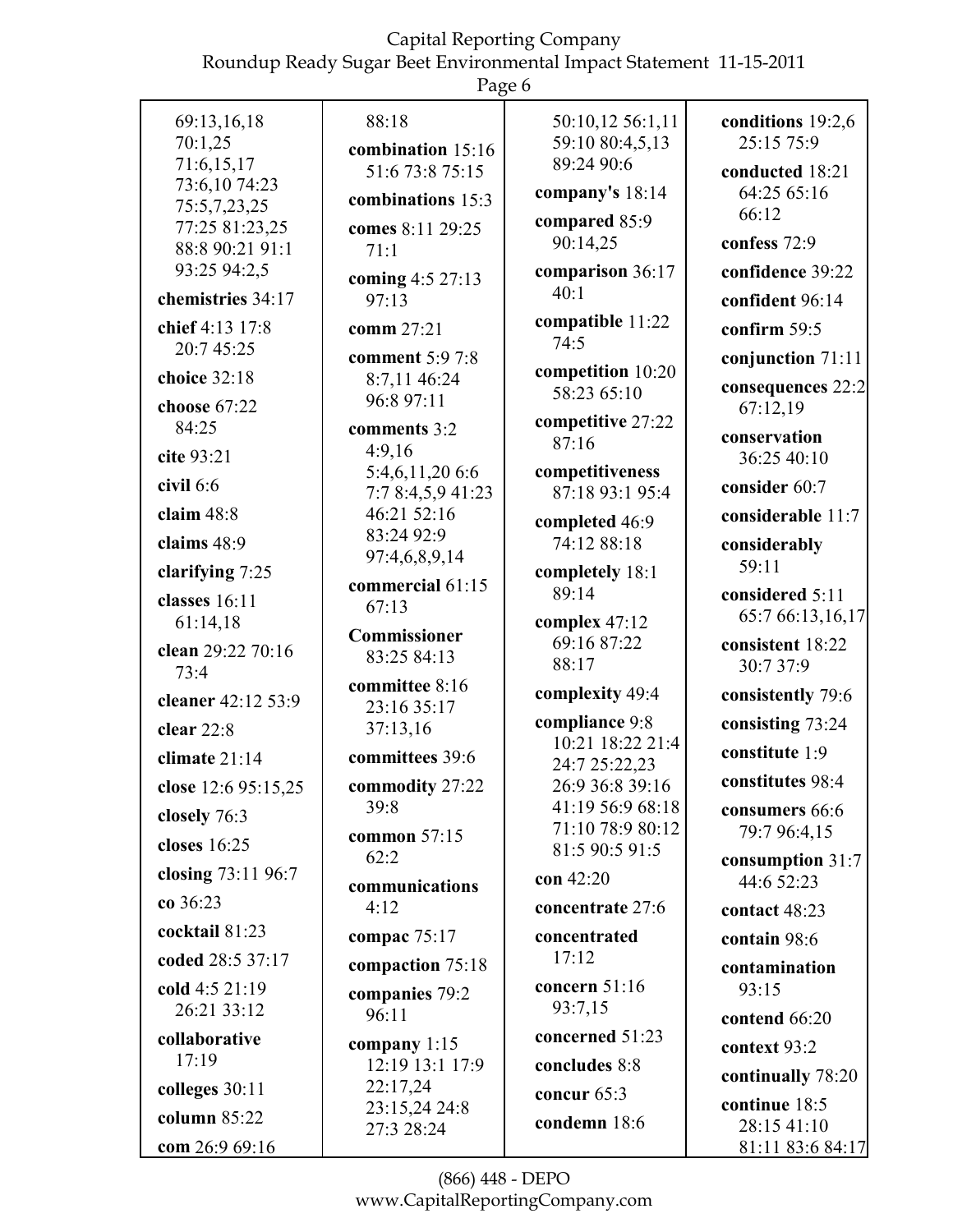Roundup Ready Sugar Beet Environmental Impact Statement 11-15-2011

| Page 7                             |                                  |                                    |                                  |  |
|------------------------------------|----------------------------------|------------------------------------|----------------------------------|--|
| 96:15                              | controlled 43:5                  | 34:11                              | created 57:23                    |  |
| continued 77:22                    | controlling 70:7                 | co-op's 22:14 32:1                 | creating 57:18                   |  |
| continues 17:25                    | control's $32:14$                | copies 7:3,10,13                   | 58:17                            |  |
| 26:5 48:21                         | convenience 54:2                 | co-products 46:12                  | criteria 37:24                   |  |
| 83:7,9                             |                                  |                                    | critical 19:22                   |  |
| continuing 16:11                   | conventional 15:7<br>16:1,4 19:9 | copy $7:14$                        | 21:25 33:17 75:7                 |  |
| continuous 13:2                    | 24:21 25:5,11                    | corn 35:23 38:23<br>44:15,17 52:11 | crop 10:24 11:9                  |  |
| contract                           | 27:13                            | 54:14 68:11                        | 13:6, 18, 19                     |  |
| 13:10,12,15                        | 32:7,9,13,19                     | 76:14 87:3 90:2                    | 14:5,23                          |  |
| contracted                         | 33:15,16,18                      | corner 6:15 55:20                  | 15:8, 12, 14, 25                 |  |
| 14:2,5,12                          | 36:15,18 40:1                    |                                    | 19:25 21:20                      |  |
| 46:6,15                            | 42:1,20 43:9<br>44:11 49:5 51:4  | correct 6:18 86:1<br>92:13 98:5    | 24:3,5 26:7 30:5<br>32:15        |  |
| contribute 30:9                    | 54:4,9 55:2                      |                                    | 33:8,11,20,21                    |  |
|                                    | 56:23 63:23                      | cost 15:13 57:7                    | 34:15 36:22                      |  |
| contributed 10:19<br>19:12         | 66:21 67:8,10                    | 58:25 65:22                        | 37:7,11 40:7                     |  |
|                                    | 69:2 70:4,14,18                  | 95:22 96:3                         | 41:25 43:14                      |  |
| contributor 31:16                  | 71:24                            | costly 10:7 56:24                  | 45:3,12                          |  |
| control 9:15,19                    | 74:16,19,22                      | 65:11 69:25                        | 46:10,13,16                      |  |
| 10:10 13:22                        | 75:4,7,22 81:17                  | costs 12:1,2 16:20                 | 47:14,19 48:8                    |  |
| 14:19                              | 85:9 89:12                       | 24:20,23,25                        | 50:19 53:8                       |  |
| 15:3,8,16,24                       | 90:14,20 91:1<br>93:11,23 95:20  | 26:24 34:10                        | 56:22,24 57:20                   |  |
| 19:8,22 20:2,12                    |                                  | 47:10 49:4 92:4                    | 58:4,22 60:1<br>68:16 69:4       |  |
| 21:2 24:16,20<br>26:12 27:5        | convey 48:21                     | $c$ -o-t-t 52:6                    | 71:14,24                         |  |
| 29:19,20,24                        | cool 74:11                       | counties 31:10                     | 77:15,20,22,24                   |  |
| 30:1,14                            | co-op $41:5,20$                  | 35:10                              | 79:5,7 80:11                     |  |
| 32:8,20,23 34:16                   | 42:14 46:6 55:25                 | country 13:4 60:9                  | 81:8 87:20                       |  |
| 36:13,20,23                        | 56:19 58:7 68:14                 | county 8:19 23:13                  | 88:3,10 91:9                     |  |
| 37:11 39:22 40:4                   | 92:19                            | 31:20 39:7 41:3                    | 94:17                            |  |
| $42:1,8,11$ $45:1$                 | coopera 28:4                     | 52:9 73:20 83:19                   | cropping 35:22                   |  |
| 47:7,12 51:6,9<br>56:21 57:4 58:21 | cooperative 13:9                 | couple 7:3 52:16                   | crops 16:9,22                    |  |
| 59:14,25 65:9,15                   | 20:17 22:11 28:4                 | 61:19 83:24                        | 21:11 27:18,21                   |  |
| 66:8,15,23 67:6                    | 30:22 32:5 33:24                 | 85:21                              | 34:6 35:22 37:16                 |  |
| 69:3,5                             | 34:3,8 35:16                     | course $61:18$                     | 42:13 44:16                      |  |
| 70:9,14,18,21,24                   | 36:9 39:5,17                     | court 6:14 7:5                     | 48:20                            |  |
| 71:17,23                           | 46:1,3 47:3,23                   | 86:14,17,19,22                     | 54:8, 12, 14, 18<br>55:5,9 59:19 |  |
| 73:1,7,8 75:20                     | 48:3,13,17<br>49:2,7,9,10,12     |                                    | 65:24 70:1                       |  |
| 76:25 77:14,17                     | 68:9,19 79:7                     | cousins 76:12                      | 78:3,13 79:18                    |  |
| 79:17 81:20                        | 87:1                             | cover 13:15                        | 87:2,6,18 88:14                  |  |
| 82:5,8<br>84:8,12,25               | cooperatively                    | covers $12:23$                     | 90:1 94:3,9                      |  |
| 85:3,8 87:20,21                    | 18:12                            | cow $62:5$                         | crop-size 27:7                   |  |
| 90:14,15,18                        |                                  | Craig 3:9 55:14,15                 | cross $65:25$                    |  |
| 94:5,8                             | cooperatives 46:25<br>47:5 66:3  |                                    |                                  |  |
| controllable 45:8                  | cooperative's                    | $C$ -r-a-i-g 55:15                 | cross-<br>contamination          |  |
|                                    |                                  |                                    |                                  |  |

(866) 448 - DEPO www.CapitalReportingCompany.com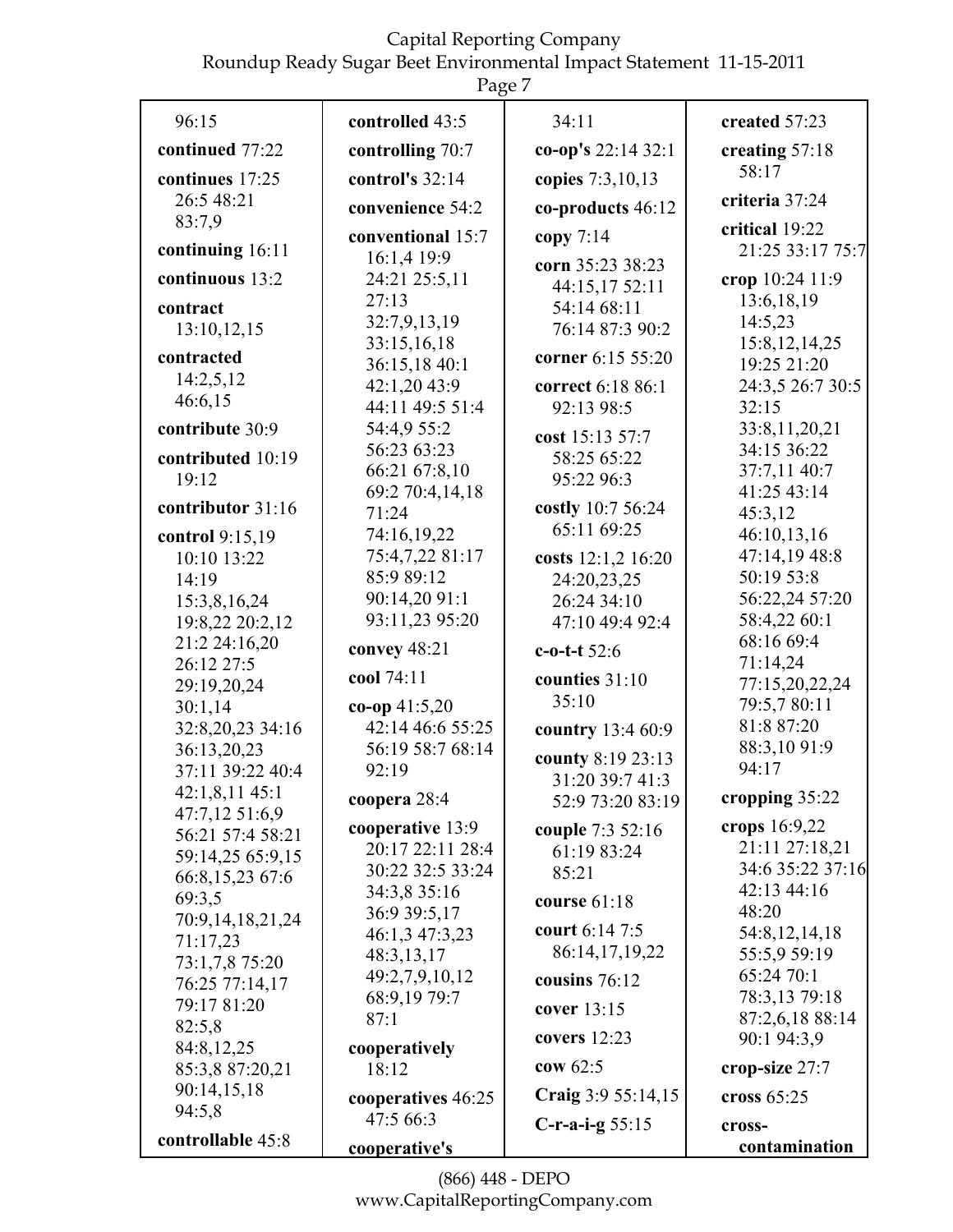Roundup Ready Sugar Beet Environmental Impact Statement 11-15-2011

|                                      | Ō                                   |                                  |                                     |
|--------------------------------------|-------------------------------------|----------------------------------|-------------------------------------|
| 82:10,13                             | $C$ -u-r-t-i-s $23:8$               | debate 8:1                       | 34:13 35:1 38:9                     |
| cross-pollination                    | curve 39:23                         | December 5:9                     | 40:21 41:21                         |
| 11:13 26:13                          | custom 23:22,24                     | decide 13:19 66:19               | 45:15 46:18,23<br>49:16 50:25 52:1  |
| 45:11,12 51:18<br>91:16,24           | customers 93:8                      | decided 60:24                    | 53:12,22 54:22                      |
| crown 66:24,25                       | cut 5:20 24:23                      | decisions 17:20                  | 56:13 64:10<br>67:23 68:23          |
| Crystal 12:19 13:1                   | 27:1 57:13                          | decline 16:19 49:3               | 71:10 73:14 74:9                    |
| 17:8,11 18:13,21                     | 74:21,24                            | Declines 13:22                   | 78:25 79:16                         |
| 19:3,10,19                           | D                                   | decreasing 84:8                  | 81:5,14 83:1,3<br>84:14 85:15       |
| 20:16,24 22:5,10<br>23:15,17,23 24:8 | dad 72:20                           | dedicate 29:4                    | 87:11 89:9,15                       |
| 28:1,24 50:10,12                     | dad's 80:4                          | dedicated 57:5                   | 90:10                               |
| 53:21 56:1,10<br>59:10 72:22         | <b>Dakota</b> 1:6,14 4:6            | 87:2                             | described 38:10                     |
| 73:21 76:4,15                        | 8:19,20 12:24                       | defend 95:11                     | desirable 77:14                     |
| 80:3,5,13 86:25                      | 17:3 21:19 28:23<br>29:1 35:20 46:2 | definitely 53:11                 | desire $89:13$                      |
| 89:24 90:5                           | 52:7,9 53:20                        | delayed 49:23                    | destroyed 11:17                     |
| Crystal's 17:15<br>22:21             | 55:19 64:23<br>65:25 66:12 68:9     | 74:11                            | 26:21 82:17<br>91:20                |
| cultivate 43:21                      | 83:18 85:4,5                        | delays 21:20 65:10               | destroying 26:1                     |
| 70:11 75:14                          | Dakota's 84:3                       | deliver 15:21 46:7               |                                     |
| cultivates 35:9                      | damage 57:13,20                     | delivers 20:25                   | detect 62:17,19<br>detectable 93:10 |
| cultivation 24:22                    | 58:21 75:11                         | demand 79:19                     | determination                       |
| 36:22 52:21 71:5                     | 88:10 94:23                         | demonstrated<br>17:19            | 5:12                                |
| 75:16                                | damaged 70:4                        | Department 1:11                  | determine 29:8,16                   |
| cultivations 77:5                    | <b>Dane 3:13</b><br>83:14,15        | 49:13 78:17                      | detrimental 94:3                    |
| cultivator 70:9                      | D-a-n-e $83:15$                     | 83:18                            | <b>Detroit 61:16</b>                |
| cultivators 40:7<br>43:25 69:7       | Daniel 3:9                          | depend 92:22                     | devastating 11:25                   |
| cultural 36:12                       | 53:16,17                            | dependable 75:19                 | 17:1                                |
| 39:20                                | D-a-n-i-e- $153:17$                 | dependent 10:12                  | develop 18:5                        |
| current 18:7 56:9                    | data 18:17 29:22                    | deployed 20:14                   | developing 44:23                    |
| 96:2                                 | 30:3,4,7 65:2                       | depressed 33:11                  | di $59:18$                          |
| currently $8:249:7$                  | date 21:21 67:14                    | deputy 4:25                      | <b>Dick 4:12</b>                    |
| 23:15 24:6 36:7<br>38:23 39:15       | <b>David</b> 3:4,7 17:6,7           | dereg 22:24 23:10                | diesel 36:24 40:9                   |
| 41:10 50:8,13                        | 45:22,24 64:14<br>72:5              | 64:10                            | 51:13                               |
| 55:22 56:8 63:20                     | day 57:11 61:18                     | deregulate 14:17                 | dietetic 94:21                      |
| 68:17 73:23<br>80:15,21 90:4         | days 10:8 21:16,18                  | deregulation 9:12<br>10:21 14:17 | diets $31:6$                        |
| 91:5 92:21                           | 67:9                                | 17:21 19:18                      | difference 43:13<br>93:11           |
| <b>Curt 23:5</b>                     | deal 42:5                           | 20:23 22:25                      | different $9:21,25$                 |
| <b>Curtis</b> 3:4 23:7               | dealt 93:18                         | 23:10 24:11<br>25:19 30:12       | 11:11 29:10                         |
|                                      |                                     |                                  |                                     |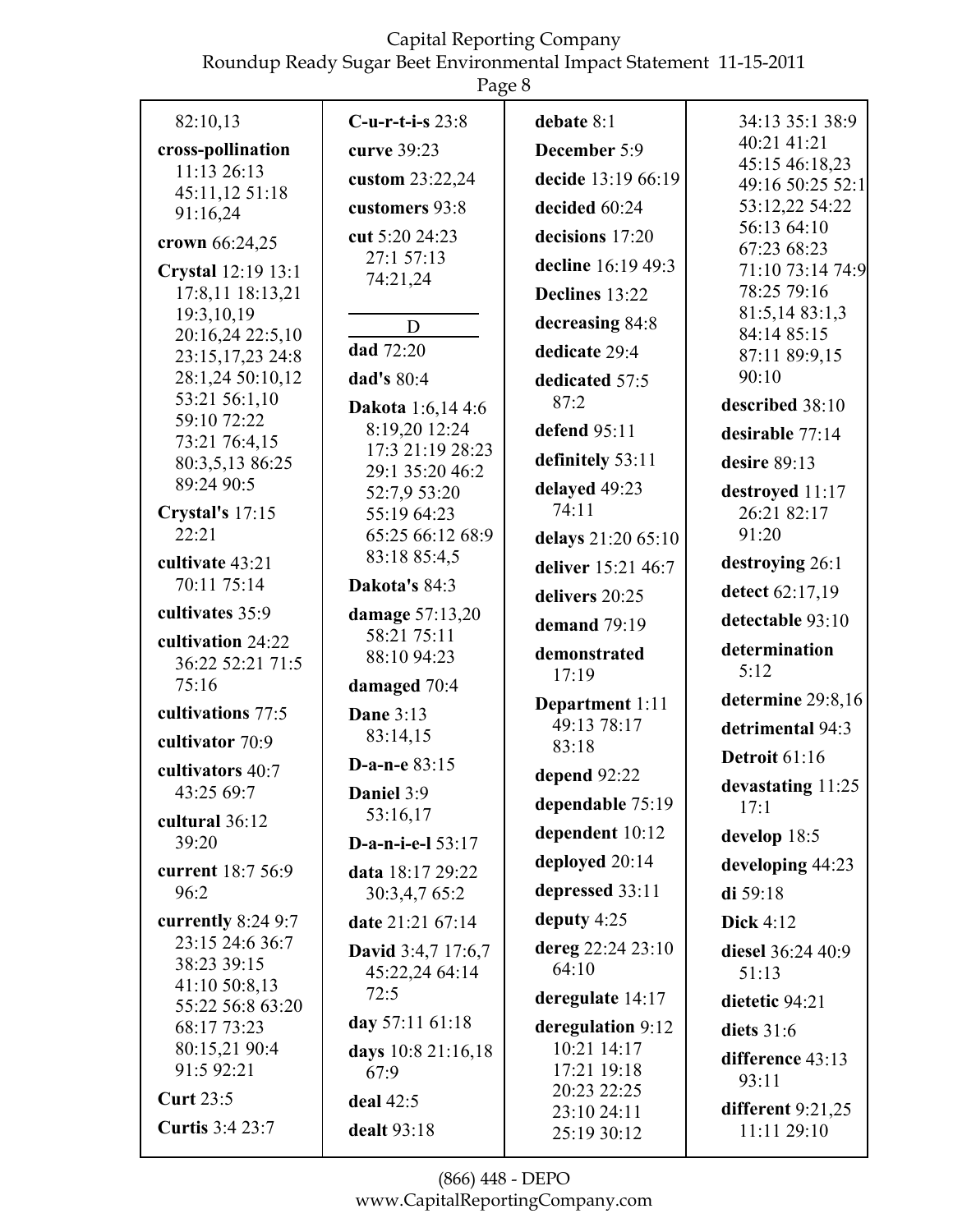Roundup Ready Sugar Beet Environmental Impact Statement 11-15-2011

|                        | 4.464                               |                                      |                                     |
|------------------------|-------------------------------------|--------------------------------------|-------------------------------------|
| 42:23 44:15 51:7       | diversity 39:3                      | during 8:4,6 12:18                   | educational 64:25                   |
| 57:17 61:23            | division 23:18                      | 18:21 19:6,20                        | effect 10:7 22:19                   |
| 69:13,16 74:23         | doctor $72:16$                      | 20:23 21:9 22:1                      | effective 10:10                     |
| 77:25 94:15            | documented 20:4                     | 26:1 31:13 33:13<br>47:14 57:4 69:13 | 57:2 66:21 81:20                    |
| difficult 19:7 77:7    | 46:21                               | 78:11                                | 82:5 85:3 88:5                      |
| 82:9                   | dollars 29:4                        | durum 9:3                            | 89:13 90:18                         |
| difficulties 77:15     |                                     |                                      | 94:1,8                              |
| difficulty 77:8        | done 6:24 14:14<br>22:22 24:9 41:24 | Dvorak 3:11<br>72:12,17              | effectively 15:11                   |
| diligent 85:18         | 54:20,23 73:11                      | D-v-o-r-a-k $72:18$                  | effectiveness 13:23                 |
| diligently 37:16       | 78:23 79:22                         |                                      | 32:13 57:3,12                       |
| diminish $49:11$       | doors $17:1$                        | <b>DVORAK</b><br>72:12,15,17         | efficiency 18:5                     |
| direct 21:1 38:8       | dot 5:7 97:7                        |                                      | 21:12 95:12                         |
| director 8:24 38:8     | doubt $87:5$                        | ${\bf E}$                            | efficient 17:13<br>27:19 58:10      |
| 40:20                  | Doug 41:1 45:18                     | earlier 18:11,24                     |                                     |
| directors 23:14        | 83:25 86:3                          | 40:13                                | efficiently 16:5<br>59:14           |
| 41:6,8                 | D-o-u-g $83:25$                     | early 54:13 65:12                    | effort 18:25 19:11                  |
| disaster 33:14,23      | <b>Douglas</b> 3:7 40:25            | 74:19                                | 38:5 40:18 56:14                    |
| 34:3 37:7              | Draft 1:4 4:9 5:16                  | early-season 19:2                    | Eidem $3:13$                        |
| discontinue 95:13      | 7:11,14,17,19                       | ease 27:16                           | 79:10,12,24                         |
| discover 30:14         | 8:2 9:11 14:15                      | easier 27:21                         | 80:14                               |
| discuss $8:1$          | 19:13 20:4 24:10                    | easiest 88:15                        | E-i-d-e-m 79:12                     |
| dise 34:16             | 34:23,25 38:6,11<br>40:19,22 41:22  | easily 74:21                         | <b>EIDEM 79:11</b>                  |
| disease 16:9 27:7      | 49:14 56:15                         | east 84:5                            | eight 63:8 80:2                     |
| 28:7 34:16,17          | 67:15 68:21                         | eastern 52:9                         | EIS 5:16 7:17,19                    |
| 37:19 67:3 74:4        | 73:12 78:23                         | echo 28:21                           | 8:2 19:15 20:4                      |
| 89:13 94:20            | 79:22 85:16,19                      |                                      | 34:25 38:11                         |
| 95:7,11                | 90:8                                | economic 19:24<br>20:2 22:6,16       | 40:19,22 41:22                      |
| diseases 29:25<br>67:3 | drafting $87:12$                    | 33:23 34:3 35:14                     | 79:22                               |
|                        | dramatic 17:25                      | 39:3 58:4,7 95:5                     | either 8:6                          |
| disk $7:16$            | dreaded 25:7                        | economical 13:25                     | elected 35:21                       |
| disks 7:17,18          | driver $22:17$                      | economics 13:19                      | element 21:7                        |
| display $7:13$         | drop $92:6$                         | economies 31:16                      | elements 93:3                       |
| disrupted 33:19        | dropped $14:3$                      | 33:25                                | eliminate                           |
| district 61:12         | $\bf{dry}$ 56:2                     | economy 13:3                         | 29:10,15,21                         |
| 89:23                  | due 27:2 39:12                      | edible 52:12 56:2                    | 63:7,13                             |
| disturbance 84:10      | 43:11 47:7,19                       | 76:14 87:2,19                        | eliminated 36:22<br>43:22 58:17     |
| ditches $61:11$        | 50:23 69:3 71:22                    | educated 78:20                       |                                     |
| diversified 57:8       | 74:2,3 75:5,11<br>92:4              | education 16:11                      | eliminating 29:25<br>58:23,24 91:24 |
| diversify 59:18        | dump $71:1$                         | 28:25 35:19                          | else 52:18 96:19,22                 |
|                        |                                     | 80:24 94:14                          |                                     |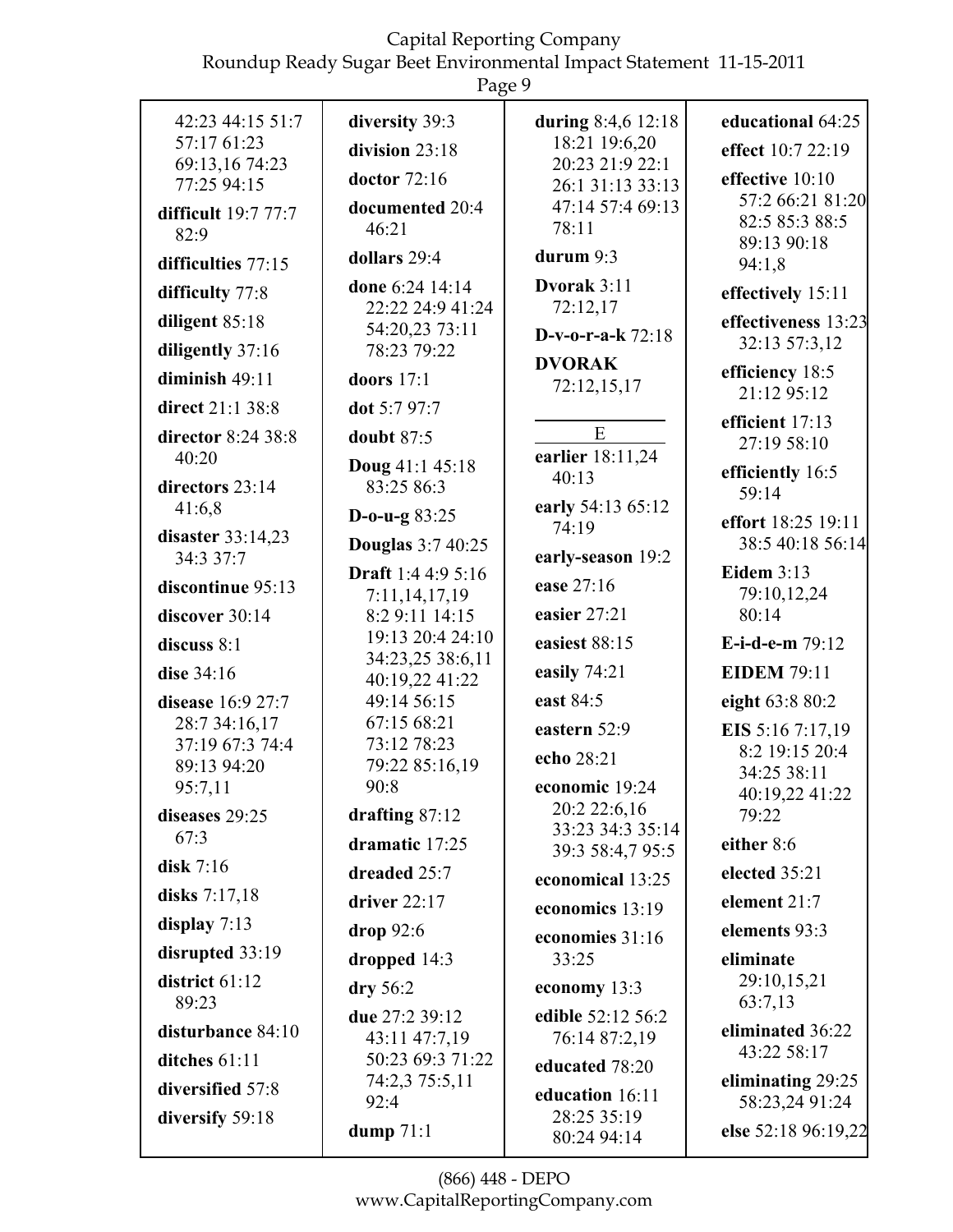| embrace 68:12                     | entirely 32:6                      | escape $82:19$                      | exceptions 82:16                     |
|-----------------------------------|------------------------------------|-------------------------------------|--------------------------------------|
| emissions 10:15                   | entries 37:17                      | escapes 10:5 57:24                  | excess 31:3 42:14                    |
| 16:2 25:18 33:4                   | envelope 57:10                     | especially 44:10                    | excessive 47:15                      |
| 82:7                              | environ $43:16$                    | 65:11                               | excitement 79:13                     |
| emitted 51:14                     | environment 44:4                   | essential 31:6 71:9                 | exclusively 87:5                     |
| employed 12:18                    | 51:15 53:4,10                      | establishment                       | 88:25                                |
| employee 60:1                     | 58:14 59:6 71:22<br>88:1 90:20     | 14:19 28:8 37:21                    | excuse 25:23 47:4                    |
| employees 13:7<br>24:19 25:4 26:8 | environmental 1:4                  | estimate 18:18                      | executive 5:15                       |
| 31:13 58:11                       | 4:9,22 5:3                         | estimated 27:12                     | 17:8 45:25                           |
| 78:13,16                          | 7:11,159:11                        | 47:18 48:11                         | exhaust 51:14                        |
| employs 31:12                     | 10:13 14:15                        | et 31:20                            | exhaustive 19:15                     |
| enable 30:13                      | 18:23 19:13<br>24:10 34:23 38:6    | Etten 3:7 40:25<br>41:1 45:18 86:3  | expense 58:5                         |
| enabled 77:16                     | 44:7 46:22 49:14                   | E-t-t-e-n $41:2$                    | expensive 25:17                      |
| enables 29:20 79:5                | 54:24 56:16 60:1                   |                                     | 36:21 57:25 77:7                     |
| encounter 42:2                    | 67:16,18 68:21<br>73:12 78:24 84:9 | <b>ETTEN 41:1</b><br>45:21 86:4     | 88:4                                 |
| endeavor 69:25                    | 85:16,19 87:13                     | <b>Europe 66:10</b>                 | experience 19:19<br>49:2 82:21       |
| endless 94:18                     | 90:8                               | ev 91:18                            | experienced 33:12                    |
| endorse 19:17                     | environmentalists                  | evaluate 60:8                       | 42:14 43:1 47:9                      |
| endorsement                       | 44:9                               | evaluated 37:18                     | 75:21                                |
| 61:17                             | environmentally                    |                                     | exploring 30:2                       |
| endorsements                      | 15:23 43:17 60:2                   | evening 35:5 61:1<br>84:22,24 86:12 | exposed 16:6 37:2                    |
| 61:13                             | enzymes 94:21                      | event 91:19 93:18                   | exposure 10:17                       |
| endorses 22:24                    | <b>EPA 76:2</b>                    | events 42:25 58:15                  | 14:11 24:18                          |
| energy 94:14                      | equal 6:7                          | 79:6                                | 25:16 32:17 33:5<br>57:20 58:17 59:3 |
| enforce 6:8                       | equals $10:16$                     | everyone $6:5,7$                    | 71:6 73:10                           |
| engaged 55:23                     | equipment 44:6                     | 79:20 97:13                         | extend 78:22                         |
| engineered 93:13                  | 70:18<br>E-r-d 73:18               | everything 52:18                    | extended 11:21                       |
| engineering 67:2                  | Erdman $3:12$                      | evidence 67:11                      | extension 64:22                      |
| ensure 26:19 28:6                 | 73:17,18                           | ex 11:21 63:19                      | extensively 14:5                     |
| 37:14 54:20 76:4                  | Eric 3:12 72:20                    | exactly 15:5                        | extra 29:15,16                       |
| ensured 28:13                     | 73:17,18                           | example 10:24                       | 92:3                                 |
| ensuring 27:18                    | E-r-i-c 73:18                      | 71:13                               | extracted 15:20                      |
| enter $5:6$                       | Erik 3:15 89:19,20                 | examples 34:19                      | extreme 43:7                         |
| entered 37:17                     | E-r-i-k 89:20                      | exceeded 46:10                      | extremely 19:4,7                     |
| entering 5:8                      | erosion 16:13                      | excellent 59:13,15                  | 21:9 22:2 26:21                      |
| entire 42:3 80:19                 | 52:22                              | 65:15 73:1 77:17<br>79:17           | 74:14 89:8                           |
| 83:9                              | errors $75:1$                      | exceptional 37:5                    | F                                    |
|                                   |                                    |                                     |                                      |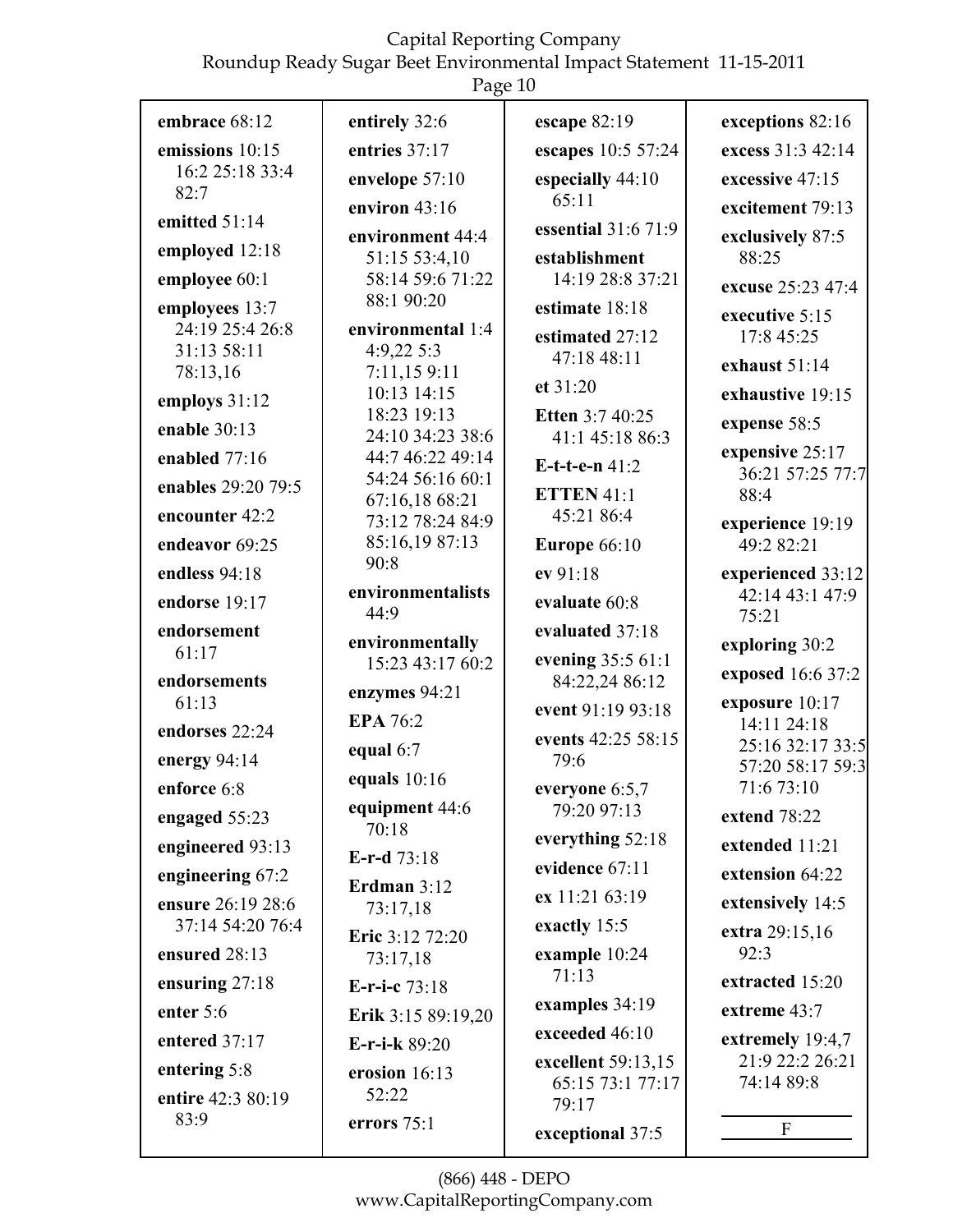|                                     | $145c$ $11$                      |                                      |                                      |
|-------------------------------------|----------------------------------|--------------------------------------|--------------------------------------|
| face 79:14 82:9                     | 80:6,17                          | 59:17 73:9 81:25                     | 82:17 91:18,19                       |
| fact 5:16 13:10                     | 83:5,7,19,20                     | 82:6 84:9 94:7                       | fiscal 46:9                          |
| factories 27:9                      | 86:9 89:22 91:6<br>92:21         | field 16:1 19:6                      | <b>Fisher 86:8,24</b>                |
| 95:12,24                            |                                  | 20:1,7 21:16                         | fit $85:1$                           |
| <b>Factors</b> 37:18                | farmed 38:20 61:6<br>86:24 88:22 | 26:19 32:10 33:3<br>36:24 40:9 42:3  | fits $22:6$                          |
| factory $12:5,7$                    | farmer 8:18 23:9                 | 43:6,18 58:24                        |                                      |
| 13:5, 17, 22 15:17                  | 28:23 50:7 52:7                  | 65:21                                | five $5:19,216:9$<br>10:1 25:6 36:14 |
| 31:3,12                             | 68:5 72:19 74:11                 | 70:2,15,19,23                        | 42:23 51:5 61:23                     |
| factory's 13:2                      | 92:18,20                         | 71:23 73:4,9                         | 69:13 77:5 81:22                     |
| fairly $52:20$                      | farmer/                          | 74:19 75:17<br>77:12 78:11           | 88:7 90:25                           |
| faith 39:13 40:13                   | shareholders                     | 79:15 81:9 82:6                      | five-minute 6:9                      |
| fall $44:2$                         | 48:12,25                         | 85:9 95:17                           | 7:1                                  |
|                                     | farmers $18:4,10$                | fields 9:19 10:4,14                  | five-spray $25:9,10$                 |
| families 17:2<br>44:15 61:24        | 20:20 29:4 30:8                  | 14:25 33:20                          | fixed-cost $22:15$                   |
| 92:22                               | 40:17 41:5,20<br>46:1,21 47:8    | 40:11 42:3,17,21                     | flexibility $21:8,10$                |
| family 8:18                         | 48:13 49:12                      | 43:10,12 47:19                       | 77:18                                |
| 35:7,12 37:3                        | 51:23 63:11                      | 53:8 54:16 57:24<br>59:2 70:16 71:19 | flexible 10:11                       |
| 38:25 40:12,15                      | 65:11 68:9,19                    | 74:7 77:11 78:1                      | 90:16                                |
| 50:11 52:10 68:6                    | 84:16 88:19                      | 83:23                                | flower $11:14,15$                    |
| 80:19 82:24                         | 93:14 95:24<br>96:9,13           | fieldworkers 16:5                    | 26:16 82:15                          |
| 83:5,9 89:4 93:3<br>95:13 96:14     |                                  | fight $14:21$                        | 91:18                                |
|                                     | farming $9:16$<br>10:19,24 20:17 | <b>Filipski</b> 1:14 6:15            | focus $54:7$                         |
| family's 73:22                      | 25:20 26:5,8                     | 98:2,13                              | food 18:4 31:6                       |
| Fargo 1:6,14 4:5<br>30:10           | 32:21 71:10,11                   | fill $71:3$                          | 40:17 93:8                           |
|                                     | 73:22 80:2 88:11                 | final 15:9 18:17                     | 95:2,11                              |
| farm $9:110:22$<br>14:1 23:19,22,24 | farms 21:11 46:5                 |                                      | <b>force</b> 34:6                    |
| 24:13 25:4 26:23                    | 47:10 58:4,6                     | finally $62:9$                       | forced 75:9 93:23                    |
| 35:7,8,9,13 36:1                    | 95:13                            | financial $43:13$                    | 96:1                                 |
| 38:18,24 39:1,8                     | farther 94:7                     | 59:24                                | forces 95:7                          |
| 41:11 42:13                         | father 55:22 76:12               | finding $58:5$                       | forcing 87:25                        |
| 44:14 45:2 47:1<br>51:10 52:8,10,13 | 79:25 86:10,23                   | fine $5:227:6$                       | foregoing 98:3                       |
| 53:11,20                            | 88:22 92:21                      | <b>finished</b> 6:10 7:22            | foremost $80:17$                     |
| 55:1,19,21,22,25                    | favor $23:9$                     | first $8:11$ 11:14,15                | forgot 5:25 60:22                    |
| 56:4,19                             | favorite 96:5                    | 12:18 31:23                          | Forks 28:23 52:8                     |
| 57:4,8,15<br>58:9,20                | feed 55:11                       | 38:22 50:15<br>53:19,25 54:3         |                                      |
| 59:2,9,19,20                        | feel 5:17 50:23                  | 56:7 63:8 66:9                       | form $42:860:2$                      |
| 60:4 69:1 71:21                     | 51:16,22 86:13                   | 79:20 80:17                          | <b>formed</b> 30:24                  |
| 72:19,25                            | 89:5 92:24 96:4                  | 82:11 93:6,19                        | forth 56:15 76:1                     |
| 73:20,23                            | fertilizer 95:23                 | firsthand 19:21                      | 90:8                                 |
| 75:19,25 76:11<br>78:9 79:24,25     | fewer 10:14 15:25                | first-year $11:16$                   | Forum 1:3                            |
|                                     | 33:2 40:11 58:17                 |                                      | forward 29:13                        |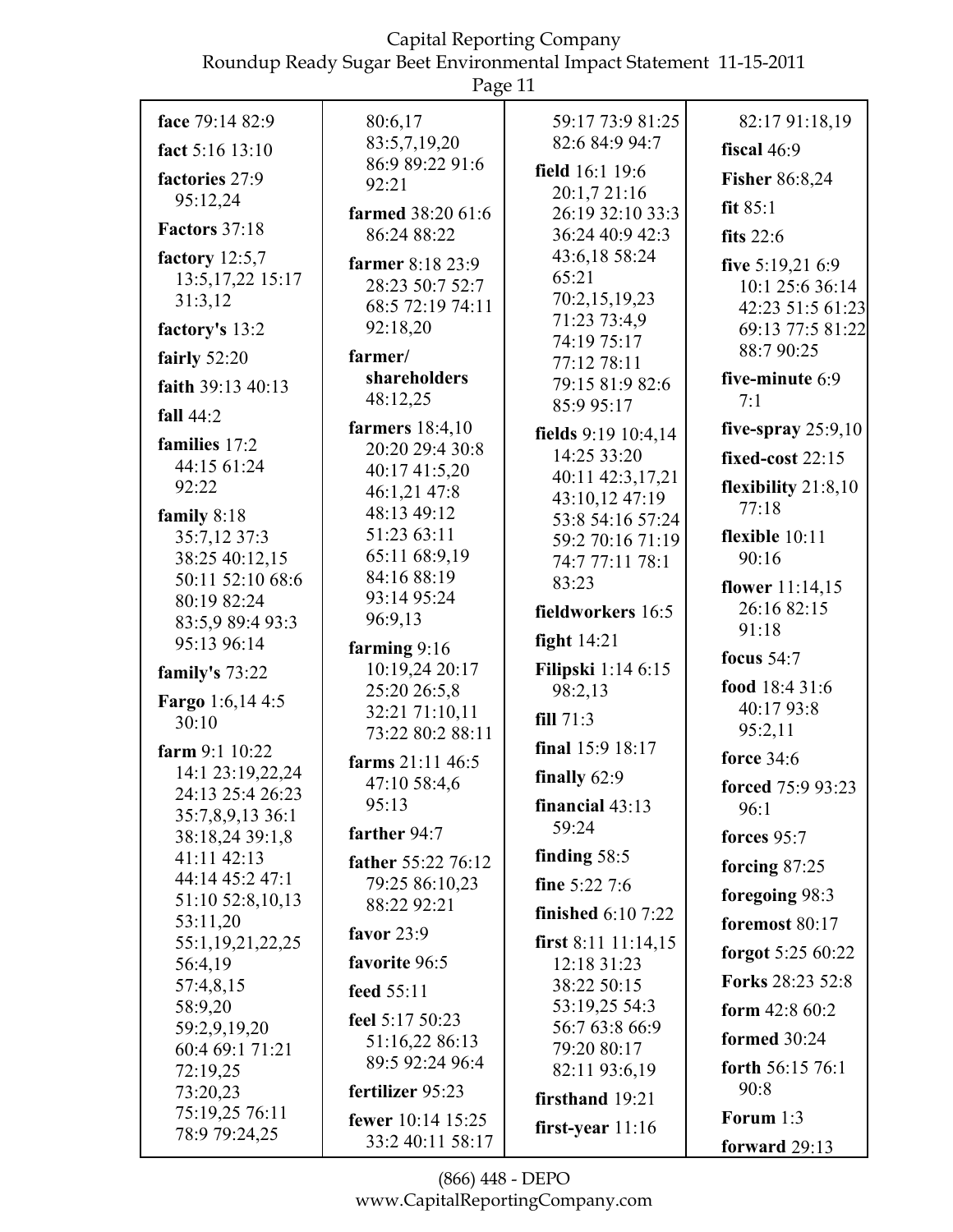| 41:24 60:4 81:12                    | fully-approved                      | 68:1                              | greatly 70:21 91:6             |
|-------------------------------------|-------------------------------------|-----------------------------------|--------------------------------|
| fossil $65:22$                      | 37:25                               | 72:4,8,13,16                      | grew 38:18 63:8                |
| fourth 55:20 92:19                  | fungicide 34:17                     | 73:16 76:8 79:9                   | 83:18                          |
|                                     | 67:8 69:11 74:20                    | 83:13 84:20<br>85:21 86:2,5       | grocery 96:5                   |
| fourth-generation<br>72:21          | fungicides 65:18                    | 89:18 92:10,14                    | ground $11:19$                 |
| four-year 36:1                      | 67:6 75:4                           | 96:18                             | 69:12,23 91:21                 |
| 44:21                               | <b>Furthermore</b>                  | getting 6:16,17                   | group 87:12                    |
| free $5:17$                         | 26:18                               | given $31:7$                      | groups 21:1 39:8               |
| freeze $65:12$                      | future 18:7 28:16<br>34:5 60:5 76:6 | 59:24,25 60:6                     | grow 9:7                       |
| freezing 26:18                      | 84:17                               | gives 39:22                       | 13:10,18,19                    |
| 51:21                               |                                     | 84:7,11                           | 14:23 15:12 24:4               |
| frequent 33:19                      | G                                   | giving $17:16$                    | 27:21 28:14,24<br>36:7 39:15   |
| 42:25                               | Gabel 2:3 4:21                      | glad $4:18$                       | 50:13,21 52:10                 |
| frequently                          | 60:17,19,21                         | glance 7:12                       | 53:21 56:8 61:4                |
| 21:20,21                            | gained 19:21                        | global 93:1 95:4                  | 70:5 73:3 78:3                 |
| friendlier 58:14                    | gallons $51:11$                     | Glyphosate 4:10                   | 80:15 83:7 90:4                |
| friendly 43:17                      | 52:25 53:1                          | 26:3 43:4,6                       | grower 16:7,16                 |
| friends 28:3 65:13                  | general 12:21 98:2                  | 44:10,17 54:3                     | 22:3,19 30:25                  |
| <b>Fritz 60:23</b>                  | generate 48:11                      | 59:5 65:15,17                     | 38:8 40:20 72:21<br>80:13      |
|                                     | generated 46:10                     | 66:22 67:17 78:5                  |                                |
| fuel 10:15 16:1<br>20:8 24:23 25:17 | 48:8                                | 94:6,19                           | grower/owners<br>17:17         |
| 33:3 36:24 40:10                    | generating 91:3                     | goals 83:6                        |                                |
| 44:5 51:13                          | generation 12:9                     | G-o-e 83:25                       | grower-directed<br>48:23       |
|                                     |                                     |                                   |                                |
| 52:22,23 58:25                      |                                     | Goehring 83:25                    |                                |
| 65:22 71:24 72:2                    | 20:18,19 55:21<br>83:5 92:20        | gone 38:6 40:19                   | growers 8:23                   |
| 75:16 77:13 82:6                    |                                     |                                   | 13:6, 14, 16, 24               |
| full 9:12 14:16                     | generations 48:16<br>73:23 96:16    | gov 5:7 97:7                      | 14:2,4,11,20,21<br>15:2,11,20  |
| 19:17 22:24                         | genetic 30:13 67:2                  | grade $53:19$                     | 16:7,20 19:3                   |
| 23:10 24:11                         |                                     | graduated 38:20                   | 22:10 27:5,10,17               |
| 30:12 34:25 38:9<br>40:21 45:15     | genetically 93:12                   | Grand 28:23 52:8                  | 28:12 34:6 35:21               |
| 49:16 50:25 52:1                    | genetically-                        | grandfather 80:1                  | 37:14 38:1 41:9<br>49:22 60:8  |
| 53:12 54:22                         | engineered 93:5                     | grant $67:23$                     | 65:14,20                       |
| 56:12 64:9 67:23                    | genetics 91:14                      | grateful $4:18$                   | 66:7,9,20 76:18                |
| 68:22 73:13 74:8                    | George 2:2 4:4,12                   | 17:15 22:21,22                    | 80:23 84:24                    |
| 78:25 81:14                         | 12:11 17:5 23:4                     | 37:5 41:18                        | 85:6,13 93:22                  |
| 82:25 83:1,3<br>84:13 85:14         | 28:18 30:17 35:3<br>38:13 40:24     | great 37:14 38:5                  | 95:9                           |
| 88:24 89:15                         | 45:18,22 49:18                      | 40:13,18 66:16                    | growing 8:18 9:16              |
| 90:10 93:4 98:4                     | 50:1,3 52:3                         | 71:21,22 72:25                    | 10:11                          |
| fully 19:17 24:10                   | 53:15 55:13                         | 81:1 84:16                        | 11:12,19,25<br>12:23 19:2 22:1 |
| 48:3 74:8 83:10<br>87:10 90:9       | 60:12,15,18,20,2<br>2 64:12,14,16   | greater 32:18<br>36:16 39:25 84:8 | 24:16,21 25:8                  |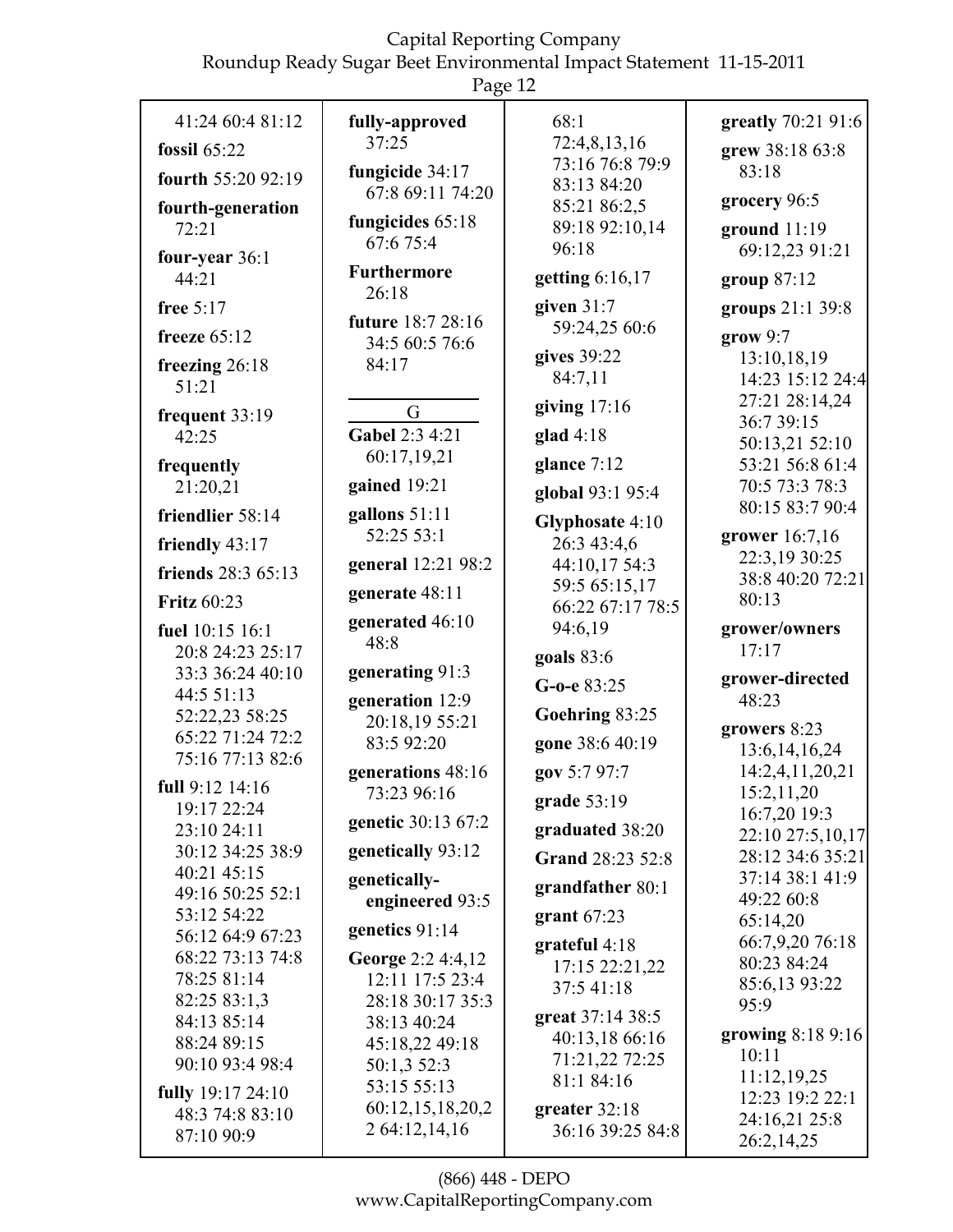| u<br>- |  |
|--------|--|
|--------|--|

|                                 | Ō                          |                              |                         |
|---------------------------------|----------------------------|------------------------------|-------------------------|
| 33:6, 13, 14 34:2               | handouts 5:15              | heavy $65:12$                | Hi 73:18 79:11          |
| 35:13 37:20                     | happen $63:24$             | held 1:10,13 15:14           | high 12:2 21:5          |
| 39:1,24 42:15                   | happens 58:13              | 19:21                        | 22:15 28:2 32:14        |
| 46:4 47:15,19<br>50:22 51:16,23 | 66:24                      | Hello 72:17 76:11            | 95:22                   |
| 68:15,17 69:4,14                | happy 19:4 97:4            | 83:15 86:7                   | higher $42:12$          |
| 72:22,25 73:21                  |                            | help 29:24 30:14             | higher-yielding         |
| 75:8 79:4 80:4                  | hard 9:10 10:6             | 67:3                         | 73:3                    |
| 81:7 89:10,23,24                | 14:14 24:9 34:22           |                              |                         |
| 90:12 91:15                     | 36:21 41:23 44:8           | helpful $7:5$                | highest $48:15$         |
| grown 8:21 11:23                | 49:13 54:19<br>57:25 68:20 | helps $44:22$                | highlights 20:19        |
| 23:12 31:23                     | 70:16 87:12 90:7           | herb 9:25 56:25              | 65:5                    |
| 35:11,12,22 36:2                |                            | 69:11                        | highly-reputable        |
| 39:14 41:4 45:9                 | <b>hardy</b> 88:18         | herbicide 11:8               | 96:11                   |
| 46:15,17 50:9                   | harmful $25:18$            | 15:23 16:3 20:9              | high-quality 96:2       |
| 61:7 66:2,9 68:6                | 37:2 71:6                  | 21:9,25 25:15                |                         |
| 76:15 80:3 82:12                | harsh 24:18 82:20          | 36:15,18 57:5                | hindered 67:7           |
| 91:24                           | harvest 1:13 31:14         | 60:2 67:10 70:4              | hire 57:23 69:24        |
| grows 72:23                     | 46:7 77:15                 | 75:4,11 77:18                | history 85:3            |
| growth 10:8 15:8                | 82:14,18                   | 81:9                         | Hoffman 2:4 4:24        |
| 17:25 33:20                     | harvested 11:15            | herbicides 9:21,25           | 7:15                    |
| 39:24 56:25                     | 18:14,17 32:24             | 10:2,16 11:2                 |                         |
| 93:18 94:3                      | 43:12 47:23 48:6           | 15:3,7 16:4                  | <b>holding 4:8 7:15</b> |
| guess 64:9                      |                            | 20:10 21:17,22               | Holiday 1:13            |
|                                 | harvesting 65:10           | 25:3,5,11 26:3               | holy $62:4$             |
| guideline 76:1                  | Harvey 61:9                | 32:7,9,13,19                 | home 79:14 89:4         |
| guy 62:13                       | Hasbargen 3:11             | 33:16,18 34:18<br>40:1 47:13 | honestly 63:9           |
|                                 | 49:19 68:2,3               | 56:23,25                     | honor $41:7$            |
| H                               | 92:11                      | 57:1,17,22 58:16             |                         |
| H7 5:12                         | $H-a-s-b-a-r-g-e-n$        | 59:7 63:11 66:21             | hope 96:9               |
| H7-1 4:10 5:3,8                 | 68:4                       | 67:9 74:19                   | hours $69:19$           |
| 67:17,23                        | <b>HASBARGEN</b>           | 77:1,5,9,11                  | $h$ -o-u-s-e 86:21      |
| half 74:21 76:20                | 68:3 92:13                 | 91:10                        | houses $23:21$          |
| Hall $1:14$                     | hassle 58:5                | herd 23:20                   | $h-r-i-n-g 84:1$        |
| hand $10:5,6,16$                | haven't 6:24 52:17         | hereby 98:3                  | huge $43:13\,94:16$     |
| 20:13 36:21 40:5                | 62:6,16                    | hereinbefore 98:8            | Hultgren 3:15           |
| 57:23,24 58:2                   | having $22:15\,45:9$       | Herickhoff 3:10              | 92:14,16,17             |
| 59:1 62:9 69:7<br>70:15 71:5    | 58:8                       | 60:25 61:2                   | $H-u-l-t-g-r-e-n$       |
| 77:6,8 87:25                    | <b>Health 1:11 4:14</b>    | H-e-r-i-c-k-h-o-f-f          | 92:17                   |
| 91:2                            | healthcare 94:13           | 61:3                         | <b>HULTGREN</b>         |
| <b>handle</b> 15:18 73:6        | heard 47:16 65:7           | <b>HERICKHOFF</b>            | 92:15                   |
| 78:14                           | <b>heated</b> 74:13        | 61:1 64:13                   | human $10:17$           |
| handled 90:23                   | heavily $31:20$            | heritage 35:14               | 32:17 33:4 92:25        |
| handling 69:15                  |                            | He's 49:21                   | 94:11                   |
|                                 |                            |                              |                         |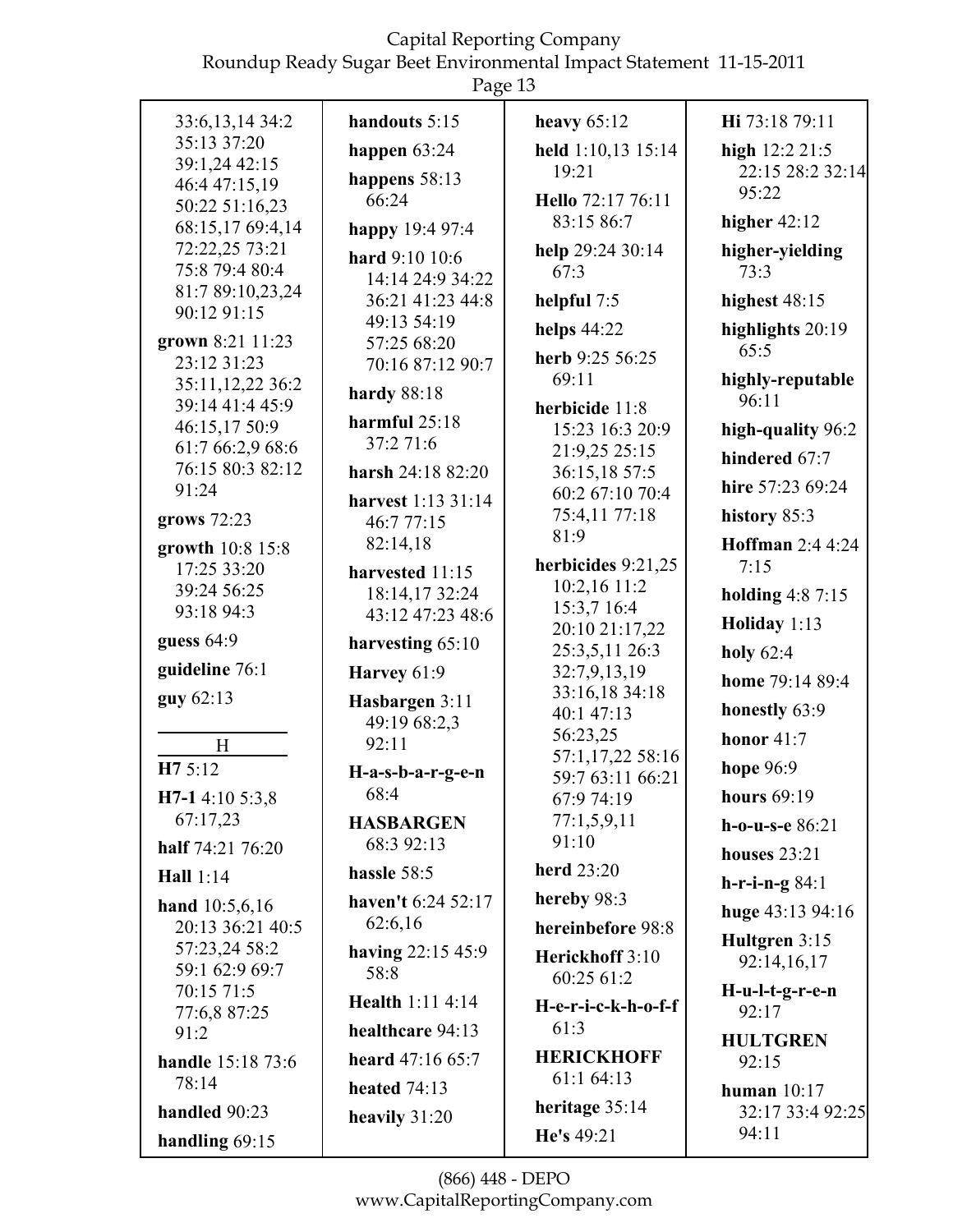| hundred 24:4                    | 47:15                          | 28:6                         | informed 78:20                 |
|---------------------------------|--------------------------------|------------------------------|--------------------------------|
| 30:24 36:5 41:16                | impacts 19:16                  | including $5:15$             | infrastructure                 |
| 50:18 52:15                     | 71:22 87:17 88:2               | 46:16                        | 31:19                          |
| 53:25 56:5 68:15                | imple $59:21$                  | <b>Incorporated 8:22</b>     | infusion $31:17$               |
| 90:3                            |                                | 9:9 12:22,25                 |                                |
| hunger 18:7                     | implement 59:21                | 13:13 14:13                  | ingredient 31:6                |
| husbandry 26:15                 | implemented                    | 16:19,23,25                  | inhibit 15:8                   |
| hyperspectural<br>30:2          | 34:14 78:10 87:9<br>88:12 91:8 | 80:22<br>increase 12:1 34:9  | injury 32:14,23<br>82:1        |
|                                 | implore 67:22                  | 57:12 63:17                  | Inn $1:13$                     |
| $\mathbf I$                     | import 63:19,21                | 71:22 93:21                  |                                |
| I'd 52:16 61:9                  | 96:1                           | 95:11                        | input 4:17 17:16<br>92:4 97:15 |
| 97:13                           | importance 17:17               | increased 26:24              |                                |
|                                 | 19:22 20:19                    | 31:25 32:24 47:9             | inputs 91:3 95:22              |
| <b>ideal</b> 75:9               | 46:24                          | 53:23 57:14,20               | <b>Insect 94:23</b>            |
| Ideally 69:22                   | important 4:17                 | 59:16                        | insecticides 65:18             |
| identification                  | 6:16 8:3 11:1                  | 79:15,18,19 92:4             | insects 29:24                  |
| 10:25 91:8                      | 13:3,10 18:10                  | increases 15:13              |                                |
| identify 16:10                  | 20:15 21:7,13                  | 58:23                        | <b>Inspection 1:12</b><br>4:14 |
| 71:18                           | 27:6 28:2 38:3                 | increasing 59:19             |                                |
| $i-g-e-r 55:16$                 | 48:22 54:10,13                 |                              | inspections 78:12              |
| im $67:22$                      | 57:3 66:8,13                   | increasingly 57:25           | instance 95:22                 |
|                                 | 82:23,24 84:2                  | indicate 21:6                | instead 48:10                  |
| $\Gamma$ m 4:12 8:18            | 97:15                          | indicated 22:25              | 66:16 81:22                    |
| 28:23,25 40:4                   | importantly 22:23              | 67:12                        | 95:21                          |
| 41:1 50:7 52:7                  | 33:4 40:11                     | indicates 22:5               |                                |
| 55:20 61:2,4                    | 65:10,22 67:5                  |                              | insurance 43:14                |
| 62:4 64:22 68:5                 | 71:6                           | indicating 85:23             | 48:8                           |
| 72:1,19,21 79:14                | impossible 19:8                | individual 13:16             | integral 83:11                 |
| 82:18 83:15,17                  | 43:2 70:13 82:13               | 22:10 70:25                  | intend 7:4                     |
| 85:22 86:5,18<br>92:15,18 96:14 | <b>impro</b> 95:10             | individuals 88:18            | interest 49:8                  |
|                                 |                                | industrial 94:22             | interval                       |
| imagine $44:8$                  | improve 77:21                  |                              |                                |
| immensely 12:1                  | 94:13 95:10                    | industry 67:1                | 21:15,17,23 25:6<br>36:19      |
| <b>impact</b> 1:4 4:9 5:3       | improved 32:22                 | 80:21 84:2 85:13             |                                |
| 7:11,159:11                     | 59:11 89:2                     | 95:16                        | intervals 10:1                 |
| 11:24 14:15                     | improvement                    | ineffective 42:7             | 42:22                          |
| 19:13 24:10                     | 78:12                          | 87:24                        | introduced 6:22                |
| 34:23 38:6 43:14                |                                | inevit $42:4$                | introduction 8:8               |
| 47:2 49:14 53:9                 | improves 75:18                 |                              | 43:15 59:2,12                  |
| 54:24 56:16 59:9                | inches $33:7$                  | inevitably 42:4              | 68:12                          |
| 67:16 68:21                     | include 10:13 20:7             | influence 27:8               |                                |
| 73:12 78:24 84:9                | 88:20 90:1                     | informal $7:228:4$           | intrusion 66:25                |
| 85:16,19 87:13                  | included 32:7                  |                              | invaluable 82:9                |
| 88:16 90:8 95:5                 |                                | information<br>5:17,18 29:23 | 89:5                           |
| impacted $32:13$                | includes 19:19                 |                              |                                |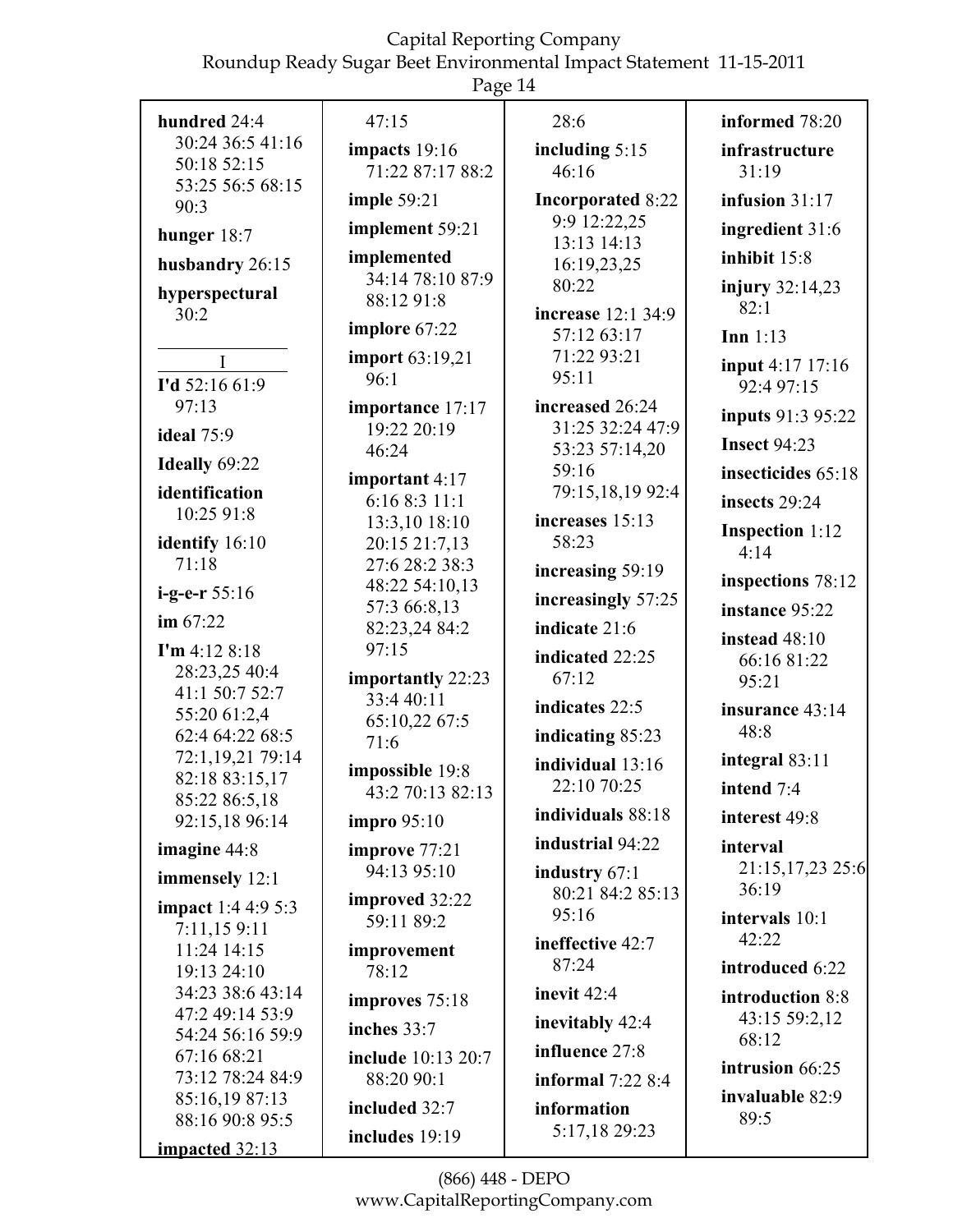|                                       | rage 15                 |                                      |                                  |
|---------------------------------------|-------------------------|--------------------------------------|----------------------------------|
| investment 59:22                      | joke 64:2,3,6           | 78:15                                | 34:15                            |
| involved 12:16                        | <b>Joy</b> 1:14 6:15    | labor $10:6,16$                      | lengths $37:14$                  |
| 20:22 80:21                           | 98:2,13                 | 20:13 24:25                          | less 5:24 10:15,16               |
| 85:11                                 | <b>July 33:7</b>        | 38:25<br>57:5,7,23,24                | 15:11,16                         |
| irrigate 9:17                         | <b>June 19:7</b>        | 58:5 59:1 69:7                       | 16:1,3,5 20:13<br>24:17,22,24,25 |
| irrigation                            |                         | 70:15 71:5                           | 25:1,13,16,17,18                 |
| 14:22,25                              | K                       | 77:6,8 87:25                         | 27:4,12                          |
| <b>Island 35:8</b>                    | <b>Keith 3:6 35:4,5</b> | 91:2 92:5                            | 33:3,4,22                        |
| $\sin$ 't 62:5                        | K-e-i-t-h 35:6          | laborers 36:21                       | 36:23,24 40:9<br>44:5 47:12      |
| issuance 19:12                        | Kelvin $3:5$            | 40:5                                 | 51:8,11,13,14                    |
| issue 19:12 27:3                      | 30:18,20                | labor-intensive<br>56:24             | 52:24 53:7 54:16                 |
| 44:13 45:12                           | K-e-l-v-i-n $30:20$     |                                      | 73:9                             |
| 48:18 58:13                           | Kennedy 50:7            | lack 33:13                           | 75:13,15,16,17                   |
| 65:25 82:10,11<br>92:24 95:1          | key 10:23 22:16         | <b>Lakes</b> 61:16                   | 77:13 84:10                      |
| <b>issued</b> 18:23                   | 69:4 88:20 91:7         | land 20:21 35:9                      | 94:1,8 95:3,5                    |
|                                       | <b>K-h-a</b> $64:20$    | 58:10 75:24 81:1<br>84:16 94:25      | lets $25:1$                      |
| issues 8:1 27:5,6<br>29:18 30:14 65:6 | Khan $3:10$             | 95:23                                | letter $72:14$                   |
| items 96:6                            | 64:16,18,20             | land-grant 30:11                     | level 20:1 39:8                  |
|                                       | kill $70:1$             |                                      | levels $49:6$                    |
| it's 6:8 8:3 13:3,9<br>20:15 22:8,22  | killed $16:5$           | lar $48:7$                           | LibertyLink 44:20                |
| 23:8 44:8 47:18                       | knowledge 18:25         | large 19:11 20:9<br>22:19 42:7,16    | license 61:15                    |
| 48:11 62:16                           | 19:21 45:11             | 43:5                                 | life 27:1,2 37:1                 |
| 64:6,7 70:13,20                       | known 4:10 96:14        | largest 79:4 88:16                   | 53:19 83:6                       |
| 72:10 89:2 97:14                      | Knutson 3:4             |                                      | 88:16,21 89:2                    |
| I've 8:21 12:15,21                    | 23:5,7                  | last 12:21 21:21<br>35:20 40:8 53:25 | 94:13                            |
| 35:11,15,18<br>39:7,14 41:4,5         | K-n-u-t-s-o-n 23:8      | 58:2 68:8 72:5                       | lifestyle 83:8                   |
| 50:9 55:22,23                         | <b>KNUTSON 23:6</b>     | 74:2 92:5                            | <b>lifter 82:19</b>              |
| 61:6,7,11 68:7                        | kochia 75:21            | latecomers 97:3                      | light $52:20$                    |
| 71:13 80:2,3<br>88:22                 | Krogstad 3:8            | later 49:24 54:3                     | likelihood 11:10                 |
|                                       | 52:4,5                  | 66:10                                | likely 20:13 22:12               |
| J                                     | K-r-o-g-s-t-a-d         | lead 44:5 66:23                      | 48:7 49:2,6,10                   |
| January 61:19                         | 52:6                    | leaf $30:6$                          | 92:6                             |
| <b>Jeff</b> 3:8,14 50:5               | <b>KROGSTAD 52:5</b>    | least 10:8 33:6                      | limit $6:9$ 22:14                |
| 52:24 84:21,22                        |                         | 92:5                                 | limitations                      |
| J-e-f-f 50:6 84:23                    | L                       | leave 43:23 44:2                     | 57:16,22                         |
| Jeffrey 50:4                          | lab $72:2$              | 88:19 97:8,10,11                     | limited $55:12$                  |
| job 6:16 19:21                        | label 78:6              | led 42:12 80:20                      | 57:1,2 85:12                     |
|                                       | labeled $91:10$         | legacy $88:19$                       | line 62:25                       |
| jobs 95:14,25                         | labels 26:2 71:16       | Lengthening                          | link $97:7$                      |
| joining 39:7                          |                         |                                      | list $28:11,1337:25$             |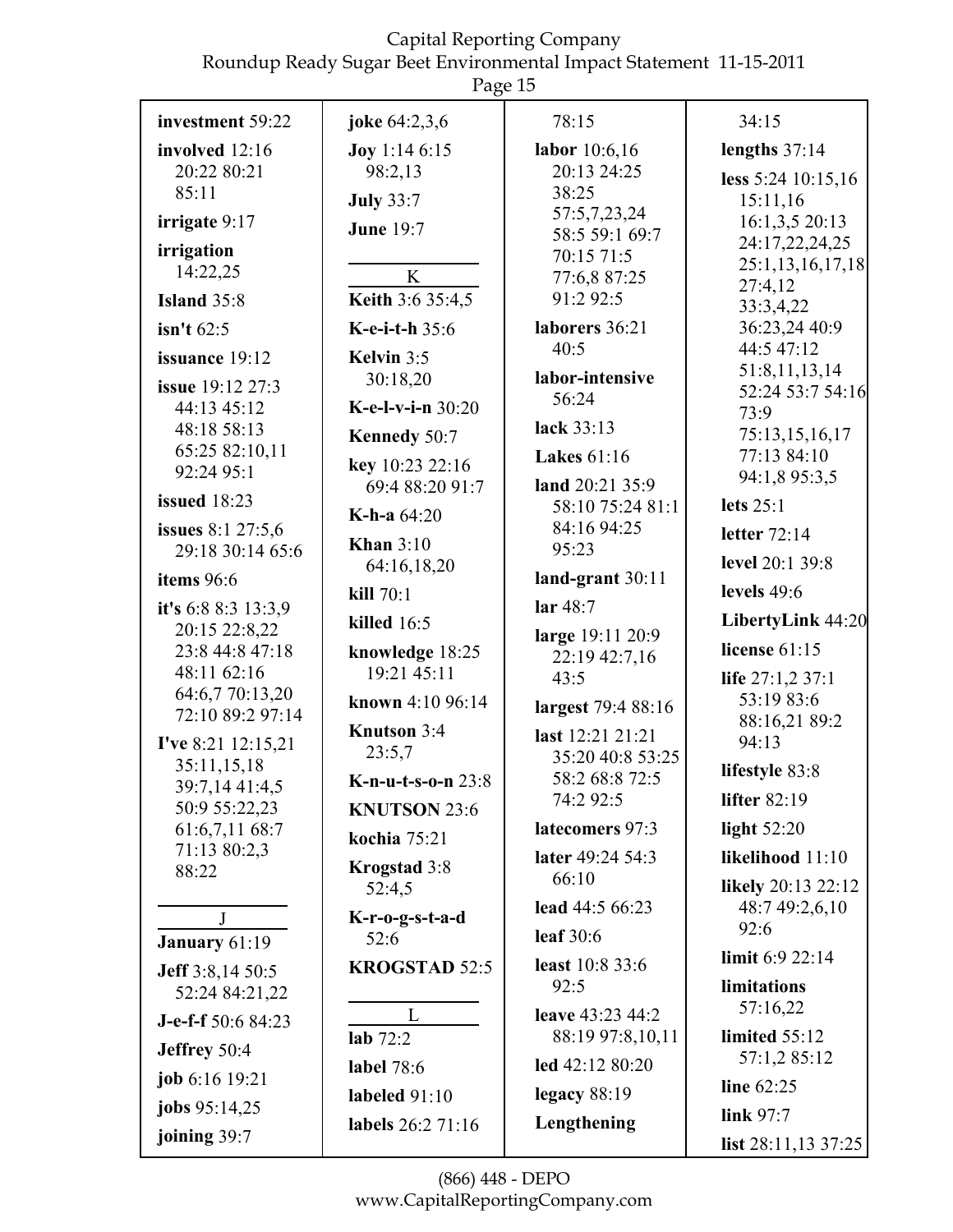|                                 | Page 16                  |                                |                                  |
|---------------------------------|--------------------------|--------------------------------|----------------------------------|
| 38:2 61:21 96:21                | lower-risk $44:10$       | marketplace 93:1               | 76:17                            |
| listed $47:6$                   | lucky 74:14              | married 89:3                   | members 8:16                     |
| listening $4:168:6$             |                          | material 98:4                  | 56:1 78:23                       |
| 92:8                            | M                        | math $53:3$                    | mention 52:24                    |
| literally 18:6                  | machinery 15:19          | Matt 49:19,20,22               | 53:5                             |
| <b>little</b> 10:16             | 92:5                     | 92:11                          | mentioned 43:18                  |
| 49:23,24 56:17                  | Magliozzi 29:7           | matter 1:10 21:24              | 47:16 98:8                       |
| 82:20                           | maintain 36:20<br>40:4   | Matthew 3:11                   | mess 42:4                        |
| live 12:15 38:18                |                          | 68:2,3                         | message 48:22                    |
| livelihood 92:23                | maintaining 73:3         | $M-a-t-t-h-e-w$ 68:4           | met 37:23                        |
| lives 18:7 87:15                | maintenance<br>31:19     | maximum 68:15                  | methods $77:1$<br>90:14          |
| load 63:10 72:2                 | major 9:15 14:20         | may 12:2,4 19:7                |                                  |
| <b>loads</b> 74:22              | 21:4 54:15 66:17         | 21:14,25 62:23                 | microphone 6:13                  |
| local 31:16 46:4                | 67:12 76:24              | 75:8 93:21 96:20               | microrate 81:20                  |
| 61:12 76:19                     | 87:20                    | maybe 11:1 52:17               | microrates 82:1                  |
| located 30:23                   | majority 27:11           | 62:12                          | middle 4:23 28:22                |
| 31:10 46:1 55:19                | $m-a-n$ 73:19            | McKenzie 8:19                  | migrate 95:7                     |
| long 14:24 21:17<br>28:9 93:17  | manage 43:2 46:7         | McNamara 3:6<br>35:4,6         | mike 4:23 8:13                   |
|                                 | 47:12 67:3               |                                | miles 14:24                      |
| longer 10:3 39:2<br>70:25 77:11 | manageable 85:12         | M-c-N-a-m-a-r-a<br>35:6        | million 13:5,6 29:4              |
| long-term 38:3                  | management 47:2          | <b>McNAMARA</b>                | 31:3,7,9,17,21                   |
| 79:1                            | 69:17 84:8 91:9<br>96:13 | 35:5                           | 45:6 46:11,12<br>48:8,12         |
| lose 16:17 48:25                | manager 12:20,22         | mean 21:24 26:23               | millions 18:6                    |
| 92:1 95:25                      | 24:15                    | meaning $10:15$                | mills 27:19                      |
| losing $22:8$                   | managers 5:2             | meaningfully                   | minimal $45:10$                  |
| loss $11:24$ 15:9               | managing $66:20$         | 10:22                          | minimizing 82:6                  |
| 20:2 34:5 55:7<br>58:4,6,7      | manner $27:20$           | means $15:25$                  | minimum $49:6$                   |
| 71:20,21                        | 58:13                    | 20:9,16 21:21<br>36:24 40:9,11 | Minn-Dak $41:5,20$               |
| lost 26:22 47:18                | manufacturing            | 51:13                          | 46:1 48:13,21                    |
| 95:14                           | 94:13                    | measure 89:16                  | 49:12 65:13                      |
| lot 9:18 17:17                  | $M-a-r 38:16$            | measures 20:22                 | 68:8,19                          |
| 29:18 53:3,7                    | Marc 3:6 38:14,16        | meet 25:22,24                  | Minnesota 21:19                  |
| 62:21 74:25                     | 60:13,16                 | 28:10                          | 23:13                            |
| 75:1,17                         | <b>March 33:7</b>        | meeting $4:884:19$             | 30:12,22,23<br>31:11,17          |
| low $48:271:14$                 | marginal $32:14$         | 97:1                           | 33:2,24,25                       |
| lower 10:15 16:2<br>32:15 33:4  | mark 3:10 17:24          | meetings $16:16$               | 35:8,10,15,19                    |
| 34:9,10 77:14                   | 60:23,25 61:2            | 48:23                          | 36:9 38:19,21                    |
| 88:3 96:1                       | market 87:16             | member $56:19$                 | 39:4,8,17 41:4<br>50:7 61:4,5,16 |
|                                 |                          |                                |                                  |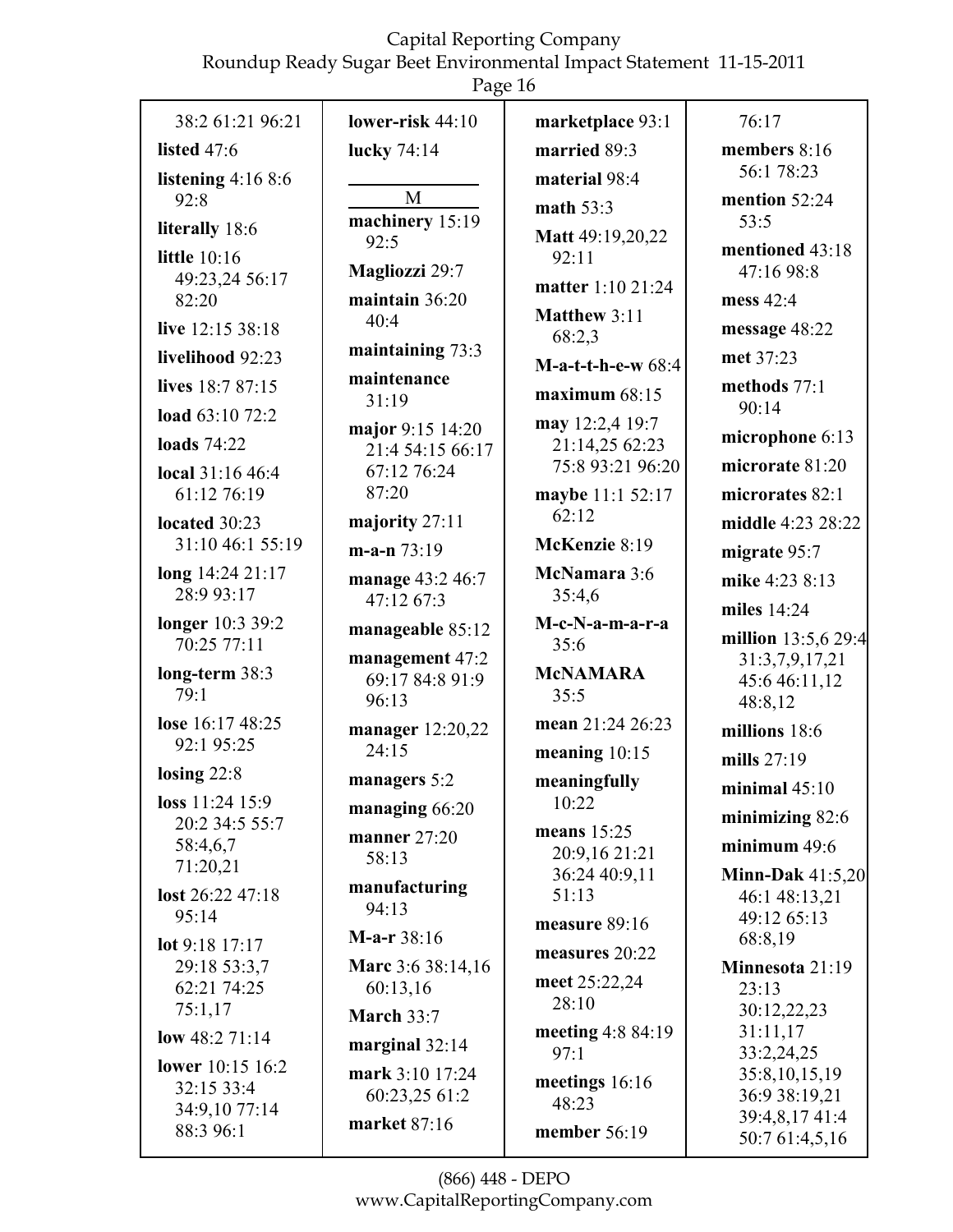|                                    | O                              |                               |                           |
|------------------------------------|--------------------------------|-------------------------------|---------------------------|
| 64:24 65:25                        | 25:25 26:17                    | <b>NDSU 30:11</b>             | 52:7,9 53:20              |
| 66:12 68:6                         | 51:19 76:4 78:4                | nearly 18:25 19:8             | 55:19 63:3 64:23          |
| 72:11,19 73:21                     | 81:5 91:13                     | 31:6,17,21 33:9               | 65:24 66:12 68:9          |
| 76:11,17 78:17                     | Montana                        | 58:12                         | 83:18 84:3                |
| 79:24 83:19 84:5                   | 12:5, 15, 23 17:3              |                               | 85:4,5                    |
| 85:4,5 86:8,24                     | Montana-Dakota                 | necessary 6:8 77:6<br>83:3    | northeast 12:23           |
| 89:22 91:21                        | 8:23 13:13                     |                               | 38:19 55:20               |
| 92:19,20                           | Montana-North                  | negative $22:2,9,19$<br>67:12 | 79:24                     |
| Minnesota-North                    | 8:20                           |                               | northeastern 17:2         |
| 29:1                               |                                | negatively 32:12              | northern $21:14$          |
| minutes                            | Montevideo 38:19               | negotiated 13:12              | northwest 12:24           |
| 5:20,21,22                         | Moorhead 17:9<br>79:24 89:23   | neighbor 23:25                | northwestern 8:19         |
| mirror 79:18                       |                                | neighboring                   | 17:3 73:20                |
| misapplied 94:4                    | <b>Mortenson 3:8</b><br>50:4,5 | 94:3,9                        | note 5:25                 |
| miss $6:2$                         | M-o-r-t-e-n-s-o-n              | neighbors 28:3                | notes 98:5                |
| missed 96:20                       | 50:6                           | 84:4                          |                           |
| Mississippi 61:22                  | <b>MORTENSON</b>               | Neil 2:4 4:24,25              | nothing 5:24 57:5<br>93:3 |
| 63:2,3                             | 50:5                           | 5:27:15                       | notice 75:11              |
| Missouri 9:18                      | mostly 80:25                   | $N-e-w 86:20$                 |                           |
| mix $42:2263:10$                   | <b>Mother 39:23</b>            | Newhouse 3:14                 | November 1:7              |
| 70:25 75:3 81:25                   |                                | 86:6,7,8,16,18,2              | numerous 35:17            |
| 88:7,8,9                           | mountain 95:18                 | 0,23                          | 39:6                      |
| mixed 63:9 65:17                   | move 6:10 83:3                 | newsletters 48:23             | $\Omega$                  |
| 67:8 69:18 74:23                   | movement 95:16                 | night 89:4                    | oats 75:21                |
| mixes 32:6 57:17                   | moving $27:17$                 | nine 12:21                    | observation 37:20         |
| mixing $58:16$                     | multiple 20:24                 | nobody 62:8                   | obtain 12:3 37:15         |
| mixture 57:18                      | 74:13 77:12                    | noise 29:16,25                | obviously 52:22           |
| 69:15,20,25                        | multiyear 28:5                 | none 66:1                     | occasionally 87:3         |
| mixtures $65:20$<br>mode-of-action | myself 40:15 89:3              | nonevents 45:2                | o'clock 97:2,21,23        |
| 77:25                              | N                              | nonexistent 88:1              | October 19:13             |
|                                    | name's 4:12 28:20              | nonGlyphosate                 | 67:16                     |
| modes 11:11 44:19                  | 35:5 79:11                     | 21:17                         | odd 57:11                 |
| Mohamed 3:10<br>64:16,20           | narrow 9:24 32:10              | nonregulated                  | offer 50:24 52:1          |
|                                    | <b>Nathaniel 3:15</b>          | 67:18 93:4                    | 81:16,19                  |
| M-o-h-a-m-e-d                      | 92:14,15                       | nonRoundup 69:1               |                           |
| 64:20                              | N-a-t-h-a-n-i-e-l              | 77:1,9                        | offered 38:2 74:16        |
| moisture 42:15                     | 92:16                          | normal $33:9$                 | offering 6:6              |
| money 14:11 64:8                   | nature 20:21                   | <b>North 1:6,144:5</b>        | office 4:25               |
| 71:5 91:3                          | 39:23                          | 8:19 12:24 17:3               | officer 46:1              |
| monitoring 26:10                   | navy 35:23                     | 21:19 28:23                   | official 28:5             |
| Monsanto 11:3                      |                                | 35:19 46:2                    |                           |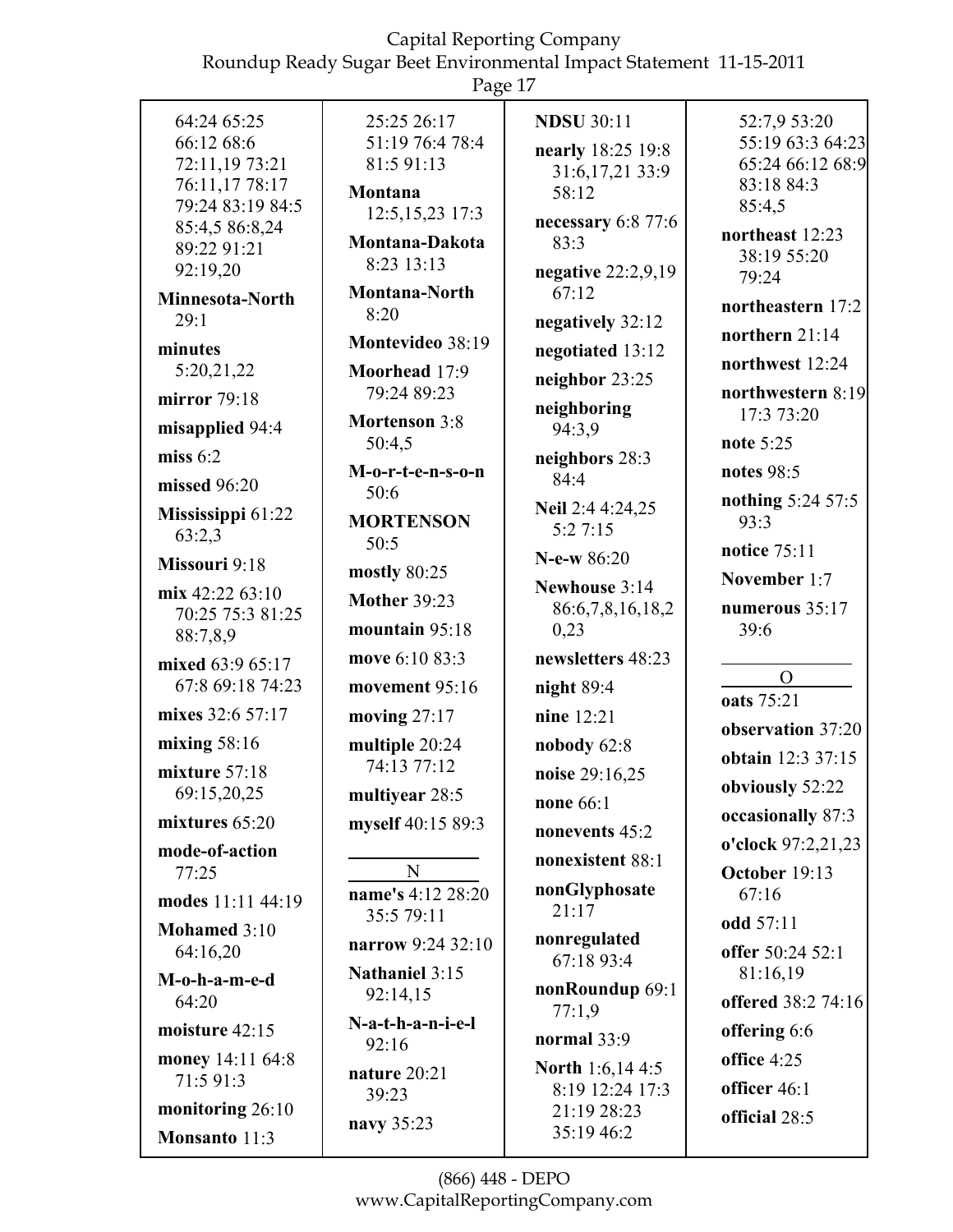Page 18 81:5 89:8 **Oh** 60:22 organization 6:20 70:12 74:25 95:3,6,21 okay 60:24 original 98:5 participated 39:6 61:10,14,24 percent 9:5 Osowski 3:12 participation 4:7 18:16,18 24:2,4  $62:12\,72:16$ 76:9,10 particular 25:19 86:2,5 96:24 27:12 30:25 32:1  $O-s-<sub>0</sub>-<sub>w-s-k-i</sub>$ 74:18 87:19 36:5 41:14,16 **O-l-s**  $53:17$  $76:10$ 94:21 50:16,18 **Olson** 3:9 53:16.17 **pass** 43:8 44:18 52:14,15 53:25 **OSOWSKI** 76.10 56:5 63:18,19,22  $o-n 53:18$  $51:7$ others 59:20 64:5 68:16 80:9 87:1 ones  $62.2$ passed  $17:24$  $74.15$ 88:25 90:3  $20:18$ one-year  $13:16$ otherwise 18:6 perfect 9:23 42:19  $47:25$ **passes**  $10:14.33:2$ op 16:20 20:17 58:21 70:12 36:23 40:9,11 ours 16:21 47:5 **open** 14:23 17:18 perform  $19:8$ 43:7,18,22 65:21 ourselves 24:18  $21:10$ 70:17,23 71:7 oper 55:23  $57:9$ 73:9 82:6 85:8 performance operate 18:12 87:22 outbreaks 27:7  $37:19$  $55:21$ past 8:22 9:4 21:3 outcomes  $22:10.12$ perhaps  $96:20$ operating  $12:1$ 27:23 35:20  $16:20$  34:10 47:9 overall  $20:17$ **period** 5:9 7:2 39:24 41:6,9 21:12 59:10 10:3 37:24 operation 13:2 42:14 44:24  $70.17$ 35:9 36:13 46:14 50:22 periods  $11:21$ 39:2,20 55:24 overseas 95:16  $65:1,266:3$  $21:1022:1$ 63:18 72:23 68:10 74:1 80:8 oversight 69:17 permissible 21:21 80:17 81:2,12,18 81:21 87:5.21 overtaken 47:20 85:1 90:3 91:8 permit  $25:7$ 88:7 89:9,10 92:2,22 over-the-top 94:6 person  $17:24$ **Paul 61:9** operations 12:9,20 29:11 72:10 owned 13:1 30:25 payment  $22:19$ 90:23  $20:1865:11$  $46:3$ payments  $34:10$ personal 37:4 **operator** 35:8 ownership 20:16 **pays** 13:5 personally  $65:16$ opinion  $86:13$  $\mathbf{P}$ **peak** 57:4 perspective 29:2 opponents 93:20  $p.m.97:21,23$  $30:847:1$ **peas** 38:24 opportunities pace 17:25 penny  $89:6$ **pest** 28:7 20:25 packages 89:13 pesticide 59:4 84:9 opportunity 6:8 **people** 8:10 14:14 17:16 23:2 32:10 18:7 31:13 40:15 **PAGE 3:2** phytotoxicity 55:10,11 59:6 51:25 55:17 67:2 65:19 pages 1:9 67:15  $61:2063:664:4$ 75:1,14 84:25 98:3 pick  $25:14$ 94:24 95:25 89:4 paid 31:21 piece  $70:18$ people's  $6:17$ opposite 93:22 pain 96:5 pile 7:16

optimal 21:11 94:5 option  $22:9.25$  $23:1$  42:10 83:8

order 6:7 8:10

(866) 448 - DEPO www.CapitalReportingCompany.com

partial  $10:21$ 

20:22 25:19

34:13 41:21

46:18,23 71:10

**per** 28:8 31:7

32:24 33:8,10

37:21,22 45:5

48:2 53:1,2

57:15 58:20

pinch  $89:10$ 

 $37:24$ 

placed 5:15 28:11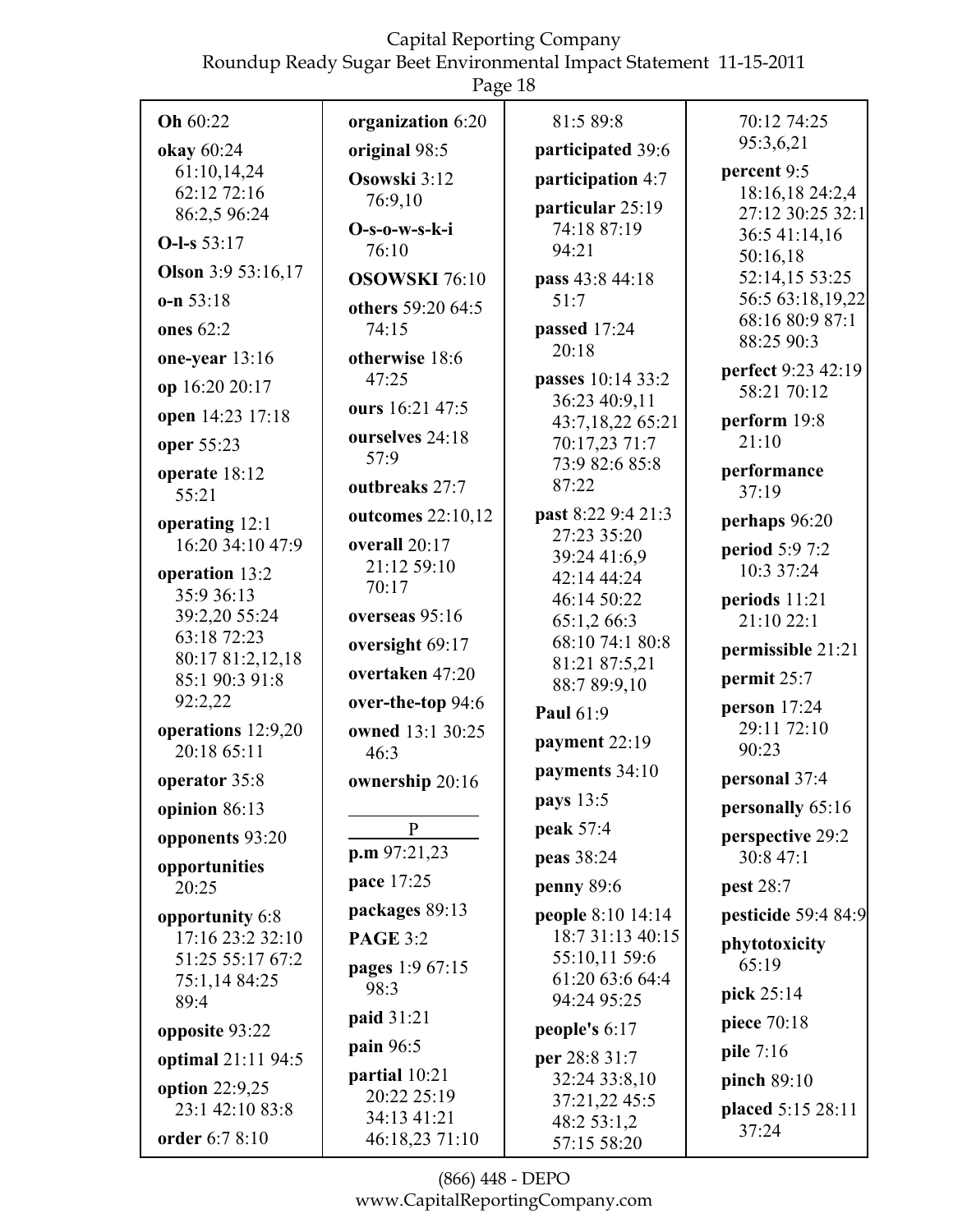|                                                                                                                                      | Page 19                                                                                                                |                                                                                                           |                                                                                                                                        |
|--------------------------------------------------------------------------------------------------------------------------------------|------------------------------------------------------------------------------------------------------------------------|-----------------------------------------------------------------------------------------------------------|----------------------------------------------------------------------------------------------------------------------------------------|
| planet 55:11 94:25<br>plant 1:11 4:14<br>28:12 32:14,23<br>37:6 38:1 46:7<br>49:6 54:11 69:10<br>76:13                               | 20:2 65:8 74:6<br>poorer 32:15<br>population<br>17:23,24<br>portion 42:16                                              | 38:7 40:19 56:16<br>68:21 90:9<br>preparing 79:22<br>85:19<br>presence 45:10                              | 75:22<br>proceedings 1:9<br>4:2 97:20,22<br>98:7<br>proceeds 46:11                                                                     |
| planted 9:5 16:18<br>18:19 26:4 27:13<br>32:2 33:15<br>36:4,5 50:16<br>53:24 56:5 69:10<br>76:20,23 80:8,12<br>87:4                  | posing 94:8<br>position 18:1<br>19:20<br>positive 53:9 59:9<br>possibilities 94:17<br>possibility $78:1,7$             | present 5:20<br>presented 65:4<br>presents 19:15<br>preserved 48:16<br>president 8:23<br>17:8 19:20 30:21 | process 4:7,17,20<br>7:25 22:16 38:2<br>47:24 49:3 69:16<br>83:11 88:4 97:15<br>processed 48:10<br>processes 70:21<br>processing 12:16 |
| planting 11:6<br>15:12 21:20 33:1<br>34:1 43:21<br>54:7,13 55:1<br>67:12 68:13<br>74:4,11,12 78:20<br>79:1 85:11 88:3<br>90:21 91:13 | possible 37:15<br>47:25 65:20 74:6<br>95:23 97:5<br>potential 17:21<br>19:16 44:1,7<br>pound 96:3<br>pounds 31:4 46:12 | 45:25<br>pressure 15:17<br>71:14 78:3<br>pressures 11:10<br>74:4 88:3<br>pretty 70:1<br>prevalence 21:5   | 13:8 17:13,14<br>22:15 47:3,5<br>48:4<br>processors 18:4<br>95:9<br>produce 24:23<br>26:20 30:5                                        |
| plants 13:8<br>45:5,6,12 66:25<br>94:20<br>playing 95:17                                                                             | powers 63:3<br>practical 21:24<br>practice 16:7                                                                        | prevent 78:6<br>previously 59:7<br>60:3                                                                   | 31:3,9 34:6 66:5<br>79:7 90:16 93:17<br>94:21 95:2<br>96:12,15                                                                         |
| please $5:17$<br>6:1,12,13,18,24<br>8:13 12:12 17:6<br>50:4 60:13 68:2<br>86:14                                                      | 26:15<br>practices 10:18,24<br>16:7,14 21:2<br>25:21 26:9<br>34:15,20 71:12<br>78:8,10 81:4,7                          | prices 27:22<br>pride 80:18,20,25<br>83:9<br>primarily 75:21<br>prior 32:4 33:9<br>34:13 38:4 46:21       | produced 46:13<br>65:24 93:11,12<br>producer 93:7<br>producers 21:1<br>24:14 84:7,11<br>87:16 90:16                                    |
| plug 15:19<br>plugging 43:24<br>plus 42:23 44:17                                                                                     | 85:1 91:2 96:13<br>preceding 44:2<br>precipitate 69:20                                                                 | 56:20 58:3 67:10<br>78:19<br>priority 75:25                                                               | 95:20<br>producing 28:3<br>84:4                                                                                                        |
| point 20:15 34:10<br>94:11 95:4<br>policy $83:17$<br>polite 6:5                                                                      | predominantly<br>38:25<br>preferred 23:1<br>27:14                                                                      | private 20:6<br>proactive 48:17<br>probably 27:1<br>66:23                                                 | product 27:19<br>73:7 94:10 95:11<br>96:2<br>production 12:16                                                                          |
| Polk 23:12 73:20<br><b>pollen</b> 93:14<br>pollination 66:1<br>pollution 24:24                                                       | preharvest<br>21:15,22<br>preparation 19:12<br>49:14<br>prepare $14:15$                                                | problem 27:23<br>29:10,17 42:11<br>43:24 50:1<br>55:2,4 65:8<br>66:8,14,16,18                             | 17:13,14 18:20<br>19:23 22:13,18<br>26:24 27:15<br>30:15 31:5,15<br>40:16 49:9 55:8<br>65:8,23 67:14                                   |
| poor 13:23 19:2                                                                                                                      | prepared 9:11                                                                                                          | problems 29:8<br>54:25 57:19                                                                              | 79:3,16,18 85:4<br>87:2,18 88:17                                                                                                       |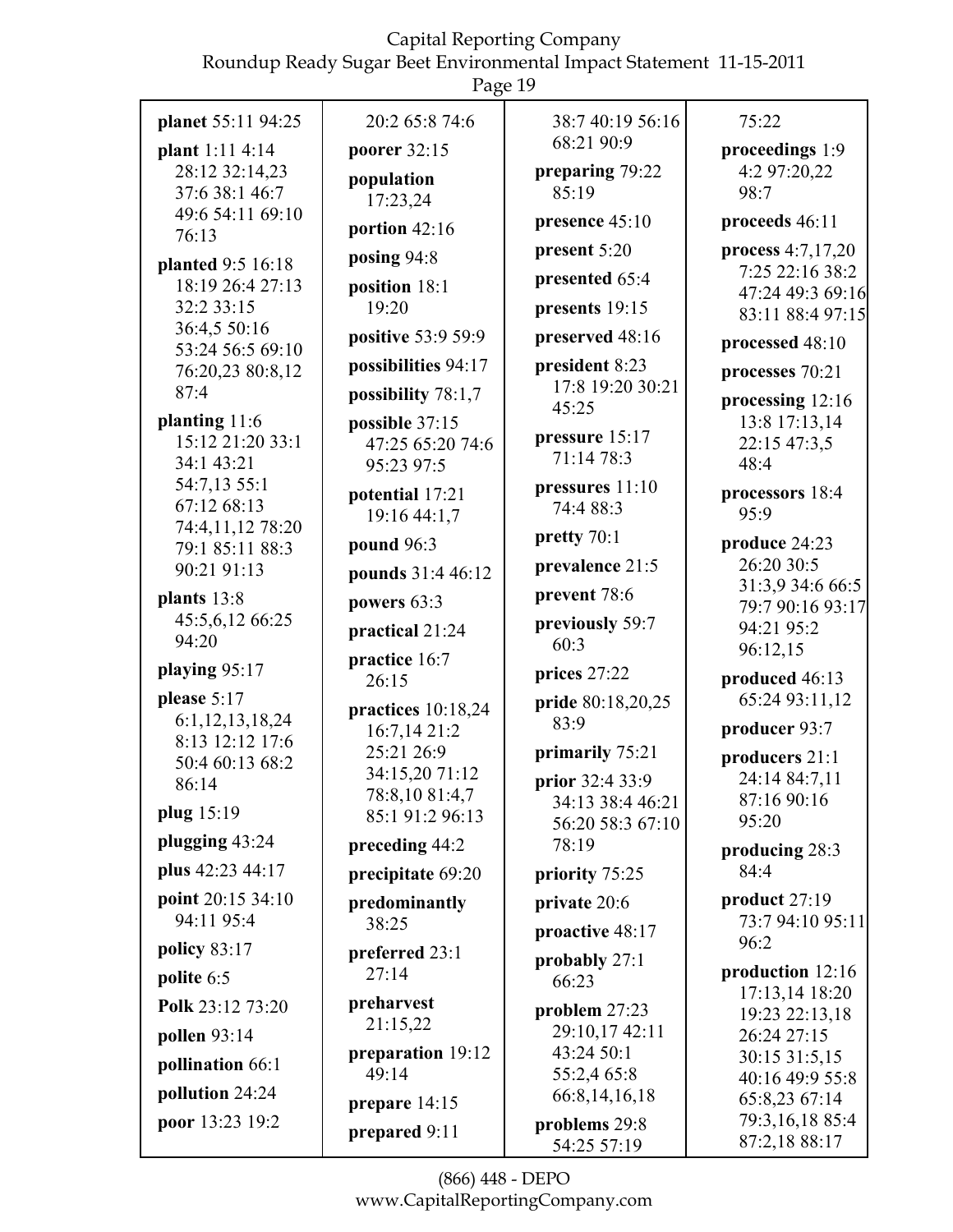| 93:16 94:14,17                  | provide 6:25 13:17  |                                         | 14:4,9,17                        |
|---------------------------------|---------------------|-----------------------------------------|----------------------------------|
| 95:7,8,12,13                    | 17:16               | $\mathbf R$                             | 15:2,12,22                       |
| productive 28:14                | provided $7:58:4,6$ | radio 29:6                              | 16:3,17 17:21                    |
| 58:9                            | 9:14 14:23          | rain 33:19 42:25                        | 18:19,20                         |
| productivity 18:5               | 16:11,15 85:2       | 58:15 74:15                             | 19:5,16,18                       |
| 59:19                           | provides $20:8,24$  | rain-damaged                            | 20:3,9,13                        |
|                                 | 21:8                | 47:21                                   | 21:5,13                          |
| products 30:14                  |                     |                                         | 22:4,9,23 23:11                  |
| profitability 22:20             | providing 5:19      | rainfall 33:7,12,19<br>47:15 65:12      | 24:1,3,4,6,12,13,<br>22 25:12,20 |
| 92:7                            | public 1:3 3:2      |                                         | 26:22                            |
| profitable 13:25                | 4:7,8,16            | raise 15:25 23:21                       | 27:4,10,16,24                    |
| 16:22                           | 5:5,6,9,11 29:6     | 24:6 31:1 35:25                         | 28:10 29:19                      |
| profitably 12:7                 | 97:4,6,11           | 38:23 40:17                             | 30:13 31:23,25                   |
|                                 | publications 20:5   | 41:3,12,19 50:8                         | 32:3,5,21 33:1                   |
| program $10:23$                 | purchase 79:2       | 53:21 55:25 56:2<br>59:17 76:16         | 34:1,6,14 35:1                   |
| 26:5,12 29:6<br>73:8 83:17 94:7 |                     | 78:13 86:25 89:6                        | 36:2,3,5,7,10,16                 |
|                                 | pure 31:4           | 93:16 95:24                             | 37:6 38:4,10                     |
| programs 64:25                  | purity 28:8 37:21   |                                         | 39:10,14,15,18                   |
| 81:21                           | purport 98:6        | raised 24:2 29:4                        | 40:14,22                         |
| progress 92:25                  | purpose 5:4 7:24    | 50:11 62:9                              | 41:13,14,17                      |
| 94:11                           |                     | 68:10,11                                | 42:10 43:15                      |
| progressive 14:21               | pursuant 18:21      | raises 56:4                             | 44:25 45:16                      |
| 95:2                            | pursue 13:25        | raising 23:22 24:1                      | 46:15,18,20,23,2<br>5 47:8,11,17 |
| project 5:2                     | 62:20               | 56:20,22 68:7                           | 48:19 49:1,16                    |
| projection 27:7                 | pushing 57:9        | 95:21                                   | 50:17,18,21,25                   |
|                                 | putting $25:18$     | rapid $22:4$                            | 51:2,17,24                       |
| projections 27:8                | 61:20               | rare 11:16 78:11                        | 52:2,13,14                       |
| projects 29:21                  |                     | 91:19 93:18                             | 53:12,24,25                      |
| promote 68:25                   | O                   | rate 31:8 71:17                         | 54:5,15,22                       |
| proper 16:10,12                 | Quadris 67:6        | rates 11:2 16:10                        | 55:1,4<br>56:6,9,13,18,20        |
| 26:8,10,11 57:10                | quality $28:2,6$    | 34:18 57:13 81:9                        | 58:3,8 59:3,8,23                 |
| 81:9                            | 32:16 37:1 42:13    | 91:11                                   | 60:5 64:10 66:4                  |
| properly 26:2                   | 59:11 77:21         | rather 54:8 79:14                       | 67:13,19,23                      |
| property 31:21                  | 88:16,21 89:2       | 97:1                                    | 68:12,17,23                      |
|                                 | 94:13 96:2          |                                         | 69:1,19 70:20                    |
| proposal 9:12                   | quantity 77:21      | r-a-u-n $83:16$                         | 71:20 72:1                       |
| 14:16 78:24                     | quarter 23:21       | raw 27:19                               | 73:1,5,14,25                     |
| proposed 13:12                  | 74:18               | <b>Ray 29:7</b>                         | 74:1.9                           |
| 19:17 34:24                     | question 60:23      | Raymond 92:20                           | 76:21,23,25<br>77:1,3,23         |
| 68:22 85:15<br>90:10            | questions 7:25      | re 1:2 37:22 44:13                      | 78:19,21,25                      |
|                                 |                     |                                         | 79:16 80:9,11                    |
| protection 4:22                 | quick 39:11         | <b>ready</b> 1:3 4:11<br>9:6,7,13,15,20 | 81:14,16,19,23                   |
| proved 14:10                    | quickly 42:7 43:2   | 10:9                                    | 82:4,22                          |
| proven 59:22                    | quite 93:22         | 11:6,8,13,24                            | 83:2,3,10,21                     |
|                                 |                     |                                         | 84:7,11,14                       |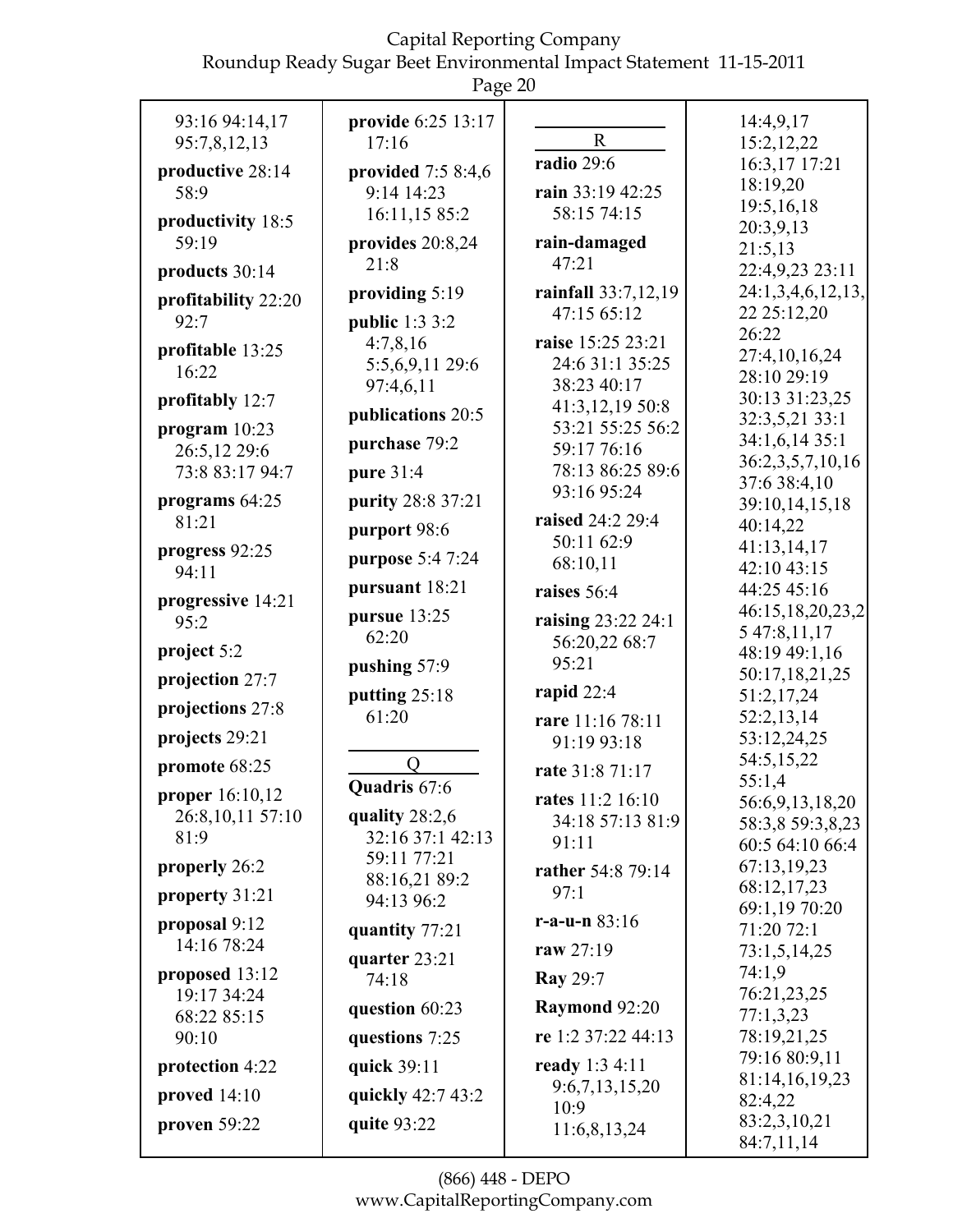|                                           | Page 21                            |                                                  |                                                     |
|-------------------------------------------|------------------------------------|--------------------------------------------------|-----------------------------------------------------|
| 85:2,7,11,15,16<br>87:11<br>88:4,14,15,23 | 77:25 78:3 79:6<br>91:1<br>reduced | 21:2,11<br>relatives 66:1<br>reliable 59:25 66:5 | 77:10 78:8 81:4<br>87:21 91:12 94:4<br>requirements |
| 90:2,4,11,13,19<br>91:16 92:1 93:20       | 10:13,15,19 12:4<br>14:11 20:7     | reliant $25:1$                                   | 10:23 11:5                                          |
| realistically 93:15                       | 22:12,18 26:23                     | relied 32:6                                      | 25:21,23 26:7<br>91:7                               |
| realized 32:25                            | 27:18,25 32:23                     | reluctantly 88:11                                | requires 11:4                                       |
| really 50:24 52:22                        | 42:2,18 47:9,13<br>49:8 52:22 65:9 | rely 31:20                                       | 77:13 78:5 80:25                                    |
| 68:20                                     | 71:7 73:5 76:21                    | remark 19:4                                      | requiring $69:17$                                   |
| rear 7:8                                  | 85:8 91:3 92:3                     | remember 8:3                                     | research 18:2<br>28:25                              |
| reason $51:22$<br>68:24 76:24             | reduces<br>15:13, 17, 24 25:3      | 62:21                                            | 29:1,5,18,21                                        |
| reasonable 37:11                          | 58:25 90:21                        | remind 97:5                                      | 30:9,10 35:19                                       |
| reasons $45:14$                           | reducing 54:17                     | removal 10:25<br>81:10 91:9                      | 65:1,2 80:24<br>researchers 20:6                    |
| 81:13                                     | 59:3 92:6                          | remove $16:10$                                   | 59:5                                                |
| <b>Rebecca</b> 2:3 4:21                   | reduction 15:9<br>53:10            | 51:19 57:23                                      | reside 35:7                                         |
| 5:2 6:3,25<br>recall $62:1$               | refined 28:5 31:2                  | 71:18<br>removed 11:17                           | residual 94:5                                       |
| receive 74:15                             | reflectance                        | 45:4 78:11 82:17                                 | residue 43:23 44:3                                  |
| received 13:23                            | 30:3,4,6                           | 91:20                                            | 59:4                                                |
| recently 17:24                            | reflected 9:10<br>34:23 68:20      | rent 95:23                                       | resistance 10:20<br>11:1 16:12                      |
| 46:9                                      | regard 46:22 47:2                  | rented 46:5                                      | 34:18,19                                            |
| recognize 90:7                            | 48:15                              | Renville 30:23<br>31:20 35:9 61:5                | 44:14,23 48:18<br>71:15 81:10 91:9                  |
| recommendation<br>23:3                    | regimen $47:12$                    | reported 65:15                                   | 94:19                                               |
| recommends                                | region 11:12,23                    | 98:7                                             | resistant $11:8,10$                                 |
| 48:13                                     | 12:1,4 13:4<br>20:20 26:14         | reporter 6:14 7:5                                | 26:10 78:1,7<br>94:20                               |
| <b>record</b> 5:5,7 8:5                   | 28:12,14 37:20                     | 86:14,17,19,22<br>98:3                           | resources 37:13                                     |
| 19:16                                     | 45:13 59:21 60:9<br>84:3 91:15,24  | <b>REPORTER'S</b>                                | 95:3                                                |
| recorded 30:7<br>33:6                     | regions $17:14$                    | 98:1                                             | respect $50:23$<br>56:14                            |
| records 26:3                              | regulation 95:15                   | <b>Reporting 1:15</b>                            | respected 48:15                                     |
| recoverable 37:22                         | regulations 5:7                    | reports 64:4                                     | responsibility 45:1                                 |
| <b>Red</b> 17:11 19:3                     | 46:17 97:7                         | represent 52:10                                  | rest 29:22                                          |
| 51:17 79:3 80:23<br>82:11,21              | regulators 62:22                   | representing<br>46:11 53:11                      | result 15:8 32:15                                   |
| reduce 11:9 15:19                         | regulatory 1:12<br>4:135:12        | request $67:17$                                  | 33:14                                               |
| 16:9,13 29:20                             | reiterate 82:25                    | required 11:2                                    | resultant 33:8                                      |
| 30:4 34:7,17<br>43:18,19                  | relate 62:3                        | 32:7,9 33:3,17<br>34:18 46:17                    | resulted 58:6 65:9<br>74:5 77:14                    |
| 65:21,22 71:15                            | related 17:21                      | 51:19 70:15                                      | resulting 13:23                                     |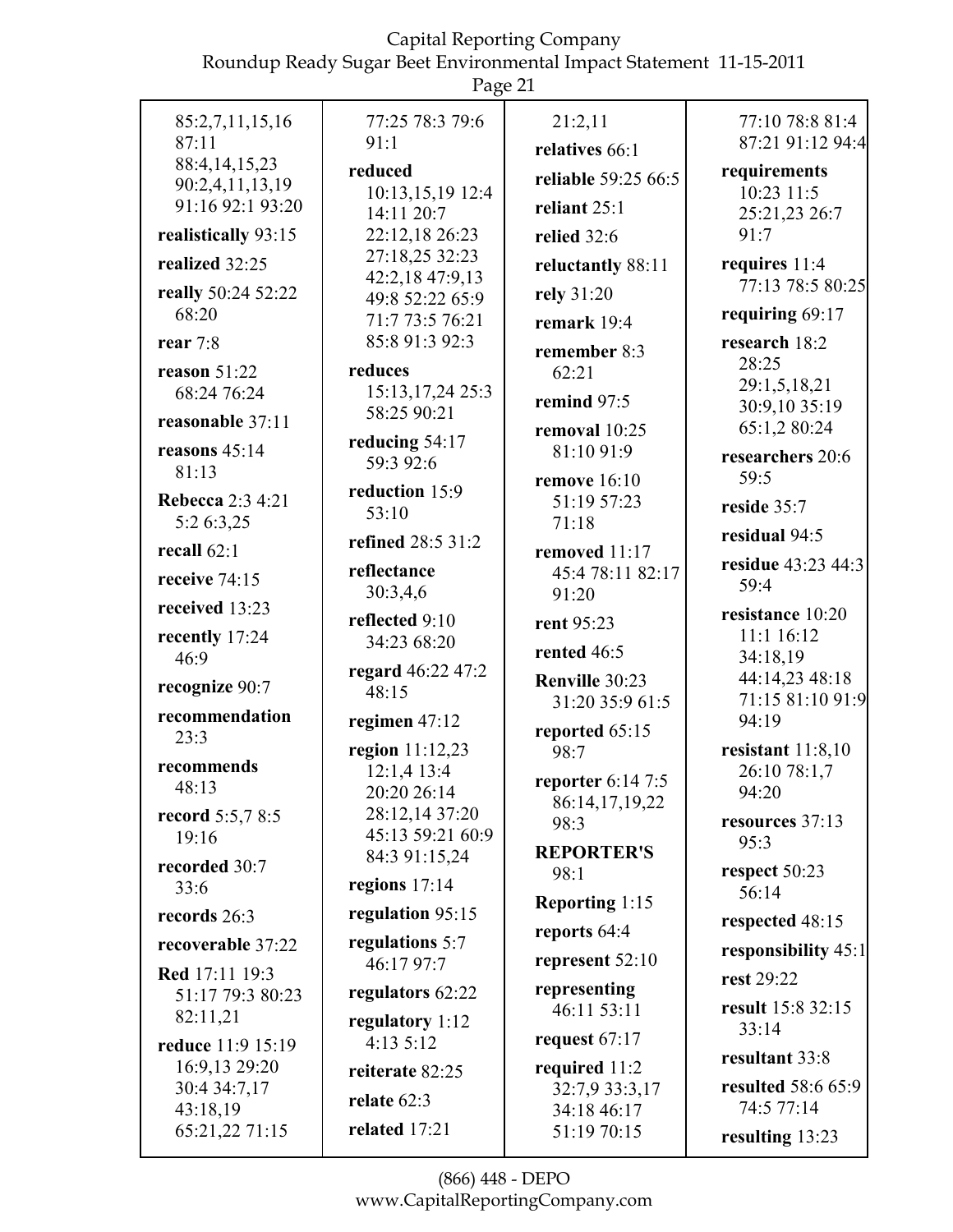| 58:20 75:17 92:3<br>results 15:4 36:24<br>40:10 59:15<br>87:23<br>retina 30:3<br>return 10:4<br>59:22,25<br>revenue 46:10<br>48:12<br>reversal 88:20<br>reviews 37:16<br>Reynolds 53:20<br>Rhizoctonia<br>66:16,24 67:3,7<br>Richard 2:2<br>rise 16:21 | Page 22<br>root $66:1767:47$<br>rose 14:6<br>rot 66:17,24 67:4,7<br><b>rotate</b> 16:9 78:12<br>rotation $9:2$ 10:25<br>11:9 26:7 35:23<br>36:1 39:3 44:21<br>71:14 81:8 90:1<br>91:10<br>rotational 48:20<br>55:5<br>rotations 34:16<br>77:21,24<br>roughly $42:15$<br>45:5 50:16<br>51:8,10 | 46:15,18,20,23,2<br>5 47:8, 11, 17, 22<br>48:6,19 49:1,16<br>50:16,18,21,25<br>51:2,8,17,23<br>52:2,13,14,25<br>53:7,12,23,24,25<br>54:5, 15, 22, 25<br>55:4<br>56:6,8,9,13,18,2<br>0 58:3,8,19<br>59:2,8,23 60:5<br>62:6,7,10,17,19<br>63:18 64:10 66:4<br>67:13,19,23<br>68:12,17,23<br>70:20,24 71:1,20<br>72:1<br>73:1,5,14,25 | S<br>safe 28:14<br>40:14,16 66:5<br>67:14<br>safely 65:17 67:8<br>safer 15:15 59:6<br>60:2 82:4<br>safety 60:1 93:8<br>sales 23:17 28:1<br>46:11<br>satellite 30:3<br>satisfaction 93:8<br>saturated 47:19<br>save 14:10 44:1<br>49:24 72:1 |
|--------------------------------------------------------------------------------------------------------------------------------------------------------------------------------------------------------------------------------------------------------|-----------------------------------------------------------------------------------------------------------------------------------------------------------------------------------------------------------------------------------------------------------------------------------------------|------------------------------------------------------------------------------------------------------------------------------------------------------------------------------------------------------------------------------------------------------------------------------------------------------------------------------------|---------------------------------------------------------------------------------------------------------------------------------------------------------------------------------------------------------------------------------------------|
| risk 10:15 11:12<br>26:13 27:17,24<br>49:4 51:18 79:6<br>91:16 94:9                                                                                                                                                                                    | <b>Roun 82:22</b><br><b>Round 10:9</b><br><b>Roundup 1:3 4:11</b><br>9:5,7,13,14,20<br>10:9                                                                                                                                                                                                   | 74:1,9,16,20,24<br>75:3,13,19<br>76:3,21,23,24<br>77:3,16,23<br>78:19,21,25                                                                                                                                                                                                                                                        | saves $71:5$<br>saving 43:22 51:10<br>58:25 91:2<br>savings 20:8 71:25                                                                                                                                                                      |
| risks 85:10,12<br>risky 16:3 27:2<br>river 17:11 19:3<br>51:17 61:22 63:2<br>79:3 80:23<br>82:11,21                                                                                                                                                    | 11:6,7,13,24<br>14:4,8,17<br>15:2, 12, 17, 22, 23<br>16:3,5,17 17:21<br>18:19,20<br>19:5,16,18                                                                                                                                                                                                | 79:16 80:9,11<br>81:14,16,19,23<br>82:3,4,22<br>83:1,3,10,21<br>84:7,11,14<br>85:2,7,11,15,16<br>87:4,6,11,14,17                                                                                                                                                                                                                   | saw $54:2$<br>scarce 10:6<br>scenario 42:19<br>schedule 40:3 43:1<br>schools 31:19                                                                                                                                                          |
| <b>rivers</b> 9:18 63:25<br>Roche 3:7<br>45:22,24 72:5<br>R-o-c-h-e 45:24<br><b>ROCHE 45:23</b>                                                                                                                                                        | 20:3,9,13<br>21:5,13,15<br>22:4,8,23 23:11<br>24:1,3,4,6,11,13,<br>22 25:12,20<br>26:22                                                                                                                                                                                                       | 88:2,3,14,23<br>89:6,11<br>90:2,4,11,12,15,<br>19,24 91:16 92:1<br>93:20<br>Roundup's 62:11                                                                                                                                                                                                                                        | science 4:24 92:25<br>93:6<br>science-based<br>17:20<br>scientific 67:11                                                                                                                                                                    |
| 49:22 50:2 72:7<br>rogued $26:15$<br>role $41:10$<br><b>roles</b> 35:17<br><b>rolled</b> 74:13                                                                                                                                                         | 27:3,10,16,24<br>28:9 29:19 30:13<br>31:23,25<br>32:3,5,21 33:1<br>34:1,5,13 35:1<br>36:2,3,5,7,10,16<br>37:6 38:4,9<br>39:10,14,15,18,2                                                                                                                                                      | row $36:2240:7$<br>70:10 87:20<br>rule 18:2 76:1<br>82:16<br>rules 50:24 87:8<br>run 12:7 27:19                                                                                                                                                                                                                                    | <b>Scott</b> 3:8 52:4,5<br>screen 61:20<br>search 5:8<br>season $10:11$ 22:1<br>24:16 25:8,10,12<br>26:2 27:13                                                                                                                              |
| room $4:235:1,14$<br>6:13 7:9,23<br>62:22 63:12<br>97:12                                                                                                                                                                                               | 1,25 40:5,14,21<br>41:13,14,17,19<br>42:10 43:11,15<br>44:24 45:16                                                                                                                                                                                                                            | running $24:24$<br>79:14<br>runs 15:18                                                                                                                                                                                                                                                                                             | 33:13,14 39:24<br>42:15 50:22<br>57:15 58:20<br>69:14 72:2 74:20                                                                                                                                                                            |

(866) 448 - DEPO www.CapitalReportingCompany.com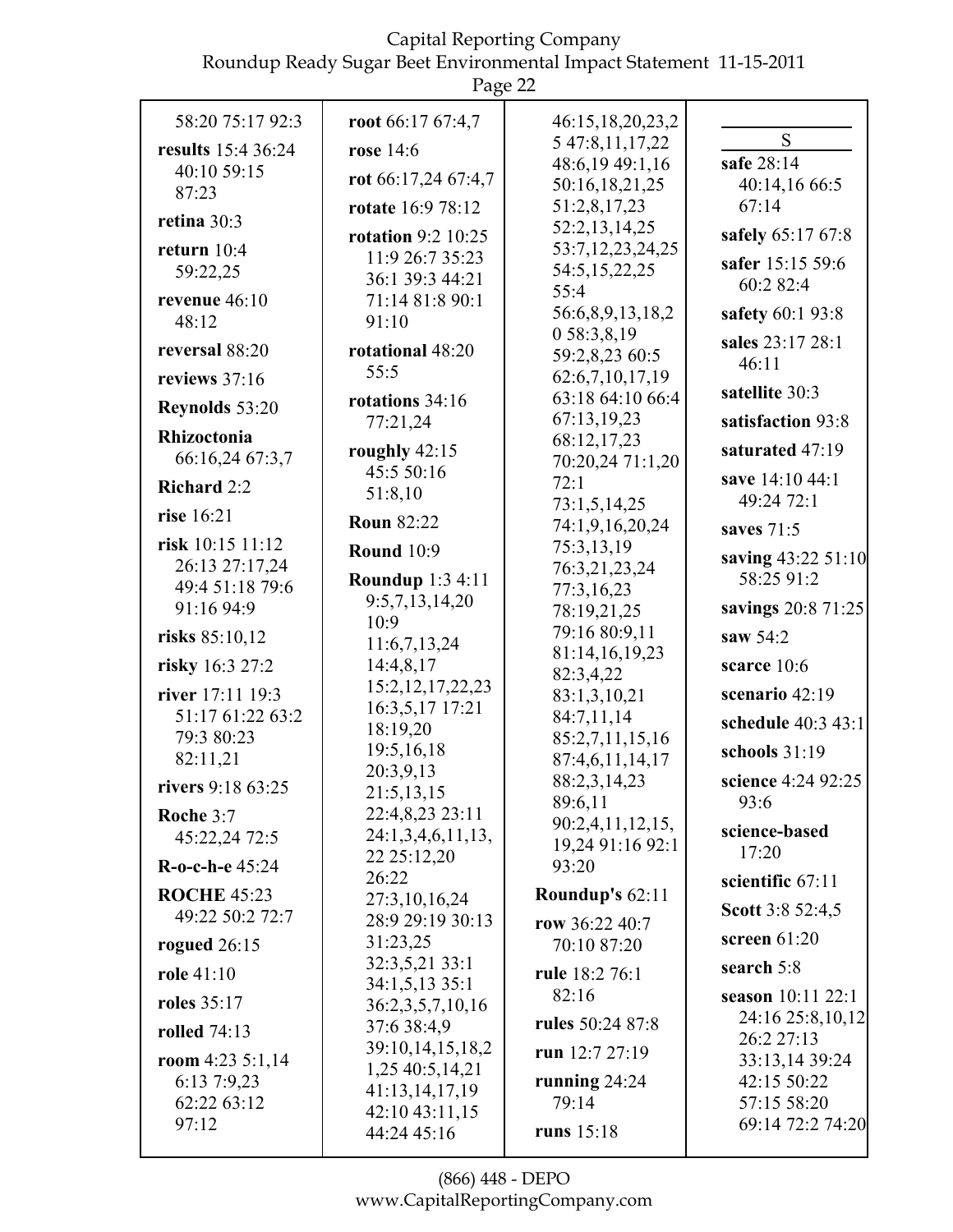#### Capital Reporting Company

Roundup Ready Sugar Beet Environmental Impact Statement 11-15-2011

|                                 | 445c2                              |                                      |                                    |
|---------------------------------|------------------------------------|--------------------------------------|------------------------------------|
| 75:8 89:11                      | <b>Service</b> 1:12 4:15           | shorthand 98:2                       | slow 39:10 86:5                    |
| seasonal 31:13                  | <b>Services</b> 1:12 4:13          | short-term 34:12                     | small 15:6,8 21:1                  |
| season-long 36:20               | serving $8:24$                     | shot $54:3$                          | 23:20                              |
| 40:4                            | session $7:22,24$                  | showed 66:12                         | small-town $95:14$                 |
| second 11:16,18                 | 8:4,6                              | shown 67:14 93:10                    | <b>SMBSC</b> 30:22,24              |
| 82:16 88:13<br>94:11            | sev 67:15                          | shows 13:22                          | 31:5,9,21<br>34:22,24 37:14        |
| <b>Secondly 82:14,18</b>        | seven 36:19 40:2                   | shy 80:6                             | 38:1,3 40:20                       |
| seconds 5:22                    | 51:7 63:8,10<br>69:12,15           | sic 67:23                            | <b>SMBSC's 31:12</b>               |
| seed 9:6 23:18                  | seven-day 10:1                     | sickly 42:18                         | 32:2,21 33:6                       |
| 26:4,20 28:1,6                  | 25:6 42:22                         | <b>Sidney 8:22 9:8</b>               | 34:2                               |
| 37:15 41:15,17                  | several 13:15                      | 12:5, 15, 22, 25                     | so-called 44:8                     |
| 46:19,20,23,25<br>47:8,11,18,22 | 15:4,15 32:7                       | 13:13 14:13                          | soil 36:25 40:10<br>52:20,22 66:24 |
| 48:7 49:1,5                     | 34:21 57:17 58:2<br>65:16 81:16,23 | 16:18,23,25                          | 69:10 84:10 94:9                   |
| 74:2,9 76:22                    | sexually 11:22                     | sign 6:1 13:16<br>signed 8:10 91:13  | soil-applied 94:4                  |
| 78:14 79:2 80:22<br>89:11 93:17 | sh $16:21$                         |                                      | soil-borne 29:24                   |
| <b>Seedex 80:22</b>             | share 23:2 60:10                   | significant 32:20<br>33:12 49:2 59:9 | soils $74:4$                       |
| seedlings 15:9                  | 97:14                              | significantly 32:22                  | soil-side $69:10$                  |
| seeds 9:18 14:24                | shareholder 34:10                  | 33:22 43:20                          | solicit 4:8                        |
| 24:3,21,23 25:12                | 37:13 38:9 40:20                   | 49:11 81:25 88:5                     | somebody 63:7                      |
| 28:3,12,13 66:2                 | shareholder/                       | sign-in $5:25$                       | 96:21                              |
| seeing $45:10$                  | growers                            | signing $5:1$                        | son 83:8                           |
| seek 29:8                       | 48:14,22<br>shareholder/           | similar $24:2160:5$                  | sons 41:11                         |
| seems 27:14                     | producers 30:25                    | simplified 73:8                      | son's 79:14                        |
| seen 72:25                      | shareholders                       | simply $26:20$                       | sorry 45:18 60:15                  |
| select 74:3                     | 17:10 18:12,14                     | 30:15 70:22                          | 82:18 86:18                        |
| selection 56:25                 | 19:10 21:6 22:5<br>31:2,9,24 32:2  | Sing 3:3 12:12,14<br>17:5            | sound 17:20 92:25                  |
| sell 28:2 49:6                  | 33:15 34:4,14                      | S-i-n-g $12:14$                      | 93:6 96:12                         |
| 80:21                           | 46:4,7 47:1 49:5                   | <b>SING</b> 12:13                    | source 66:5 80:18<br>83:9          |
| sellers 49:9                    | shares 38:22                       | single $19:25$                       | <b>South 1:13</b>                  |
| senior 4:22                     | sharply 16:21                      | sir 28:18 86:4                       | Southeast 23:8                     |
| sensitive 25:13                 | sheets $5:16$                      | sitting $62:4,22$                    | southern 30:21                     |
| serious 16:22 22:9              | <b>She's 4:22</b>                  |                                      | 31:10,16                           |
| 34:3                            | shock 70:6                         | six 9:21 51:5,6<br>74:18,23 77:4     | 33:2,24,25                         |
| serve 23:14,15<br>30:21 41:7,8  | short 30:22 54:11                  | 88:22                                | 35:10,15 36:8<br>39:4,16 61:5      |
| 76:18 80:23                     | shortage 89:12                     | skyrocket 96:4                       | 92:19                              |
| served 35:15,17,18              | shorter 27:1                       | slightly 70:5                        | soybean 35:23                      |
| 39:4                            |                                    | slope 95:18                          | 44:15                              |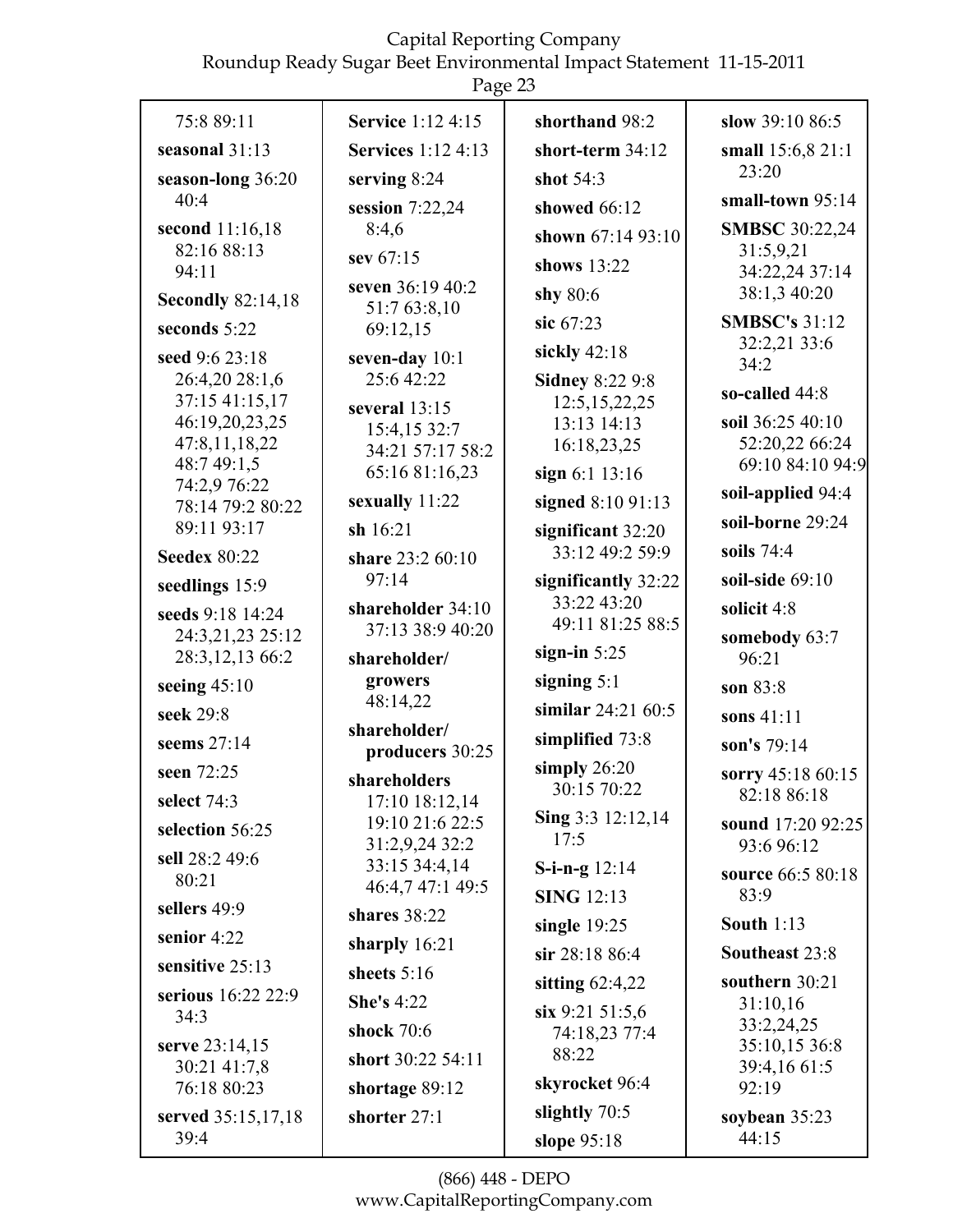| soybeans 23:19                        | sprayer $57:19$                            | starving 94:25                       | stewards 58:10              |
|---------------------------------------|--------------------------------------------|--------------------------------------|-----------------------------|
| 38:23 39:11                           | 70:22 71:1,3                               | state 6:18 8:14                      | 75:24 84:16                 |
| 44:19,20 50:8                         | 79:15                                      | 39:7 55:20 64:23                     | stewardship 10:18           |
| 52:11 56:2 68:11                      | sprayers 58:25                             | 76:18 84:3,4,6                       | 11:4 16:8,14                |
| 73:24 76:14                           | 69:6,7                                     | 86:14                                | 20:20 34:15,20              |
| 80:16 87:3 90:2                       | spraying $43:19$                           | stated $40:13$                       | 44:25 71:9                  |
| spaced 94:7                           | 53:8 54:3,9                                |                                      | 81:1,3 84:17                |
| speak 6:1,8,18 7:6                    | 70:23 75:15                                | statement $1:44:9$                   | stock 20:17                 |
| 23:9 38:16 55:17                      | 90:14                                      | 5:3 6:25 7:11,15                     | 49:7,9,10                   |
| 56:12,1785:23                         |                                            | 9:11 14:16 19:13<br>24:10 34:24 38:6 | stop $44:23$                |
| 96:19,22 97:10                        | sprayings 36:14                            | 49:15 54:24                          |                             |
| speaker 6:11                          | sprays $51:9$                              | 56:16 67:16                          | storms $74:13$              |
| 12:12 23:5 28:19                      | spring $9:3$ 14:20                         | 68:21 73:13                          | story $61:10$               |
| 40:25                                 | 21:19 37:8 56:2                            | 78:24 85:17,19                       | strangled 20:1              |
| speakers 5:19 7:21                    | 69:23 74:11                                | 87:13 90:9                           | strategies 87:22            |
| 65:4                                  | st $75:24$                                 | states 1:11 13:9                     |                             |
|                                       | stability 35:14                            | 66:2,10 95:8                         | streamlined 70:21           |
| speaking 86:8                         | Stachler 3:14                              | 96:4,16                              | streams $63:25$             |
| special $61:13$<br>specialist 4:22    | 84:21,23                                   | stating $6:14$                       | stress 25:3,16 27:2<br>30:5 |
| 64:22                                 | S-t-a-c-h-l-e-r                            | status 5:12 44:18                    |                             |
|                                       | 84:23                                      | 67:18 93:4                           | strict 36:19 40:2           |
| specialized 74:3                      | <b>STACHLER</b>                            | stay $97:2$                          | 69:17                       |
| specific 78:19                        | 84:22                                      | S-t-e 55:15                          | strictly 76:1 94:6          |
| specifically 88:14                    | staff 16:15 20:25                          | steadily 53:23                       | strived 59:13               |
| spectrum 20:12                        | 27:4 37:13 48:24<br>64:4                   | steeper 95:18                        | strives 59:21               |
| spell 6:19 8:14                       |                                            | Steiger 3:9                          | strongly 22:24              |
| 86:17                                 | staggering $71:25$                         | 55:14,15                             | 34:24 45:15                 |
| spelled 8:17 23:8                     | stand 14:19 15:10                          |                                      | 49:15 67:22                 |
| 61:2                                  | 28:8 37:21 71:2                            | Stenograph 98:2,5                    | structure 20:16             |
| spelling $6:14$                       | standards 28:10                            | step $55:792:2$                      | Studies 93:10               |
| spend 27:4 40:12                      | stands $42:2,18$                           | steps $83:2$                         | stunt $94:2$                |
| 54:8                                  | 82:20                                      | Steve 12:12 60:23                    | stunted 10:8                |
| spent $30:9$                          | <b>Stankiewicz 2:3</b><br>4:21 60:17,19,21 | <b>Steven 3:3 12:13</b><br>60:18     | su 49:8 97:1                |
| spoke 60:14,19,21<br>72:6 85:24 92:12 | start 6:22 29:13                           | S-t-e-v-e-n 12:14                    | subject 17:17 96:8          |
| spoken $96:20$                        | 69:9                                       | Stevens 3:6                          | submitted 46:22             |
| spray 42:21 43:1                      | started 14:4 15:5                          | 38:14,16                             | subsequent 13:20            |
| 51:4 53:2 54:4,5                      | 44:14 55:1 66:11                           | 60:13,16                             | 53:6                        |
| 69:12 75:9,10                         | 69:1,20                                    | S-t-e-v-e-n-s 38:17                  | subsidiary 13:1             |
| 91:2                                  | starts $72:13$                             | <b>STEVENS 38:15</b>                 | substantial 81:6            |
| sprayed 36:18                         | start-up $27:8$                            | 60:14                                | success $21:12$             |
| 40:2 61:11 69:20                      | starvation 18:8                            | steward 81:1                         | successful 19:1             |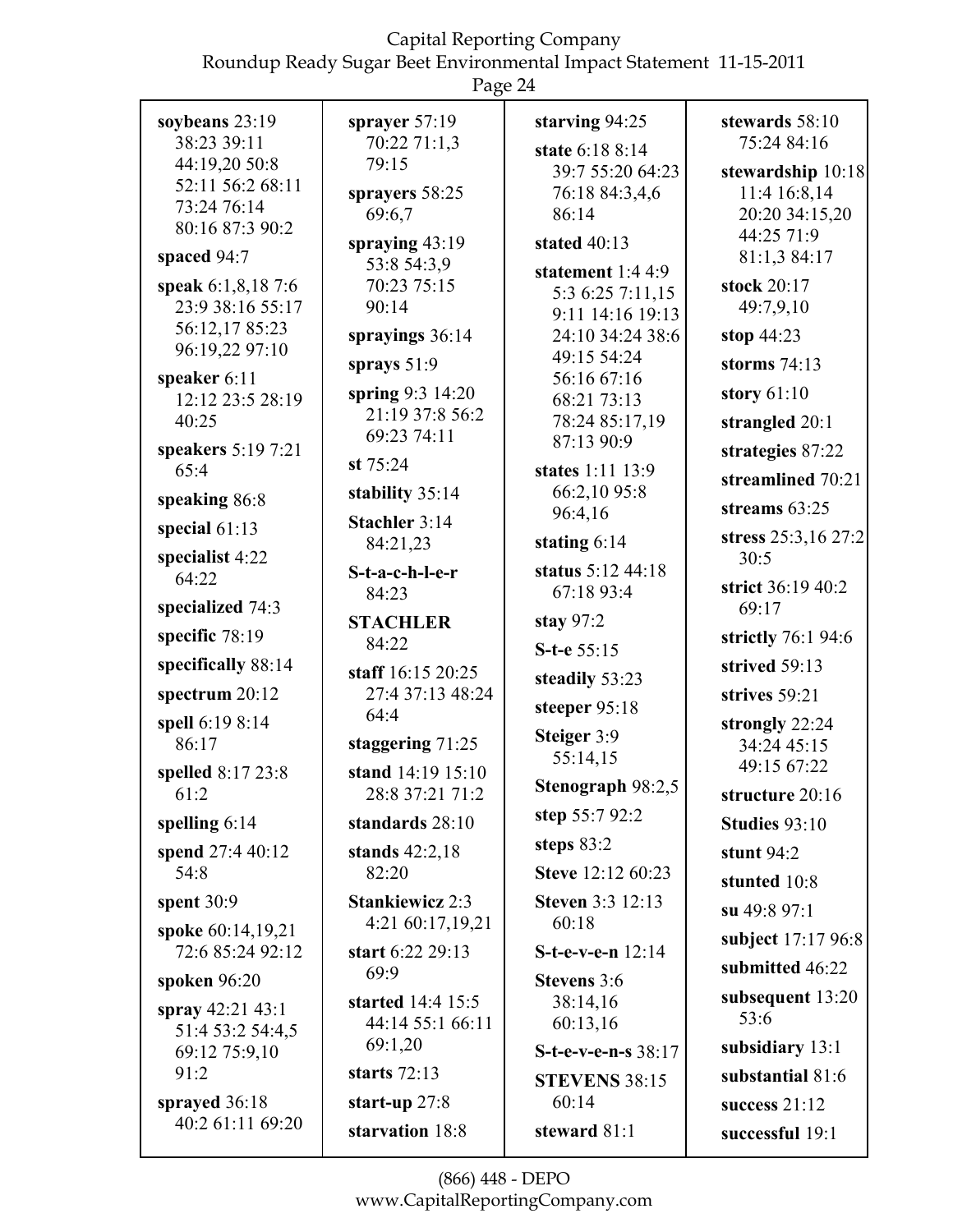| Page 25              |                                  |                    |                              |
|----------------------|----------------------------------|--------------------|------------------------------|
| 95:16                | 7, 22, 24 48: 1, 20              | 14:13              | switched 52:13               |
| successfully 66:4    | 49:1,3,8,16                      | 16:18,23,25        | switching 44:19              |
|                      | 50:8,9,10,11,12,                 | summary $5:15$     |                              |
| suffered 42:17       | 13, 17, 18, 21                   | 22:21              | system $14:23$               |
| 58:4                 | 51:1,17,24                       |                    | 27:14 28:5,9,15              |
| sufficient 22:16     | 52:2,11                          | summer $25:8$      | 42:1,20 43:9                 |
| sug 88:23            | 53:13,21,22,23,2                 | sunflowers 56:3    | 48:19 54:5,6<br>70:20 71:2   |
| sugar 1:3 4:10,11    | 4 54:9,23                        | superior $47:7$    |                              |
| 5:3,8,13             | 55:8,25                          | 76:25 90:13        |                              |
| 8:18,21,23           | 56:1,4,6,8,9,10,1                | supply $27:19$     | T                            |
| 9:1,5,7,13,15,16,    | 3, 18, 20, 22, 23, 24            |                    | table 5:14 6:2               |
| 20 10:7,9            | 57:1,6,24                        | support $9:12$     | 7:8,10,16 11:22              |
| 11:6, 13, 18, 24     | 58:3,8,21                        | 14:16 24:11        | 82:12 91:23                  |
| 12:6,16,19           | 59:1,3,8,10,17,2                 | 30:12 38:9 40:21   | taking $5:160:7$             |
| 13:1,6,8,11,14,1     | 3 60:6,8 61:5,7                  | 45:15 49:15        | 97:16                        |
| 7 14:5,9,17          | 63:8,20,21                       | 50:25 52:1 53:12   | talk 5:21 29:2,7             |
| 15:2, 12, 19, 20, 22 | 64:10,22 65:1,18                 | 54:22 56:12 64:9   |                              |
| 16:17 17:8,13,22     | 66:1,3,4,5,7,9,11                | 68:22 73:13 74:8   | talking $62:15$              |
| 18:15,20             | 67:1,13,17,19,24                 | 78:24 81:13        | tank 32:6 42:22              |
| 19:18,22 20:1,3      | 68:5,6,8,11,13,1                 | 82:25 84:14        | 57:17 58:16                  |
| 21:16,20             | 7,23 69:1,2,4                    | 85:14 87:10 90:9   | 69:18,21 71:1                |
| 22:13,14             | 70:15,19                         | 93:3               | 74:23 88:8,9                 |
| 23:11,12,15,20,2     | 71:19,20,24                      | supports 34:24     | tanker 72:2                  |
| 3,24                 | 72:21                            | supposed $55:10$   |                              |
| 24:1,5,6,8,12,14,    | 73:1,3,5,14,21,2<br>2,24 74:1,10 |                    | tanks 88:8                   |
| 17 26:14,23          | 76:13,15,20,23                   | suppressed 94:23   | tasks $21:10$                |
| 27:14,23             | 77:3,10,22                       | sure 6:2 71:16     | taxes 31:21                  |
| 28:8,10,24           | 78:19,25 79:17                   | 85:22              | tear 44:6                    |
| 29:1,19              | 80:3,4,5,7,9,11,1                | surface 43:24 44:3 |                              |
| 30:5,15,22           | 3, 16, 17, 21, 22, 23            | surpassed 33:20    | techniques 16:12             |
| 31:1,2,4,5,10,14,    | 81:15, 16, 17, 19, 2             |                    | Technological                |
| 15,23,25             | 4 82:4, 14, 15, 22               | surrounding        | 94:12                        |
| 32:3,5,15,21,23      | 83:2,4,10,19,22                  | 35:10 70:2         | technologies 88:12           |
| 33:1,2,16,24         | 84:2,5,15,24                     | survey $66:11$     | 96:12                        |
| 34:1,7,9,14          | 85:2,3,5,7,9,11,1                | 85:5,7             |                              |
| 35:1,11,12,13,16     | 5,1686:25                        | survive 11:19      | technology 9:15              |
| , 18, 21, 23, 25     | 87:2,4,6,11,15,1                 | 16:24 51:21        | 11:3,8,25 16:18              |
| 36:2,3,6,7,9,10,1    | 8 88:4,15,17                     | 91:21              | 18:3 19:18                   |
| 3,15                 | 89:6,23,24                       |                    | 22:6,23 24:13                |
| 37:4,6,15,22         | 90:2,4,6,11,13                   | suspend $97:1,18$  | 25:20,24 26:23               |
| 38:4,10,23           | 91:16 92:1,19                    | suspended 97:21    | 27:4,11,17,24<br>29:24 34:6  |
| 39:1,5,12,14,15,     | 93:5,7,11,12,13,                 | sustainability     |                              |
| 17,18 40:22          | 16,22,23 94:2,9                  | 34:11              | 36:10,16 37:9<br>39:10,13,18 |
| 41:3,9,12,13,25      | 95:6,8,9,13                      | sustainable 92:25  | 40:14 44:9 48:14             |
| 42:8 45:9,16         | 96:1,3,15                        |                    | 51:2,20 55:7,12              |
| 46:5,8,12,16,18,     | <b>Sugars</b> 8:22 9:9           | sweet 38:23,24     | 56:18 59:12,21               |
| 20, 23, 25           | 12:22,25 13:13                   | switch $16:21$     | 62:18 71:21 72:1             |
| 47:2,5,8,11,13,1     |                                  |                    |                              |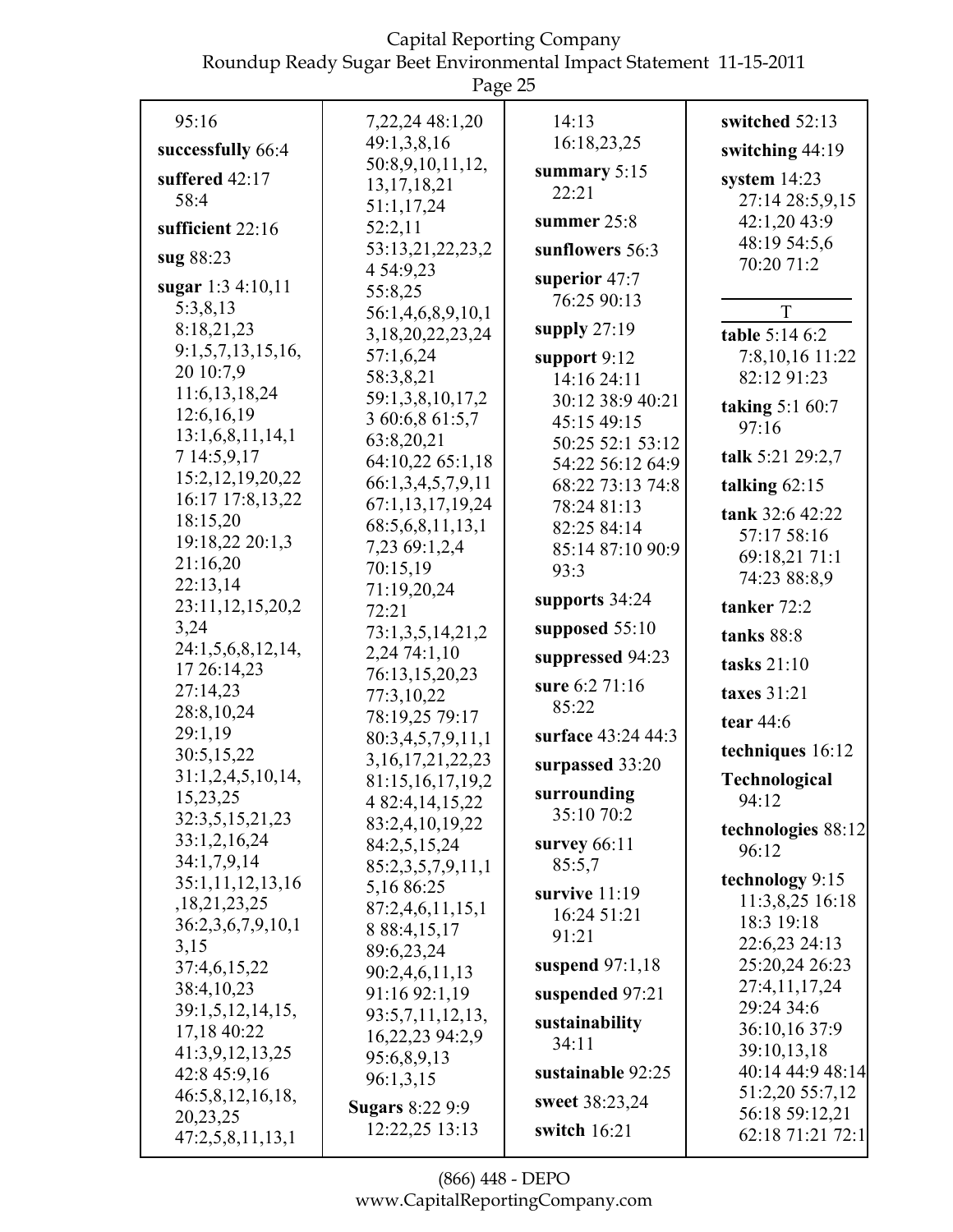| 73:25 76:5,25                            | 96:7,17,18                              | three-quarters                            | tools 18:10 95:2                                         |
|------------------------------------------|-----------------------------------------|-------------------------------------------|----------------------------------------------------------|
| 77:23 78:4,19,21                         | 97:13,16,19                             | 29:3                                      | top 62:1 70:8                                            |
| 79:5 81:4<br>84:7,11 85:10<br>87:9,14,17 | thankful 89:8<br>thanks $37:9$          | three-year 9:2<br>37:23<br>thrive $42:19$ | total 14:3 18:16<br>22:13,14 37:7<br>45:4 64:2           |
| 88:2,21 90:19<br>91:12 93:21             | <b>That'd 72:15</b>                     | throws 39:23                              | totally 43:12 52:17                                      |
| technology's 21:7<br>63:1                | that's 7:6 28:21<br>30:9 52:18          | thus 70:15 94:17                          | tough 39:22 91:21                                        |
|                                          | 53:3,4,9 59:24<br>63:5 72:10,13         | tillage 10:14 15:24                       | tougher 53:19                                            |
| <b>Ted 72:20</b><br>telephone 29:9       | 75:12 79:13<br>80:18 92:16              | 16:12 20:8 24:22<br>43:20 44:2 66:22      | towards 29:5<br>to-wit $4:3$                             |
| temperature 32:12<br>75:10               | 97:11                                   | 78:2 91:1<br>Tim $3:12$ 76:9,10           | township 76:19                                           |
| temperatures<br>11:20 51:21              | therefore 48:15<br>75:11 81:11<br>85:14 | timely 9:21 54:8<br>67:5 87:21            | toxic 10:2,17 16:6<br>20:10 25:5 32:17<br>33:5 77:9 82:2 |
| ten 95:19                                | there's 5:24 11:12                      | timer 6:3                                 | 93:25                                                    |
| ten-day 36:19 40:2                       | 51:18,22 55:10<br>60:23 64:6 65:12      | timings $33:17$                           | toxically 88:9                                           |
| terms $48:1,3$                           | 93:3,10 97:7                            | tires 29:14                               | toxicity 88:9                                            |
| Terry 3:3<br>8:11,13,17 80:14            | <b>They'll 66:22</b>                    | title 61:8<br>today 4:19 5:4              | toxins $37:2$<br>tracks $75:17$                          |
| T-e-r-r-y $8:17$                         | they're $61:19$<br>82:2,23,24           | 17:16 23:3 55:18                          | tractor 33:3                                             |
| testing 28:6 37:24                       | they've 79:22                           | 56:12,17 60:11<br>86:12 92:24             | tractors 10:14                                           |
| tests 28:5 65:16                         | third 11:22 43:8                        | 96:23 97:14,16                            | 24:24                                                    |
| thank 4:4 8:15<br>12:10,11 17:4,5        | 83:5 95:4                               | today's 31:7 88:1                         | traditionally<br>70:11                                   |
| 23:2,4 28:17,18                          | third-generation<br>35:7 68:5 92:18     | Todd 3:11 72:17                           | Traill 52:8                                              |
| 30:16,17 35:2,3                          | Thompsen 3:5                            | T-o-d-d $72:18$                           |                                                          |
| 38:12,13,15<br>40:23,24                  | 30:18,20                                | tolerance 28:7<br>37:19                   | train 78:13                                              |
| 45:17,18,21<br>49:17,18 50:2             | $T-h-o-m-p-s-e-n$<br>30:20              | tolerant 4:11<br>67:17                    | trainable 86:5<br>training $11:1,7,9$<br>16:12,1521:1,3  |
| 51:25 52:3<br>53:14,15 54:19             | <b>THOMPSEN</b><br>30:19                | <b>Tom 29:7</b>                           | 26:8 34:19<br>78:8,16,18 81:10                           |
| 55:13,17<br>60:7,10,12                   | <b>Thompson 52:7</b>                    | ton $15:20$                               | trainings 78:18                                          |
| 64:12,13,15,17,1                         | thorough $14:15$                        | tonight 96:8                              | traits 28:7                                              |
| 9 67:25 68:1                             | thoughts $60:11$                        | tons $31:1033:8,10$<br>37:21 47:23 48:1   | transcript 98:5,6                                        |
| 72:3,4 73:15,16<br>76:7,8 79:8,9,20      | thousand 23:23                          | 95:5,21                                   | trash $15:18$                                            |
| 83:12,13                                 | 35:25                                   | tool 39:21 54:21                          | <b>treat 44:22</b>                                       |
| 84:18,20                                 | threaten 19:24                          | 59:23 60:8 70:22                          | treatments 74:20                                         |
| 85:18,20 86:22<br>89:14,17,18            | three-application                       | 84:12                                     | trend 13:21                                              |
| 92:8,10                                  | 25:12                                   | toolbox 21:8 84:12                        | Trent $3:13$                                             |
|                                          |                                         |                                           |                                                          |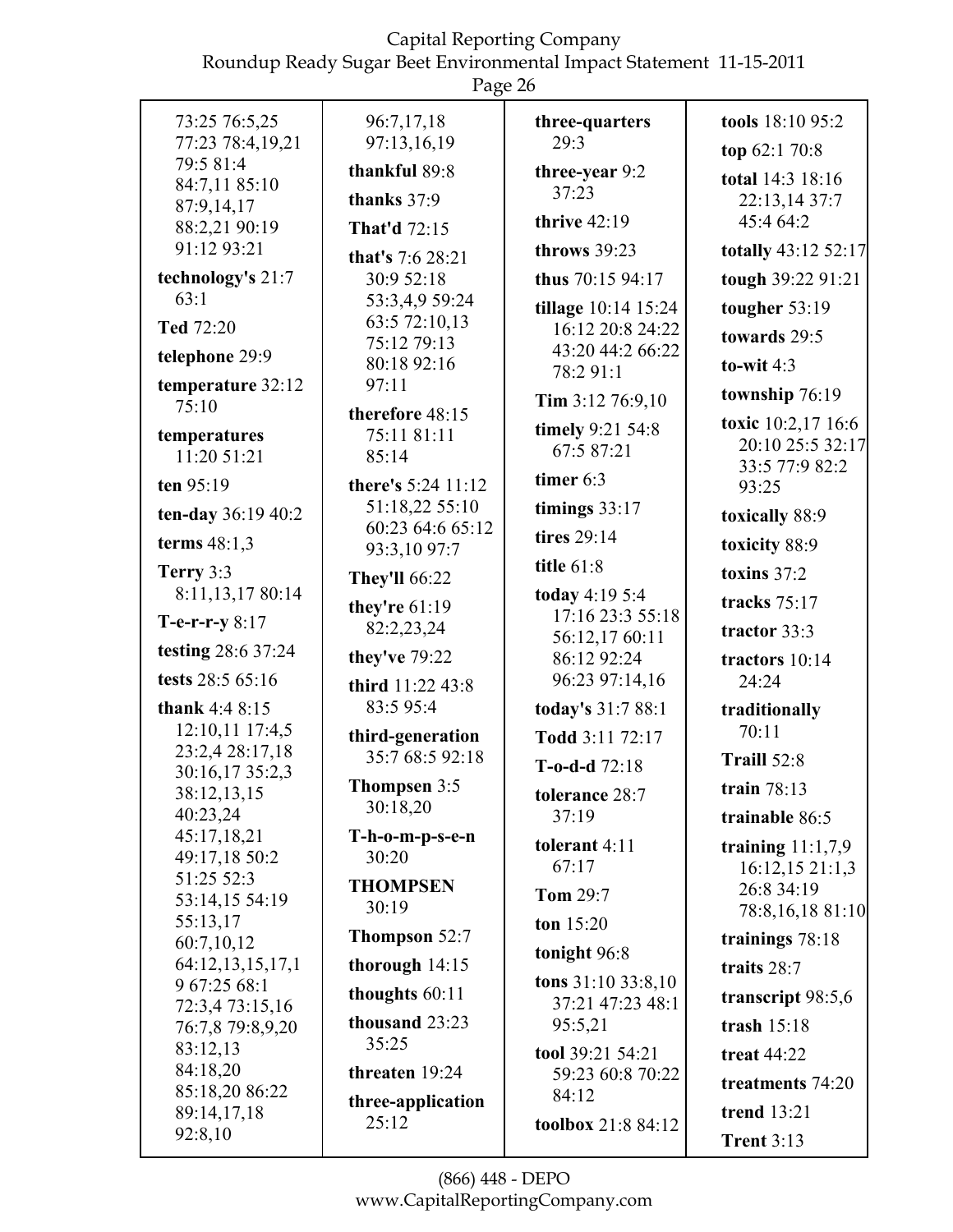|                                      | r age $27$                             |                               |                                    |
|--------------------------------------|----------------------------------------|-------------------------------|------------------------------------|
| 79:10,11,23                          | 6:11 39:12                             | 54:21                         | 22:14,16 34:9                      |
| T-r-e-n-t 79:11                      | underwent 11:7                         | value 4:17 49:10              | 49:3                               |
| Trentwood 83:19                      | unfortunately 6:9                      | 81:8                          | W                                  |
| trials $37:17$                       | 83:21                                  | valves $71:3$                 | wages $13:7$                       |
| tricky 69:25                         | unharvestable                          | variability 30:4              | <b>Wahpeton 46:2</b>               |
| tried 71:13                          | 47:20                                  | variable 79:4                 | 68:9                               |
| trips 15:25 58:24                    | uniform $28:21$                        | variables $29:16,21$          | wait 58:15                         |
| 71:23 74:18,21                       | unique $21:14$                         | variations 32:12              | waiting $10:3$                     |
| 75:16 77:12                          | unit 35:12 80:13                       | varietal 37:20                | warmer $75:10$                     |
| trouble 4:19 97:16                   | <b>United 1:10 13:9</b>                | varieties 14:10               | <b>Warren</b> 72:10,19             |
| <b>Troy 3:14</b>                     | 66:10 95:8<br>96:3,15                  | 16:1 18:19 19:9               | wasting $64:7$                     |
| 86:6,7,20                            |                                        | 21:6,14 22:5                  |                                    |
| $T-r-0-y86:20$                       | universally 19:1                       | 27:13 31:25<br>32:3,5 33:1,16 | water 14:22 15:1<br>51:10,11 52:25 |
| truck $71:3$                         | <b>University 30:11</b><br>38:20 64:23 | 34:2 37:19,23                 | 53:1,2,3                           |
| true 98:4                            | unlucky 83:22                          | 74:3,5 89:12                  | Watershed 61:12                    |
| try 15:3 29:11                       |                                        | variety 14:5 19:24            | wear 44:6                          |
| trying $63:13$                       | unnecessary 50:24                      | 28:10 32:22<br>37:17,25 45:7  | weather 9:23                       |
| Tuesday 1:7                          | upcom 89:10                            | various $35:16$               | 10:12 21:20                        |
| turn 4:15 12:8                       | upcoming 37:15                         |                               | 25:2,7,14 32:12                    |
| 22:19 29:12                          | upon 91:13                             | vary 71:13                    | 33:12 74:12<br>79:4,6              |
| 64:15 71:3                           | urge $83:2$                            | varying 87:22                 | web 5:7 97:6                       |
| two-thirds 42:15                     | usage 22:23 54:17                      | vast 27:11                    | website 7:20 97:7                  |
| type 48:14 84:25                     | <b>USDA</b> 4:15 17:19                 | Velossa 62:1                  |                                    |
| types $51:7$                         | 18:22 19:11 20:5<br>22:22,25 30:10     | version 6:25 89:7             | we'd 69:9,12 75:11                 |
| typewritten 98:4                     | <b>USDA/APHIS</b>                      | versus 36:14 73:7             | weed 9:15,18<br>10:5,10,20,25      |
| typically $9:1$ 41:12                | 66:19                                  | viability 19:25               | 11:8,9 13:22                       |
| 43:6 54:4 56:4                       | <b>USDA's 23:10</b>                    | 38:3                          | 14:19,24                           |
| 72:23                                | usually $94:4$                         | viable 26:20 83:8             | 15:7,16,17 16:11                   |
| U                                    | utilize 49:1 54:20                     | vice 19:20                    | 19:8,22 20:2<br>21:2 24:16,20      |
| <b>U.S</b> 18:16 40:17               | 67:2 95:10 96:9                        | <b>view</b> 80:16             | 26:11 27:5                         |
| <b>Uhm 60:20</b>                     | utilized 73:25                         | viewed 93:2                   | 29:19,25                           |
| <b>Ulen 89:22</b>                    | 77:20                                  | vigor $28:7$                  | 32:8,14,20,23<br>33:19 34:19       |
| unable 37:8                          | utilizing $48:377:3$                   | virtually 26:18               | 36:13,23 37:10                     |
|                                      |                                        | 36:22 46:14                   | 40:4 42:1 44:13                    |
| uncertainty 74:2                     | $\mathbf{V}$                           | 70:13                         | 47:7,11 48:18                      |
| uncle 76:12                          | Valley 17:12 19:3                      | vital 31:15 39:1              | 51:6 55:3,4<br>56:21 57:4,23       |
| understand 20:21<br>68:24 81:8 95:17 | 51:17 79:4 80:23<br>82:11,21           | 81:2                          | 58:21,23                           |
|                                      | valuable 48:2                          | volatility 75:5               | 59:13,25 65:8,15                   |
| understanding                        |                                        | volume 20:10                  | 66:8,15,23                         |

(866) 448 - DEPO www.CapitalReportingCompany.com